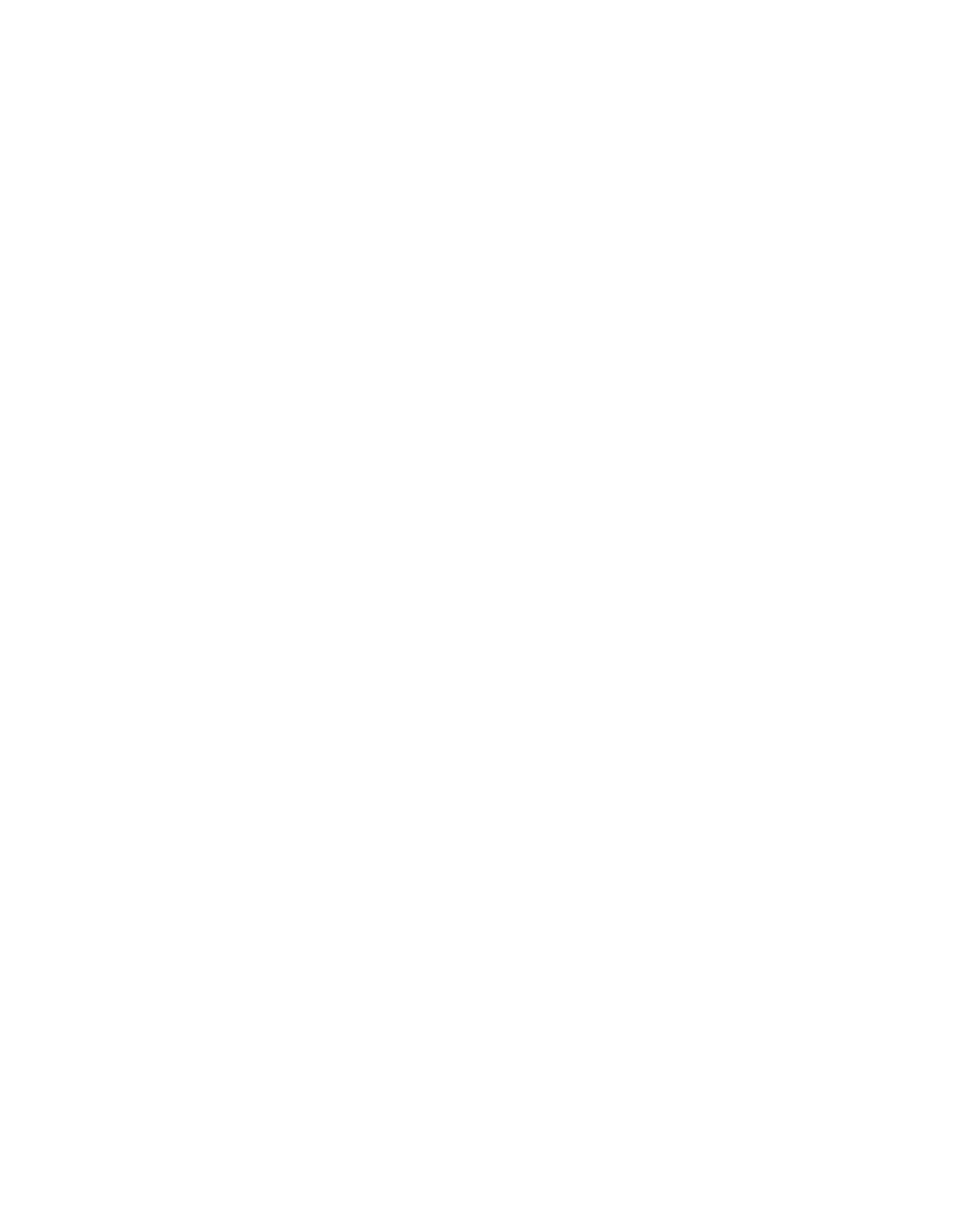# **Table of Contents**

| 1.01         |  |
|--------------|--|
| 1.02         |  |
| 1.03         |  |
| 1.04         |  |
| 1.05         |  |
|              |  |
|              |  |
|              |  |
|              |  |
|              |  |
|              |  |
|              |  |
| 2.01         |  |
| 2.02         |  |
| 2.03         |  |
| 2.04         |  |
| 2.05         |  |
| 2.06         |  |
| 2.07         |  |
| 2.08         |  |
| 2.09         |  |
|              |  |
|              |  |
| 2.10         |  |
| 2.11         |  |
|              |  |
|              |  |
|              |  |
|              |  |
|              |  |
|              |  |
| 7.01         |  |
| 7.02         |  |
| 7.03         |  |
| 7.04         |  |
| 7.05<br>7.06 |  |
| 7.07         |  |
|              |  |
|              |  |
| 8.01         |  |
| 8.02         |  |
| 8.03         |  |
| 8.04         |  |
| 8.05         |  |
| 8.06         |  |
|              |  |
| 8.07         |  |
| 8.08         |  |
| 8.09         |  |
| 8.10         |  |
| 8.11<br>8.12 |  |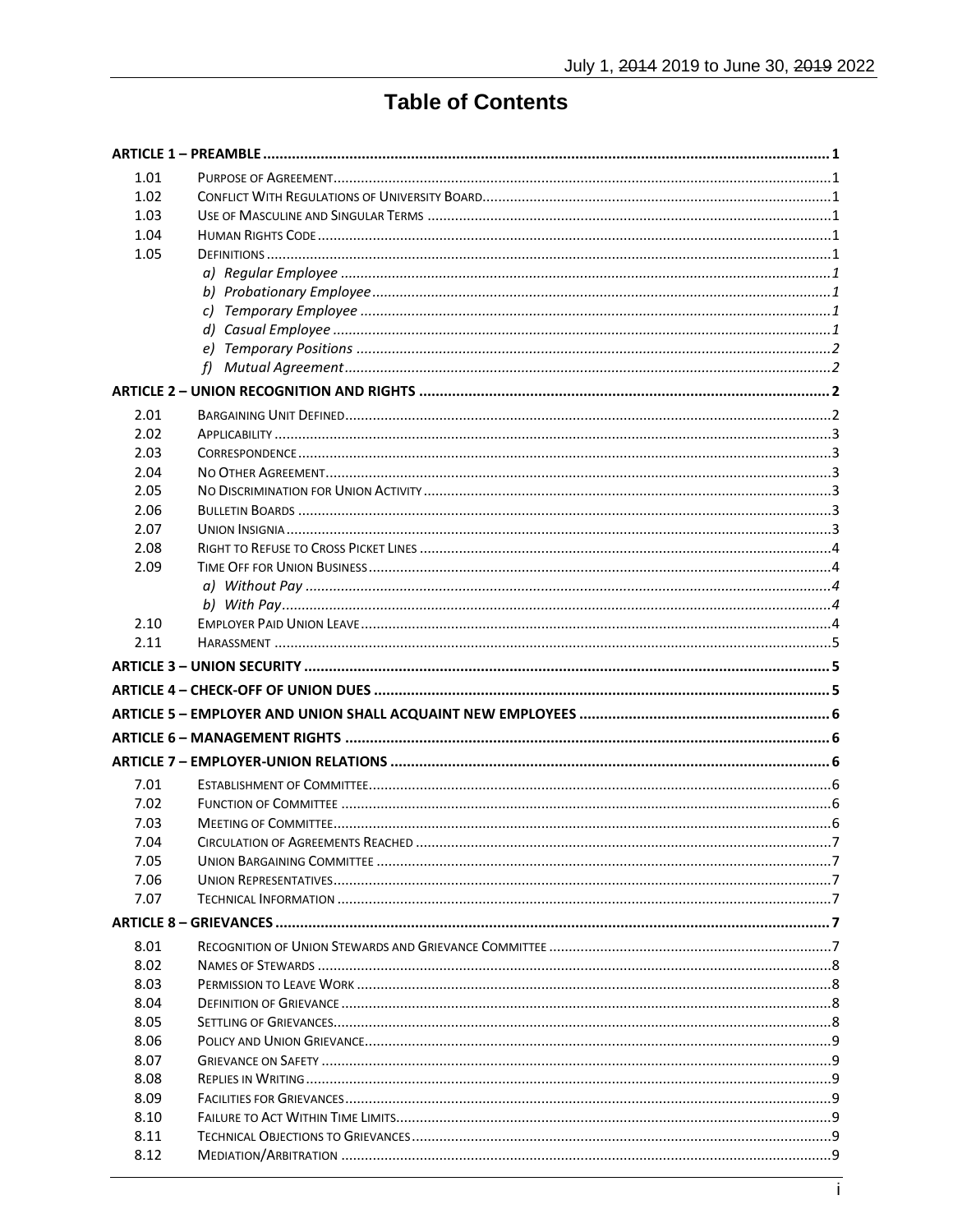| 9.01         |                            |  |
|--------------|----------------------------|--|
| 9.02         |                            |  |
| 9.03         |                            |  |
| 9.04         |                            |  |
| 9.05         |                            |  |
| 9.06         |                            |  |
| 9.07         |                            |  |
| 9.08         |                            |  |
|              |                            |  |
| 10.01        |                            |  |
| 10.02        |                            |  |
| 10.03        |                            |  |
| 10.04        |                            |  |
|              |                            |  |
| 11.01        |                            |  |
| 11.02        |                            |  |
| 11.03        |                            |  |
| 11.04        |                            |  |
|              |                            |  |
| 12.01        |                            |  |
| 12.02        |                            |  |
| 12.03        |                            |  |
| 12.04        |                            |  |
| 12.05        |                            |  |
| 12.06        |                            |  |
|              |                            |  |
|              |                            |  |
| 12.01        |                            |  |
| 12.02        |                            |  |
|              |                            |  |
|              |                            |  |
|              |                            |  |
|              |                            |  |
|              |                            |  |
|              |                            |  |
|              | <b>Salary on Transfer.</b> |  |
|              |                            |  |
|              |                            |  |
| 12.03        |                            |  |
| 12.04        |                            |  |
| 12.05        |                            |  |
| <b>12.06</b> |                            |  |
|              |                            |  |
| 13.01        |                            |  |
| 13.02        |                            |  |
| 13.03        |                            |  |
| 13.04        |                            |  |
| 13.05        |                            |  |
| 13.06        |                            |  |
| 13.07        |                            |  |
|              |                            |  |
| 14.01        |                            |  |
| 14.02        |                            |  |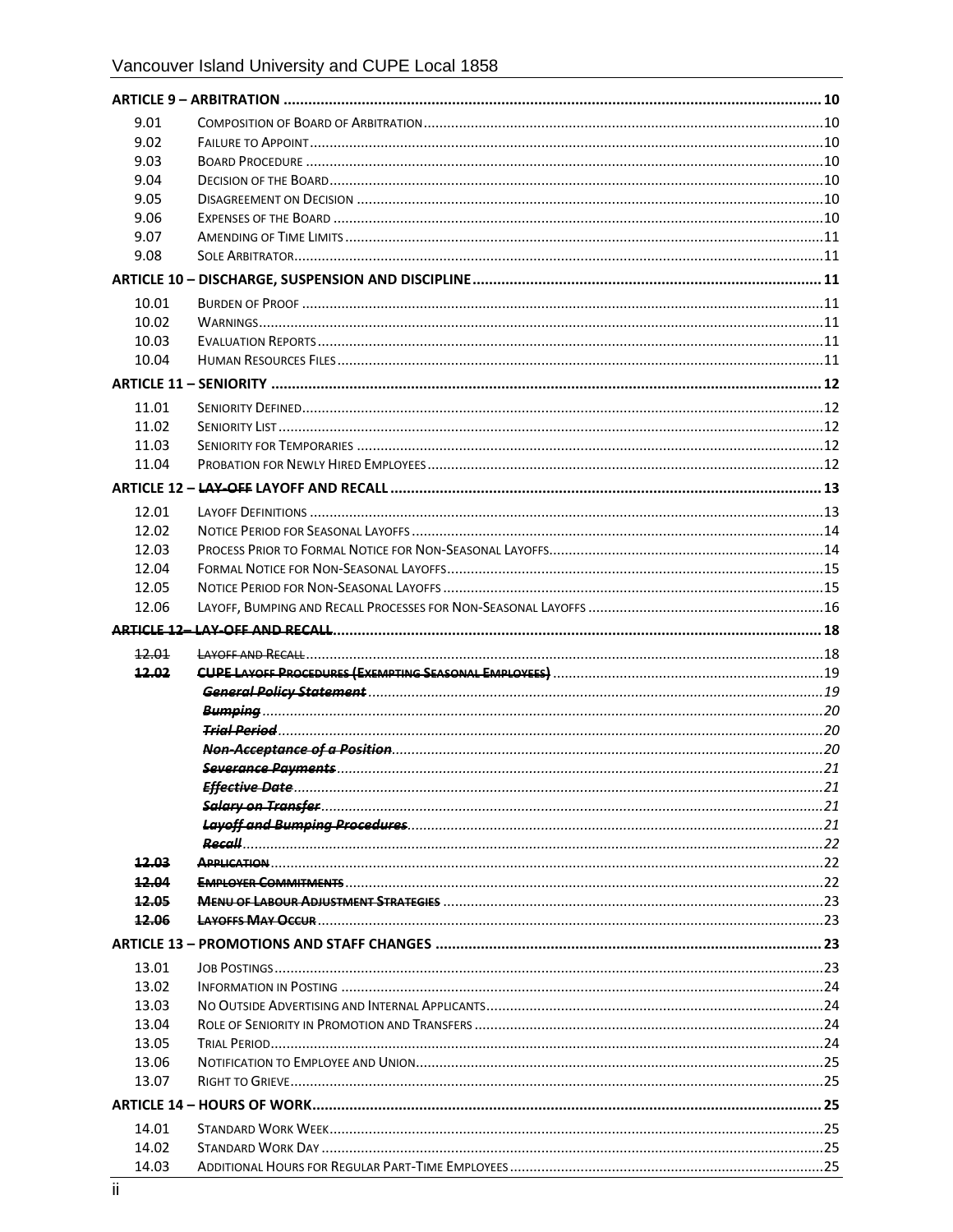| 14.04 |  |
|-------|--|
| 14.05 |  |
| 14.06 |  |
| 14.07 |  |
| 14.08 |  |
|       |  |
| 15.01 |  |
| 15.02 |  |
| 15.03 |  |
| 15.04 |  |
| 15.05 |  |
| 15.06 |  |
| 15.07 |  |
| 15.08 |  |
|       |  |
|       |  |
|       |  |
|       |  |
|       |  |
|       |  |
| 16.06 |  |
| 16.07 |  |
| 16.08 |  |
| 16.09 |  |
| 16.10 |  |
| 16.11 |  |
| 16.12 |  |
|       |  |
| 17.01 |  |
|       |  |
| 17.02 |  |
|       |  |
| 18.01 |  |
| 18.02 |  |
| 18.03 |  |
| 18.04 |  |
| 18.05 |  |
| 18.06 |  |
| 18.07 |  |
| 18.08 |  |
| 18.09 |  |
| 18.10 |  |
| 18.11 |  |
|       |  |
| 19.01 |  |
| 19.02 |  |
| 19.03 |  |
| 19.04 |  |
| 19.05 |  |
| 19.06 |  |
| 19.07 |  |
| 19.08 |  |
| 19.09 |  |
| 19.10 |  |
|       |  |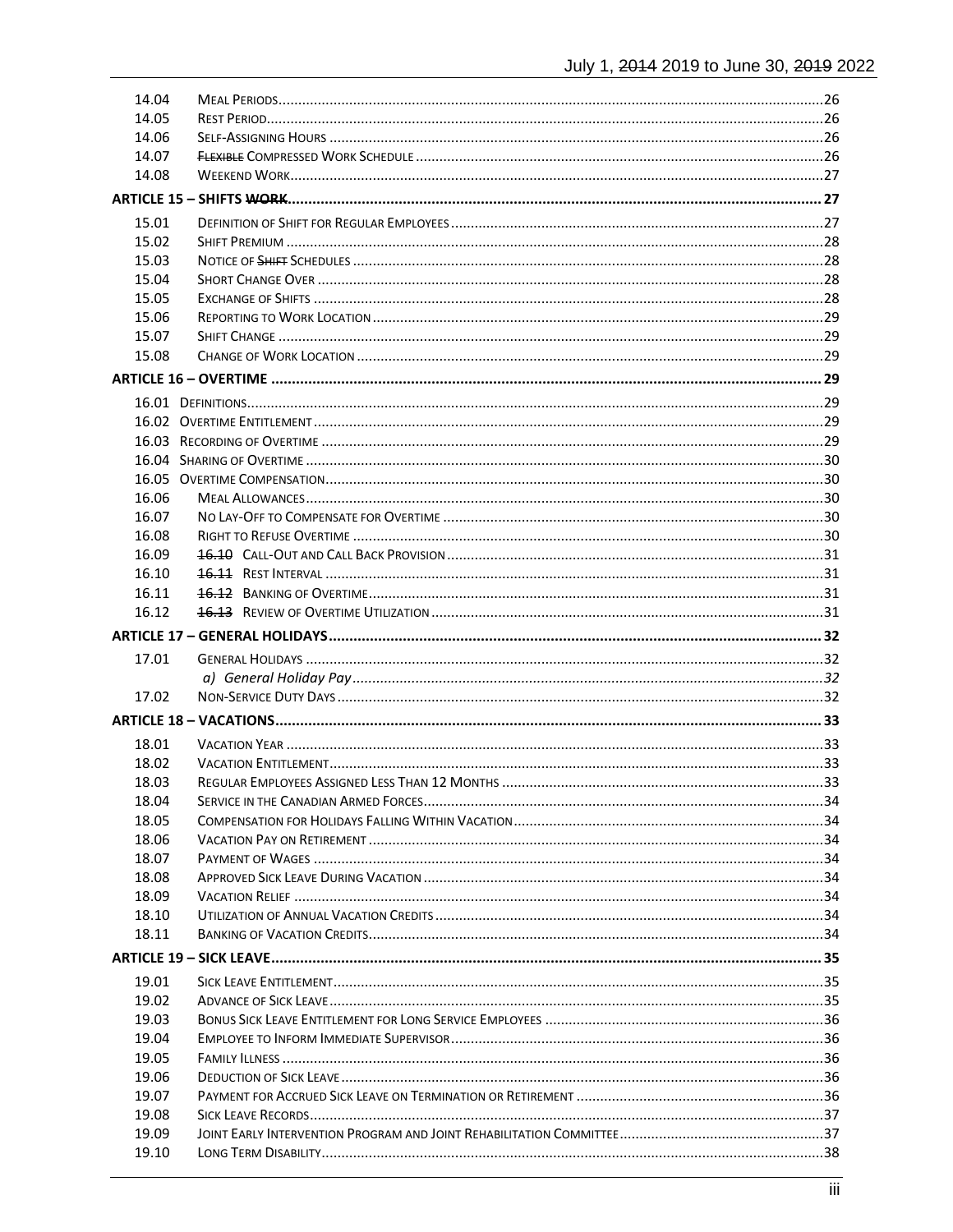| 19.11 |  |
|-------|--|
| 19.12 |  |
|       |  |
| 20.01 |  |
| 20.02 |  |
| 20.03 |  |
| 20.04 |  |
|       |  |
|       |  |
|       |  |
| 21.01 |  |
| 21.02 |  |
| 21.03 |  |
| 21.04 |  |
| 21.05 |  |
| 21.06 |  |
|       |  |
|       |  |
|       |  |
|       |  |
|       |  |
| 21.07 |  |
| 21.08 |  |
| 21.09 |  |
|       |  |
| 22.01 |  |
| 22.02 |  |
| 22.03 |  |
| 22.04 |  |
| 22.05 |  |
| 22.06 |  |
| 22.07 |  |
|       |  |
| 23.01 |  |
| 23.02 |  |
| 23.03 |  |
| 23.04 |  |
|       |  |
| 24.01 |  |
| 24.02 |  |
| 24.03 |  |
|       |  |
| 25.01 |  |
| 25.02 |  |
|       |  |
|       |  |
|       |  |
| 27.01 |  |
| 27.02 |  |
|       |  |
| 28.01 |  |
| 28.02 |  |
| 28.03 |  |
| 28.04 |  |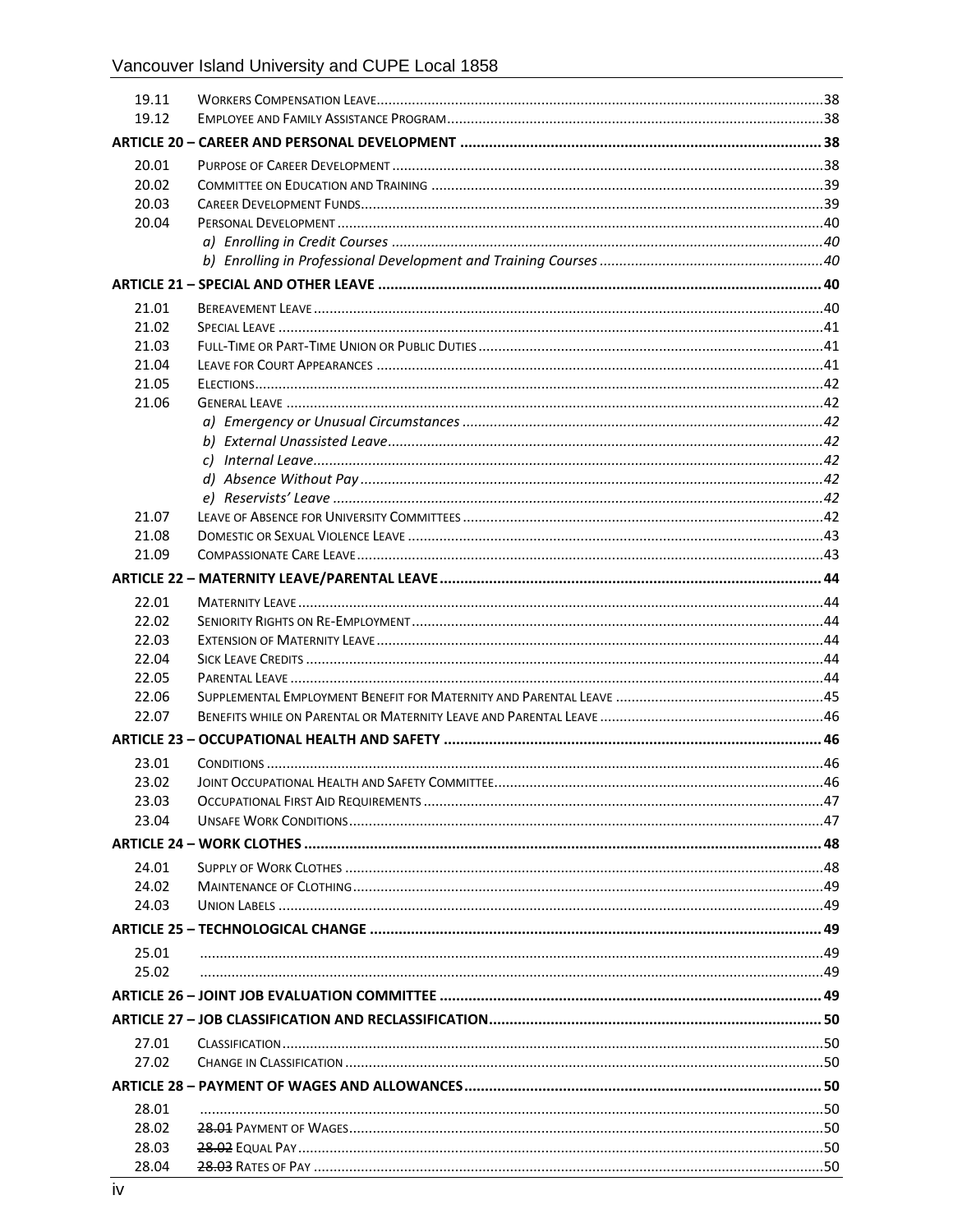| 28.05 |                                                                                                       |  |
|-------|-------------------------------------------------------------------------------------------------------|--|
| 28.06 |                                                                                                       |  |
| 28.07 |                                                                                                       |  |
| 28.08 |                                                                                                       |  |
| 28.09 |                                                                                                       |  |
| 28.10 |                                                                                                       |  |
| 28.11 |                                                                                                       |  |
| 28.12 |                                                                                                       |  |
|       |                                                                                                       |  |
| 29.01 |                                                                                                       |  |
| 29.02 |                                                                                                       |  |
|       |                                                                                                       |  |
|       |                                                                                                       |  |
| 29.03 |                                                                                                       |  |
| 29.04 |                                                                                                       |  |
| 29.05 |                                                                                                       |  |
|       |                                                                                                       |  |
| 30.01 |                                                                                                       |  |
| 30.02 |                                                                                                       |  |
| 30.03 |                                                                                                       |  |
| 30.04 |                                                                                                       |  |
|       |                                                                                                       |  |
|       |                                                                                                       |  |
| 31.01 |                                                                                                       |  |
| 31.02 |                                                                                                       |  |
| 31.03 |                                                                                                       |  |
| 31.04 |                                                                                                       |  |
| 31.05 |                                                                                                       |  |
|       |                                                                                                       |  |
|       |                                                                                                       |  |
|       |                                                                                                       |  |
| 34.01 |                                                                                                       |  |
| 34.02 |                                                                                                       |  |
|       |                                                                                                       |  |
|       |                                                                                                       |  |
|       |                                                                                                       |  |
| 36.01 |                                                                                                       |  |
| 36.02 |                                                                                                       |  |
| 36.03 |                                                                                                       |  |
| 36.04 |                                                                                                       |  |
| 36.05 |                                                                                                       |  |
|       |                                                                                                       |  |
|       |                                                                                                       |  |
|       |                                                                                                       |  |
|       |                                                                                                       |  |
|       |                                                                                                       |  |
|       |                                                                                                       |  |
|       |                                                                                                       |  |
|       | APPENDIX C - POST SECONDARY EMPLOYERS ASSOCIATION LAYOFF REGISTRY (SEE ARTICLE 36)  67                |  |
|       |                                                                                                       |  |
|       |                                                                                                       |  |
| RE:   | ARTICLE 14.04 ADDITIONAL HOURS FOR REGULAR PART-TIME EMPLOYEES AND ARTICLE 15.04 SHORT CHANGE OVER 68 |  |
| RE:   |                                                                                                       |  |
|       |                                                                                                       |  |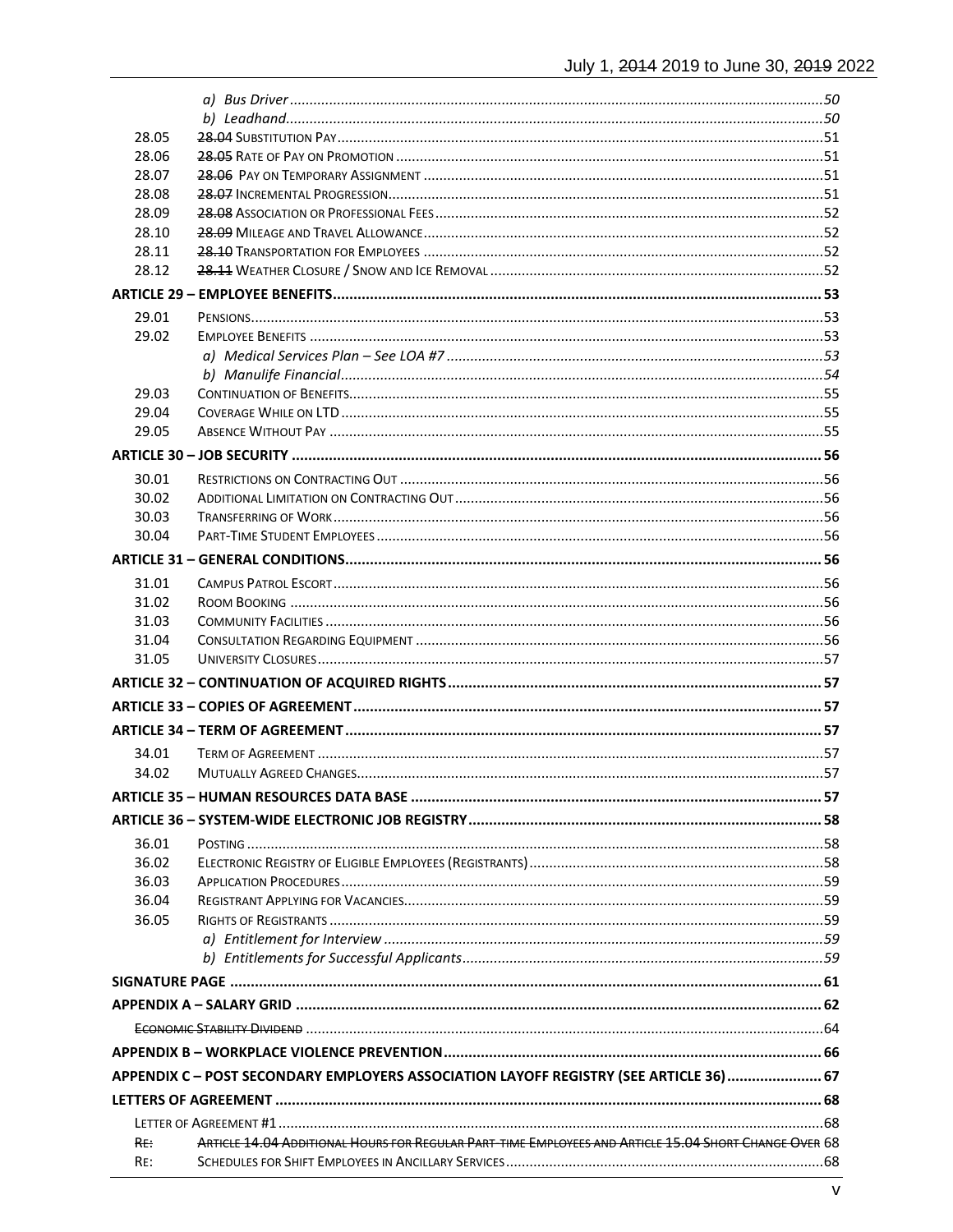| RF: |  |
|-----|--|
|     |  |
| RF: |  |
|     |  |
| RF: |  |
|     |  |
| RF: |  |
|     |  |
| RF: |  |
| RF: |  |
|     |  |
| RF: |  |
|     |  |
| RF: |  |
| RE: |  |
|     |  |
| RF: |  |
|     |  |
| RF: |  |
|     |  |
| RF: |  |
|     |  |
| RE: |  |
|     |  |
|     |  |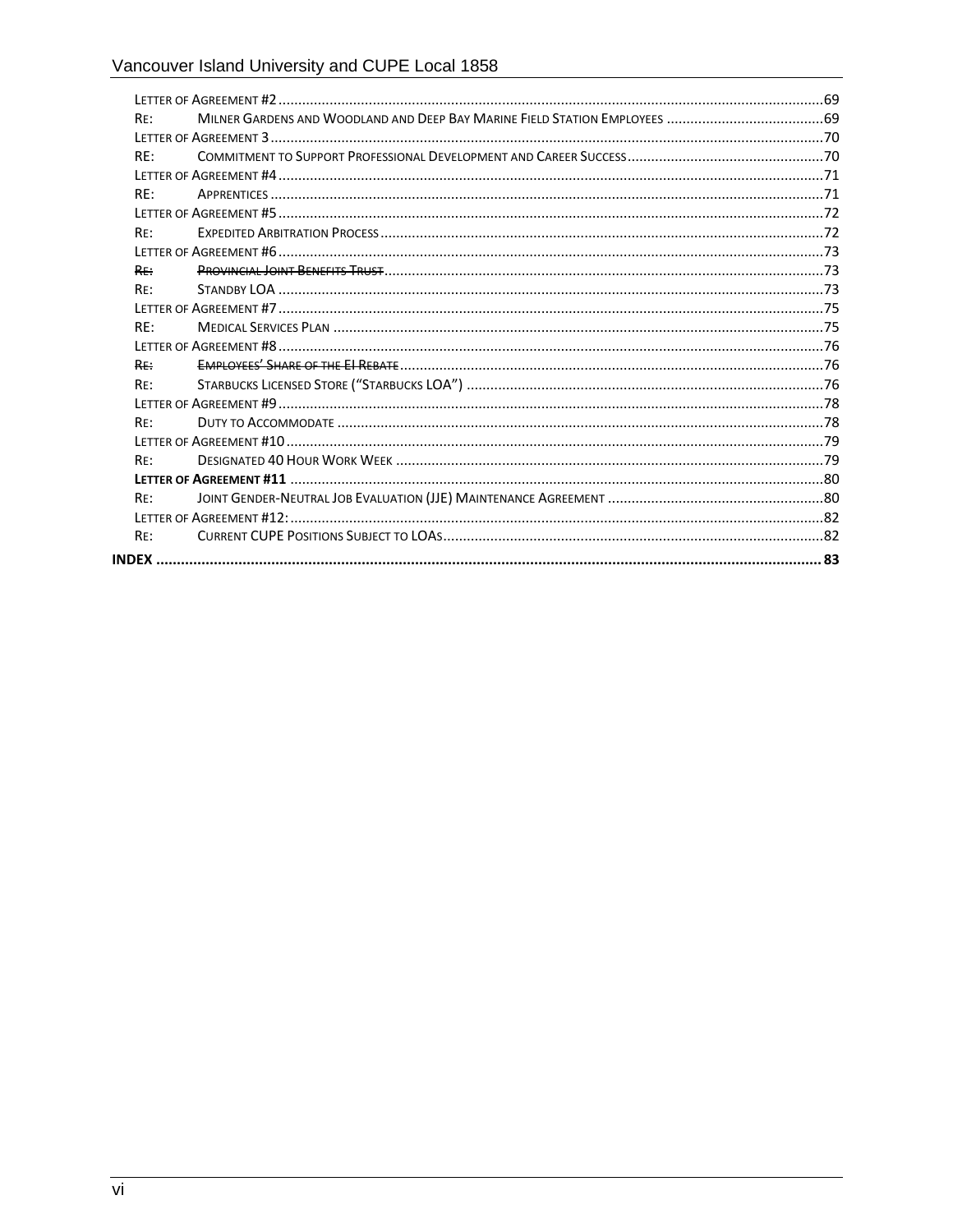# <span id="page-8-0"></span>**Article 1 – Preamble**

### <span id="page-8-1"></span>**1.01 PURPOSE OF AGREEMENT**

- a) The purpose of this Agreement is to establish and maintain orderly collective bargaining procedures between the Employer and the Union.
- b) The parties to this Agreement share a desire to improve the quality of the educational services provided at Vancouver Island University. Accordingly, they are determined to establish, within the framework provided by the law, an effective working relationship at all levels of the University in which members of the bargaining unit are employed.

# <span id="page-8-2"></span>**1.02 CONFLICT WITH REGULATIONS OF UNIVERSITY BOARD**

In the event that there is conflict between the contents of this Agreement and any regulation made by the Employer, or on behalf of the Employer, this Agreement shall take precedence over the said regulation.

### <span id="page-8-3"></span>**1.03 USE OF MASCULINE AND SINGULAR TERMS**

The Union proposes that The parties agree that the contract be recognized as genderneutral, i.e. change any reference to he/him/his, etc. to employee.

### <span id="page-8-4"></span>**1.04 HUMAN RIGHTS CODE**

The parties hereto subscribe to the principles of the Human Rights Code of British Columbia and agree to uphold these principles.

As per the Human Rights Code, there will be no discrimination with respect to an employee's employment by reason of race, colour, ancestry, place of origin, political belief, religion, marital status, family status, physical or mental disability, sex, sexual orientation, gender identity or expression, or age of that person or because that person has been convicted of a criminal or summary conviction offence that is unrelated to the employment or to the intended employment of that person.

# <span id="page-8-6"></span><span id="page-8-5"></span>**1.05 DEFINITIONS**

# **a) Regular Employee**

An employee who has:

- i) Completed the probationary period in a regular position; or
- ii) Served twelve (12) continuous months in a single temporary position; or
- iii) Served sixteen (16) out of twenty-four (24) months in temporary appointments.

#### <span id="page-8-7"></span>**b) Probationary Employee**

An employee who is serving a probationary period in a regular position to determine suitability as a regular employee.

# <span id="page-8-8"></span>**c) Temporary Employee**

An employee who is hired to fill a specific work requirement which is anticipated to be of limited duration and who is not a casual or regular employee.

# <span id="page-8-9"></span>**d) Casual Employee**

An employee hired to fill a specific work requirement, which will not exceed thirty (30) assigned days of work ninety (90) calendar days. A break of fourteen (14) calendar days or more between days worked by an employee in a work unit shall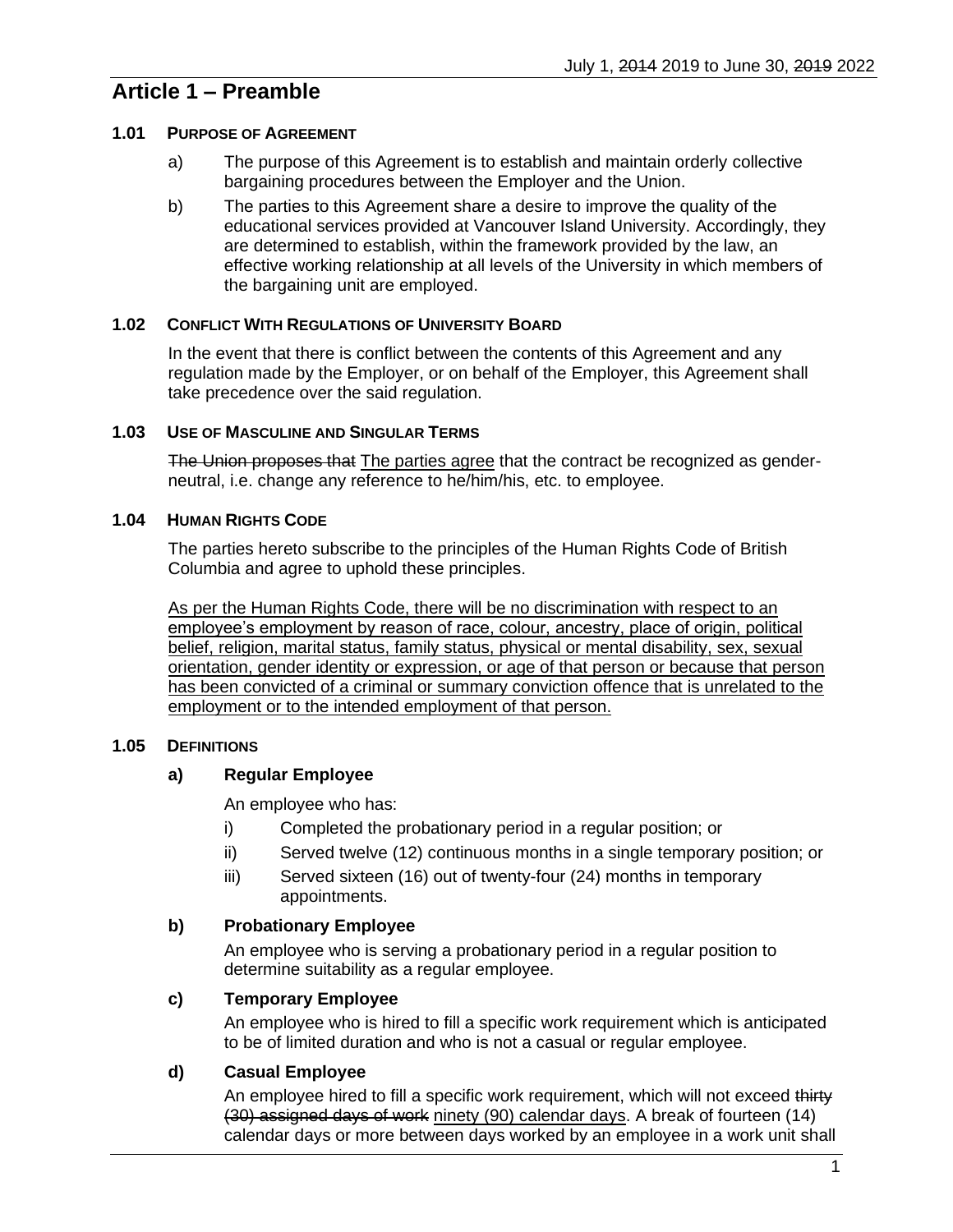constitute a new appointment for the purpose of counting the thirty (30) ninety (90) calendar days. Consistent with [Article 13.01](#page-30-3) such vacancies are not subject to postings.

When an assignment is expected to be longer than thirty (30) assigned days of work ninety (90) calendar days a temporary position will be created and will be posted as per [Article 13.01](#page-30-3) unless such posting is waived by mutual agreement by the parties.

## <span id="page-9-0"></span>**e) Temporary Positions**

Except when a temporary employee is replacing an employee on sick leave, or part of an approved medical accommodation, or replacing an employee on an approved leave, temporary positions will be converted to regular status when the temporary position is continued beyond sixteen (16) months in a twenty-four (24) month period and where there is an expectation the position will continue or does continue into the third year.

When an assignment is expected to be longer than thirty (30) assigned days of work ninety (90) calendar days a temporary position will be created and will be posted as per [Article 13.01](#page-30-3) unless such posting is waived by mutual agreement by the parties. These positions may have fixed or variable hours per week. Where the appointment is variable in hours it will not be scheduled for less than five (5) hours in a week but may include weeks when no work is scheduled, as indicated in the job posting.

# <span id="page-9-1"></span>**f) Mutual Agreement**

Mutual agreement shall be defined as agreement between the Employer and the Union, unless otherwise stated. Agreement shall be communicated between the Union President, or designate, and the Director of Human Resources Associate Vice-President, Human Resources or designate, normally within a twenty-four (24) hour period.

# <span id="page-9-2"></span>**Article 2 – Union Recognition and Rights**

# <span id="page-9-3"></span>**2.01 BARGAINING UNIT DEFINED**

The bargaining unit shall comprise all employees included in the bargaining unit as described in the certificate at each university or institution, issued by the Labour Relations Board of British Columbia, except positions excluded by mutual agreement between the local parties or excluded by the Labour Relations Board of British Columbia.

<span id="page-9-4"></span>a) The question of inclusion or exclusion of a new position created by the Employer will be negotiated with the Union prior to any posting of the position. In the event the local parties cannot agree, the question of inclusion or exclusion may be referred to the relevant labour relations legislation. Where the local parties fail to agree and pending a decision from the relevant body administering the labour relations legislation, the position may be filled and worked. The Employer will provide the Union with a copy of the organizational chart for the immediate branch or program where the position is located, a copy of the position's job description and a copy of the job description for the position which supervises the position in question.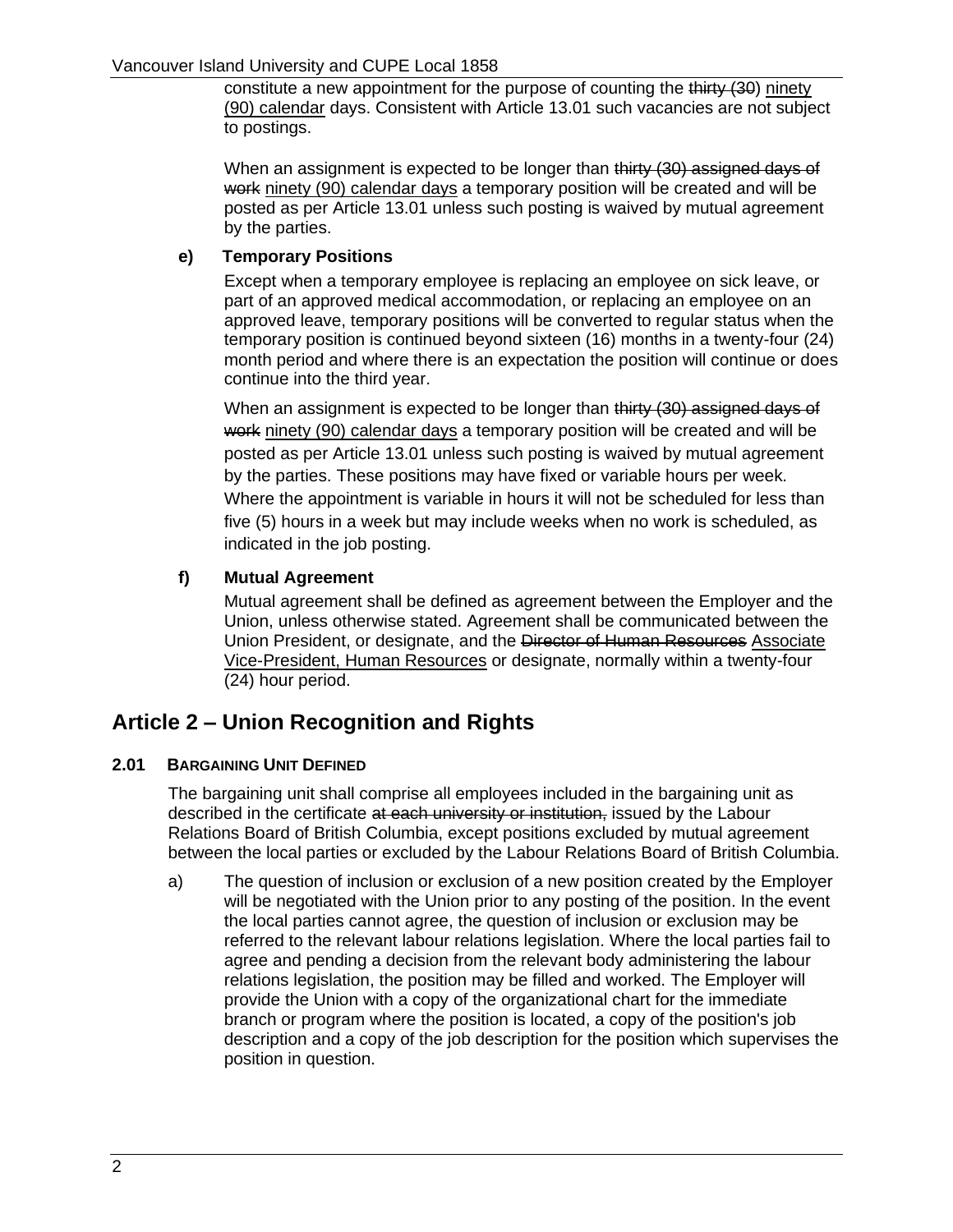- b) If an existing position is changed, such that the Union has concerns about its status, the information as described in [\(a\)](#page-9-4) above will be supplied upon request. In the event the local parties cannot agree, the question of inclusion or exclusion may be referred to the relevant labour relations legislation. Where the local parties fail to agree and pending a decision from the relevant body administering the labour relations legislation, the position may be filled and worked in the jurisdiction in which the position is currently contained.
- c) Upon request, the Employer will provide to the Union, a list of all excluded positions.

#### <span id="page-10-0"></span>**2.02 APPLICABILITY**

This collective agreement is fully applicable to all employees save where the benefits are specifically excluded by agreement of the parties.

#### <span id="page-10-1"></span>**2.03 CORRESPONDENCE**

The Employer agrees that all correspondence between the Employer and the Union related to matters covered in this Agreement shall be sent to the Recording Secretary of the Union. The Employer agrees that a copy of any correspondence between the Employer or Employer's official and any employee in the bargaining unit covered by this Agreement, pertaining to the interpretation or application of any clause in this Agreement, shall be forwarded to the Recording Secretary of the Union.

The Union agrees that all correspondence between the Union and the Employer related to matters covered in this Agreement shall be sent to the Executive Director of Human Resources Associate Vice-President, Human Resources or designate. The Union agrees that a copy of any correspondence between the Union or the Union's official and any Administrator, pertaining to the interpretation or application of any clause in this Agreement, shall be forwarded to the Director of Human Resources Associate Vice-**President, Human Resources or designate.** 

#### <span id="page-10-2"></span>**2.04 NO OTHER AGREEMENT**

No employee covered by this Agreement shall be required or permitted to make a written or oral agreement with the Employer or its representatives which may conflict with the terms of this Agreement.

#### <span id="page-10-3"></span>**2.05 NO DISCRIMINATION FOR UNION ACTIVITY**

The Employer and the Union agree that there shall be no discrimination, interference, restrictions, or coercion exercised or practiced with respect to any employee for reason of membership or activity in the Union.

#### <span id="page-10-4"></span>**2.06 BULLETIN BOARDS**

The Employer shall provide bulletin board facilities for the exclusive use of the Union, the sites to be determined by mutual agreement. The use of such bulletin board facilities shall be restricted to the business affairs of the Union.

#### <span id="page-10-5"></span>**2.07 UNION INSIGNIA**

A Union member shall have the right to wear or display the recognized insignia of the Union.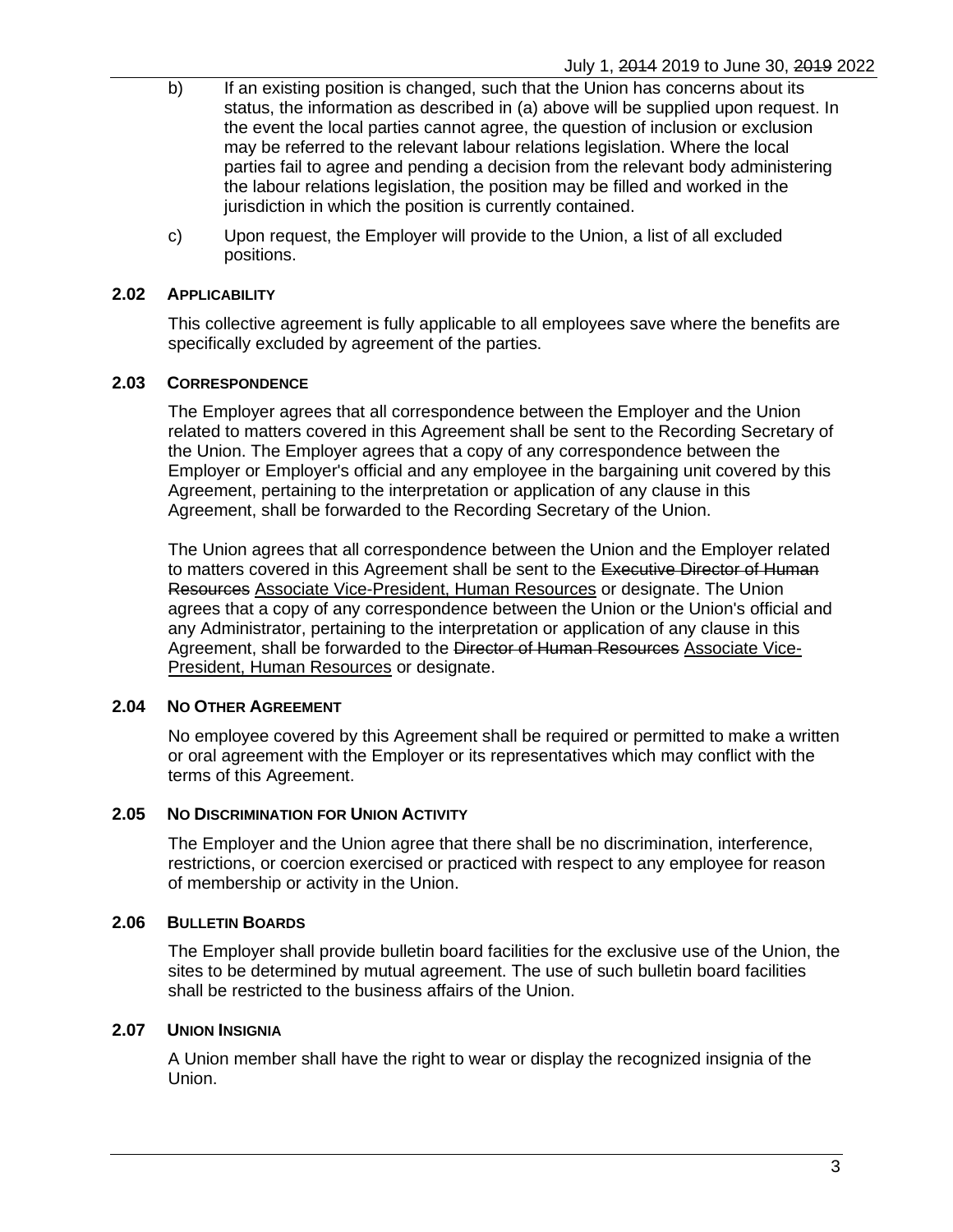# <span id="page-11-0"></span>**2.08 RIGHT TO REFUSE TO CROSS PICKET LINES**

- a) All employees covered by this Agreement shall have the right to refuse to cross a picket line arising out of a dispute as defined in the Labour Relations Code of British Columbia. Any employee failing to report for duty shall be considered to be absent without pay.
- b) Failure to cross a picket line encountered in carrying out the Employer's business shall not be considered a violation of this Agreement nor shall it be grounds for disciplinary action.

#### <span id="page-11-2"></span><span id="page-11-1"></span>**2.09 TIME OFF FOR UNION BUSINESS**

#### **a) Without Pay**

Leave of absence without pay and without loss of seniority will be granted:

- i) To an elected or appointed representative of the Union to attend conventions of the Union and bodies to which the Union is affiliated;
- ii) For elected or appointed representatives of the Union to attend Union business which requires them to leave their premises of employment;
- iii) For employees who are representatives of the Union or a bargaining committee to attend meetings of the Bargaining Committee.

### <span id="page-11-3"></span>**b) With Pay**

Leave of absence with pay and without loss of seniority will be granted:

- i) To employees who are representatives of the Union on the Bargaining Committee to leave their employment to carry on negotiations with the Employer;
- ii) To stewards, or their alternates, to perform their duties pursuant to Section Article [8.01;](#page-14-5)
- iii) To employees called to appear as witnesses before an Arbitration Board.

It is understood that employees granted leave of absence pursuant to this Article shall receive their current rate of pay while on leave of absence with pay. Leave of absence granted under this Article shall include sufficient travel time. The Employer agrees that any of the above leaves of absence shall not be unreasonably withheld. To facilitate the administration of paragraph [\(a\)](#page-11-2) of this section, when leave without pay is granted, the leave shall be given with pay and the Union shall reimburse the Employer for the appropriate salary costs, including travel time, incurred.

#### <span id="page-11-4"></span>**2.10 EMPLOYER PAID UNION LEAVE**

The Chairperson/President of the bargaining unit or alternate designated by the Union shall be granted twenty-five percent (25%) Employer-paid time release from a full workload per year. Such time shall be used to facilitate the operation of the collective agreement and employee-Employer relationships. The Chairperson/President shall schedule such time with their supervisor. This provision is in addition to any other Employer-paid release time in the collective agreement.

Where such leave is granted, the Employer will replace the employee as necessary. The cost of this provision will be borne by the institution as a general operating expense.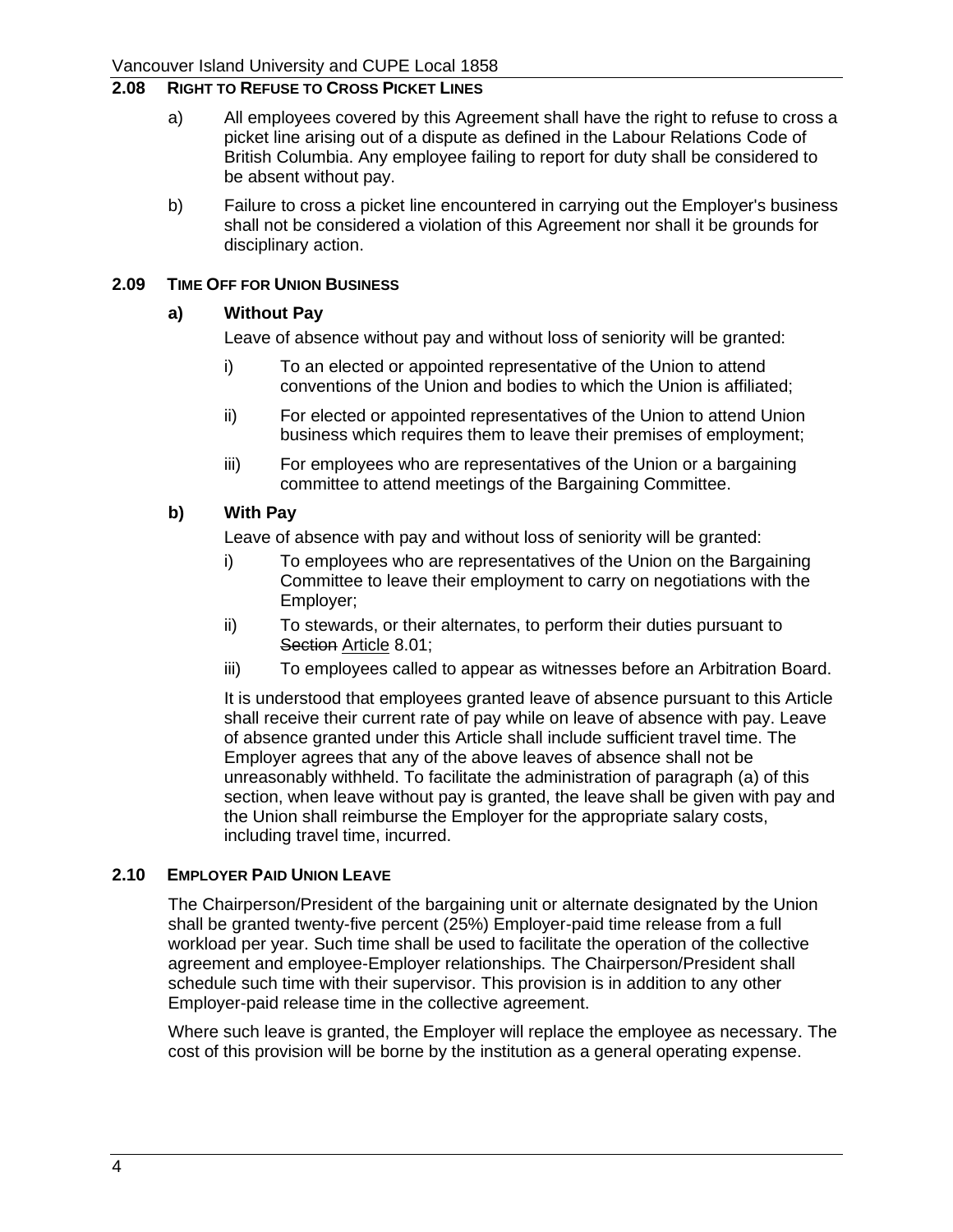# <span id="page-12-0"></span>**2.11 HARASSMENT**

All personnel have the right to work without harassment. Any complaint alleging harassment will may be dealt with in the grievance procedure and will may commence at Step 3 outlined in [Article 8,](#page-14-4) and the Personal Harassment Policy or may be dealt with through any of the following policies and associated procedures, as approved by the University Board, after consultation with the Union:

- 1. The VIU Personal Harassment Policy
- 2. The VIU Human Rights Policy
- 3. The VIU Sexual Misconduct Policy

The Union and the Employer recognize the particular importance of confidentiality and expediency in matters related to harassment.

Harassment shall be defined pursuant to Vancouver Island University Human Rights Policy dated September 26, 2002, and as amended by the Vancouver Island University Human Rights Joint Committee at future dates

# <span id="page-12-1"></span>**Article 3 – Union Security**

All employees of the Employer covered by this Agreement, as a condition of continued employment, shall become and remain members in good standing of the Union according to the constitution and by-laws of the Union. All new employees shall, as a condition of continued employment, become and remain members in good standing in the Union within thirty (30) days of employment.

# <span id="page-12-3"></span><span id="page-12-2"></span>**Article 4 – Check-Off of Union Dues**

- a) The Employer shall, as a condition of the employee's employment, deduct from the biweekly wages or salary of each employee in the bargaining unit, the amount of the regular monthly dues payable to the Union by a member of the Union.
- b) The Employer shall deduct from any employee who is a member of the Union any fees or assessments levied in accordance with the Union constitution and/or by-laws and owing by the employee to the Union.
- c) Deductions shall be made biweekly and membership dues or payments in lieu thereof shall be considered as owing in the month for which they are so deducted.
- d) Remittance to the Treasurer of the Union shall not be later than the 10th day of the following month and the Employer shall also provide a list of names as well as classification of those employees from whose salaries such deductions have been made together with the amounts deducted from each employee.
- e) Before the Employer is obliged to deduct any amount under Section [\(a\)](#page-12-3) of this Article, the Union must advise the Employer in writing of the amount of its dues and fees. The amount so advised shall continue to be the amount to be deducted until changed by further written notice to the Employer signed by the Treasurer of the Union. Upon receipt of such notice, such changed amount shall be the amount deducted.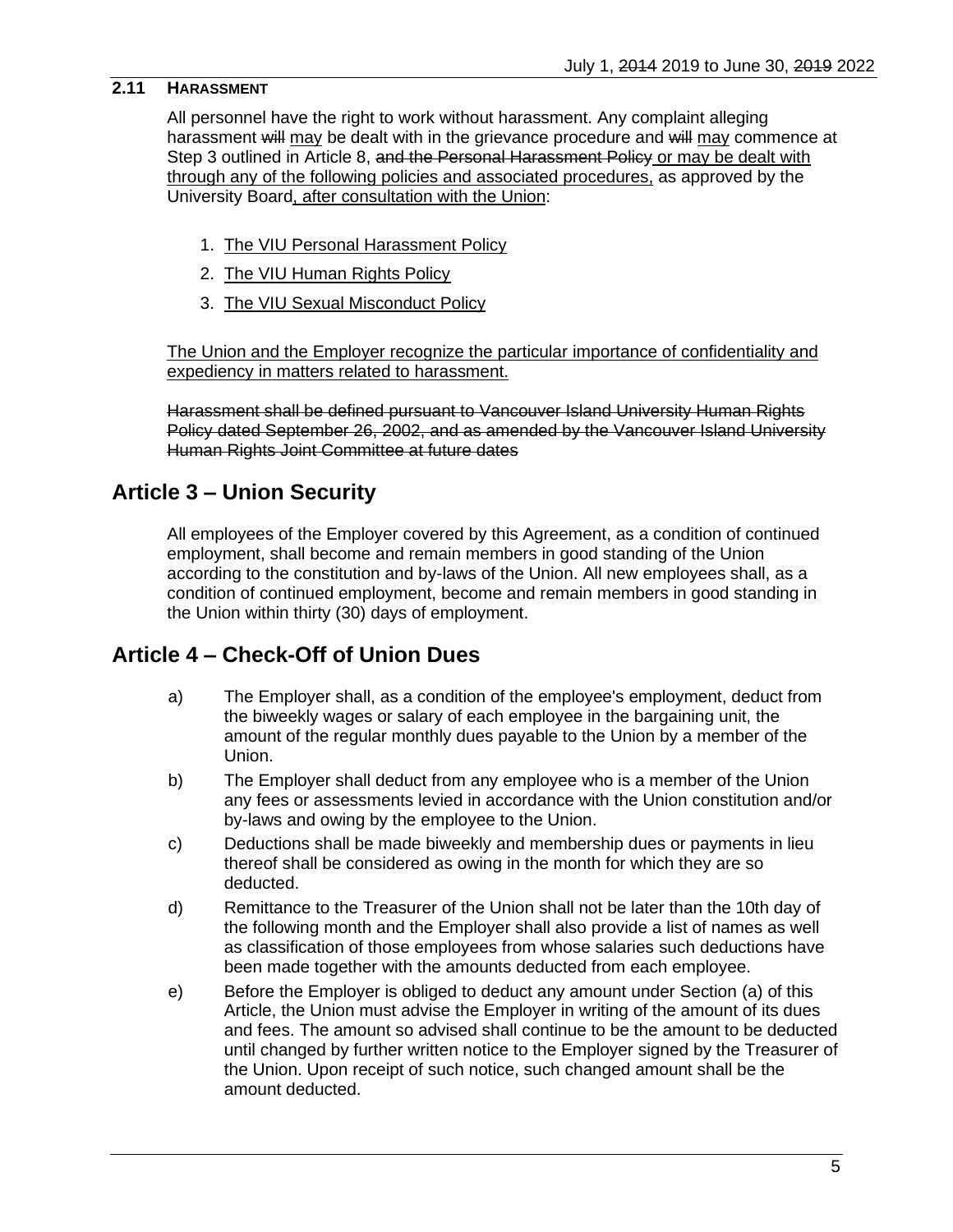#### Vancouver Island University and CUPE Local 1858

f) From the date of the signing of this Agreement and for its duration, no employee organization other than the Union shall be permitted to have membership dues or other monies deducted by the Employer from the pay of the employees in the bargaining unit.

# <span id="page-13-0"></span>**Article 5 – Employer and Union Shall Acquaint New Employees**

The Employer agrees to acquaint new employees with the fact that a Collective Agreement (a copy of which will be provided) is in effect and with the conditions of employment set out in the Articles dealing with Union Security and Check-off of Union Dues. A new employee shall be advised of the name and location of the employee's steward. Whenever the steward is employed in the same work area as the new employee, the employee's immediate supervisor will introduce the employee to the employee's steward. The Employer agrees that the employee's Union steward will be given an opportunity to interview each new employee within regular working hours, without loss of pay, for fifteen (15) minutes sometime during the first ten (10) days of employment for the purpose of acquainting the new employee with the benefits and duties of Union membership and the employee's responsibilities and obligations to the Union.

# <span id="page-13-1"></span>**Article 6 – Management Rights**

The Union recognizes that it is the right of the Employer to exercise the regular and customary function of management and to direct the working forces, subject to the terms of this Agreement. The question of whether any of these rights is limited by this Agreement shall be decided through the grievance and arbitration procedure.

# <span id="page-13-2"></span>**Article 7 – Employer-Union Relations**

# <span id="page-13-3"></span>**7.01 ESTABLISHMENT OF COMMITTEE**

A Labour Management Committee shall be established consisting of three (3) or up to four (4) representatives of the Union and the same number representing the Employer. The Committee shall enjoy the full support of both parties in the interests of improved service to the public, and job security for the employees.

#### <span id="page-13-4"></span>**7.02 FUNCTION OF COMMITTEE**

The Committee shall concern itself with the following general matters:

- a) Considering constructive criticisms of all activities so that better relations shall exist between the Employer and the employees.
- b) Improving and extending services to the public.
- c) Promoting safety and sanitary practices.
- d) Reviewing suggestions from employees, questions of working conditions and service (but not grievances).
- e) Correcting conditions which might cause grievances and misunderstandings.

#### <span id="page-13-5"></span>**7.03 MEETING OF COMMITTEE**

The Committee shall meet at least bi-monthly at a mutually agreed upon time and place. Each member shall receive a notice, and agenda of the meeting at least forty-eight (48) hours in advance of the meeting. Employees shall not suffer any loss of pay for time spent with the Committee.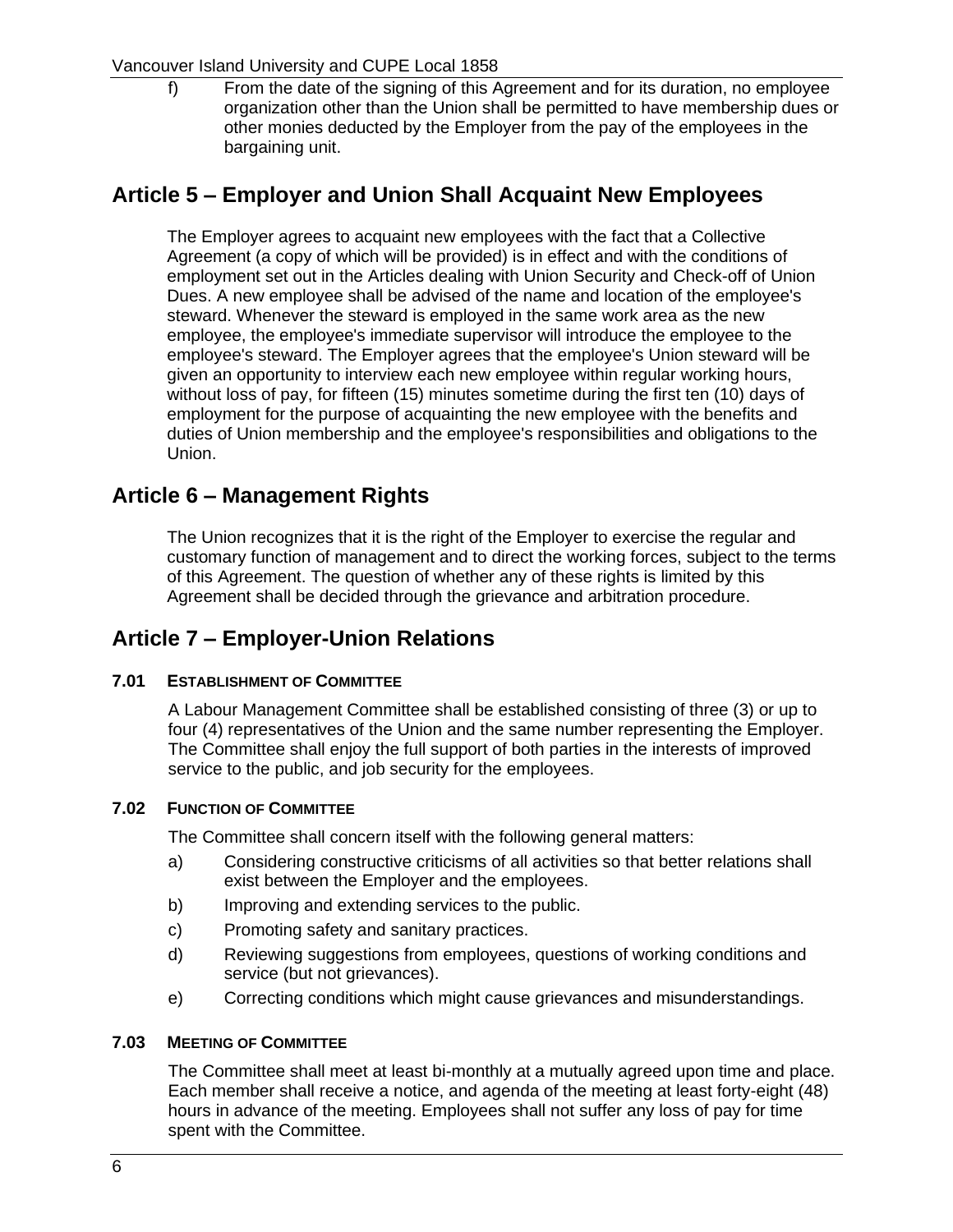#### <span id="page-14-0"></span>**7.04 CIRCULATION OF AGREEMENTS REACHED**

Matters discussed by the Labour Management Committee shall be recorded and signed by one (1) designated representative of Management and Union.

Any memoranda or recommendations reached by this Committee shall be passed to the Executive Committee for information, review and/or decision.

Nothing shall be done by the Committee to change the terms and conditions of this agreement.

### <span id="page-14-1"></span>**7.05 UNION BARGAINING COMMITTEE**

A Union Bargaining Committee shall be appointed by the Union and shall consist of four (4) members of the Union. The Union shall have the right at any time to have the assistance of members of the staff of the Union when negotiating with the Employer. The Union Bargaining Committee shall have access to the use of the University facilities and equipment required for support of negotiations with the Employer, subject to availability.

The Committee, in the conduct of their business, shall have the use of University vehicles, subject to availability, when required for travel between campuses for the purpose of meeting with members at those campuses. Such use may be subject to a charge consistent with normal University practice.

### <span id="page-14-2"></span>**7.06 UNION REPRESENTATIVES**

The Employer agrees that access to its premises will be granted to members of the staff of the Union when dealing or negotiating with the Employer, as well as for the purpose of investigating and assisting in the settlement of a grievance. Members of Union staff shall notify the designated supervisory official in advance of their intention and their purpose for entering and shall not interfere with the operation of the department or section concerned.

In order to facilitate the orderly, as well as the confidential investigation of grievances, the Employer will make available to Union representatives or stewards temporary use of an office or similar facility.

#### <span id="page-14-3"></span>**7.07 TECHNICAL INFORMATION**

The Employer agrees to provide to the Union such information that is available relating to employees in the bargaining unit, as may be required by the Union for collective bargaining purposes.

# <span id="page-14-4"></span>**Article 8 – Grievances**

#### <span id="page-14-5"></span>**8.01 RECOGNITION OF UNION STEWARDS AND GRIEVANCE COMMITTEE**

In order to provide an orderly and speedy procedure for the settling of grievances, the Employer acknowledges the rights and duties of the Union Grievance Committee and the Union Stewards. The Steward shall assist any employee whom the Steward represents, in preparing and presenting the employee's grievance in accordance with the grievance procedure.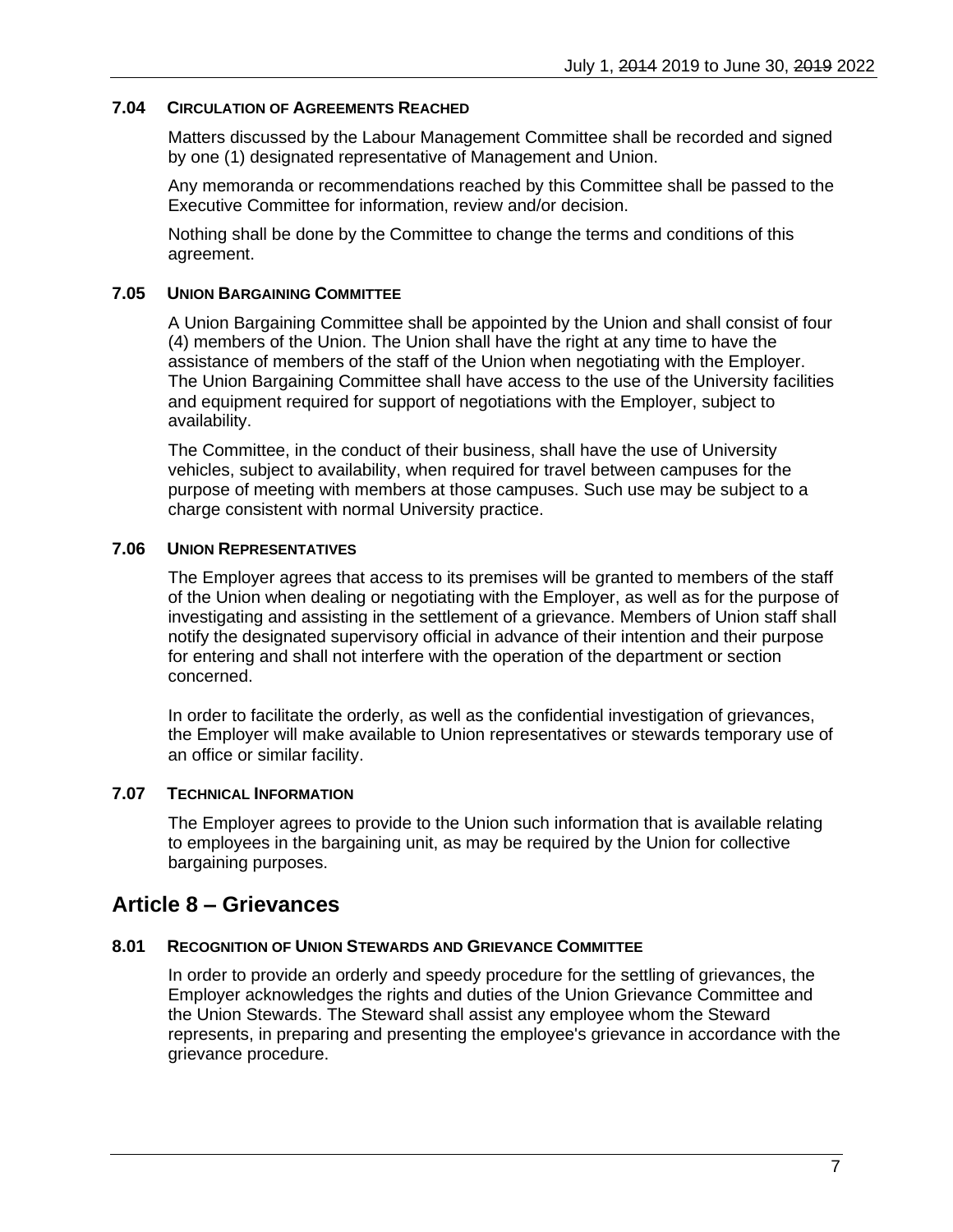# <span id="page-15-0"></span>**8.02 NAMES OF STEWARDS**

The Union shall notify the Employer in writing of the name of each Steward and the area the Steward represents and the name of the Chief Steward, before the Employer shall be required to recognize the Steward.

#### <span id="page-15-1"></span>**8.03 PERMISSION TO LEAVE WORK**

The Employer agrees that stewards shall not be hindered, coerced, restrained or interfered with in any way in the performance of their duties, while investigating disputes and presenting adjustments as provided in this Article. The Union recognizes that each steward is employed by the Employer and that they will not leave their work during working hours except to perform their duties under this Agreement. Therefore, no steward shall leave their work without permission of their supervisor, which will not be unreasonably withheld.

#### <span id="page-15-2"></span>**8.04 DEFINITION OF GRIEVANCE**

A grievance shall be defined as any difference arising out of interpretation, application, administration, or alleged violation of the Collective Agreement or a case where the Employer has acted unjustly or improperly.

#### <span id="page-15-3"></span>**8.05 SETTLING OF GRIEVANCES**

An earnest effort shall be made to settle grievances fairly and promptly in the following manner:

Step 1

The aggrieved employee will submit the grievance to the employee's Steward. If the employee's Steward is absent, the employee may submit the grievance to the Chief Steward and/or another member of the Grievance Committee. At each step of the Grievance procedure the griever shall have the right to be present.

#### <span id="page-15-4"></span>Step 2

If the Steward and/or the Grievance Committee consider the grievance to be justified, they will first discuss the dispute with the employee's administrative supervisor who will render a decision within five (5) working days. An employee who wishes a grievance to be presented at [Step 2](#page-15-4) of the grievance procedure must do so no later than twenty (20) working days after the date:

- a) on which the employee was notified orally or in writing, of the action or circumstances giving rise to the grievance; or
- b) on which the employee first became aware of the action or circumstances giving rise to the grievance.

#### <span id="page-15-5"></span>Step 3

Failing satisfactory settlement within five (5) working days after the dispute was submitted under [Step 2,](#page-15-4) the Union may submit to the Executive Director of Human Resources Associate Vice-President, Human Resources or designate a written statement of the particulars of the grievance and the redress sought. The Executive Director of Human Resources Associate Vice-President, Human Resources or designate will meet with the Union and griever to attempt to resolve the grievance. The Director of Human Resources Associate Vice-President, Human Resources or designate shall render a decision on the grievance within five (5) working days after the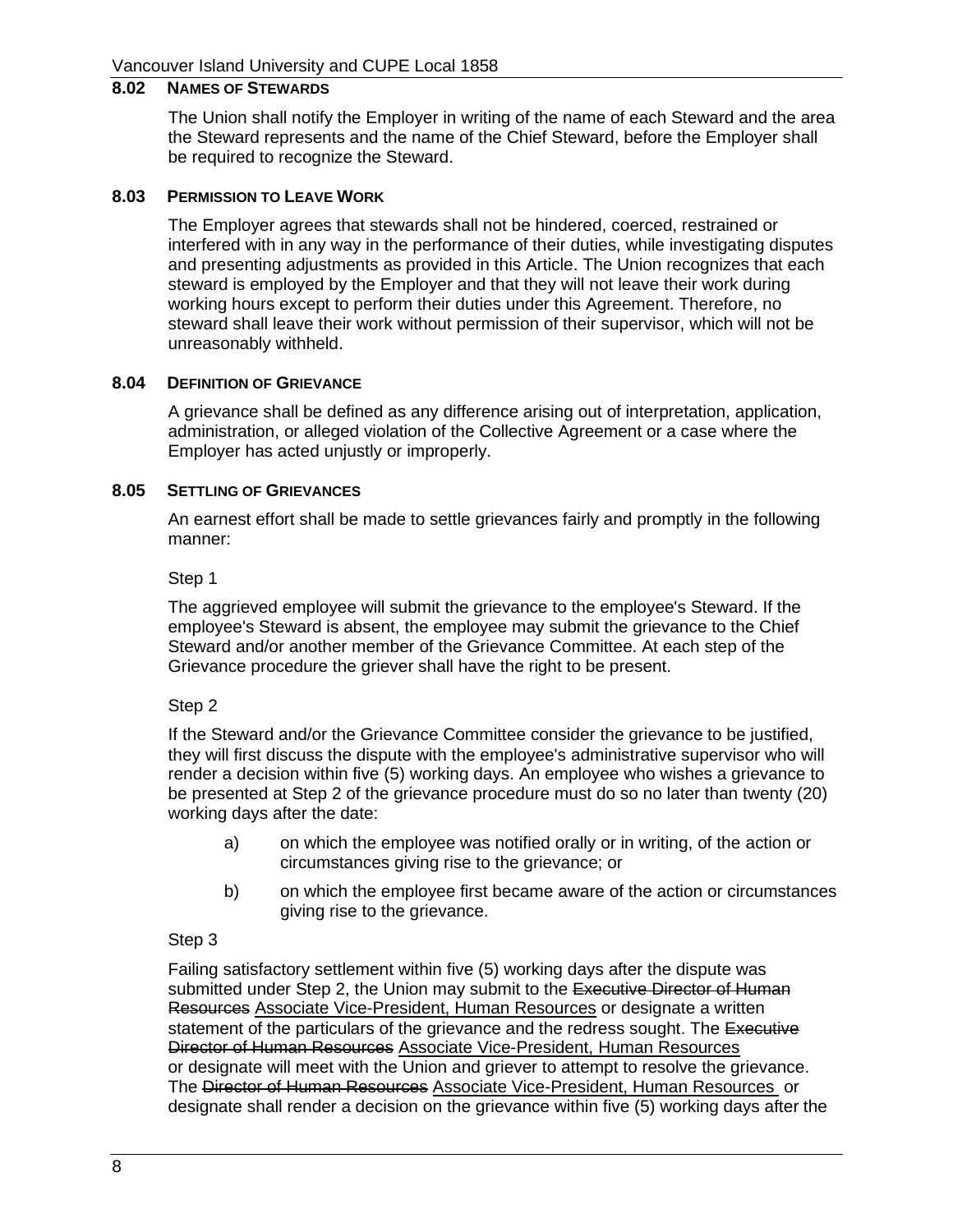meeting, but in any case, not later than ten (10) working days after receipt of the grievance at [Step 3.](#page-15-5)

#### Step 4

Failing satisfactory settlement being reached in [Step 3](#page-15-5) on matters of suspensions and dismissals, the grievance committee may submit the written grievance within ten (10) working days to the University Executive President or designate which shall within ten (10) working days after the receipt of the grievance, grant a hearing to the Union on the grievance. The Executive University President or designate shall render a decision on the grievance within ten (10) working days of the hearing.

### Step 5

Failing a satisfactory settlement being reached in [Step 3](#page-15-5) or 4, the Union may refer the dispute to arbitration within twenty (20) working days after receipt of the decision of the University President or designate Executive or Associate Vice-President Executive Director, Human Resources or designate.

#### <span id="page-16-0"></span>**8.06 POLICY AND UNION GRIEVANCE**

The Union and its representatives shall have the right to originate a grievance on behalf of an employee or group of employees. In addition, where a dispute involving a question of general application or interpretation occurs, or where a group of employees or the Union has a grievance, Steps 1 and 2 of this Article may be bypassed.

### <span id="page-16-1"></span>**8.07 GRIEVANCE ON SAFETY**

An employee, or a group of employees, who is required to work under unsafe or unhealthy conditions shall have the right to file a grievance in the third step of the grievance procedure for preferred handling.

#### <span id="page-16-2"></span>**8.08 REPLIES IN WRITING**

Replies to grievances stating reasons shall be in writing at all stages.

#### <span id="page-16-3"></span>**8.09 FACILITIES FOR GRIEVANCES**

The Employer shall supply the necessary facilities for the grievance meetings.

#### <span id="page-16-4"></span>**8.10 FAILURE TO ACT WITHIN TIME LIMITS**

If the griever or the Union fails to process a grievance to the next step in the grievance procedure within the time limits specified, they shall not be automatically deemed to have prejudiced their position in arbitration.

#### <span id="page-16-5"></span>**8.11 TECHNICAL OBJECTIONS TO GRIEVANCES**

An arbitration board shall have the power to allow all necessary amendments to the grievance and the power to waive formal procedural irregularities in the processing of a grievance, in order to determine the real matter in dispute and to render a decision which is deemed just and equitable.

#### <span id="page-16-6"></span>**8.12 MEDIATION/ARBITRATION**

a) Notwithstanding Article [8.05,](#page-15-3) where a difference arises between the parties relating to the dismissal, discipline or suspension of an employee, or to the interpretation, application, operation or alleged violation of this agreement, including any question as to whether a matter is arbitrable, during the term of the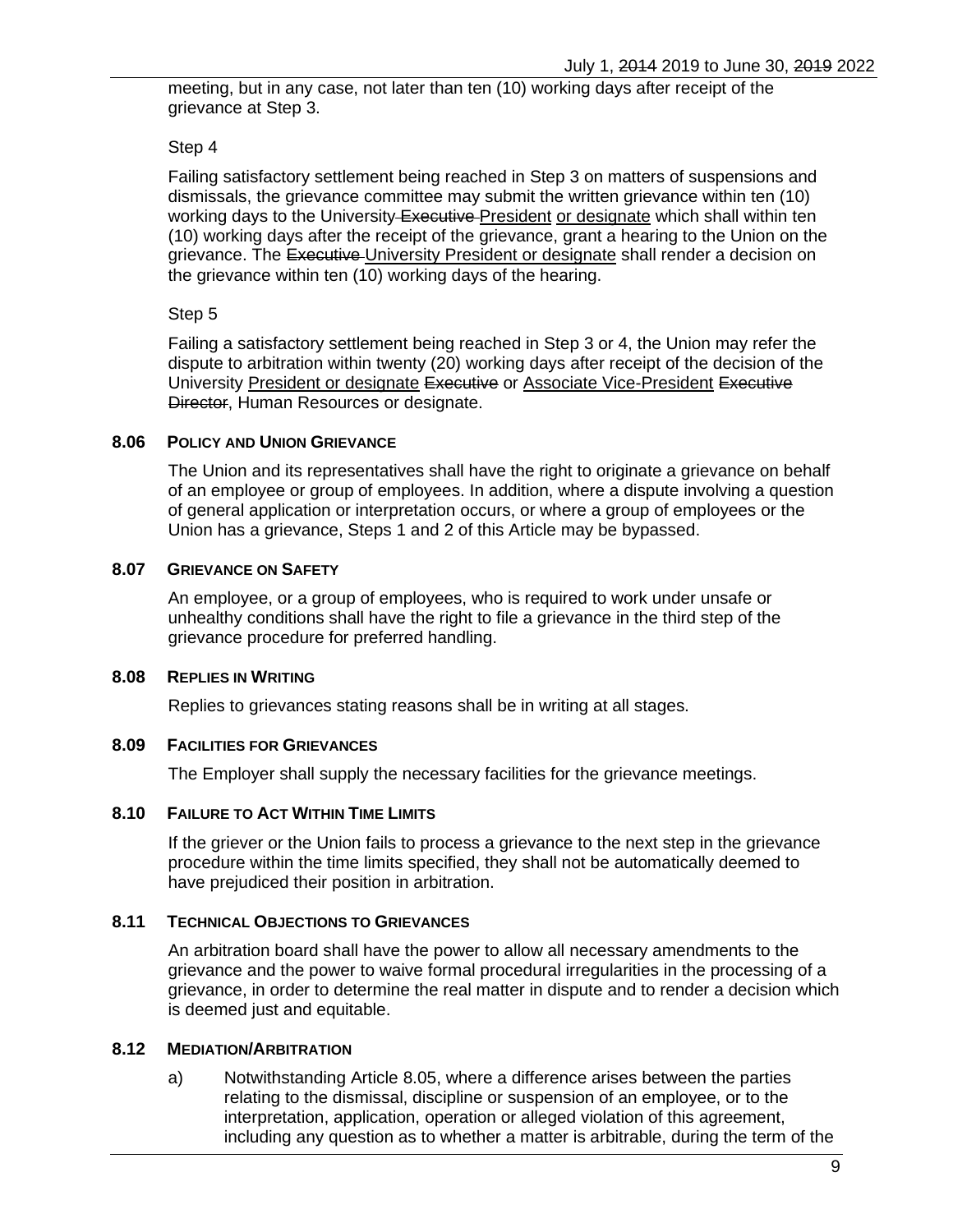collective agreement, the parties, by mutual agreement may select an appointee to:

- i) Investigate the difference;
- ii) Define the issue in the difference;
- iii) Attempt to cause the parties to agree on a resolution or, failing such agreement, render a final decision to resolve the difference within ten (10) days of the date of receipt of the request; and, for those ten (10) days from that date, time does not run in respect of any related grievance procedure.
- b) Resolution of the difference through this procedure will not be relied upon by either party for other interpretations of the collective agreement.

# <span id="page-17-0"></span>**Article 9 – Arbitration**

#### <span id="page-17-1"></span>**9.01 COMPOSITION OF BOARD OF ARBITRATION**

When either party requests that a grievance be submitted to arbitration, the request shall be sent by courier addressed to the other party of the Agreement, indicating the name of its nominee on the Arbitration Board. Within five (5) days thereafter, the other party shall answer by courier indicating the name and address of its appointee to the Arbitration Board. The two (2) nominees shall select an impartial chairperson.

#### <span id="page-17-2"></span>**9.02 FAILURE TO APPOINT**

If the party receiving the notice fails to appoint an arbitrator, or if the two (2) appointees fail to agree upon a chairperson within seven (7) days of their appointment, the appointment shall be made by the Minister of Labour BC Labour Relations Board upon request of either party.

#### <span id="page-17-3"></span>**9.03 BOARD PROCEDURE**

The Board shall determine its own procedure, but shall give full opportunity to all parties to present evidence and make representations. In its attempts at justice, the Board shall, as much as possible, follow a layperson's procedure. It shall hear and determine the difference or allegation and render a decision within ten (10) days from the time the chairperson is appointed.

#### <span id="page-17-4"></span>**9.04 DECISION OF THE BOARD**

The decision of the majority shall be the decision of the Board. Where there is no majority decision, the decision of the Chairperson shall be the decision of the Board. The decision of the Board of Arbitration shall be final, binding and enforceable on all parties, and may not be changed. The Board of Arbitration shall not have the power to change this Agreement or to alter, modify or amend any of its provisions. However, the Board shall have the power to dispose of a grievance by any arrangement which it deems just and equitable.

#### <span id="page-17-5"></span>**9.05 DISAGREEMENT ON DECISION**

Should the parties disagree as to the meaning of the Board's decision, either party may apply to the Chairperson of the Board of Arbitration to reconvene the Board to clarify the decision, which it shall do within five (5) days.

#### <span id="page-17-6"></span>**9.06 EXPENSES OF THE BOARD**

Each party shall pay: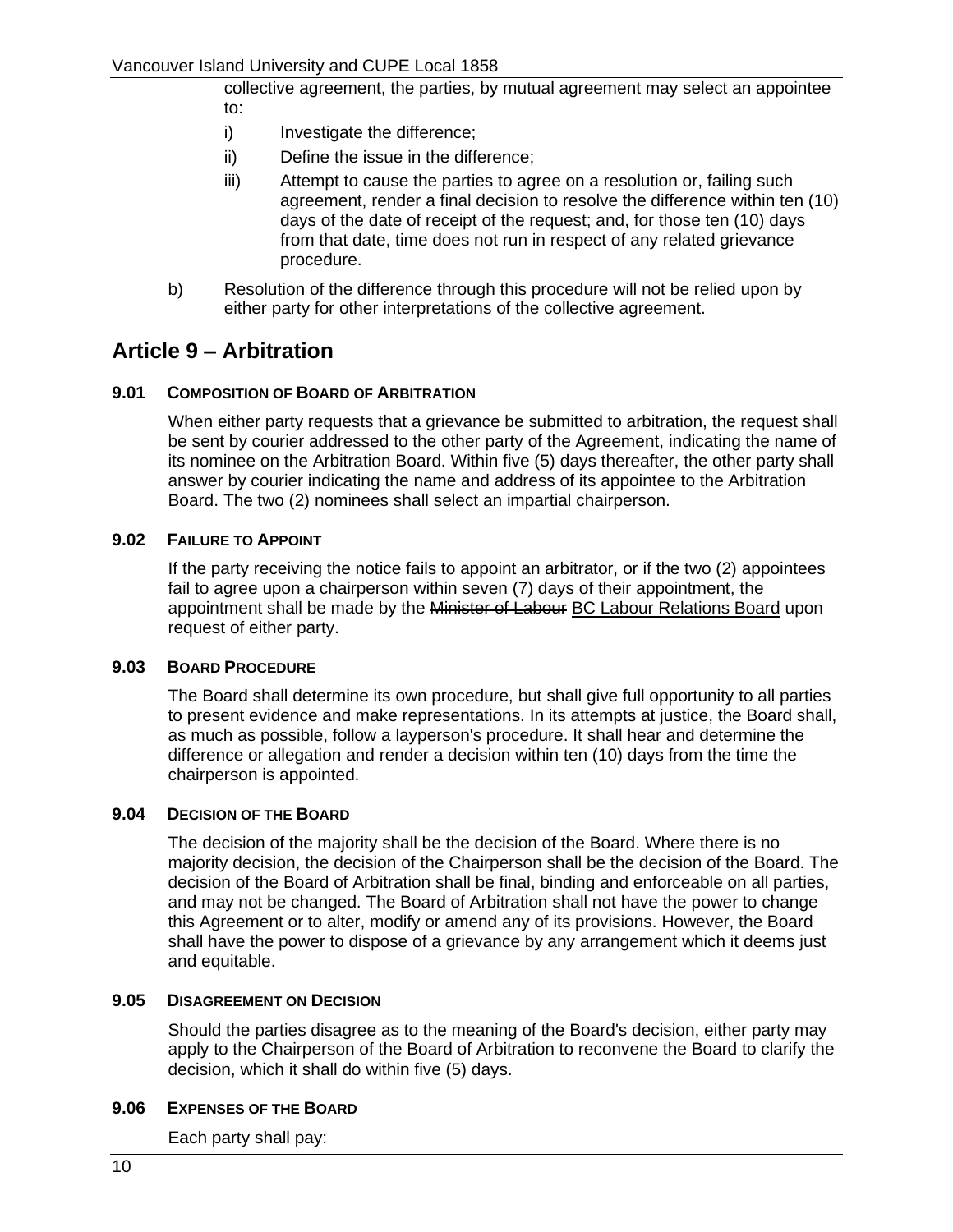- a) The fees and expenses of the arbitrator it appoints.
- b) One-half (½) of the fees and expenses of the Chairperson.

#### <span id="page-18-0"></span>**9.07 AMENDING OF TIME LIMITS**

The time limits fixed in both the grievances and arbitration procedure may be extended by consent of the parties.

### <span id="page-18-1"></span>**9.08 SOLE ARBITRATOR**

Notwithstanding the above, the parties may by mutual agreement refer the dispute to a sole arbitrator, with each party paying one-half (½) the cost of such arbitrator. The arbitrator shall have the same powers as an Arbitration Board.

# <span id="page-18-2"></span>**Article 10 – Discharge, Suspension and Discipline**

#### <span id="page-18-3"></span>**10.01 BURDEN OF PROOF**

In cases of discharge and discipline, the burden of proof of just cause shall rest with the Employer. Evidence shall be limited to the grounds stated in the discharge or discipline notice to the employee.

## <span id="page-18-4"></span>**10.02 WARNINGS**

Whenever the Employer or authorized agent deems it necessary to censure an employee in a manner indicating dismissal or discipline may follow any further infraction, or may follow if such employee fails to bring their work up to a required standard by a given date, the Employer shall call a meeting with the employee notifying the employee they have the right to a steward or Union representative at that meeting. The Employer shall, within ten (10) days after the meeting, give written particulars of such censure to the employee involved and the Secretary of the Union.

#### <span id="page-18-5"></span>**10.03 EVALUATION REPORTS**

Where a formal evaluation of an employee's performance is carried out, the employee concerned shall be given the opportunity to read and review the evaluation. Provision shall be made on the evaluation form for an employee to sign it as having read it.

Employees have the right to disagree with their evaluation by making a comment on the evaluation form. Employees may have a CUPE steward present at any evaluation meeting held with a supervisor in which the overall evaluation is unsatisfactory.

#### <span id="page-18-6"></span>**10.04 HUMAN RESOURCES FILES**

Any employee shall have access to his/her their complete in-service Human Resources file and shall have the right to receive copies of any documents, except letters of reference and materials which may have been provided in confidence to the University.

#### Letters of Expectation are intended to outline the employer's expectations and are not disciplinary in nature.

Upon the request of an employee, material of an adverse or disciplinary nature, except evaluation reports, shall be removed from an employee's file eighteen (18) months after date of issue, providing no material of a similar nature has been added.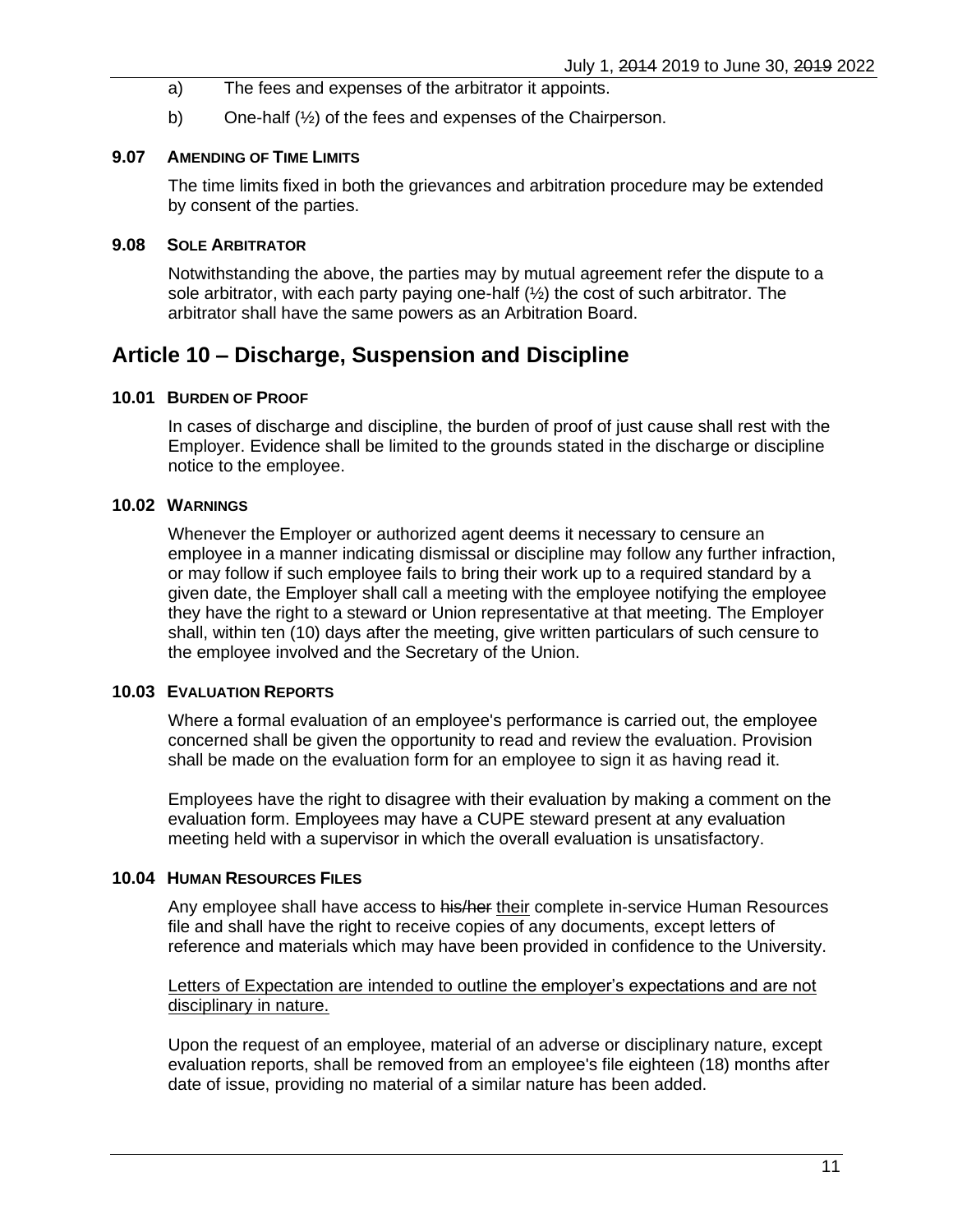# <span id="page-19-0"></span>**Article 11 – Seniority**

#### <span id="page-19-1"></span>**11.01 SENIORITY DEFINED**

Seniority is defined as the length of continuous service as a regular employee in the bargaining unit and shall be used in determining preference or priority for promotions, transfers, demotions, lay-offs, and recall. Seniority shall operate on a bargaining-unitwide basis.

#### <span id="page-19-2"></span>**11.02 SENIORITY LIST**

The Employer shall maintain a seniority list showing the date upon which each employee's service commenced. An up-to-date seniority list shall be sent to the Union and posted on all designated bulletin boards in January and June of each year.

#### <span id="page-19-3"></span>**11.03 SENIORITY FOR TEMPORARIES**

Seniority for temporaries and casuals shall be defined as the number of hours an employee has worked in temporary or casual positions.

This seniority may only be applied as outlined below:

- a) For the purposes of filling posted vacancies pursuant to Article 13.04 [\(b\)](#page-31-4)
- b) For the purposes of lay-off from temporary positions pursuant to Article [12.01](#page-20-1) $(k)$ .

Seniority will expire if a period of eighteen (18) months elapses from the end date of the last temporary or casual assignment.

The Employer shall maintain a list showing the accumulated hours for each person. An up-to-date copy of this list shall be sent to the Union, University departments and posted on the two (2) designated bulletin boards (Human Resources and Payroll on Nanaimo campus) in January and June of each year.

When a temporary employee is successful in obtaining a regular position, regular seniority will be calculated and back-dated to include all service at the University as a temporary provided there has not been a break in service exceeding eighteen (18) months. In the event the employee is not successful in their probation for this regular position, their regular seniority will be converted back to temporary seniority.

The conversion of temporary seniority to regular seniority shall be calculated using the factor of one thousand eight hundred twenty (1820) hours per year (hpy) for positions with a seven hour work day or using the factor of two thousand eighty (2080) hpy for positions with an eight hour work day. The conversion factor will be determined by the majority of the employee's workdays (7 or 8 hour days) within the previous twelve (12) months.

### <span id="page-19-4"></span>**11.04 PROBATION FOR NEWLY HIRED EMPLOYEES**

A newly hired employee will be on probation for a period of six (6) four (4) months worked from the date of hiring. The probationary period may be extended by mutual agreement. During the probationary period, the employee will be entitled to all rights and benefits of this Agreement.

A temporary hire, in excess of three (3) months, will have a probationary period of three (3) months. If the above-noted employee is subsequently hired as a regular employee in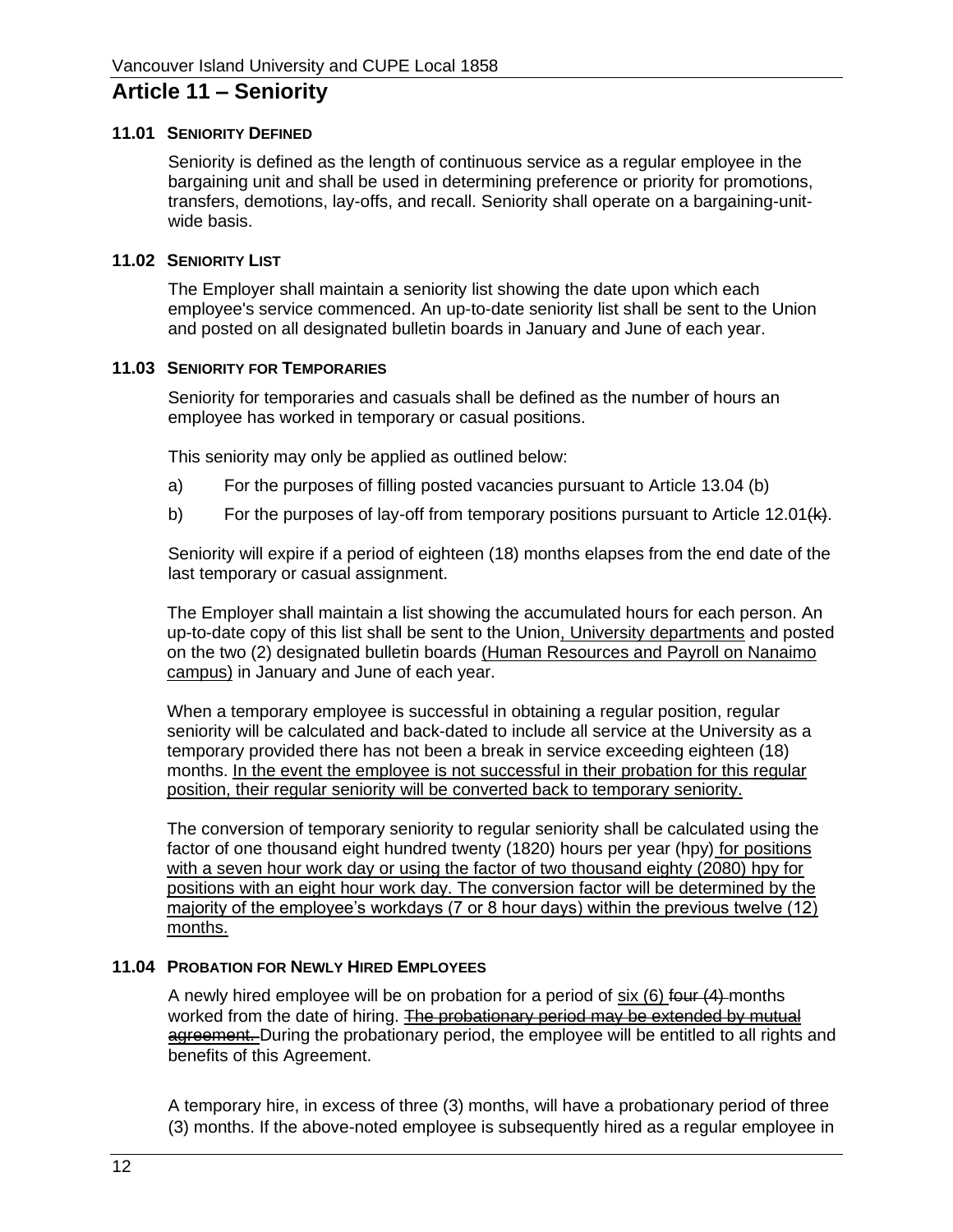the same position, the employee will serve an additional three (3) one (1) months' probation. The probationary period may be extended by mutual agreement.

A temporary hire, in excess of three (3) months with an appointment of less than seven (7) hours per week will have a minimum probationary period of six (6) months or 210 hours, whichever occurs last. Under no circumstances will a probation period extend beyond one (1) calendar year.

A temporary hire who has worked in consecutive temporary positions for 16 out of 24 months may have their probation waived in a subsequent temporary or regular position upon request of that employee and with agreement of the manager.

A temporary hire who has successfully completed one or more probationary periods and who is unsuccessful in a subsequent probationary period will retain their seniority for a period of 18 months.

Evaluation will occur during a probationary period.

Regular employees will not be eligible to apply for another regular posted position within their initial probation period, except by mutual agreement of the Employer and the Union at the local level.

# <span id="page-20-0"></span>**Article 12 – Lay-Off Layoff and Recall**

*Note: the 2014-2019 [Letter of Agreement #7a](#page-82-0)nd [Article 12](#page-20-0) language are replaced by the following. All changes to the 2014-2019 language have been struck-through or underlined as appropriate.*

The parties agree during the term of this collective agreement to use the following processes should a reduction in work be required.

The parties have agreed that the purpose of this project is to collaboratively use the processes below all options to reduce or eliminate non-seasonal layoffs.

#### <span id="page-20-1"></span>**12.01 LAYOFF DEFINITIONS**

A reduction in work opportunity of the individual employee's regular schedule, as designated in the current appointment form, will constitute a layoff.

The expiry of a temporary position does not constitute a layoff except that when a regular employee is in a temporary position that is reduced in hours or the appointment ends [Article 12.02 \(b\)](#page-21-0) and [12.06](#page-23-0) (c) shall apply. Temporary appointments shall be ended prior to any regular employees being laid off.

In the event of multiple lay-offs layoffs resulting from a decrease in the amount of work to be done, temporary employees shall be laid off prior to any regular employees being laid off. Such lay-off layoffs shall be in the reverse order of seniority, skill, knowledge and ability considered.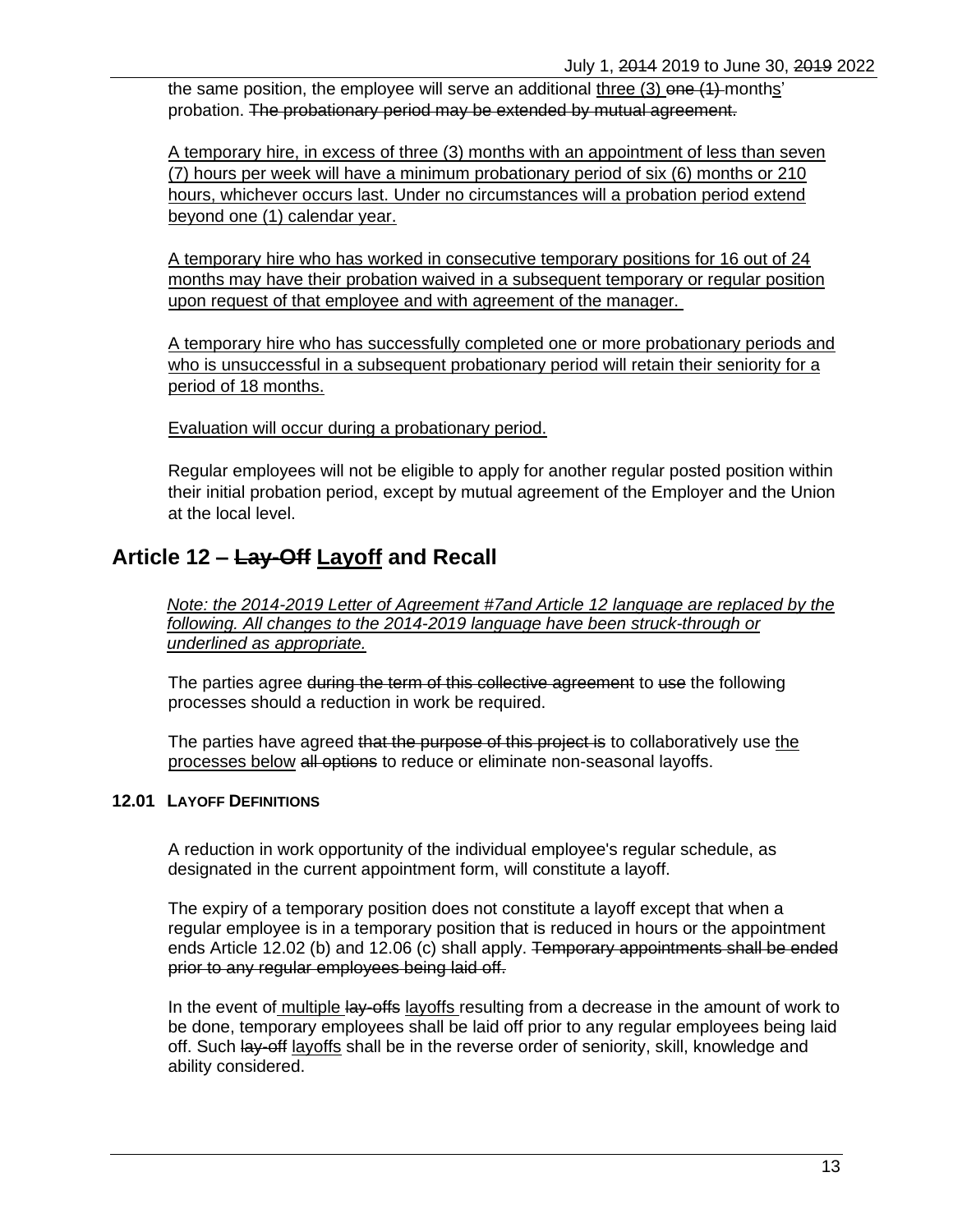### Vancouver Island University and CUPE Local 1858

A seasonal layoff is defined as the regularly scheduled layoff period for employees working in a regular appointment that is less than fifty-two (52) weeks twelve (12) months per year.

### <span id="page-21-0"></span>**12.02 NOTICE PERIOD FOR SEASONAL LAYOFFS**

Notice for seasonal layoffs will be as follows:

- a) Regular employees who are subject to a seasonal layoff will receive written notice at least twenty (20) working days prior to the effective date of layoff or will receive pay in lieu for each day the notice period is shorter than the twenty (20) working days.
- b) Benefit plan coverage may continue consistent with the provisions of the contract with the Carrier. The employee will be required to pay both shares except as provided in [Article](#page-62-1) 29.03.

The processes laid out in the following sections do not apply to seasonal layoffs.

### <span id="page-21-1"></span>**12.03 PROCESS PRIOR TO FORMAL NOTICE FOR NON-SEASONAL LAYOFFS**

The process will be as follows:

- a) Informal notice is delivered to a standing Joint Adjustment Committee (consisting of two (2) Union and two (2) management representatives), who will convene as soon as reasonably practical. Substitutes to the committee may be required to expedite the process. The committee will have up to fourteen (14) calendar days from when the notice is delivered to complete their work. This period can be extended upon agreement of both parties.
- b) The Joint Adjustment Committee will review all options to reduce the impact of the layoff. If an immediate solution cannot be found by the committee, the committee will support Human Resources in canvassing targeted areas. Prior to the commencement of canvassing, the potentially impacted employee and the Union will be given informal notice while the Joint Adjustment Committee continues its work.
- c) It is anticipated that any and all options will be reviewed to reduce or eliminate the need for layoffs, including, but not limited to the following:
	- Job sharing;
	- Reduced hours of work through partial leaves;
	- Transfers to other areas within the bargaining unit subject to available work and meeting qualifications, with minimal training required;
	- Paid and unpaid leaves of absence for use to seek alternate employment, retirement adjustment, retraining, etc.;
	- Voluntary pay in lieu of notice severance;
	- Purchasing past pensionable service. If permissible the Employer will match a minimum of three (3) years' contributions to the appropriate pension plan (Municipal Pension Plan) where an employee opts for early retirement;
	- Early retirement incentives;
	- Agreed secondment;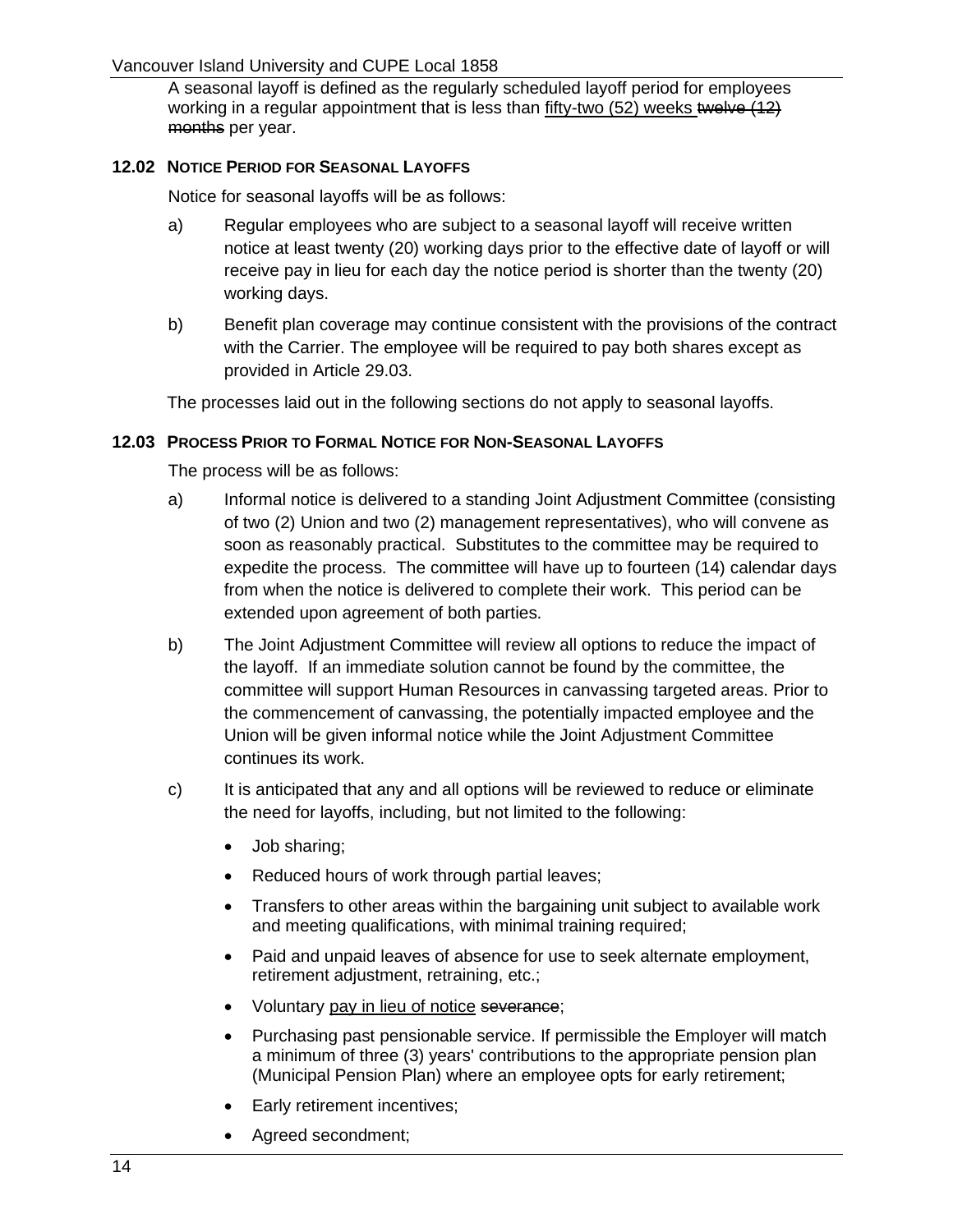- Retraining;
- Trial retirement;
- Continuation of health and welfare benefits;
- Filling vacant positions, regardless of level, if qualified;
- Combinations and variations of the above or other alternatives.
- d) Should the Joint Adjustment Committee be unsuccessful in reaching an agreement to reduce or eliminate the need for a layoff, the following process will be followed:
	- A Bumping Committee of two (2) Union and two (2) management representatives may be convened;
	- Formal notice will be issued to the least senior employee in the impacted position in the area affected. Formal layoff notice will be issued by the manager and the Union will be notified.

### <span id="page-22-0"></span>**12.04 FORMAL NOTICE FOR NON-SEASONAL LAYOFFS**

Formal layoff notice will include four (4) options:

- a) Accept a reduced appointment (if applicable); or
- b) Exercise seniority rights through bumping; or
- c) Accept layoff while on recall for a period of eighteen (18) months; or
- d) Accept layoff with pay in lieu of notice a severance payout.

Note: The Joint Adjustment Committee will remain struck for utilization at any point throughout the layoff process.

#### <span id="page-22-1"></span>**12.05 NOTICE PERIOD FOR NON-SEASONAL LAYOFFS**

- 1) An employee who has been part of the pre-layoff process will be subject to the notice periods below after the pre-layoff process has been completed.
- a) Regular employees who are laid off will receive written notice of at least as many days stipulated below, or pay in lieu for each day the notice period is shorter than the days stipulated below:
	- Thirty (30) Twenty (20) working days for employees with service of less than-six (6) years or less vears' service;
	- Thirty-five (35) Twenty-five (25) working days for employees with more than six  $(6)$  but less than eight  $(8)$  seven  $(7)$  years' service;
	- Forty (40) Thirty (30) working days for employees with eight (8) or more years of service. seven (7) but less than eight (8) years' service;
	- Thirty-five (35) working days for employees with eight (8) but less than nine (9) years' service;
	- Forty (40) working days for employees with nine (9) or more years' service.
- b) All changes in appointments will occur at the end of the notice period unless otherwise agreed by both parties.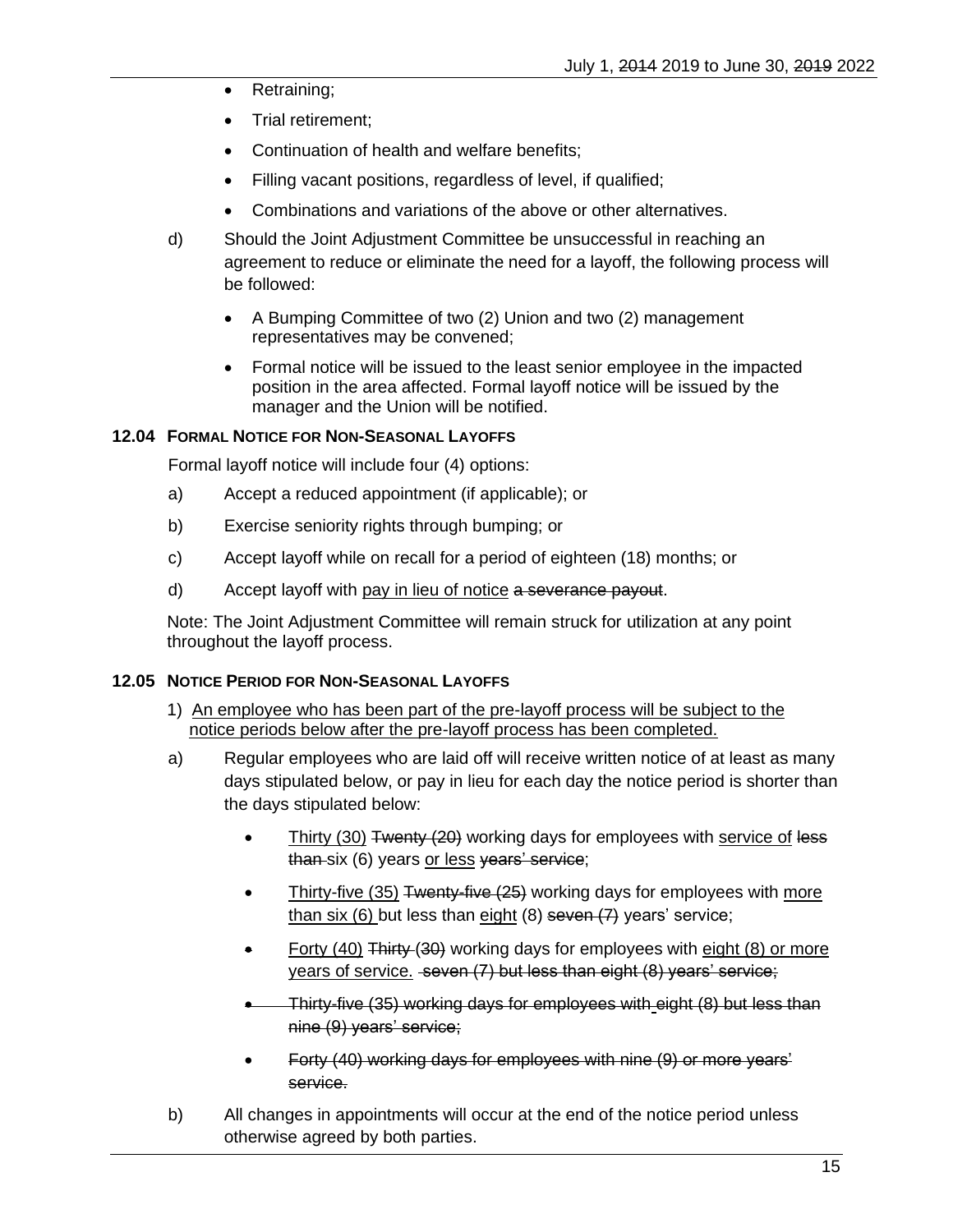### <span id="page-23-0"></span>**12.06 LAYOFF, BUMPING AND RECALL PROCESSES FOR NON-SEASONAL LAYOFFS**

#### **Stage 1**

An employee in receipt of a layoff notice will advise the Executive Director Associate Vice-President, Human Resources, or designate, in writing, of the option chosen within ten (10) working days of receiving the notice.

#### **Stage 2**

Upon receipt of the response, the University will initiate the appropriate action within three (3) working days.

#### **Stage 3**

One of the following four (4) processes will take place based on the option chosen from Article [12.04](#page-22-0) above:

- a) Acceptance of Reduced Appointment (if applicable)
- b) Bumping Process

A regular employee with the required ability may exercise their seniority rights to bump bargaining unit wide to the equivalent or lower level.

Step 1

The employee and the Bumping Committee will work together, using the employee's relevant qualifications and experience, to determine the appropriate bumping assignment.

- i) In order to allow employees the opportunity to utilize their abilities in the same level, individuals who are to be laid-off may utilize their seniority and bump the least senior employee within their level or any lower level, competency considered. If more than one (1) employee is bumping into a level, the senior employee will be given first choice of positions.
- ii) No "bumping up" will be permitted, except as follows; that is, no increase in the hourly rate beyond the maximum in the current level. An employee may bump to a higher position in the following circumstances:
	- 1) To regain the level held prior to a layoff where the position identified is substantially the same as the one from which the layoff occurred.
	- 2) The position has been posted as a regular position within the previous six (6) calendar months and the employee did not apply on the position when it was posted.
- iii) Non-Acceptance of a Position

If an employee rejects a position offered as a result of the bumping procedure, the employee has three (3) options: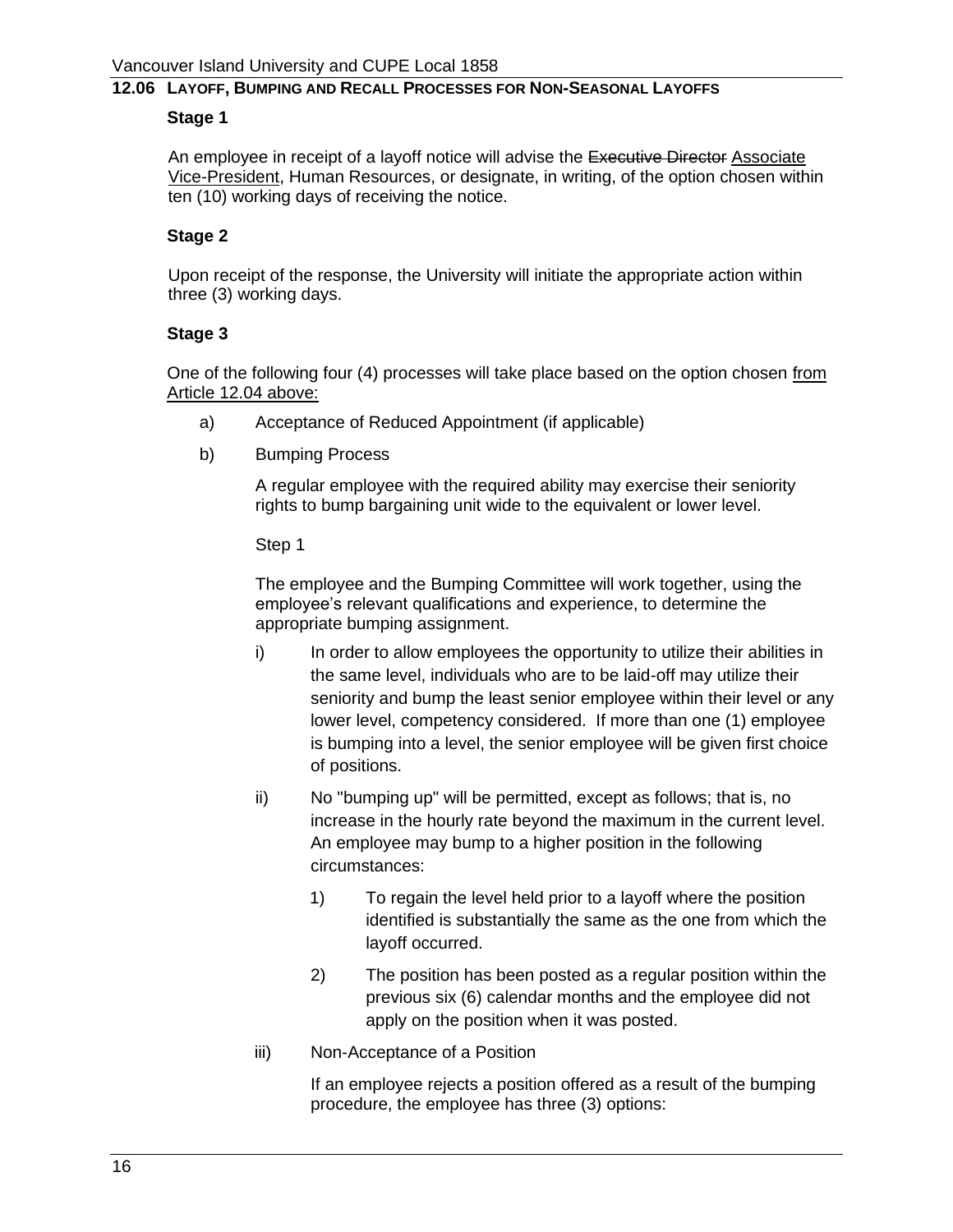- 1) Appeal to the Bumping Committee presenting rationale for the unsuitability (geographic location, excessive physical demands, preferences and other concerns) of the position. Employees are entitled to protect their current hours per week/months per year; therefore, they have the option to decline positions with appointments of more or less hours per week/months per year than their current one. If the committee unanimously concurs, other alternatives will be considered; or
- 2) Accept layoff and remain eligible for recall; or
- 3) Accept layoff with pay in lieu of notice severance. If this option is selected, the employee will lose all seniority rights.

#### Step 2

Once the Bumping Committee decision is made, the University will confirm the transfer in writing within three (3) working days.

Step 3

Layoff notices for individuals bumped from their positions will be issued immediately as per section L [Article](#page-22-0) 12.04.

#### Step 4 – Salary on Transfer

Where a demotion occurs, the salary will be adjusted to the lower level at the hourly rate closest to the hourly rate previously held.

#### Step 5 – Trial Period

All employees who transfer as a result of the bumping procedures will be required to serve a trial period of  $two (2)$  three (3) months. In the event a transferred employee proves unsatisfactory during the trial period or if the employee is unable to perform the duties of the new position as outlined in the current Job Evaluation or if he/she they fails to meet the required standards for the position, one (1) additional bump from the original laid off position will be processed consistent with the procedures outlined above. Should that transfer be unsuccessful, the employee will be laid off and pay in lieu of notice severance and recall options will be made available.

Note: If an employee transferred as a result of a bump occupies a position which is subsequently declared redundant (within six (6) months of the effective date of such transfer), that employee may bump into a position at the level (or lower) occupied prior to the bump.

- c) Recall
	- i) Should the position previously occupied on an ongoing basis by the laid off person be reinstated during the recall period, the individual will be recalled without competition or a trial period. Written notice of recall shall be delivered by registered mail to the employee's last known address*.* It is the responsibility of the employee to ensure the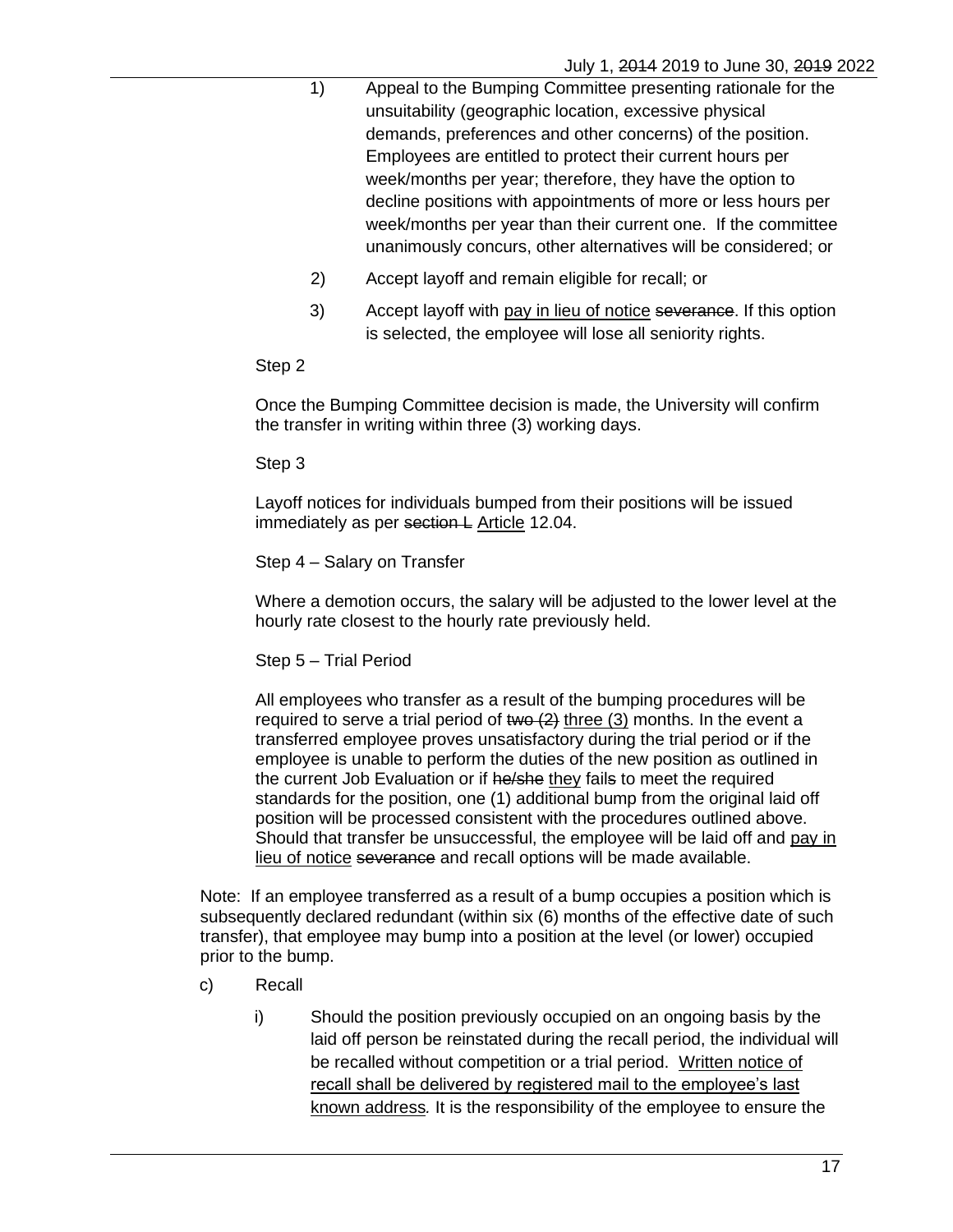Human Resources Department is notified of the current mailing address and contact information.

- ii) A recalled employee (except as in (i) above) has a two  $(2)$  three  $(3)$ month trial period as per [Article13.05.](#page-31-3)
- iii) Regular employees on layoff shall be recalled in order of seniority, provided they have the ability to perform the available work.
- iv) Recalled employees shall maintain their regular rate of pay when filling a casual/temporary appointment that is the same level and is similar in nature to their regular position.
- v) The employee will retain recall rights for eighteen (18) months following the date of layoff.

Note: Casual or temporary appointments do not constitute recall.

d) Severance Pay in Lieu of Notice

Persons who have selected and are eligible for pay in lieu of notice severance payment of vacation and/or sick leave as per Article 19.07, will receive pay in lieu of notice severance payments and other end of employment payments, such as vacation and/or sick leave as per [Article](#page-43-4)  [19.07,](#page-43-4) promptly at termination of the notice period.

The Employer will notify the Pension Corporation of any terminations.

# <span id="page-25-0"></span>**Article 12– Lay-Off and Recall**

*For the term of this agreement, the pilot project outlined in Letter of Agreement #7 will be used in place of [Article 12.](#page-20-0)*

A reduction in work opportunity of the individual employee's regular schedule, as designated in the current job posting/ appointment form, will constitute a lay-off. The expiry of a temporary position does not constitute a layoff except that when a regular employee is in a temporary position that is reduced in hours or the appointment ends [12.01](#page-25-1) [\(e\),](#page-26-3) [\(h\),](#page-26-4) [\(i\),](#page-26-5) [\(j\),](#page-26-6) [\(k\)](#page-26-2) and [12.02](#page-26-0) Recall shall apply.

#### **12.01 LAYOFF AND RECALL**

- <span id="page-25-1"></span>a) The Employer shall identify the employee to be laid off, together with the classification and department.
- <span id="page-25-2"></span>b) Regular employees who are subject to a seasonal lay-off will receive written notice at least twenty (20) working days prior to the effective date of lay-off, or will receive pay in lieu for each day the notice period is shorter than the twenty (20) working days.
- c) In case of a delay in the budget process (April layoffs only), verbal notice by the Administrative supervisor of at least twenty (20) working days shall be accepted as sufficient notice as identified in Article [12.01](#page-25-1) [\(b\).](#page-25-2) This is provided that the verbal notice is followed by written notice at least ten (10) working days prior to the commencement of the seasonal layoff.
- d) Regular employees who are laid off (other than seasonal lay-offs) will receive written notice of at least as many days stipulated below, or pay in lieu for each day the notice period is shorter than the days stipulated below: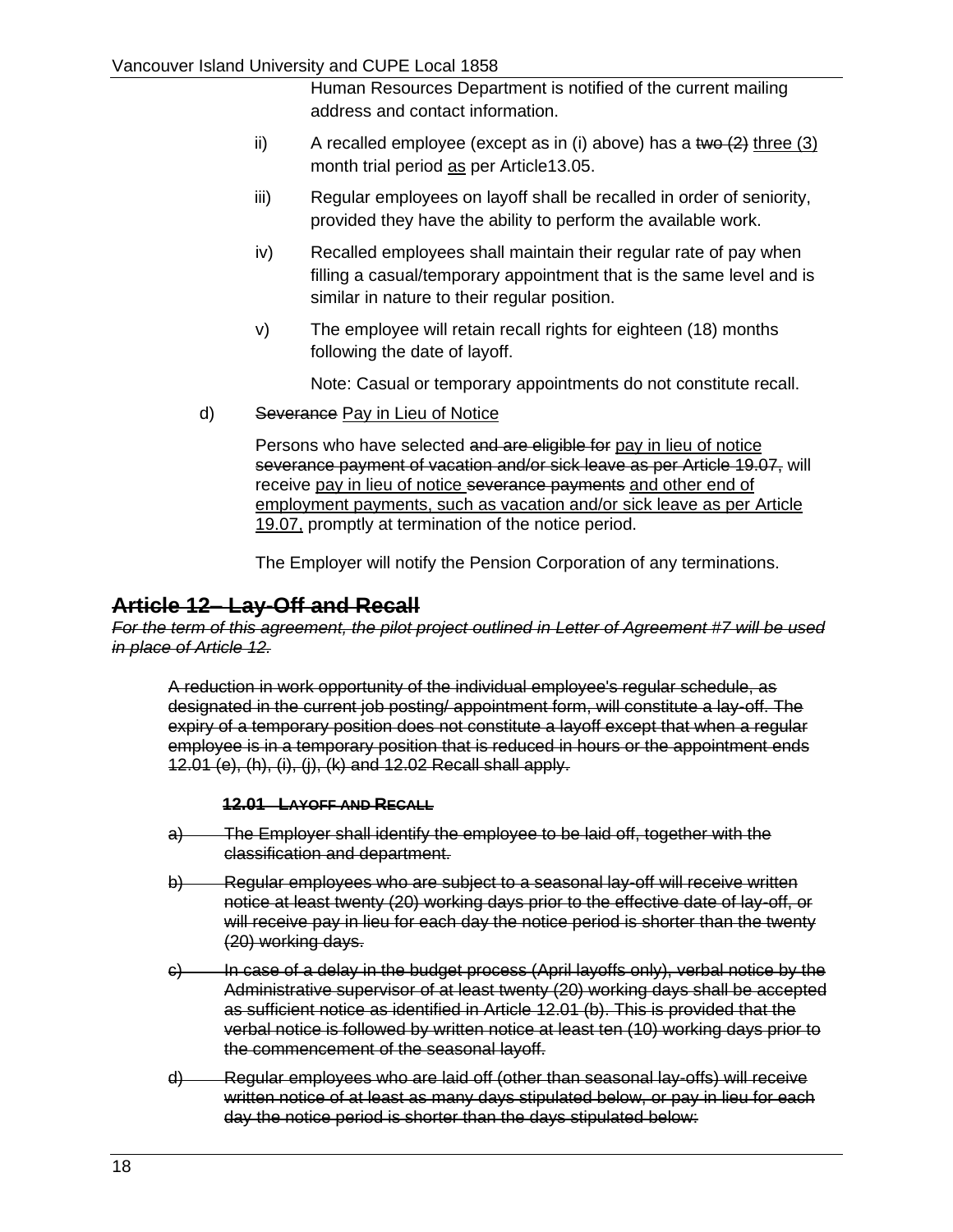- i. twenty (20) working days for employees with up to six  $(6)$  years' service;
- $ii.$  twenty-five (25) working days for employees with six (6) to seven (7) years' service;
- iii. thirty (30) working days for employees with seven (7) to eight (8) years' service;
- iv. thirty-five (35) working days for employees with eight (8) to nine (9) years' service;
- forty (40) working days for employees with more than nine (9) years' service.
- <span id="page-26-3"></span>e) Benefit plan coverage may continue consistent with the provisions of the contract with the Carrier. The employee will be required to pay both shares except as provided in Article [29.03.](#page-62-0)
- <span id="page-26-7"></span>f) A regular employee with the required ability may exercise their seniority rights to bump bargaining unit wide to the equivalent or lower classification. An employee may bump to a higher position in the following circumstances:
	- To regain the level held prior to a layoff where the position identified is substantially the same as the one from which the layoff occurred.
	- ii. The position has been posted as a regular position within the previous twelve (12) calendar months and the employee gained the educational qualifications for the position since the date the posting expired.

The Employer must be notified within five (5) working days by the employee or the Union of where bumping will occur. At the request of the employee, the period shall be extended to ten (10) working days.

g) Regular employees on lay-off shall be recalled in order of service seniority, provided they have the ability to perform the available work.

Regular employees recalled shall maintain their regular rate of pay when filling a casual/temporary assignment that is the same level and is similar in nature to their regular position.

- <span id="page-26-4"></span>h) A list of regular employees on lay-off shall be kept and the Employer shall notify said employees of regular and temporary vacancies.
- <span id="page-26-5"></span>i) It is the employee's responsibility to keep the Employer advised of their current address and phone number.
- <span id="page-26-6"></span>j) The provisions of this section shall only apply in respect of any employee for a period of eighteen (18) months following the date of lay-off.
- <span id="page-26-2"></span> $k$ ) In the event of lay-offs resulting from a decrease in the amount of work to be done, temporary employees shall be laid off prior to any regular employees being laid off. Such lay-off shall be in the reverse order of seniority, skill, knowledge and ability considered.

#### <span id="page-26-1"></span><span id="page-26-0"></span>**12.02 CUPE LAYOFF PROCEDURES (EXEMPTING SEASONAL EMPLOYEES)**

#### **General Policy Statement**

Layoff notices will be given to all employees whose positions have been terminated or assigned hours reduced as a result of budgetary decisions other than seasonal layoffs.

The layoff notices will outline options as outlined below:

- a) Acceptance of reduced assignment if applicable, or
- b) Exercise of seniority rights, or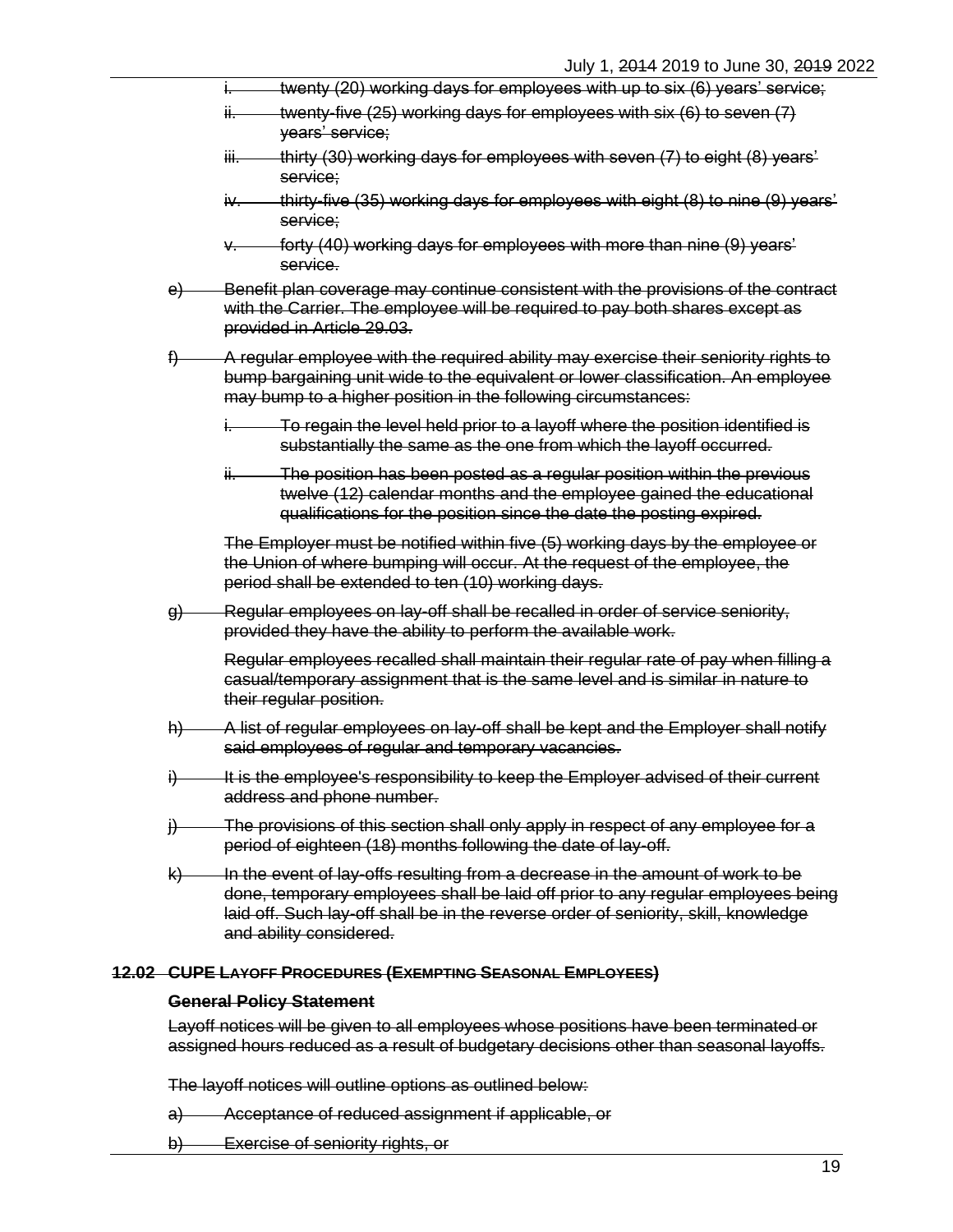#### <span id="page-27-4"></span><span id="page-27-3"></span>Vancouver Island University and CUPE Local 1858

- c) Accept layoff and remain eligible for recall for a period of eighteen (18) months, or
- d) Severance with pay out of sick leave if eligible (Article [19.07\)](#page-43-4), vacation pay out, and pension refund if requested and permitted. If this option is selected, the employee will lose all seniority rights.

### <span id="page-27-0"></span>**Bumping**

In order to allow employees the opportunity to utilize their abilities in the same category, individuals who are to be laid off may utilize their seniority and would bump the least senior employee within their category or any lower category, competency considered. If more than one (1) employee is bumping into a classification, the senior employee will be given a choice of positions vacated.

Note: Employees are entitled to protect their current hours per week/months per year; therefore, they have the option to decline positions with assignments more or less hours per week/months per year than their current one.

Employees who lose a position as a result of bumping and for which no appropriate position exists in their category would then exercise seniority as outlined in Paragraph 1 above.

No "bumping up" will be permitted, except as allowed in [12.01](#page-25-1) [\(f\);](#page-26-7) that is, no increase in the hourly rate beyond the maximum in the current category assignment.

An employee may propose to the Committee that he/she bump into any less senior position within their category or a lower category for which he/she is qualified, regardless of the hours per week or months per year.

The Committee will meet with the employees to determine the relevance of their qualifications and experience for the position(s) they have identified.

The Committee will also review appropriate reassignments and may propose other options to discuss at the time of the interview. Based on the review of the positions and qualifications, the Committee will make its decision.

#### <span id="page-27-1"></span>**Trial Period**

All employees who transfer as a result of the bumping procedures will be required to serve a trial period of two (2) months. In the event a transferred employee proves unsatisfactory during the trial period or if the employee is unable to perform the duties of the new position or if he/she fails to meet the required standards for the position, one (1) additional "bumping" from that current position will be processed consistent with the procedures outlined above. Should that transfer be unsuccessful, the employee will be laid off and options (3)[\(c\)](#page-27-3) and (4)[\(d\)](#page-27-4) above made available.

#### <span id="page-27-2"></span>**Non-Acceptance of a Position**

If an employee rejects a position offered as a result of the bumping procedure, the employee has three (3) options:

- a) Appeal to the Joint Layoff Committee of two (2) unionUnion and two (2) management representatives presenting rationale for the unsuitability (geographic location, excessive physical demands, preferences and other concerns) of the position. This committee will be a sub-committee of the CUPE Labour/Management Committee. If the committee unanimously concurs, other alternatives will be considered, or
- b) Accept layoff and remain eligible for recall, or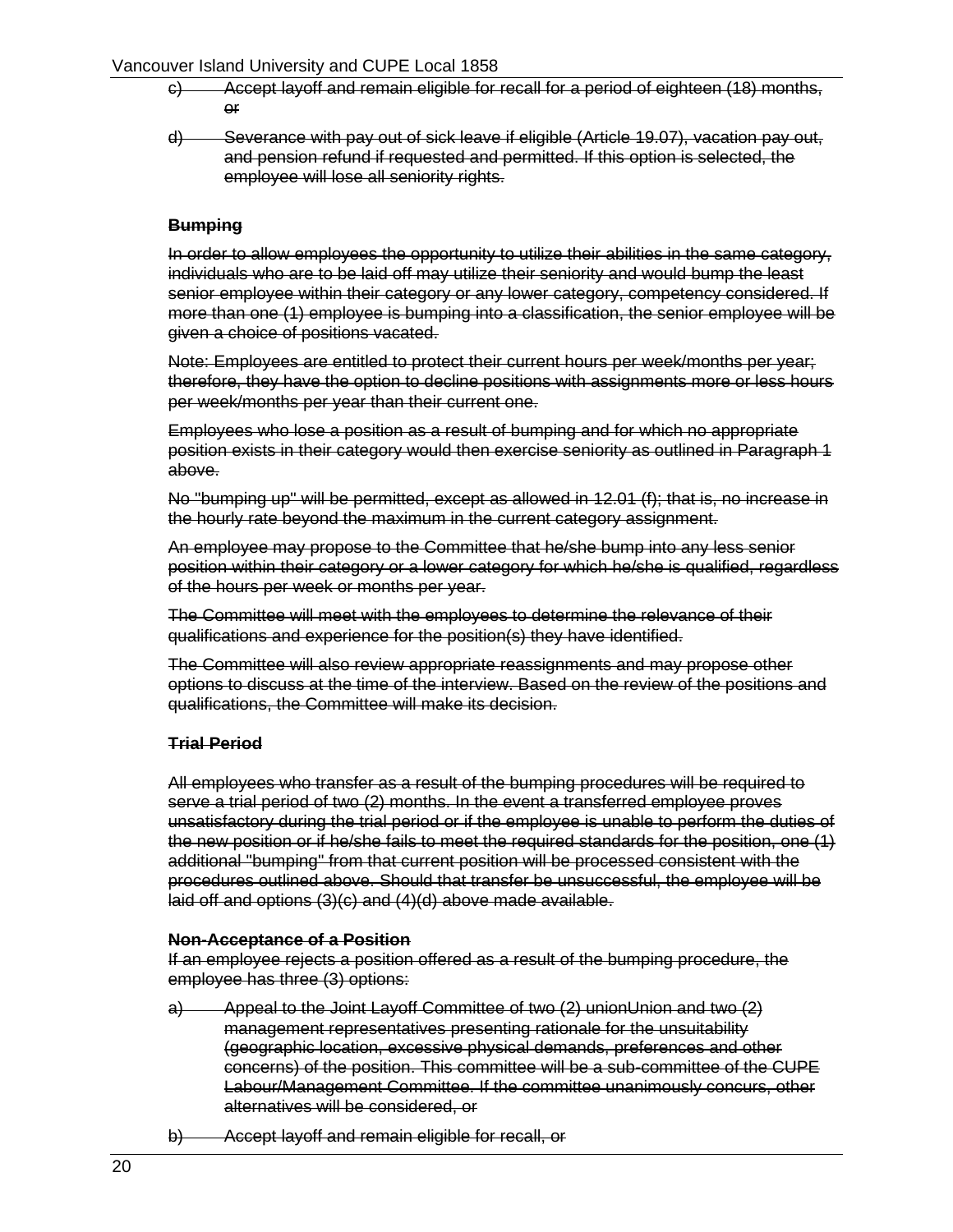c) Severance with pay out of sick leave, if eligible (Article [19.07\)](#page-43-4), vacation pay out, and pension refund if requested and permitted. If this option is selected, the employee will lose all seniority rights.

### <span id="page-28-0"></span>**Severance Payments**

Persons who have selected and are eligible for severance payment of vacation and/or sick leave, will receive severance payments promptly at termination of the notice period.

Information regarding your pension will be forwarded to your home address, four (4) to eight (8) weeks after notification of termination from the plan is received by the Pension Corporation.

### <span id="page-28-1"></span>**Effective Date**

The implementation date for all transfers will normally be within one (1) month unless an earlier date is mutually agreeable to the current and future supervisor.

Persons who are currently on seasonal lay off whose position is redundant or who are bumped, will be required to exercise seniority rights at this time.

### <span id="page-28-2"></span>**Salary on Transfer**

Where a demotion occurs, the salary will be adjusted to align to the grid of the lower classification. Placement on the lower salary structure will be at the step immediately higher than the current rate unless at maximum.

#### <span id="page-28-3"></span>**Layoff and Bumping Procedures**

#### Stage 1

Those employees who are in receipt of layoff notice will advise the Executive Director, Human Resources or designate, in writing, within five (5) working days of the option chosen. "At the request of the employee, the period shall be extended to ten (10) days." (Article [12.01](#page-25-1) [\(f\)\)](#page-26-7).

#### Stage 2

Upon receipt of the responses, the University will initiate the appropriate action within three (3) working days.

#### Stage 3

Employees, in order of category and seniority, will meet with the joint committee. They will be advised of the position which has been proposed as their reassignment. At that time, if the position is deemed unsuitable by the employee, they may request the committee reconsider the assignment. If the committee unanimously concurs, an alternative assignment will be made if any such opportunities exist.

#### Stage 4

The University will confirm the transfer in writing within a further three (3) working days.

# Stage 5

Layoff notices for individuals bumped from their positions and not reassigned will be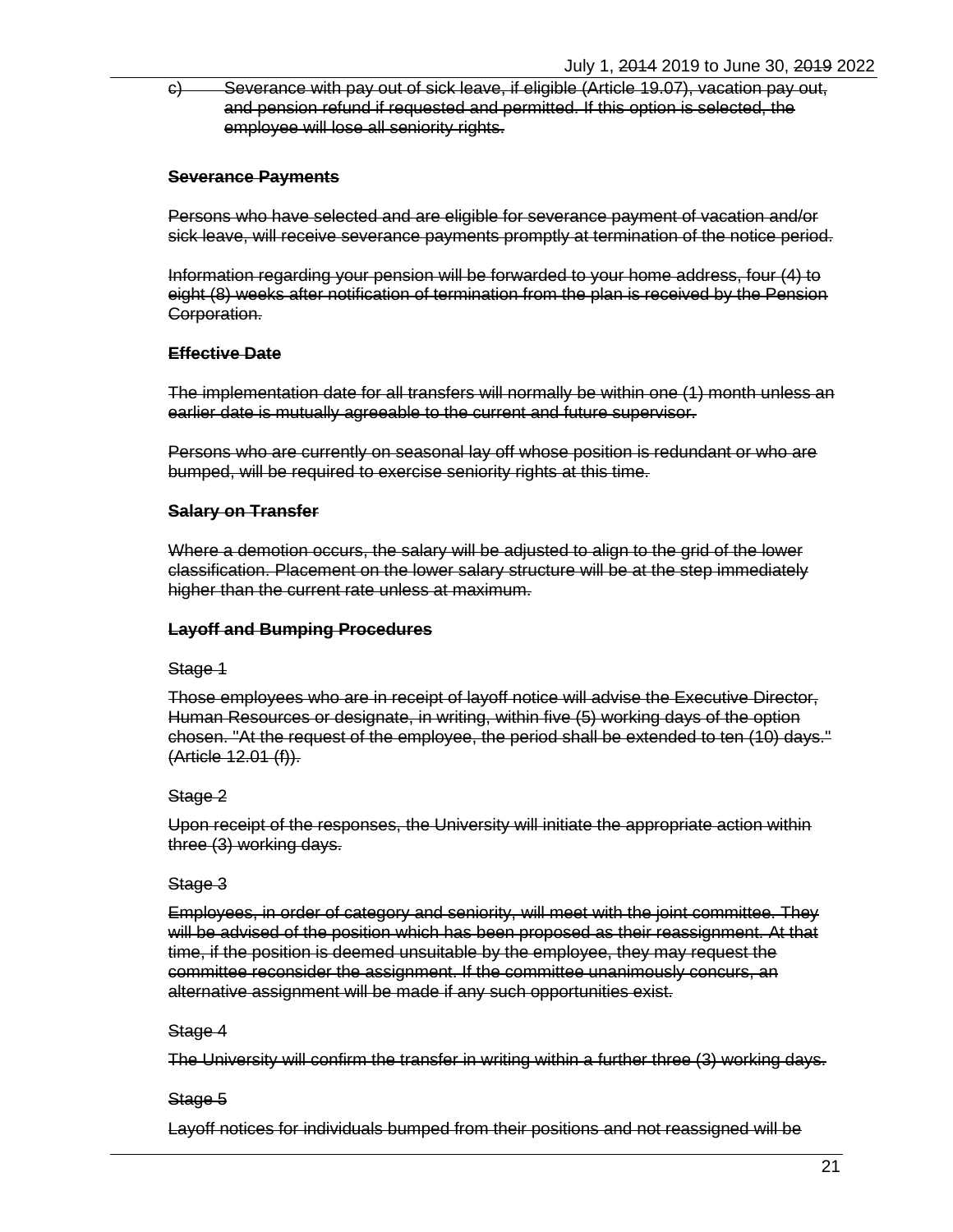#### Vancouver Island University and CUPE Local 1858

issued immediately with the option of:

- a) Layoff with recall rights; or
- b) Severance with pay out of sick leave if eligible (Article [19.07\)](#page-43-4), vacation pay out, and a pension refund if eligible and requested. If this option is selected, the employee will lose all seniority rights.

The employee shall advise the Executive Director, Human Resources or designate of his/her option, in writing, within five (5) working days.

#### <span id="page-29-0"></span>**Recall**

- <span id="page-29-3"></span> $\frac{a}{b}$  1.Should the position previously occupied on an ongoing basis by the laid off person be reinstated during the recall period, the individual will be recalled without competition or a trial period.
- $b)$  2.All regular and temporary vacancies will be posted and may be accessed via the Internet through the web server [\(http://www.viu.ca\)](http://www.viu.ca/). Employees unable to access the postings by the aforementioned methods will, upon request, be mailed copies of postings. It is the responsibility of the employee to ensure the Human Resources Department is notified of the current mailing address. Individuals on layoff must apply for and compete for any competition.
- $\frac{c)}{c}$  3."Recalled" status applies only when a laid off employee is appointed to an approved ongoing position on the Human Resources Report.
- $\frac{d}{dx}$  4.A recalled employee (except as in 1.[\(a\)](#page-29-3) above) has a two (2) month trial period per Article 13.05:

"The successful applicant shall be placed on trial for a period of two (2) months, subject to further two (2) month extension by mutual agreement between the supervisor and the employee. Any further extension will require the mutual agreement of the Union and the Employer."

e) 5.Casual or temporary assignments do not constitute recall and do not entail a requirement for twenty (20) day layoff notice nor the exercise of seniority rights.

#### Note:

If an employee transferred as a result of this exercise occupies a position which is subsequently declared redundant (within six (6) months of the effective date of such transfer), that employee may bump into a position at the category level (or lower) occupied prior to the exercise, to a position which requires qualifications possessed by the employee experiencing the second layoff.

Competency considered, the decision will be at the discretion of the Joint Committee and requires unanimous concurrence.

#### <span id="page-29-1"></span>**12.03 APPLICATION**

The application of the layoff and recall procedures in Section [12.01,](#page-25-1) when outside of seniority, shall be subject to joint Employer-Union consultations.

#### <span id="page-29-2"></span>**12.04 EMPLOYER COMMITMENTS**

It is agreed that the eEmployer will make every reasonable attempt to minimize the impact of funding shortfalls and reductions on the work force.

Subject to budgetary constraints and the amount of funding available for labour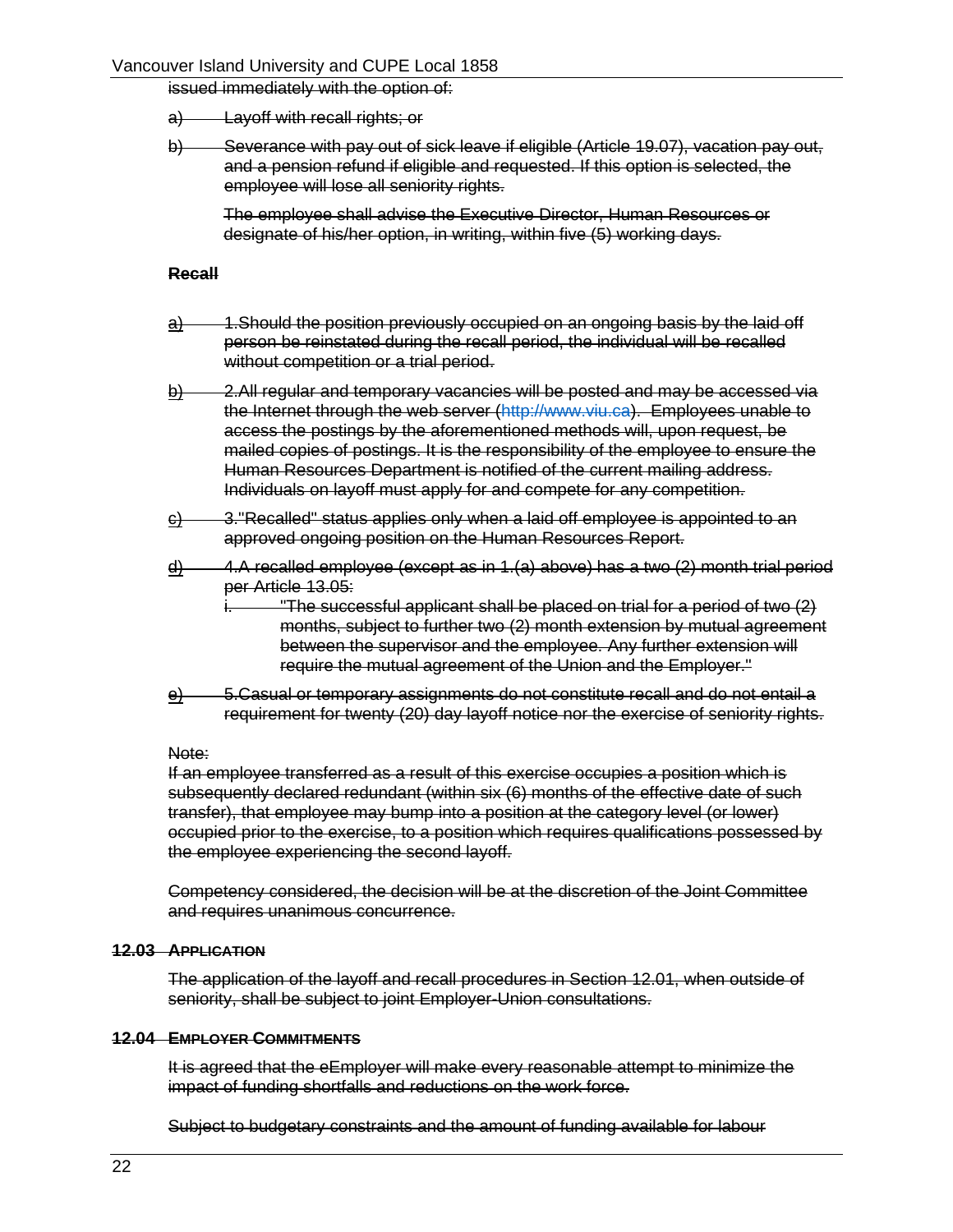adjustment costs; fairness, flexibility and employee choice will prevail in the implementation of labour force adjustment strategies as approved by the institution.

It is incumbent upon the eEmployer institutions to communicate effectively with its employees and the unionUnion representing those employees as soon as the impact of any funding reduction or shortfall or profile change has been assessed.

If a work force reduction is necessary, the Joint Labour Management or Joint Adjustment committee will canvas employees in a targeted area or other areas over a fourteen (14) day period, or such longer time as the committee agrees, to find volunteer solutions that provide as many viable options as possible and minimize potential layoffs.

#### <span id="page-30-0"></span>**12.05 MENU OF LABOUR ADJUSTMENT STRATEGIES**

To minimize layoffs, the committee will consider the following strategies, subject to Article [12.03:](#page-29-1)

- Job sharing.
- Reduced hours of work through partial leaves.
- Transfers to other areas within the bargaining unit subject to available work and meeting qualifications, with minimal training required.
- Paid and unpaid leaves of absence for use to seek alternate employment, retirement adjustment, retraining, etc.
- Voluntary severance.
- Purchasing past pensionable service. If permissible the eEmployer will match a minimum of three (3) years' contributions to the appropriate pension plan (Municipal Pension Plan) where an employee opts for early retirement.
- **•** Early retirement incentives.
- Agreed secondment.
- Retraining.
- Trial retirement.
- Continuation of health and welfare benefits.
- Combinations and variations of the above or other alternatives.

#### <span id="page-30-1"></span>**12.06 LAYOFFS MAY OCCUR**

Once strategies other than layoff have been explored, the eEmployer may proceed, if need be, to layoffs. For those affected by layoff the system-wide Electronic Registry of Laid off Employees will be available.

# <span id="page-30-2"></span>**Article 13 – Promotions and Staff Changes**

#### <span id="page-30-3"></span>**13.01 JOB POSTINGS**

The Parties support the principle of career progression for all employees.

When a vacancy occurs or a new position is created inside the bargaining unit, notice shall be posted on the Internet [\(http://www.viu.ca\)](http://www.viu.ca/) for a minimum of seven (7) days, so that all members will be informed of the vacancy or new position.

Where the Employer determines that an existing regular position will not be filled the Union will be notified at the earliest possible date.

A casual vacancy specified as thirty (30) assigned days of work or less per [Article 1.05](#page-8-9) [d\)](#page-8-9) is not subject to posting. No extensions shall be granted.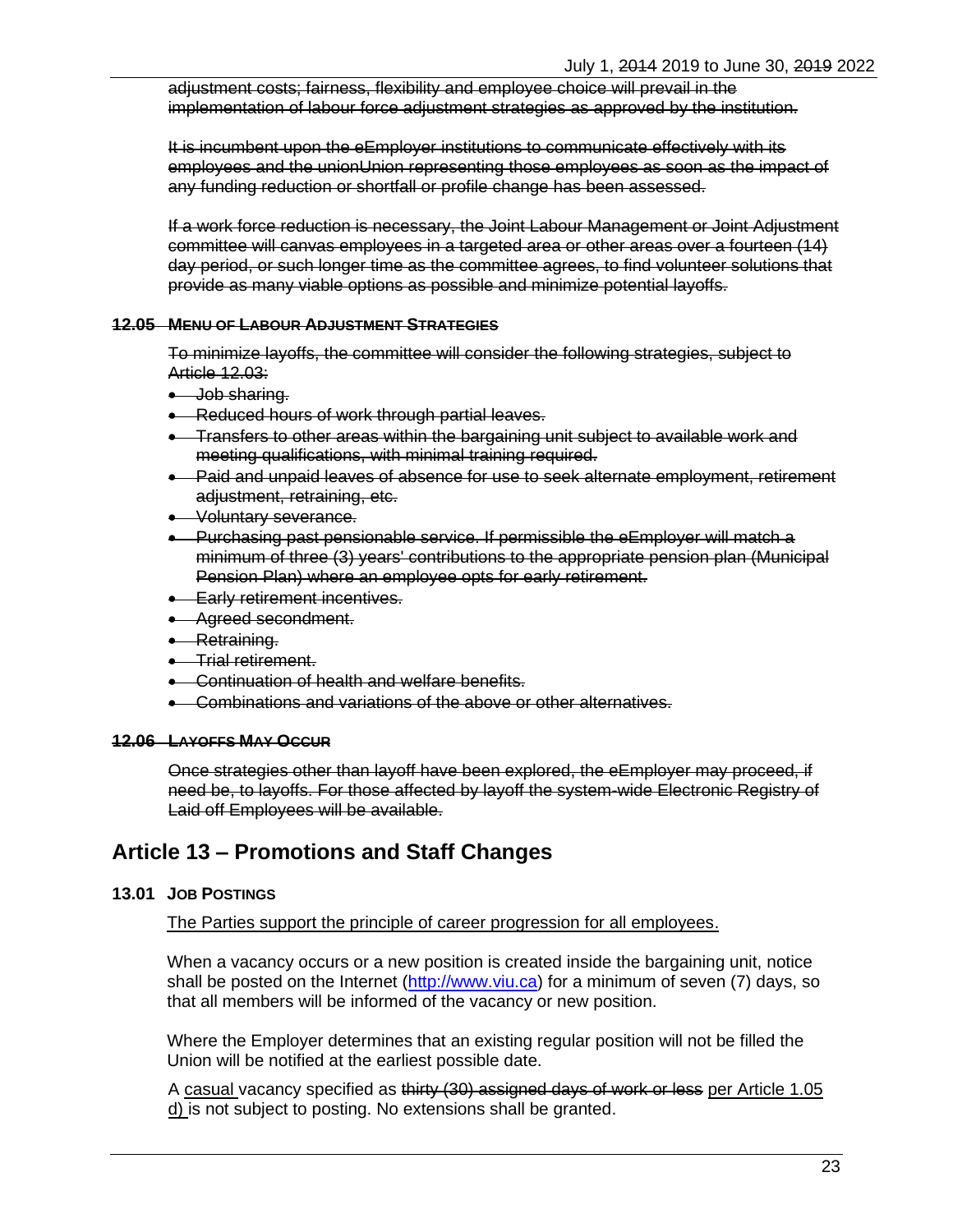### <span id="page-31-0"></span>**13.02 INFORMATION IN POSTING**

Such notice shall contain the following information:

- A summary of the function, activities and responsibilities consistent with the Job Evaluation Position Questionnaire
- The required education and experience as per the Job Evaluation rating
- The current pay level of the position
- Hours of work

In addition, the posting may contain other details relevant to the position.

#### <span id="page-31-1"></span>**13.03 NO OUTSIDE ADVERTISING AND INTERNAL APPLICANTS**

The Employer will not make any information about external applicants available to the hiring search committee, nor will any external applicants be considered until the applications of internal applicants have been thoroughly processed and no qualified applicant as per [Article13.04](#page-31-2) is found.

Applications will be assessed and applicants short listed based solely on information provided on the application to the specific posting.

#### <span id="page-31-2"></span>**13.04 ROLE OF SENIORITY IN PROMOTION AND TRANSFERS**

- a) In making promotions, transfers, or filling vacancies, the skill, knowledge and ability of the employees concerned shall be the primary consideration and where such qualifications are relatively equal, seniority shall be the determining factor.
- <span id="page-31-4"></span>b) Persons with temporary or casual seniority pursuant to [Article](#page-19-3) 11.03 shall be given preference for posted positions where their skill, knowledge, and ability is equivalent to that of the other outside job applicants. In the event two (2) or more such applicants are relatively equal in their skill, knowledge, and ability, seniority shall be the determining factor.

Applicants who wish to exercise their rights under this clause must identify on the application that they have temporary or casual service during the previous eighteen (18) calendar months.

Temporary and casual employees who have accumulated a minimum of six hundred (600) hours of temporary seniority, as per [Article](#page-19-3) 11.03, shall be considered internal applicants for the purposes of job postings. In the event the selection process requires a tie breaker, the employee's temporary seniority hours will be converted to a notional seniority date using a seven (7) or eight (8) hour work day based on the employee's current or most recent position, and that seniority date shall be the determining factor.

#### <span id="page-31-3"></span>**13.05 TRIAL PERIOD**

The successful applicant shall be placed on trial for a period of  $two (2)$  three (3) months, subject to further two  $(2)$  three  $(3)$  month extension by mutual agreement between the supervisor and the employee in which case, reasons shall be provided to the Union in writing. Any further extension will require the mutual agreement of the Union and the Employer.

Conditional on satisfactory service, the employee shall be declared regular after that period. The trial period shall be at the established rate of pay for the position. In the event the successful applicant proves unsatisfactory in the position during the trial period, or if the employee is unable to perform the duties of the new job classification, the employee shall be returned to their former position, wage or salary rate and without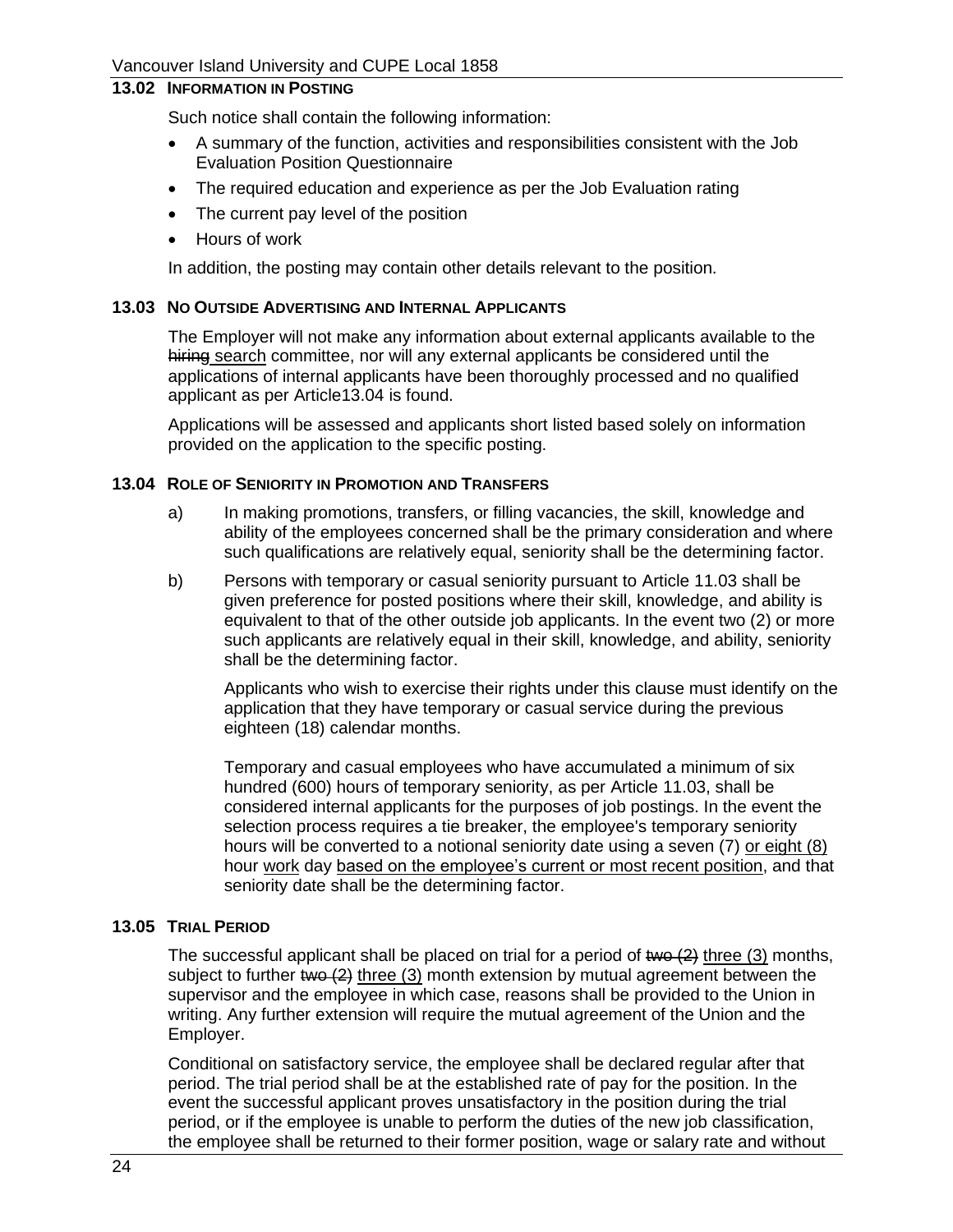loss of seniority. Any other employee promoted or transferred because of the rearrangement of positions shall also be returned to their former position, wage or salary rate, without loss of seniority.

Notwithstanding the above, normally no employee shall be required to serve more than one (1) trial period in the same position.

#### <span id="page-32-0"></span>**13.06 NOTIFICATION TO EMPLOYEE AND UNION**

Within seven (7) calendar days of the date of appointment to a vacant position within the bargaining unit, the name of the successful applicant shall be conveyed to each interviewed applicant within the bargaining unit. Upon request, unsuccessful applicants from within the bargaining unit shall be given the reasons why they were unsuccessful. The Union shall be notified of all appointments, hirings, lay-offs, transfers, recalls and termination of employment.

#### <span id="page-32-1"></span>**13.07 RIGHT TO GRIEVE**

Where an employee feels aggrieved by any decision of the Employer related to promotion, demotion or transfer, the employee may grieve the decision at [Step 3](#page-15-5) of the Grievance Procedure in [Article 8](#page-14-4) of this Agreement within twenty-one (21) days.

# <span id="page-32-2"></span>**Article 14 – Hours of Work**

#### <span id="page-32-3"></span>**14.01 STANDARD WORK WEEK**

- a) The standard work week for non-shift employees shall consist of five (5) consecutive days, followed by two consecutive days of rest (typically Saturday and Sunday) from Monday to Friday inclusive.
- b) The standard work week shall be thirty-five (35) or forty (40) hours per week.
- c) Part time is less than the standard work week thirty-five  $(35)$  hours per week.
- d) "Shift employees" are hired without a set work schedule and the days and times they work may change from week to week.

#### <span id="page-32-4"></span>**14.02 STANDARD WORK DAY**

The standard work day for non-shift employees shall be seven (7) or eight (8) hours exclusive of the meal period.

#### <span id="page-32-5"></span>**14.03 ADDITIONAL HOURS FOR REGULAR PART-TIME EMPLOYEES**

- a) The University is committed to the principle of making temporary and casual work available to regular part-time employees. Such assignments are exempt from premium pay. It is the responsibility of the regular part-time employee to advise Human Resources and/or the applicable manager, in writing, of their interest in such employment, their availability, and their skills, knowledge and ability as it might relate to such employment.
- b) The parties shall meet in February of each year to review the previous twelve (12) months experience and the future prospects of a part-time employee working additional hours in their regular position on a regular basis, and having such additional hours becoming part of the employee's regular assignment.
- c) The Human Resources office shall supply this information in November of each year so the Union has time to review the information before the February meeting.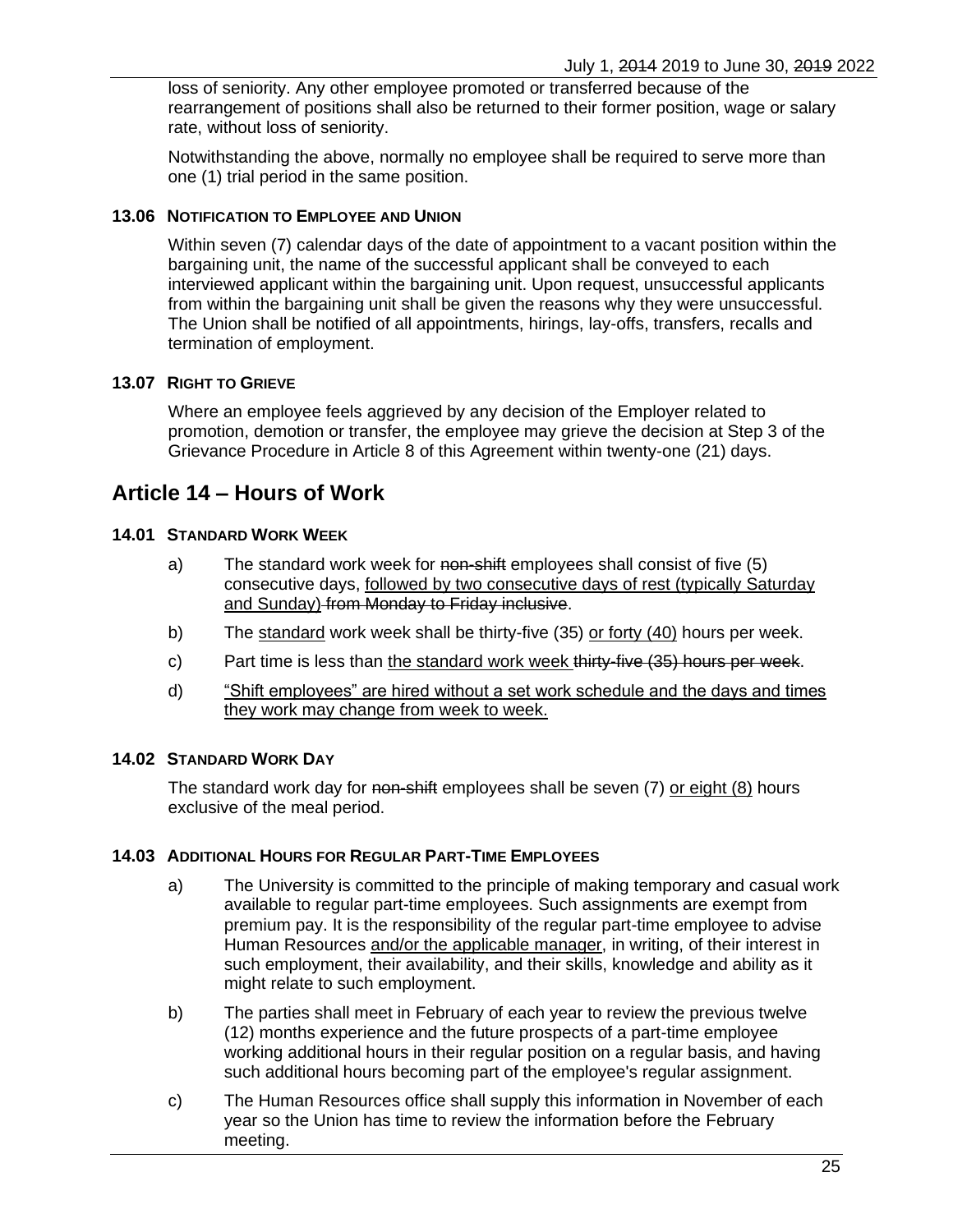# Vancouver Island University and CUPE Local 1858

d) Additional hours within a department will be offered to regular part-time employees within the same department based on seniority, skills, knowledge and ability. Where an assignment of additional hours would incur premium pay and/or additional costs under [Article 16,](#page-36-3) the Employer may offer the additional hours to the next employee who would not incur premium pay and/or additional costs to the Employer.

### <span id="page-33-0"></span>**14.04 MEAL PERIODS**

- a) Where an employee works five (5) hours or more, they will be entitled to, at minimum, a thirty (30) minute unpaid meal period, in addition to the Rest Period defined in [Article 14.05.](#page-33-1)
- b)  $a)$  Meal periods shall be scheduled as close as possible to the middle of the work day or shift and to correspond to dining room facilities.
- c)  $\theta$ ) An employee shall be entitled to take a meal period away from the work station. Where this cannot be done, the meal period shall be considered as time worked and compensated for at the applicable overtime rate, providing such time is authorized.

### <span id="page-33-1"></span>**14.05 REST PERIOD**

- $\underline{a}$  During a four (4) hour work period, employees shall be entitled to one (1) paid fifteen (15) minute rest period.
- b) Within every seven (7) hour work period, employees shall be entitled to two (2) paid fifteen (15) minute rest periods.

### <span id="page-33-2"></span>**14.06 SELF-ASSIGNING HOURS**

- a) Positions where the work cannot be delivered on predictable and rigid schedules can, with proper authorization be designated as positions with self-assigning hours. These self-assigning employees are expected to schedule their own working hours in accordance with the requirements of the job function in concert with their supervisor.
- b) When circumstances require the creation or designation of additional selfassigning positions the mutual agreement of affected employees, the Union and management will be required before implementation. The designation of "selfassigning" will be reviewed after a new incumbent occupies the position for twelve (12) consecutive months, or upon request by the Employer or the Union.
- c) The employee and the supervisor will reconcile hours worked every three (3) months. If the aggregate hours over the three (3) month period exceed the hours paid biweekly, the excess hours accumulated will be banked as time off with pay at time and one-half  $(1 \frac{1}{2})$ , or at the employee's request, paid out at time and one-half. If the aggregate hours are less than estimated, there shall be no recovery.
- d) [Article 15](#page-34-1) shall not apply. Annually, the parties shall review the positions with self-assigning hours and agree to guidelines which include the appropriate application of the principles included in [Article 16](#page-36-3) to these positions (i.e. breaks, hours of work).

# <span id="page-33-3"></span>**14.07 FLEXIBLE COMPRESSED WORK SCHEDULE**

Regular employees who work a minimum of twenty-nine (29) hours per week may apply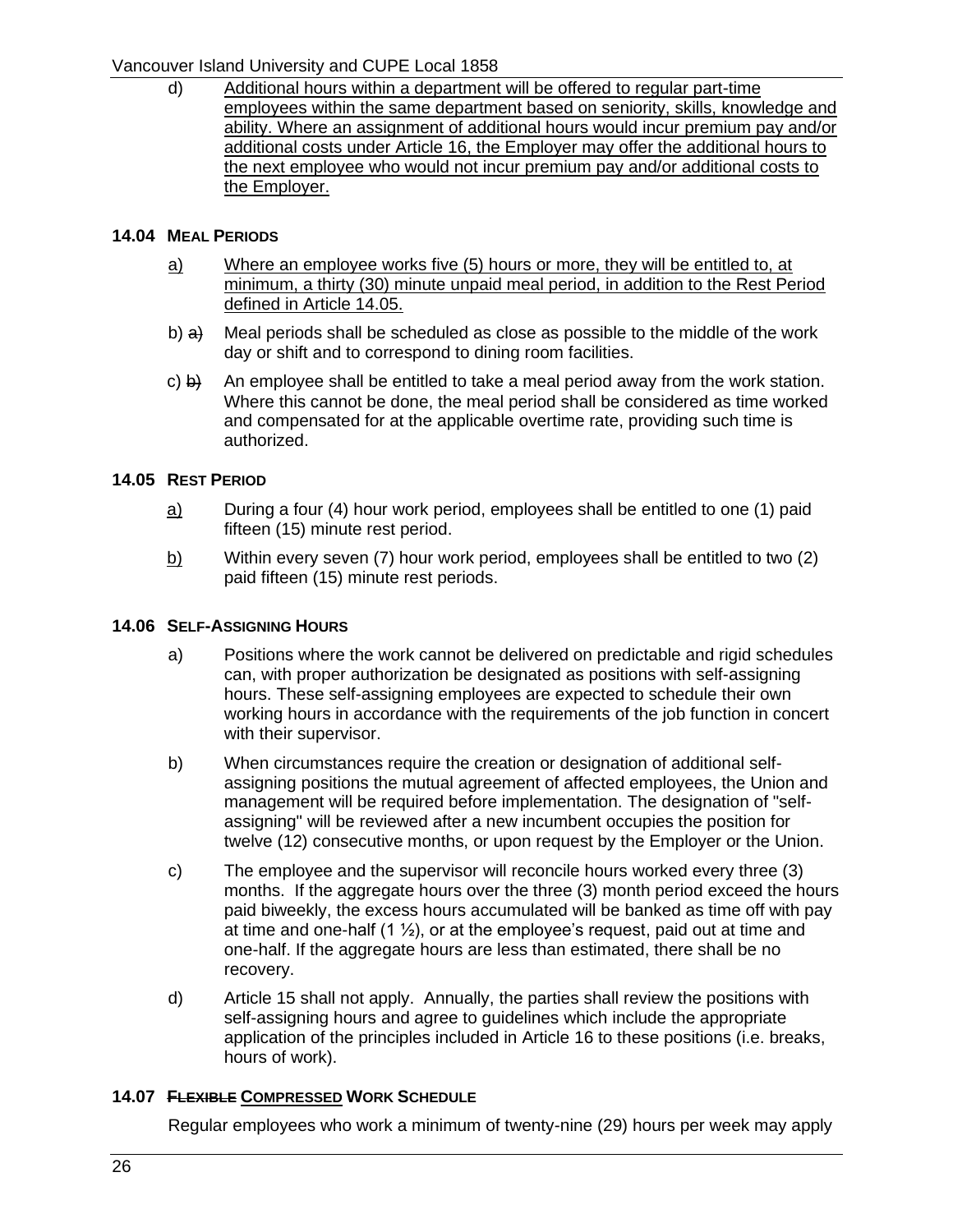for a flexible compressed work schedule. Application of the flexible compressed work schedule must not produce any additional cost (i.e., overtime, other premium pay, additional employee manpower requirements or fringe benefits costs) or any noticeable reduction in service from the level of service rendered at the time of implementation.

When a general holiday falls in a pay period, that entire pay period reverts back to the normal five (5) days per week, seven (7) hours per day routine. This arrangement concerning general holidays may be waived by the administrative supervisor on any of the general holidays. If the arrangement is waived and a general holiday falls on a scheduled day off, the employee will take off an alternate day at a mutually convenient time within twenty (20) working days. In this instance, the employee will be required to make up the additional time for each general holiday. The time must be made up in the same twenty (20) working day period.

The flexible compressed work schedule may be suspended by the administrative supervisor, in consultation with the employees, should it become operationally necessary. The suspension could affect any or all of the work units involved.

Any employee who prefers to remain on their regular hourly pattern may elect to do so. Having chosen a regular hour cycle, the employee may later apply to change hours to a flexible compressed work schedule and, if the change is approved, entry into the plan would be at the beginning of a biweekly pay period which does not include a general holiday.

#### <span id="page-34-0"></span>**14.08 WEEKEND WORK**

Where for bona fide operational reasons the Employer schedules employees to work Saturday or Sunday, the following criteria shall apply:

- a) After May 15, 2000, nNew positions created and vacant positions may include Saturday and/or Sunday as a regular workday. Postings for these positions shall state the consecutive days of work.
- b) No regular employee hired prior to May 15, 2000 shall be required to work Saturday or Sunday as a regular workday, unless the employee is currently scheduled to work Saturday or Sunday.
- c) A premium of one (1) additional hour of pay per shift shall apply to all regularly scheduled work on Saturday and Sunday.

Effective July 1, 2020: A premium of forty five (45) minutes of pay per shift shall apply to all regularly scheduled work where the majority of hours fall on a Saturday and/or Sunday.

d) No employee shall be laid off or have their hours of work reduced as a result of this Article.

# <span id="page-34-1"></span>**Article 15 – Shifts Work**

#### <span id="page-34-2"></span>**15.01 DEFINITION OF SHIFT FOR REGULAR EMPLOYEES**

- a) All hours worked on any shift which starts between 4:30 a.m. and 1:59 p.m. inclusive shall be considered a day shift.
- b) All hours worked on any shift which starts between 2:00 p.m. and 8:59 p.m. shall be considered a second shift.
- c) All hours worked on any shift which starts between 9:00 p.m. and 4:29 a.m. shall be considered a third shift.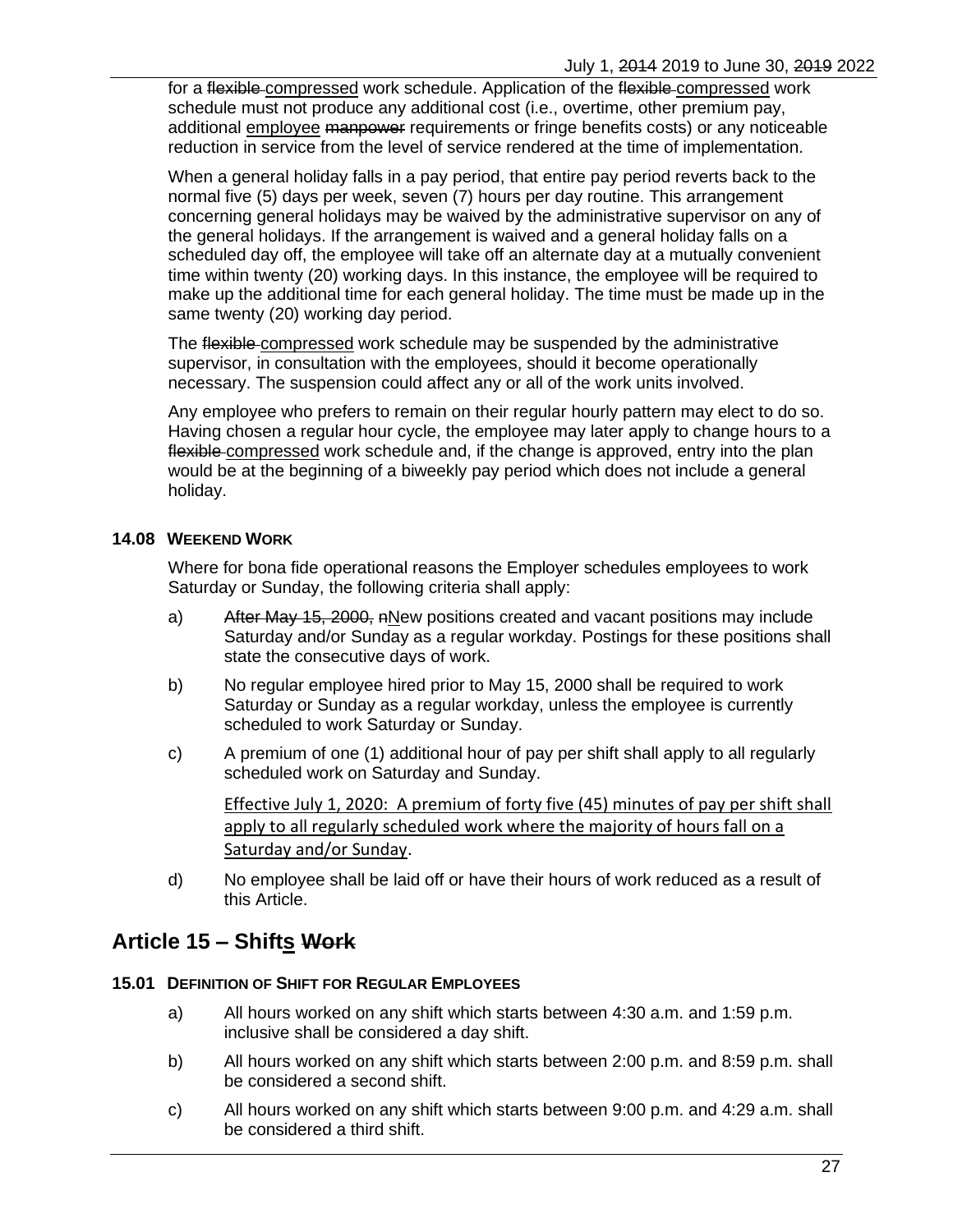# **DEFINITION OF SHIFT FOR PART-TIME EMPLOYEES**

A part time employee will receive a shift premium of fifty cents (\$0.50) per hour for all hours worked on shift fifty percent (50%) or more of which is regularly scheduled between 6:00 p.m. and 6:00 a.m. Effective July 1, 2021, the premium will be eighty cents (\$0.80) per hour.

#### <span id="page-35-0"></span>**15.02 SHIFT PREMIUM**

- (a) Shift premiums shall be paid for all hours worked on a second or third shift. Shift premiums shall be:
	- Fifty cents (\$0.50) per hour for second shift. Effective July 1, 2021, eighty cents (\$0.80) per hour for second shift.
	- Fifty cents (\$0.50) per hour for third shift. Effective July 1, 2021, eighty cents (\$0.80) per hour for third shift.

Shift premiums will apply to overtime hours worked in conjunction with a shift.

Where employees work a split shift, they shall receive fifty cents (\$0.50) per hour for the entire shift. An employee on split shift is required to have an unpaid break of more than one (1) hour. Effective July 1, 2021, the premium will be eighty cents (\$0.80) per hour.

#### <span id="page-35-1"></span>**15.03 NOTICE OF SHIFT SCHEDULES**

- a) Schedules of shifts work for regular employees and temporary shift employees (as defined in [Article 14.01](#page-32-3) d)) working a scheduled shift shall will be posted at least forty-eight (48) hours in advance of starting day of a new schedule. However, the Employer will make every effort to post shift schedules fourteen (14) days in advance and employees involved will be consulted prior to any change in the shift schedule in order to determine their availability. Scheduling for shift employees in Ancillary Services will be in accordance with LOA 1.
- $b)$  In the event that an shift employee's schedule of shift work and/or hours of work are changed without the forty-eight (48) hours advance notice required, the employee will receive a premium of thirty-five cents (\$0.35) per hour for work performed on the first new scheduled shift to which the employee changed in addition to the employee's regular pay. Subsequent shifts worked on the new schedules shall be without this premium.

#### <span id="page-35-2"></span>**15.04 SHORT CHANGE OVER**

If shifts are scheduled so that there are not twenty-four  $(24)$   $(20)$  hours between the start of an employee's shift and the start of the next shift, overtime rates apply to hours worked on the succeeding shift within the twenty-four (24) (20) hour period.

Exceptions to this are temporary and casual employees who are called in on short notice to work the remainder of a shift one day and begin at the regular time on the second day, and part-time employees who access additional hours under [Article](#page-32-5) 14.03.

### <span id="page-35-3"></span>**15.05 EXCHANGE OF SHIFTS**

Employees may exchange shifts with the approval of the Administrative Supervisor, provided that sufficient advance notice is given and there is no increase in cost to the Employer. The employee shall initiate the request with the direct supervisor.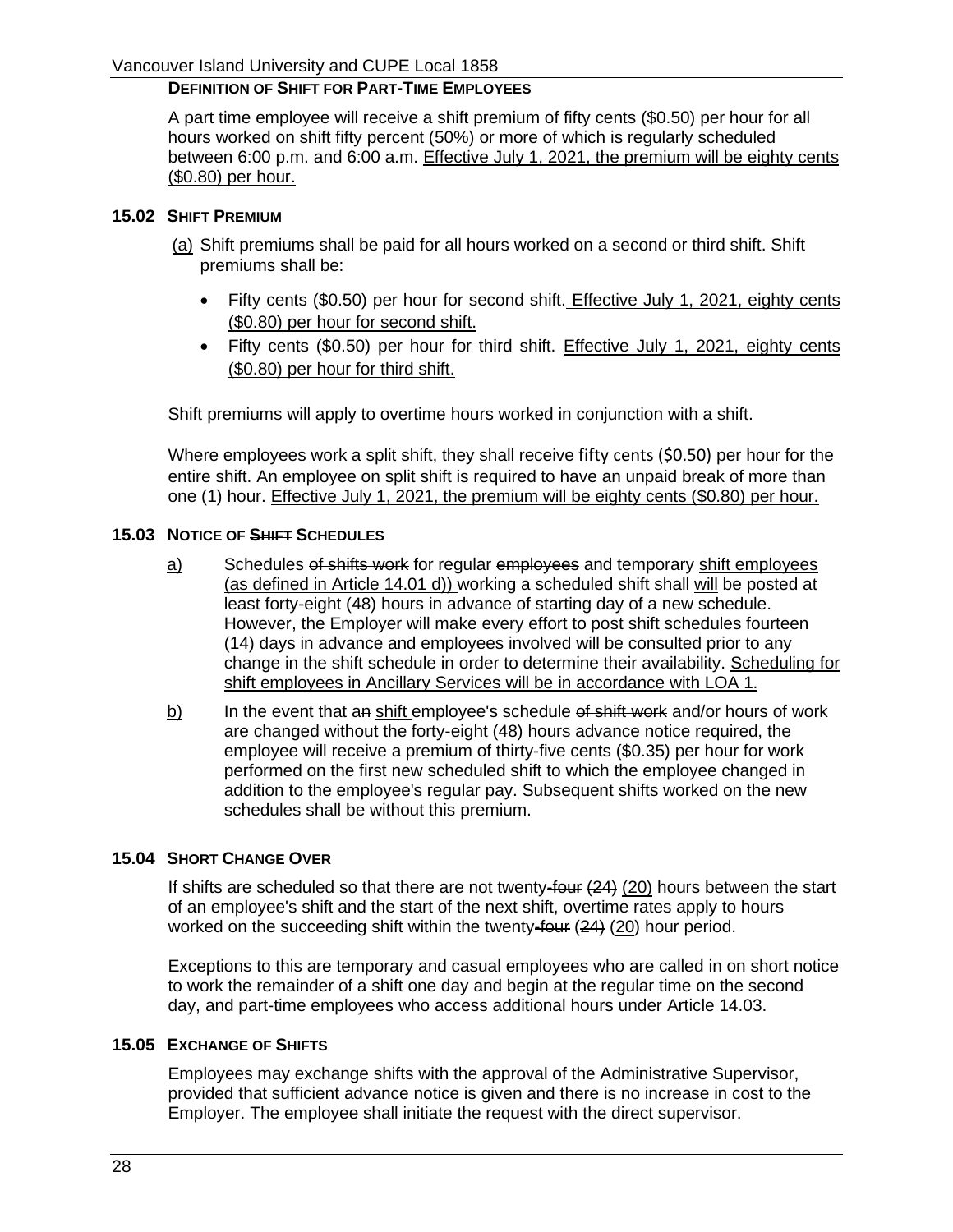### **15.06 REPORTING TO WORK LOCATION**

Where employees are required to report to a central location in order to be assigned their work location, their shift will commence from the time they are required to report for assignment.

#### **15.07 SHIFT CHANGE**

The starting and stopping times of all shift changes shall be subject to joint Employer/Union negotiations.

- (a) Except for employees identified in 14.01(d) and 14.08(b), the Employer may change an employee's ongoing work schedule with forty-five (45) days' notice and consultation with the relevant employee(s) and notice to the Union under [Article 2.03.](#page-10-0)
- (b) Where the change to an employee's ongoing work schedule will result in working a different shift under [Article 15.01](#page-34-0) and/or involve weekend work, the employee may accept the change or alternatively be eligible for rights under [Article 12.](#page-20-0)

#### **15.08 CHANGE OF WORK LOCATION**

Except in the case of temporary assignment changes for a duration of less than one (1) month, and except in the case of emergencies, the Employer will give a regular employee two (2) weeks advance notice in writing stating reasons, prior to implementing any change in the employee's designated work location. Changes to an employee's designated work location will be within a 20 kilometre radius of the employee's current designated work location or by mutual agreement of the parties.

## **Article 16 – Overtime**

#### **16.01 DEFINITIONS**

- a) "Overtime" means work performed by an employee in excess or outside of the normal full-time working standard work day.
- b) "Straight time rate" means the hourly rate of remuneration.
- c) Time and one-half" means one and one-half  $(1 \frac{1}{2})$  times the straight time rate.
- d) "Double time rate" means two (2) times straight time rate.
- e) "Double time and one-half" means two and one-half (2 ½) times the straight time rate.
- f) "Day of Rest" means the 6th and 7th days of work in a week. All employees are entitled to two scheduled consecutive days off each week. This does not apply when casual or part-time employees agree to perform additional hours.
- g) "Standard Work Day" means as per [Article 14.02.](#page-32-0)

#### **16.02 OVERTIME ENTITLEMENT**

An employee will be entitled to compensation for authorized overtime after work in excess of a regular scheduled standard work day.

#### **16.03 RECORDING OF OVERTIME**

Employees shall record starting and finishing times for overtime worked on a designated form.

It is the employee's responsibility to identify premium pay claims.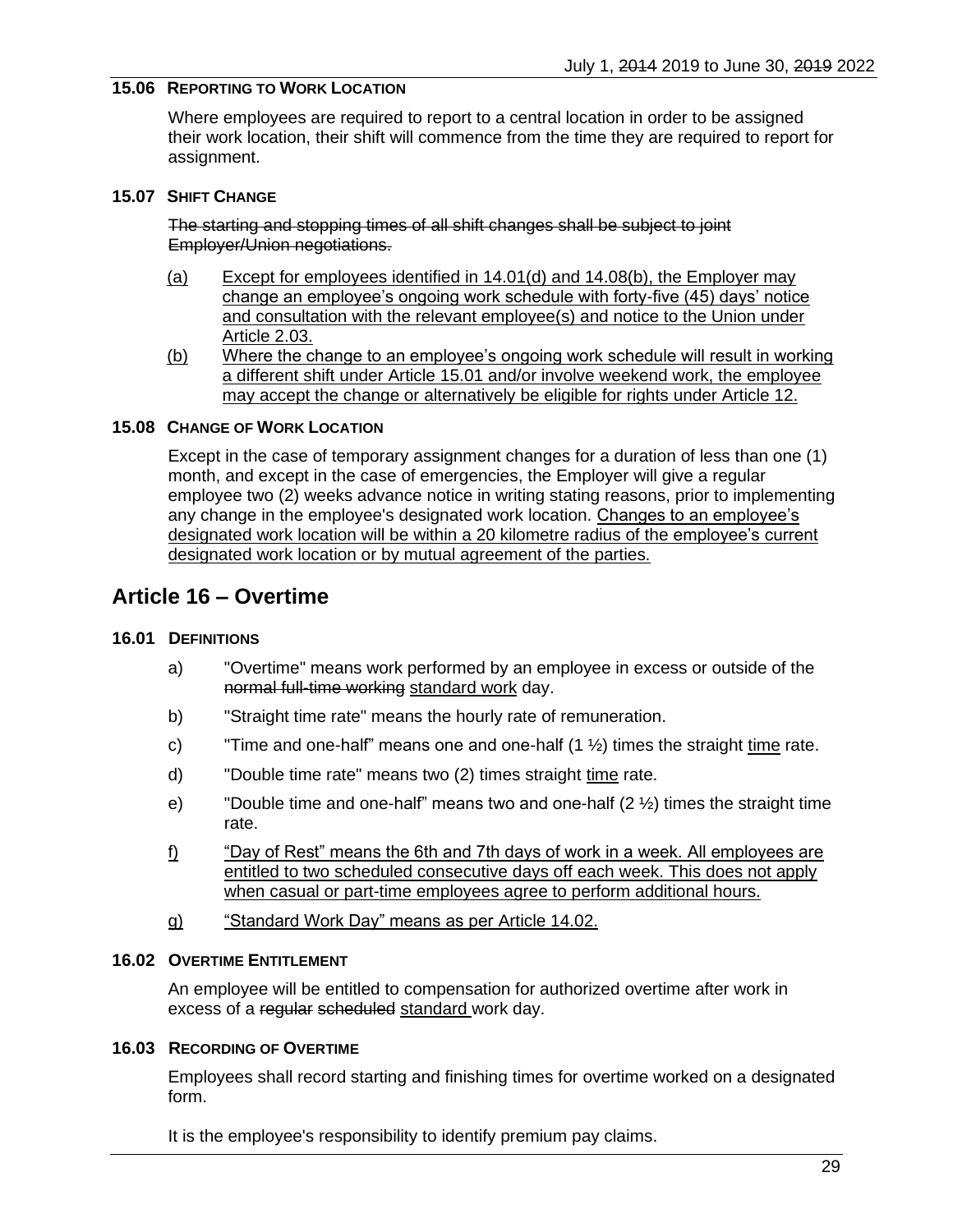#### **16.04 SHARING OF OVERTIME**

Overtime work shall be divided equally wherever practical, among employees who are available and qualified to perform the work.

Efforts shall be made to offer overtime to regular employees who would normally perform the work prior to it being offered to temporary or casual employees, except in cases where employee fatigue could jeopardize safety.

#### **16.05 OVERTIME COMPENSATION**

- a) Overtime worked shall be compensated for at the following rates:
	- i) Time and one-half for the first four (4) overtime hours worked after a normal full time standard work day, and
	- ii) Double time for all hours worked in excess of four (4) overtime hours worked after a normal full time standard work day.
	- iii) Double time for all hours worked on day of rest.
- b) An employee on travel status who is required to travel on the Employer's business in excess of full-time hours a standard work day shall be compensated at the applicable overtime rates for all hours travelled. The Employer may determine the means of such travel.

#### **16.06 MEAL ALLOWANCES**

An employee who is required to work a minimum of two and one-half  $(2 \frac{1}{2})$  hours overtime before or after the employee's scheduled hours of work, shall be provided with a meal or shall be reimbursed based on the meal rates in Policy 42.08, Reimbursement of Travel and Other Expenses. A meal break of one-half  $(\frac{1}{2})$  hour with pay shall be given at the overtime rate.

In the event an employee is required to work during their scheduled meal break, the supervisor shall ensure the employee is provided with a meal break either immediately prior to, or immediately after the regular scheduled break.

This section shall not apply to an employee who is on travel status which entitles the employee to claim for lodging and/or meals.

#### **16.07 NO LAY-OFF TO COMPENSATE FOR OVERTIME**

Employees shall not be required to lay off during regular hours to equalize any overtime worked. However, at the time of reporting hours, the employee may request supervisory approval for time-off in lieu of overtime at the applicable overtime rate.

#### <span id="page-37-0"></span>**16.08 RIGHT TO REFUSE OVERTIME**

The parties recognize employee longevity and well-being will benefit by a regular standard work week with regular time off.

All employees shall have the right to refuse to work overtime, except when required to do so in emergency situations, without being subject to disciplinary action.

#### **16.09 OVERTIME FOR PART-TIME EMPLOYEES**

Part time employees are eligible for overtime compensation when they are required to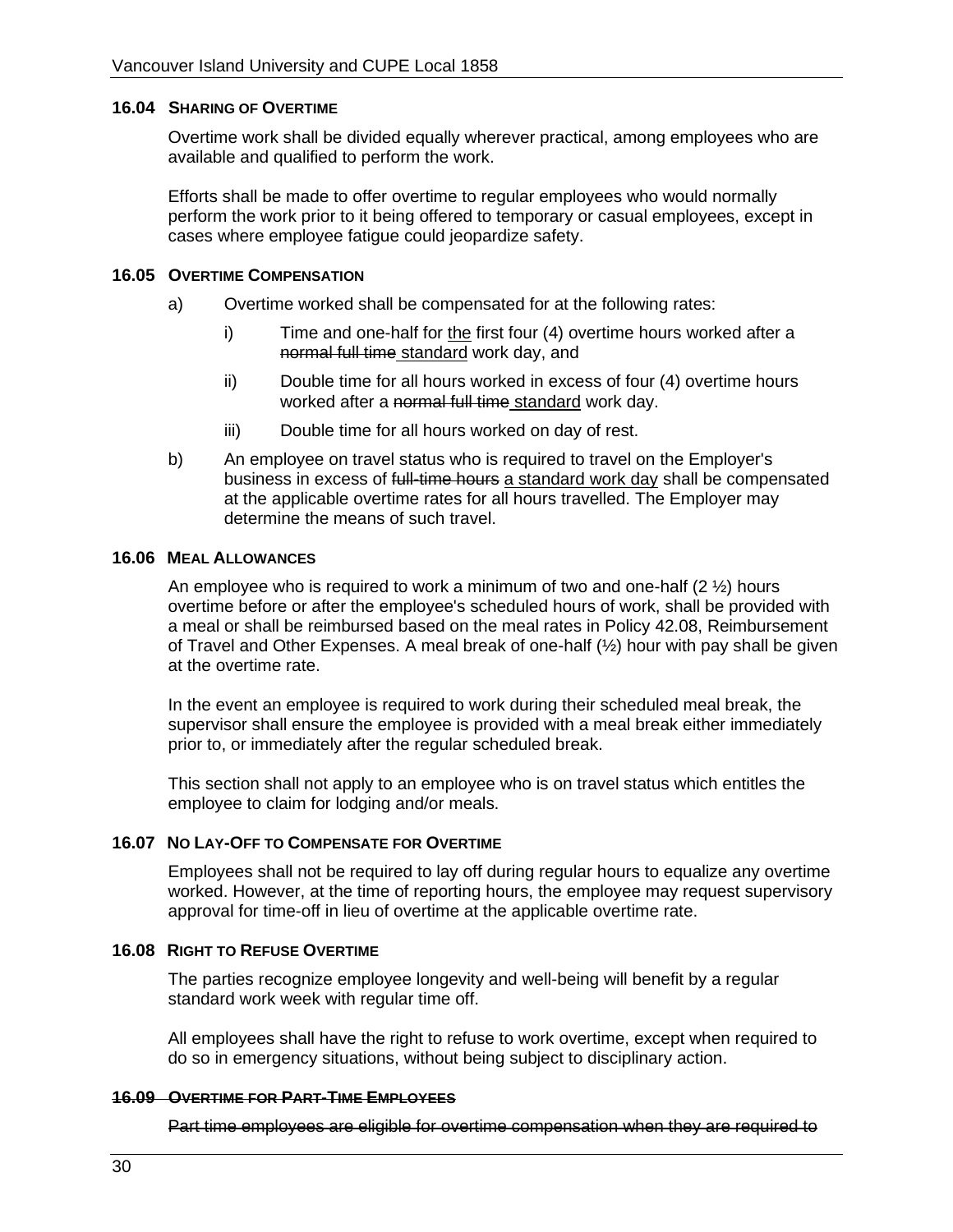work more than seven (7) hours in a day. Except for employees on a rotating shift, which requires more than five (5) consecutive days of work, part time employees required to work in excess of five (5) days in a week, are eligible for overtime compensation for all work performed in the sixth  $(6<sup>th</sup>)$  and seventh  $(7<sup>th</sup>)$  days. Overtime rates as defined in 17.01 (d) shall apply for all work performed on general holidays.

## **16.09 16.10 CALL-OUT AND CALL BACK PROVISION**

A regular employee who has worked a standard work day as per [Article 14.02](#page-32-0) and is called back to work outside the employee's regular working hours shall be compensated for a minimum of four (4) hours at the applicable overtime rates.

A regular employee who has not received prior notice and who is called out to work on their scheduled day of rest shall be compensated for a minimum of four (4) hours at the applicable overtime rates.

The four (4) hour minimum does not apply to employees who have received prior notice that they will be called out or back. Upon return to work sSuch employees will be compensated for a minimum of two (2) hours at their applicable overtime rate.

## **16.10 16.11 REST INTERVAL**

An employee required to work overtime beyond the regularly scheduled shift shall be entitled to eight (8) clear hours between the end of the overtime work and the start of the employee's next regular shift. If eight (8) clear hours are not provided, overtime rates shall apply to all hours worked on the regular shift.

## **16.11 16.12 BANKING OF OVERTIME**

At the time of reporting overtime hours, employees, except casuals, shall have the option to:

- a) Bank overtime hours at the applicable overtime rates and take compensating time off at a later mutually agreeable time between the employee and supervisor,
- b) Receive pay at the applicable overtime rates on the next pay cheque.
- c) The supervisor and employee are expected to manage the utilization of accrued overtime. Any remaining credit balance at August 31, or on termination, will automatically be processed by Payroll for payout upon receipt of the August attendance reports. Notwithstanding the above, banked overtime may be used by November 30 if it is scheduled prior to August 31.
- d) Once an employee elects banking or pay for an instance of overtime, no change shall occur.

### **16.12 16.13 REVIEW OF OVERTIME UTILIZATION**

The Director of Human Resources Associate Vice-President, Human Resources or designate will review CUPE overtime statistics on an annual basis and include historical data where available, and report to the Labour Management Committee.

The Committee will examine the report and, where the overtime appears excessive, will make recommendations as required to the employee and the supervisor in consideration of [Article 16.08,](#page-37-0) the efficient use of financial resources and ways to effect a reduction in overtime utilization.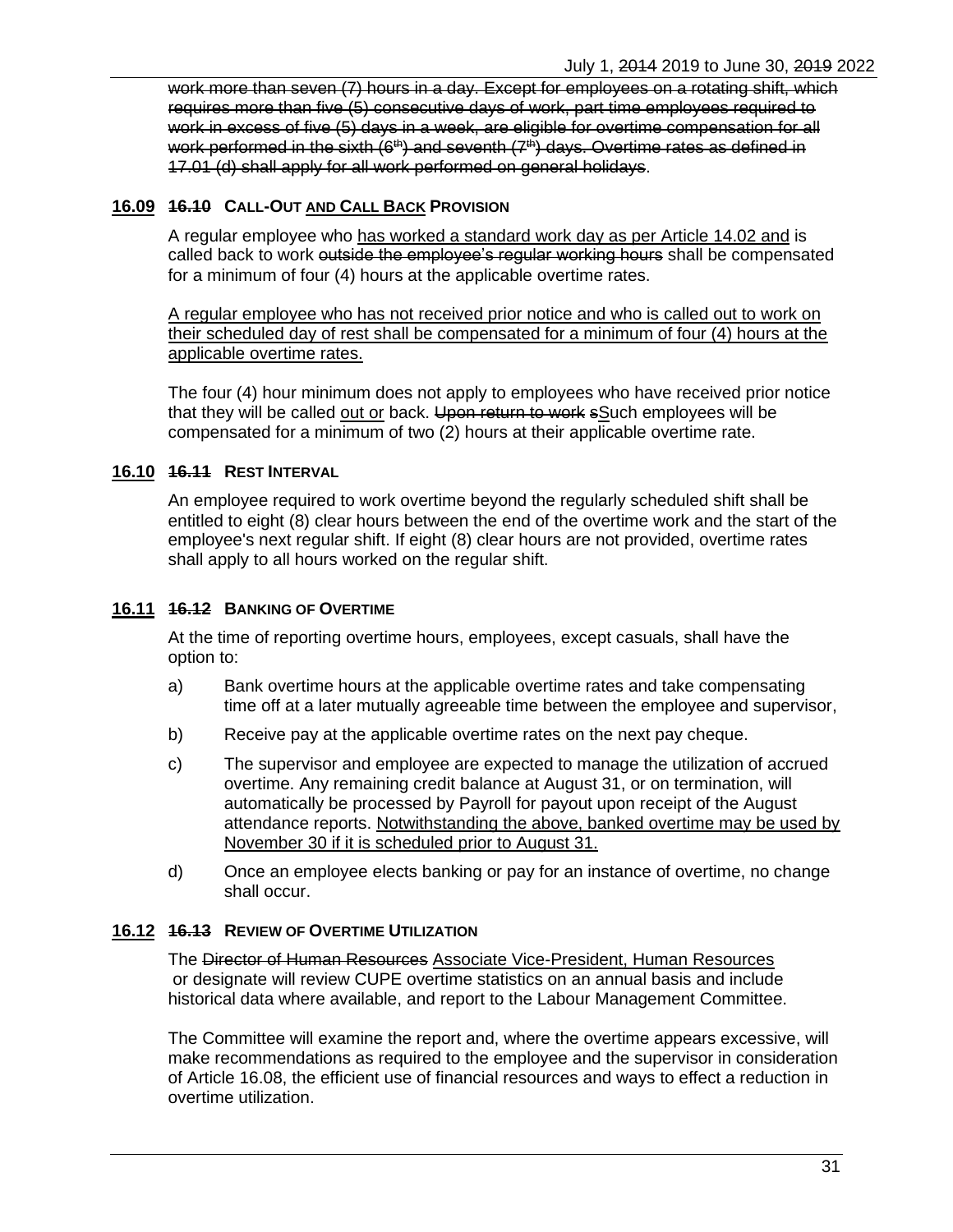## **Article 17 – General Holidays**

#### **17.01 GENERAL HOLIDAYS**

a) General Holiday Pay

Regular, temporary and probationary employees shall receive their regular pay for the following general holidays:

| New Year's Day    | <b>British Columbia Day</b> |
|-------------------|-----------------------------|
| <b>Family Day</b> | Labour Day                  |
| Good Friday       | Thanksgiving Day            |
| Easter Monday     | Remembrance Day             |
| Victoria Day      | Christmas Day               |
| Canada Day        | <b>Boxing Day</b>           |

and any other day proclaimed by the Government of Canada, or the Government of British Columbia or the Employer. Regular and temporary part-time employees shall have this entitlement pro-rated.

- b) If a general holiday falls on a Saturday or Sunday, the Provincial declaration shall apply.
- c) Casual Employees In lieu of General Holiday pay as set forth above, a premium of four decimal six percent (4.6%) will be added to the base rate of employees classified as casual.
- d) An employee who works on a general holiday shall receive the regular day's pay or equal time off with pay at the regular rate, and shall receive additional compensation at the rate of double (2) time for all hours worked; except for Christmas Day and New Year's Day when the additional compensation shall be the rate of double time and one-half (2 ½) for all hours worked.
- e) When an employee is normally scheduled to work on Christmas Day and New Year's Day the employee will have at least one of these days as a general holiday.
- f) Where a General Holiday falls on a non-working day for an employee, the employee must be given an alternate day off with pay or choose to have the hours assigned for that day credited at straight time to their bank or choose payout at straight time. This day off must be scheduled prior to the end of the vacation year at a mutually agreed time.

## **17.02 NON-SERVICE DUTY DAYS**

Three (3) Non-Service Duty Days will be provided for regular and temporary employees who are not on seasonal lay-off or leave without pay. These will be on the first (1<sup>st</sup>), second  $(2^{nd})$  and third  $(3^{rd})$  working days following Boxing Day or the day observed as Boxing Day.

Only employees in departments designated in [Article 28.12](#page-59-0) a) as "Operational Needs" may be scheduled to work.

A regular or temporary employee who is designated by the University Executive applicable manager or designate to work during the non-service days shall receive the equivalent time off in lieu at a time mutually agreeable between the employee and their supervisor.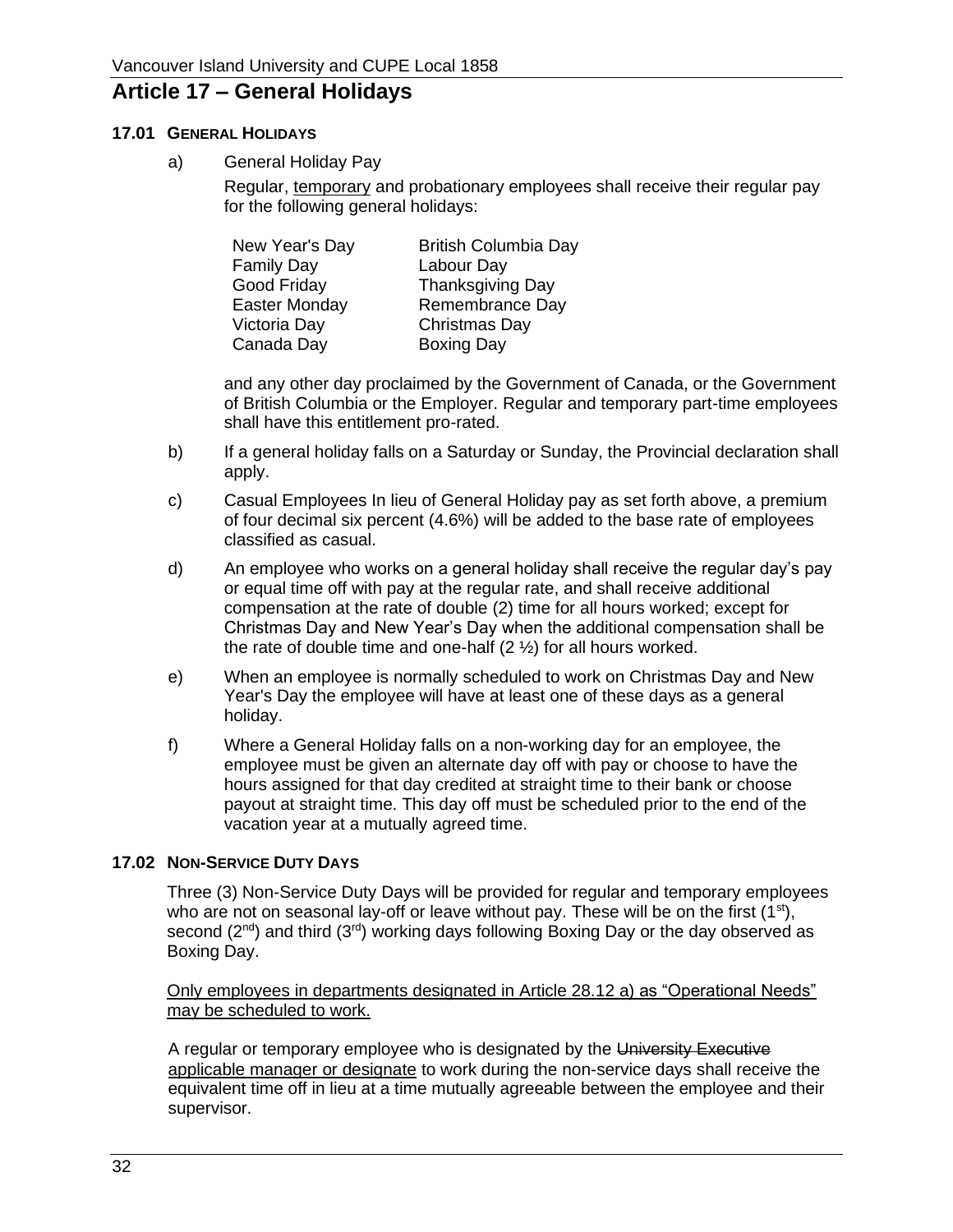## **Article 18 – Vacations**

## **18.01 VACATION YEAR**

For the purpose of this Agreement, the Vacation Year shall mean the twelve (12) month period from January 1<sup>st</sup> to December 31<sup>st</sup>; inclusive.

## **18.02 VACATION ENTITLEMENT**

- a) Basic vacation entitlement will accrue at the following rates:
	- i) 4.04 (4.62 for eight-hour employees) hours per pay period from the start of regular employment (three (3) weeks per year);
	- ii) 5.39 (6.15 for eight-hour employees) hours per pay period from the pay period following the start of the fifth  $(5<sup>th</sup>)$  year of regular employment (four (4) weeks per year);
	- iii) 6.73 (7.69 for eight-hour employees) hours per pay period from the pay period following the start of the tenth  $(10<sup>th</sup>)$  year of regular employment (five (5) weeks per year);
	- iv) 8.08 (9.23 for eight-hour employees) hours per pay period from the pay period following the start of the eighteenth  $(18<sup>th</sup>)$  year of regular employment (six (6) weeks per year).

Part time employees will have vacation entitlement pro-rated.

- b) Temporary and casual employees shall earn their vacation entitlement and be paid out biweekly at the rate of six percent (6%) on gross earnings. Any temporary, casual or additional hours worked by a regular part-time employee in their regular position shall be accrued for vacation purposes. Upon the request of a temporary employee, vacation entitlement can be accrued and used during the term of the temporary appointment. Any unused vacation entitlement will be paid out at the end of the temporary appointment.
- c) Accrued vacation credits may be utilized at any time.
- d) Regular employees on layoff who are called in for work in their department shall receive accrual of vacation equivalent to their basic entitlement.
- e) Temporary employees with consecutive appointments totalling nine (9) months or longer shall, upon request, be granted up to three (3) weeks leave without pay per year at a time mutually agreed to between the employee and the supervisor.

## **18.03 REGULAR EMPLOYEES ASSIGNED LESS THAN 12 MONTHS**

Regular employees assigned less than twelve (12) months per year shall have vacation entitlement included in their appointment. The appointment shall reflect the vacation entitlement of the incumbent.

The Employer may assign the vacation time when the appointment is made. The designated vacation period for these appointments will be immediately prior to the seasonal layoff each calendar year unless the Employer assigns the vacation time at the time the appointment is made. Should employees desire time off outside the designated vacation period, the Employer shall grant the request where operationally feasible, which may reduce the appointment duration.

Any unused vacation at the time of the longest layoff scheduled in the fiscal year will be paid out prior to the commencement of the layoff.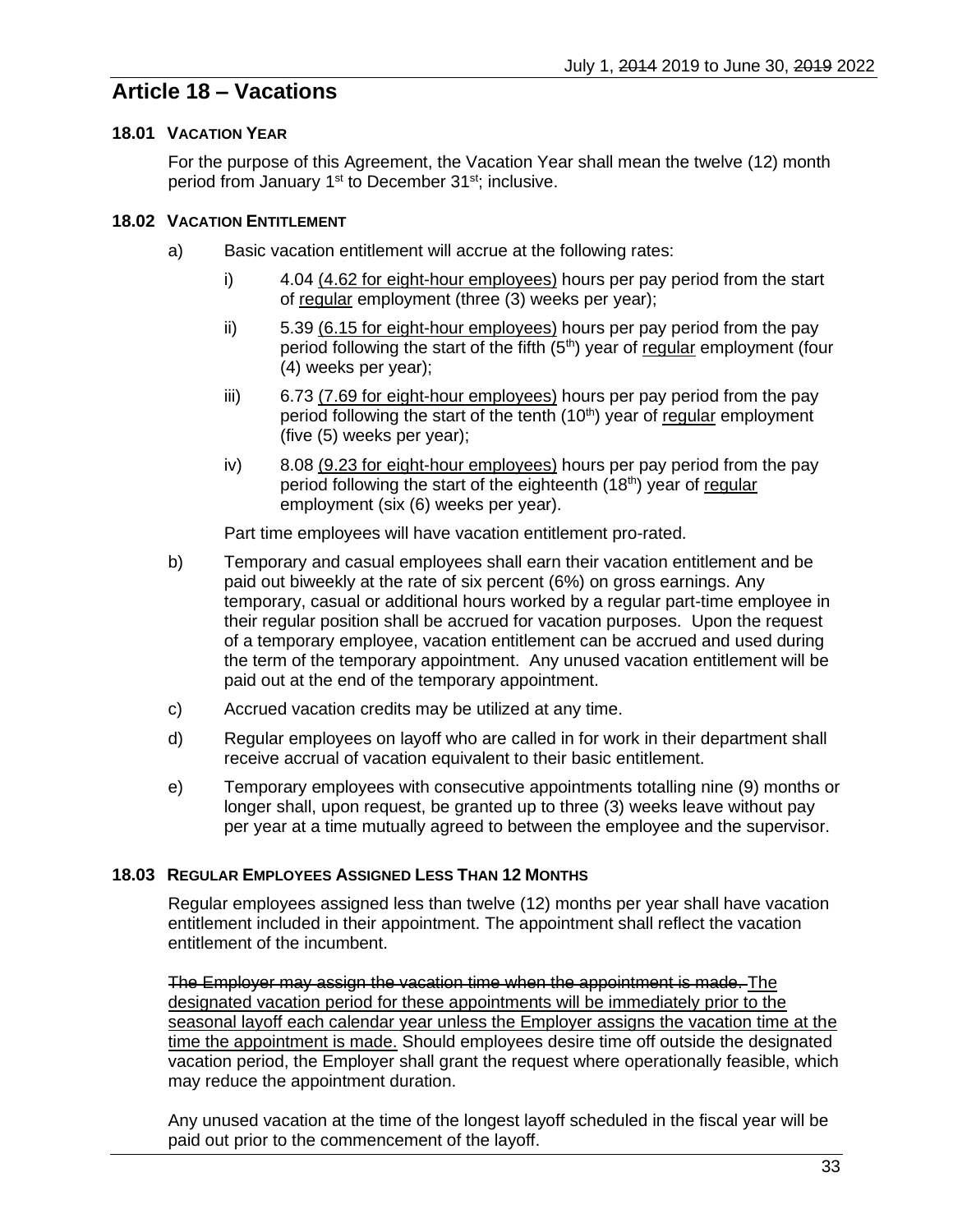Vacation accrual entitlement will be based on regular hours assigned based on the employee's appointment. Vacation entitlement for any additional regular hours worked will be accrued on a biweekly basis.

#### **18.04 SERVICE IN THE CANADIAN ARMED FORCES**

After one (1) year's service with the Employer, a former member of the Canadian Armed Forces may apply to the Employer to have one (1) year credited towards vacation entitlement upon demonstration of service with the Canadian Armed Forces.

#### **18.05 COMPENSATION FOR HOLIDAYS FALLING WITHIN VACATION**

When a statutory holiday falls on or is observed during an employee's annual vacation, it shall be recorded as a statutory holiday and shall not be deducted from the employee's vacation credits.

#### **18.06 VACATION PAY ON RETIREMENT**

On retirement, at age fifty-five (55) or older, each employee, with a minimum of ten (10) continuous years of employment at the University, and qualifies for the Municipal Superannuation Plan, shall be entitled to the same vacation which the employee would have had if the employee continued working to the end of the calendar year.

An approved leave of absence of up to one (1) year shall not constitute a break in continuous employment.

For information purposes only, the Employer may solicit an expression of interest from employees eligible for retirement by November 1<sup>st</sup> of each year.

#### **18.07 PAYMENT OF WAGES**

Employees may, upon giving twenty (20) calendar days prior notice, receive on the last working day preceding commencement of their vacation, any wages which would normally fall due during the period of their vacation.

#### **18.08 APPROVED SICK LEAVE DURING VACATION**

Where an employee is eligible for sick leave while on vacation there shall be, on application, special arrangements made where serious illness or accident can be proven with the intent not to lose vacation time.

#### **18.09 VACATION RELIEF**

Where vacation relief is required, the Employer shall attempt, where practical, to give regular employees the opportunity to substitute in higher paying positions and arrange for staff replacements at the lowest paying category.

#### **18.10 UTILIZATION OF ANNUAL VACATION CREDITS**

Vacation credits accrued in the previous vacation year (January  $1<sup>st</sup>$  to December  $31<sup>st</sup>$ ) must be used or banked (Article [18.11\)](#page-41-0) prior to Leave Without Pay.

## <span id="page-41-0"></span>**18.11 BANKING OF VACATION CREDITS**

With the immediate Supervisor's approval, regular employees will be permitted to bank carry over up to five (5) days of vacation per year accumulated to a maximum of fifteen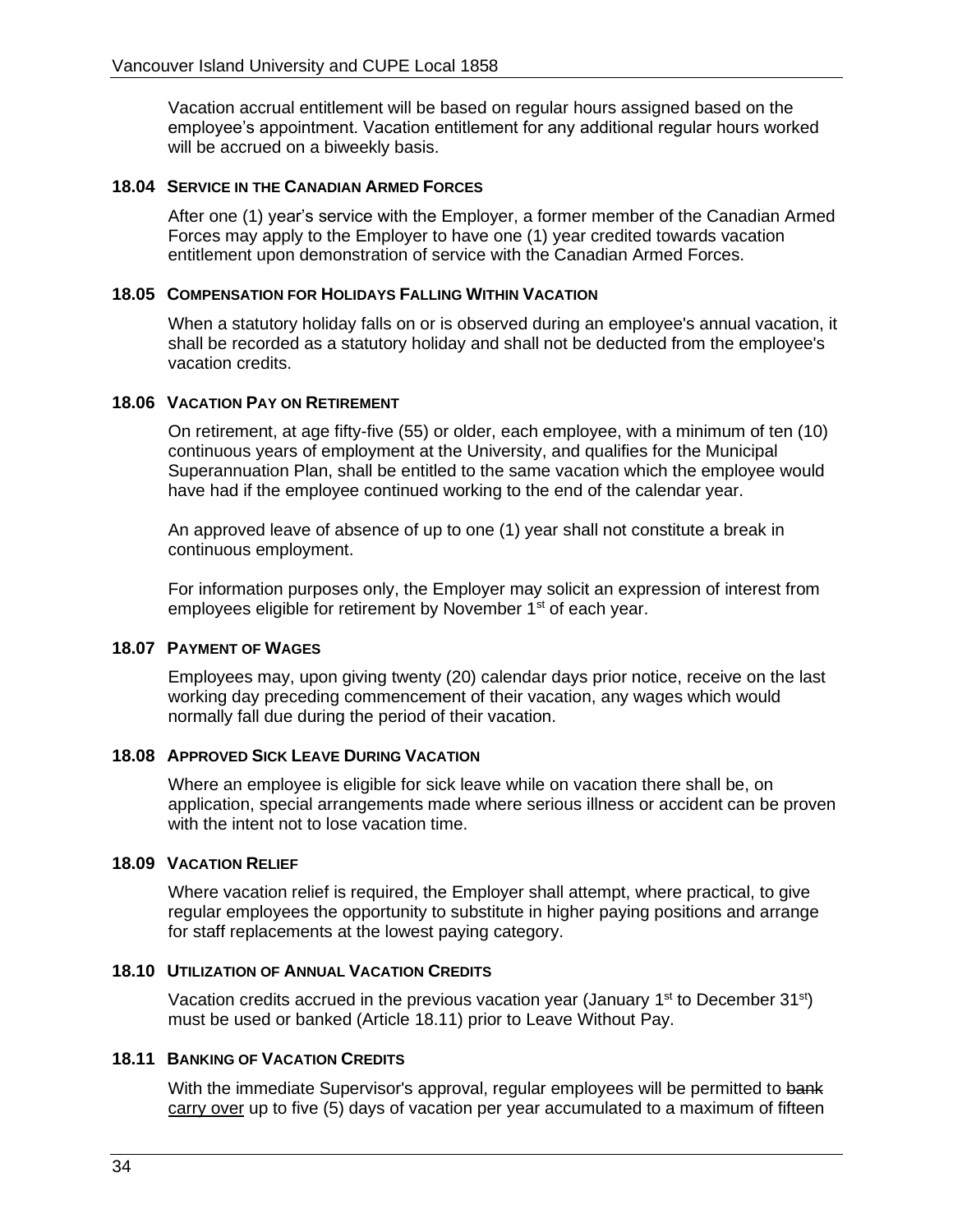(15) days, consistent with efficient staffing requirements and take it in the a subsequent vacation year at a mutually agreeable time between the employee and supervisor.

## **Article 19 – Sick Leave**

#### <span id="page-42-0"></span>**19.01 SICK LEAVE ENTITLEMENT**

A temporary, probationary or regular full-time employee, not on leave of absence or layoff, shall earn sick leave credits at the rate of ten and one half (10  $\frac{1}{2}$ ) hours for each month of service in which pay was received for at least ten (10) days. Sick leave shall accumulate to a maximum of eight hundred forty (840) hours.

A temporary, probationary or regular part time employee, not on leave of absence or layoff, shall be entitled to sick leave credits on a pro rata basis.

Where an employee is absent from work because of illness or injury, the employee shall be entitled to claim sick leave at the regular rate of pay for a maximum period equivalent to the employee's accumulated sick leave credit. In the event an employee requires medical treatment outside of the immediate area, or is referred to a medical specialist, leave shall be granted under this Article. An employee shall be paid from available sick leave credits for hours the employee had been previously scheduled to work.

Absences in excess of five (5) consecutive working days must may be required to be supported by a medical certificate.

The University may request a medical opinion to confirm whether an employee, on return to work, is fit to return to work.

A temporary employee may carry forward fifty percent (50%) of unused sick leave credits from a temporary appointment to subsequent temporary appointments or to a regular appointment, provided the break between appointments has not exceeded eight (8) months and the balance at any time does not exceed two hundred ten (210) hours, or the prorated equivalent.

### **19.02 ADVANCE OF SICK LEAVE**

An employee may borrow against future earned sick leave in the event the employee suffers a serious, long term illness, provided that:

- a) A qualified medical practitioner certifies that the employee is seriously ill and the nature of the illness prevents the employee from performing their regular duties.
- b) Borrowed sick leave credits are charged against future earned credits;
- c) The employee has been employed at least six (6) months.

Employees will not be eligible to borrow sick leave with pay as long as the employee concerned has unexpended benefits under the Employment Insurance Sickness Benefit Plan.

The borrowed leave entitlement shall be as follows:

- a) Employees with ten (10) years continuous service or less up to thirty (30) working days;
- b) Employees with more than ten (10) years and less than twenty (20) years continuous service - up to forty-five (45) working days;
- c) Employees with twenty (20) years continuous service or more up to sixty (60) working days.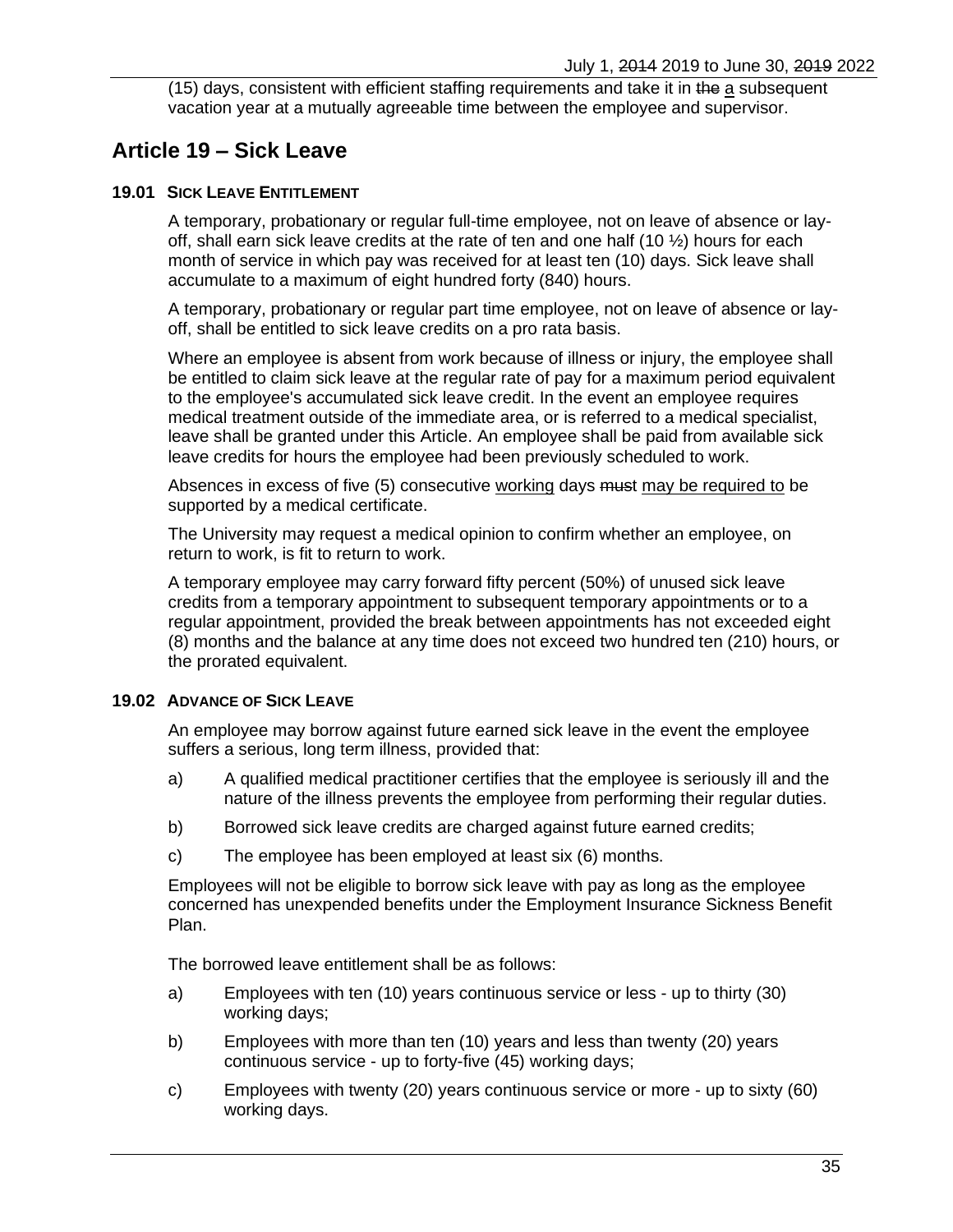#### Vancouver Island University and CUPE Local 1858

In exceptional cases, these entitlements may be varied on approval by the Director of Human Resources Associate Vice-President, Human Resources or designate in order to provide bridging to an approved long term disability claim.

#### **19.03 BONUS SICK LEAVE ENTITLEMENT FOR LONG SERVICE EMPLOYEES**

Effective April 1, 2006, the Employer agrees to establish a bonus bank of thirty-five (35) hours annually. This bank will be available to regular employees who have reached twenty (20) years of continuous service or more and have eight hundred forty (840) hours entitlement, accumulated at the first pay period each January, under Article 49.02 [19.01.](#page-42-0) Once an employee becomes entitled to this bank their entitlement will continue for the duration of their continuous service. Hours in this bank are not eligible for the payout under Article [19.07.](#page-43-0)

Each January the bank will be replenished to thirty-five (35) hours (prorated for part-time regular employees). Any balance remaining at December 31 will not carry forward. In cases, where an employee retires or terminates before December 31 the thirty-five (35) hours will be prorated and if the amount used that year exceeds this entitlement the arrears will be deducted from the final pay*.* An employee may not borrow against this bonus bank.

#### **19.04 EMPLOYEE TO INFORM IMMEDIATE SUPERVISOR**

The employee shall make every reasonable effort to inform the immediate supervisor as soon as possible of the employee's inability to report to work because of illness or injury.

#### **19.05 FAMILY ILLNESS**

In the case of illness or care of an immediate family member the employee may, after notifying the supervisor, use sick leave entitlement up to a maximum of five (5) days per calendar year.

#### **19.06 DEDUCTION OF SICK LEAVE**

Absence for an illness for less than half  $(\frac{1}{2})$  a day shall not be deducted. Absence for half  $(\frac{1}{2})$  a day or more and less than a full day shall be deducted as one-half  $(\frac{1}{2})$  day. This provision is to be pro-rated for part-time employees.

The employee will make every reasonable effort to schedule a medical appointment outside of their normal working hours. When this is not possible, time taken from previously scheduled work for medical appointments will be deducted from sick leave credits.

#### <span id="page-43-0"></span>**19.07 PAYMENT FOR ACCRUED SICK LEAVE ON TERMINATION OR RETIREMENT**

An employee having accrued sick leave to their credit shall:

- a) On termination, receive a salary grant equal to fifty percent (50%) of such credit up to a maximum of four hundred twenty (420) hours at the rate of pay effective at the termination date provided the employee has completed three (3) years' regular service; or
- b) On retirement, receive a salary grant equal to one hundred percent (100%) of such credit up to a maximum of eight hundred forty (840) hours at the current rate of pay effective at the retirement day. This benefit is only available to employees aged fifty-five (55) or older.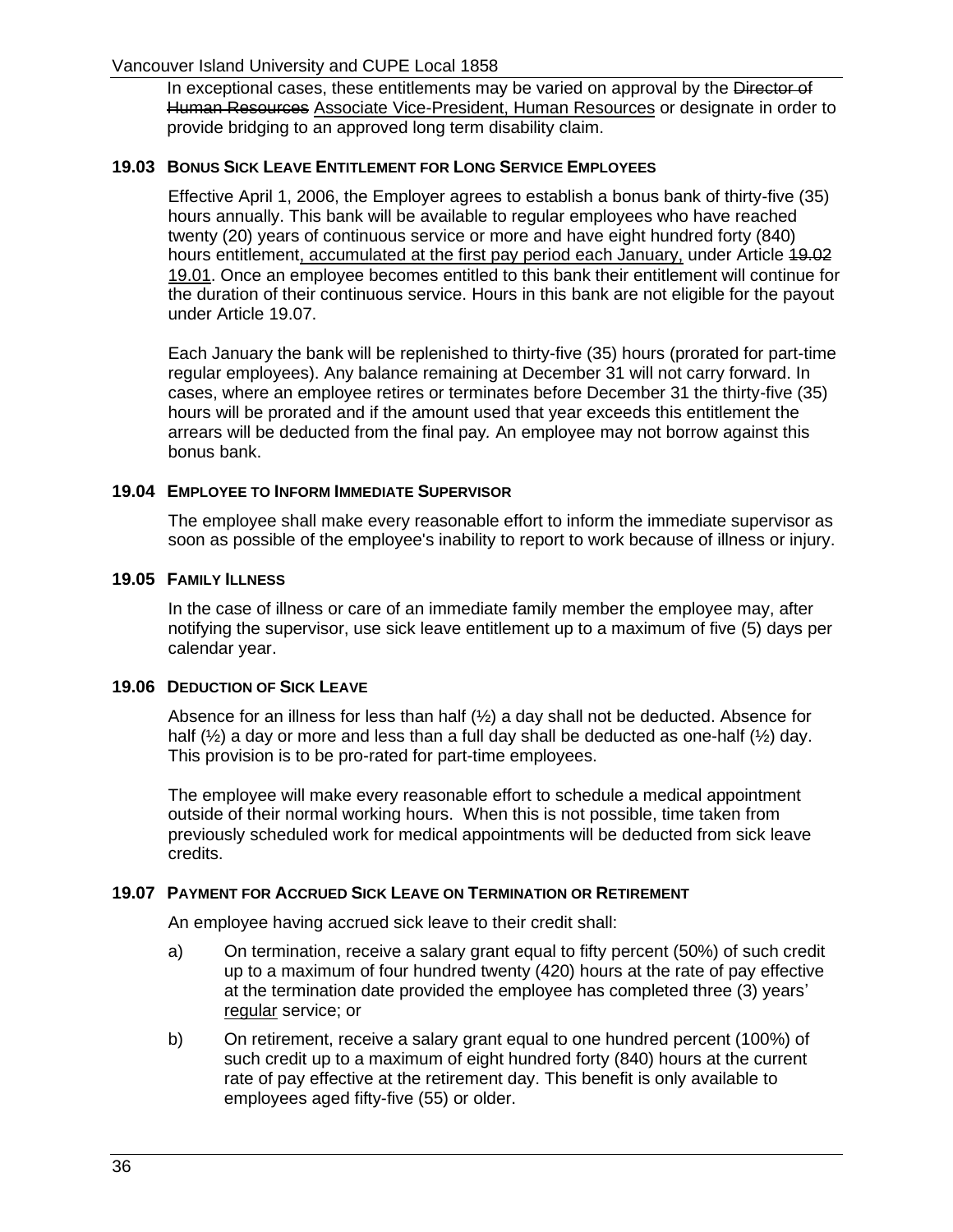In the event of death, the value of the accrued sick leave shall be paid to the employee's estate.

### **19.08 SICK LEAVE RECORDS**

Upon written request an employee shall be advised of the balance of their sick leave credits.

#### **19.09 JOINT EARLY INTERVENTION PROGRAM AND JOINT REHABILITATION COMMITTEE**

The purpose of the Joint Early Intervention Program (JEIP) is to ensure employees are supported with a proactive return to work program when not capable of performing the duties of their position due to illness or injury. The JEIP is a program that provides a proactive service that facilitates a return to work in a caring, safe and timely manner.

Joint Rehabilitation Committee (JRC)

- $\underline{a}$  A Joint Rehabilitation Committee (JRC) made up of three (3) representatives from the Union and three (3) representatives from Human Resources will jointly administer the JEIP. The JRC operates under the following parameters:
	- i) The JRC will meet during working hours at least once a month unless mutually agreed otherwise.
	- ii) Leaves of absence for Union JRC members shall be granted without loss of wages, benefits or seniority.
	- iii) Resource people may attend at the request of either party with mutual agreement.
- $\underline{b}$  The JRC will develop their own terms of reference and processes to reflect the following principles:
	- i)a) The Joint Early Intervention Program Jointly Managed The JEIP will be jointly managed by the Employer and the Union.
	- $ii)$  Mandatory An employee may be referred for participation in the JEIP when Where an employee is absent for five (5) or more consecutive days of work $_{1}$ -or where it appears that there is a pattern of consistent or frequent absence from work, or at the request of the employee. employee may be referred for participation in the Early Intervention Program. If an employee is referred, the employee must participate in the JEIP Early Intervention Program.
	- $\overline{ii}$ ) Rehabilitative The purpose of the program is rehabilitative.
	- $iv)$ d) Information The employee will provide the information necessary for the Employer, the Union and the disability management services provider to determine the employee's prognosis for early, managed return to work.
	- $\underline{v}$ )e) Confidential All information provided to the committee or to the disability management services provider will be in confidence, and all records will be confidential. Managers will only be provided with information necessary for rehabilitative employment.
	- $vi)$  Representation An employee enrolled into the program is entitled to Union representation, and the Union agrees to maintain the confidentiality of the employee's medical and related records.

Assessment for JEIP Referral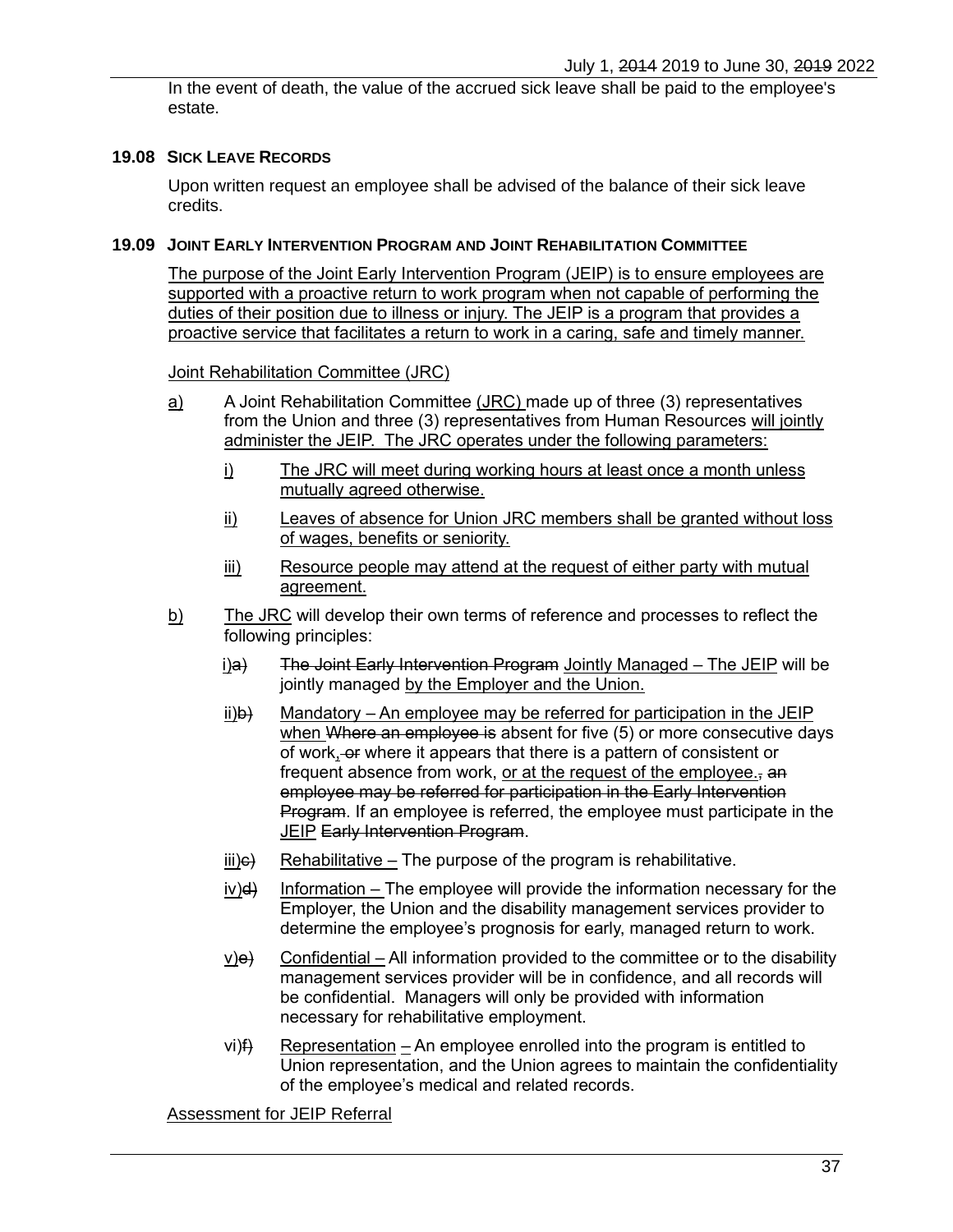Vancouver Island University and CUPE Local 1858

- c) In the event an employee is not referred to the service provider, assessment of the employee's eligibility for the JEIP will continue through the period of the employee's absence.
- d) A member of the JRC will contact the employee, introduce the JEIP, explain its purpose, and inquire if the employee has an expected return to work date.
- e) The JRC shall review circumstances of employees who are not capable of performing the duties of their position due to illness or injury, including the general nature of the illness or injury and the return to work prognosis.
- f) Following the review, the JRC will determine if referral to the service provider under the JEIP is appropriate.
- g) The JRC will continue to monitor the status of employees in the JEIP through the period of the employee's absence.
- h) When an employee requires a return to work plan, the information the JRC would review would be limited to non-medical information such as the limitations/restrictions, return to work dates and required accommodations to assist in a successful, supportive return to work.

### **19.10 LONG TERM DISABILITY**

Sick leave credits cannot be utilized beyond the three (3) month elimination period except in the event the initial Long Term Disability payment is delayed. Upon receipt of Long Term Disability monies, the Employer will be reimbursed and the Sick Leave Bank credits reinstated.

#### **19.11 WORKERS COMPENSATION LEAVE**

Employees with accumulated sick leave to their credit shall turn over, or cause to be turned over, to the Employer, any wage loss monies paid or payable to them by the Workers' Compensation Board WorkSafeBC, and upon so doing will receive full pay up to the value of the accumulated sick leave.

In such cases there will be a deduction from the accumulated sick leave of the percentage by which the Workers' Compensation Board WorkSafeBC does not recompense the Employer. If there is no credit of sick leave, employees will retain their Workers' Compensation Board WorkSafeBC cheques.

#### **19.12 EMPLOYEE AND FAMILY ASSISTANCE PROGRAM**

The parties agree that an Employee and Family Assistance Program is mutually beneficial. Information about the program is available at the Human Resources Office or from a Union Steward or Executive member.

For as long as the premiums for this program are equally shared between the Employer and Employees, changes to levels of benefit must be mutually agreed to between the Employer and the Union. The Employer shall consult with the Union prior to any change of EFAP service provider.

## **Article 20 – Career and Personal Development**

#### **20.01 PURPOSE OF CAREER DEVELOPMENT**

a) Both parties recognize that improved equipment, methods and procedures create changes in the job structure of the University's work force. The parties also recognize the need to provide employees with the opportunity for career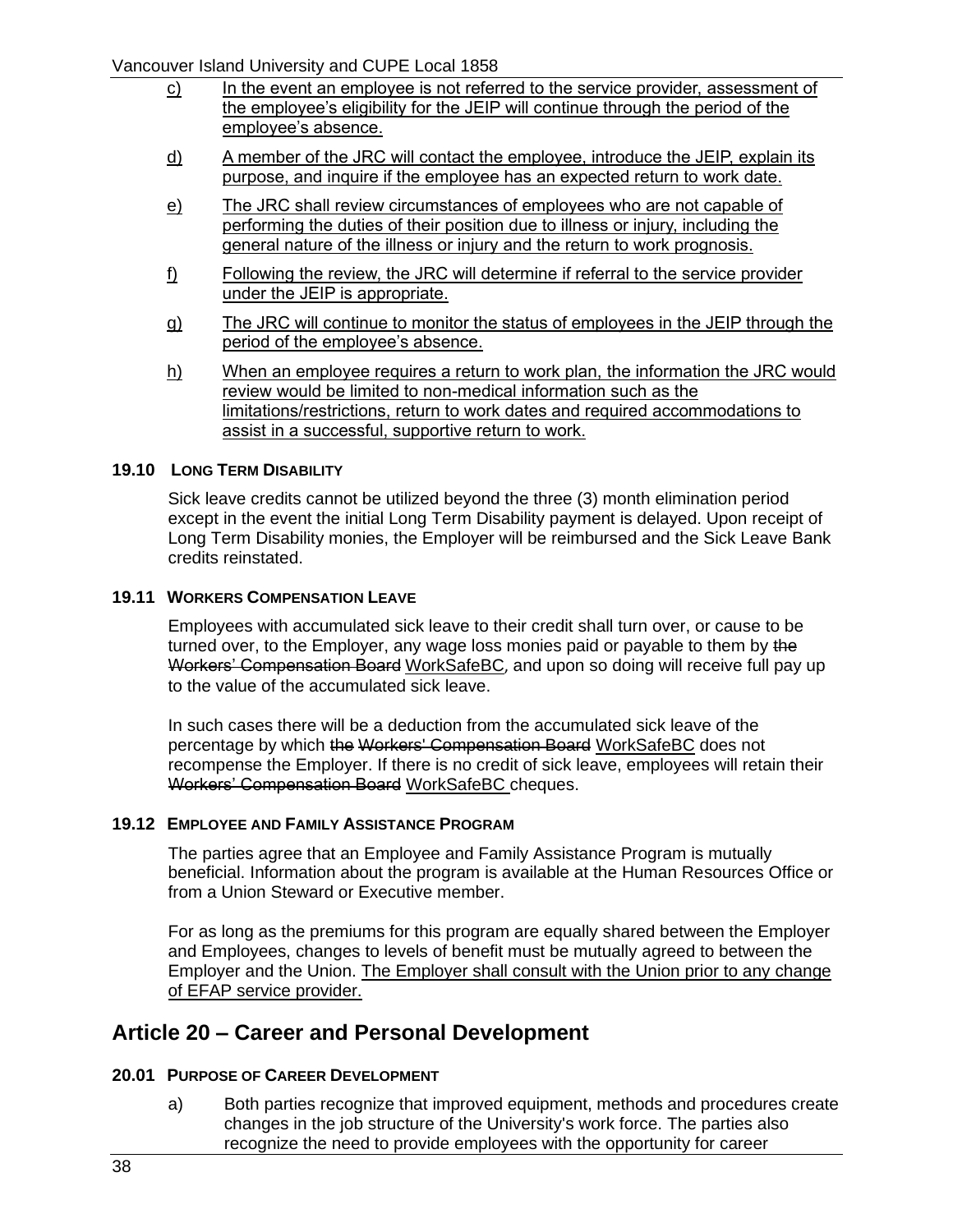development by enabling them to prepare for promotional advancement and generally upgrade their present skills.

b) The provisions of the Article are intended to assist employees in maintaining and improving skills and/or to assist in preparing them for foreseeable jobs.

#### <span id="page-46-1"></span>**20.02 COMMITTEE ON EDUCATION AND TRAINING**

The joint University/Union Committee comprised of two (2) CUPE representatives and two (2) management representatives will meet at the call of either party to coordinate staff development initiatives at the University.

- a) It is mutually agreed training on all new equipment and procedures will be provided by the University to persons directly involved and using equipment and procedures.
- b) Course Leave: An employee shall be granted leave with pay to take courses at the request of the Employer. When such leave is granted the Employer shall bear the full cost of the course including tuition, entrance or registration fees, laboratory fees, and course required books. The Employer shall also reimburse the employee for travelling, subsistence and other legitimate expenses where applicable.

An employee may also initiate a request which shall be subject to approval of the Employer. The Employer may elect to pay all or a portion of an employee initiated request. Approval to attend shall not be unreasonably withheld.

- c) The University will provide the Committee with information on University courses available to staff four (4) weeks ahead of the earliest identified course dates.
- d) The Committee will ensure that the CUPE Employee Training Opportunity Flyer is adequately circulated to staff.
- e) Employees shall continue at their regular rate of pay and with no loss of seniority during training.
- f) It is understood that the supervisor approves employees for short courses.

#### <span id="page-46-0"></span>**20.03 CAREER DEVELOPMENT FUNDS**

a) The University shall make an annual commitment of ten thousand dollars (\$10,000.00) to be administered by the Joint Committee on Training and Development. At the conclusion of each fiscal year an accounting of expenditures will be provided to the Union.

The unspent balance at the end of any fiscal year may be carried forward to the following year, provided the total funds unspent at any time do not exceed twenty thousand dollars (\$20,000.00).

- b) In addition to [\(a\)](#page-46-0) above, Vancouver Island University will contribute sixteen thousand dollars (\$16,000.00) to the training fund for the 2006/07 budget year and effective 2007/08 will also contribute, on an ongoing basis, one percent (1%) of CUPE payroll gross earnings to the fund.
- c) The Committee shall operate as follows:
	- i) The Committee shall report in writing to the parties in November and May.
	- ii) All decisions of the Committee shall be by consensus.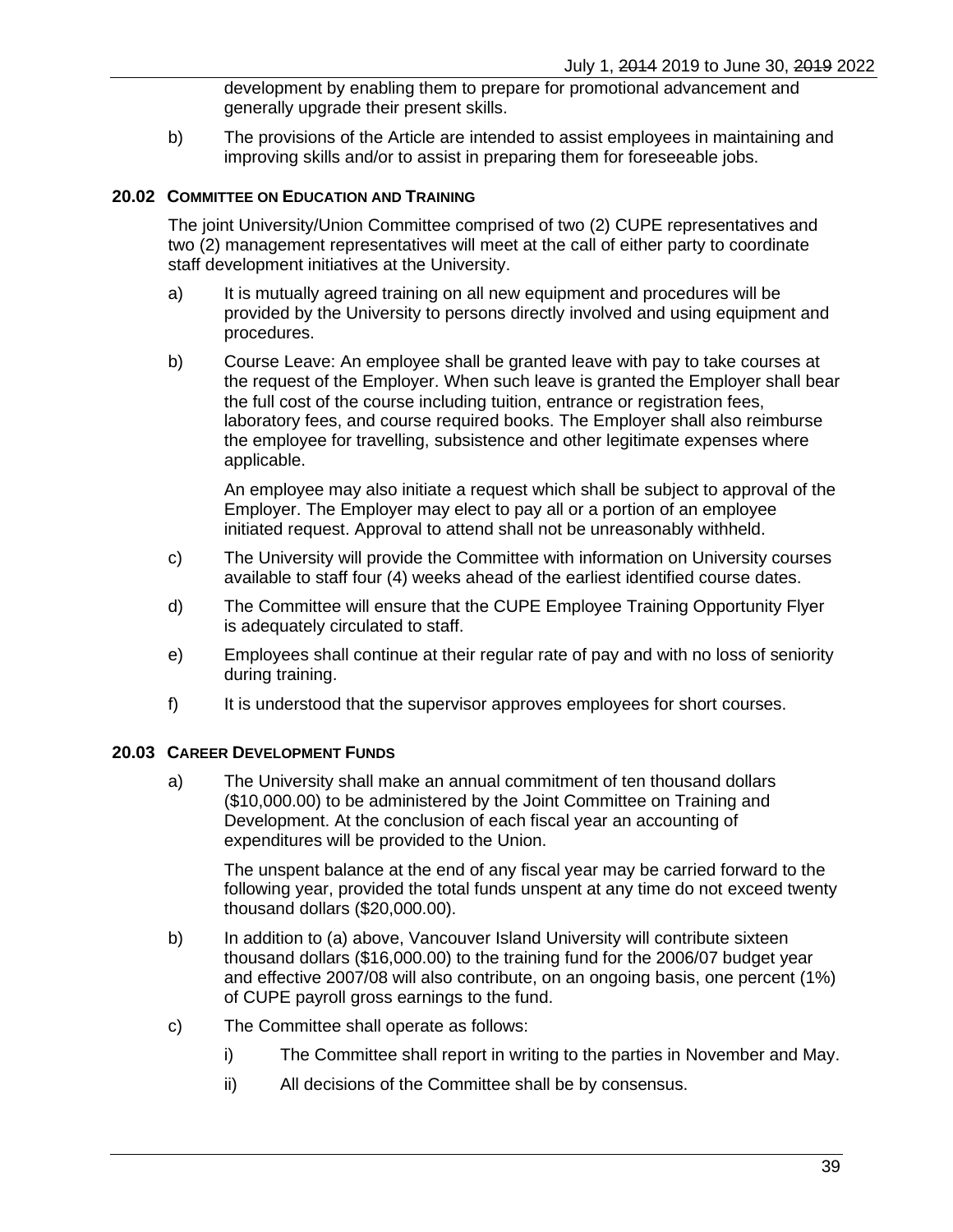- iii) Expenditures made from the funds shall be approved by the Committee prior to implementation. Cost center reports shall be provided to the Committee members monthly.
- iv) Courses paid for by the fund shall be attended by CUPE members first. Approval to attend shall not be unreasonably withheld. In the event vacancies are available after CUPE registrations close, other Vancouver Island University employees may attend providing they pay fees set by the Committee.
- v) The Employer shall pay all fees and expenses for courses requested by the Employer.

## <span id="page-47-0"></span>**20.04 PERSONAL DEVELOPMENT**

a) Enrolling in Credit Courses

University employees, who have a regular or current temporary appointment, may register in University courses at no cost. Such registration will be subject to admissions requirements and enrolment procedures which will be set from time to time by the Registrar (refer to Policy 33.01 and related procedures)

- b) Enrolling in Professional Development and Training Courses
	- Eligible University employees as defined as an individual who is employed by Vancouver Island University for a minimum of three (3) months and only during the period of employment, or as determined on an individual basis by a long term Professional Development and Training instructor – will be allowed to enroll in one (1) non-credit or part-time vocational course per term, at no cost, subject to procedures which will be set from time to time by the relevant Professional Development and Training Department Coordinator at each campus.
- c) Prior to enrolling in credit courses at Vancouver Island University which may conflict with work schedules, employees will require the approval of their administrative supervisor(s). Subject to operational needs the employees may rearrange their work schedule to enable them to attend such courses during their normal working hours, providing this results in no additional cost to the Employer.

The employee shall initiate the request with their direct supervisor. Approval to attend shall not be unreasonably withheld.

d) A current copy of such Fee Exemption procedures relevant to Article [20.04](#page-47-0) will be sent to the CUPE Recording Secretary.

# **Article 21 – Special and Other Leave**

## **21.01 BEREAVEMENT LEAVE**

In the case of bereavement in the immediate family an employee not on leave of absence without pay shall be entitled to special leave at the regular rate of pay, for the period of bereavement which shall normally not exceed five (5) working days, including, if necessary, an allowance for immediate return travelling time. The leave shall commence from the date of death to and including the date of the funeral, cremation, or interment. However, in the event the funeral, cremation, or interment is not held until a later date, the leave may be taken non-consecutively normally within three (3) months of the date of death.

Immediate family is defined as an employee's parent, wife, husband, common-law spouse, child, brother, sister, father-in-law, mother-in-law, grandparents, grandchild, and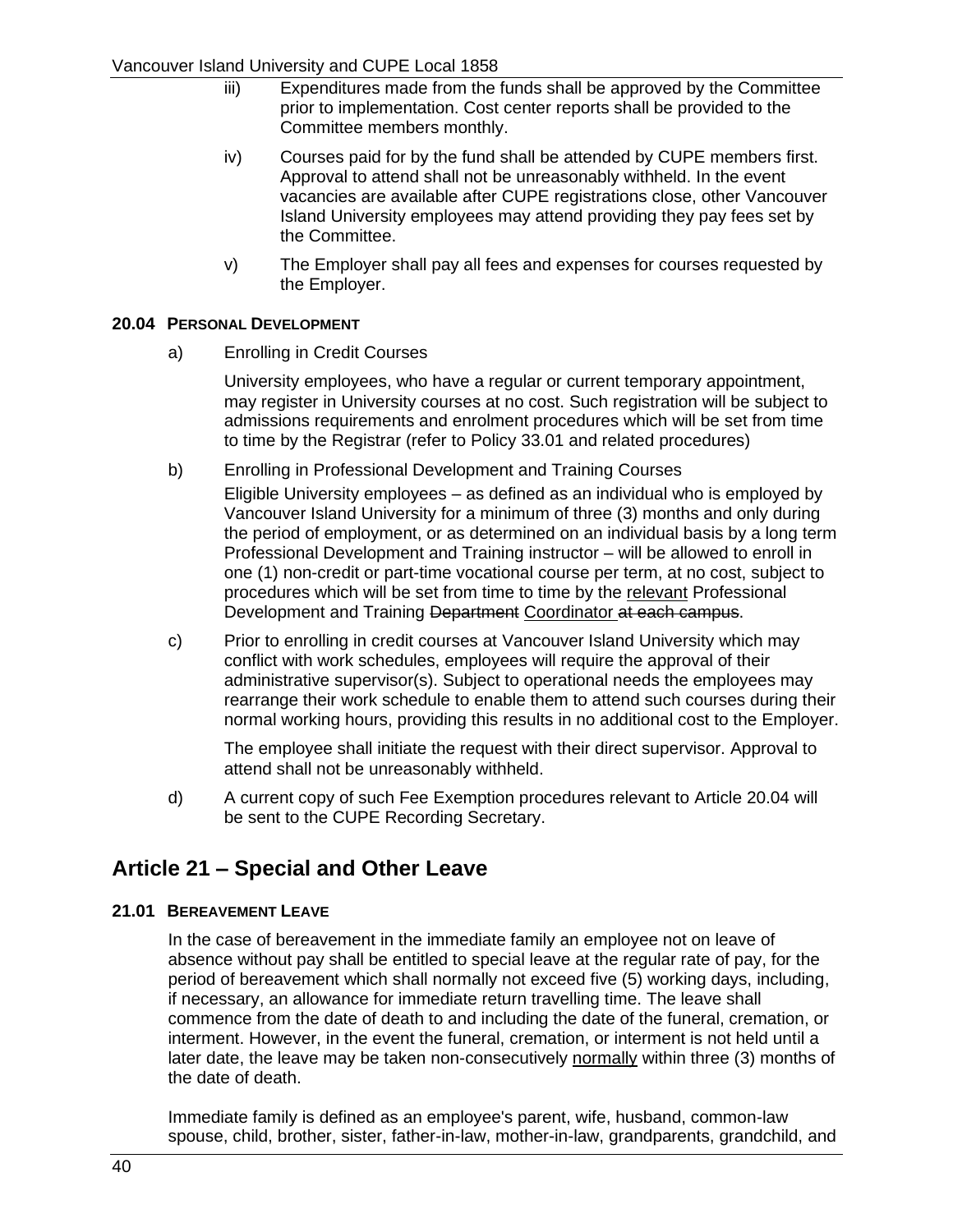any relative who has been residing in the same household, or any other relative for whom an employee is required to administer bereavement responsibilities. If an employee is on vacation leave at the time of bereavement, the employee shall be granted bereavement leave and be credited the appropriate number of days to vacation leave credits.

### **21.02 SPECIAL LEAVE**

An employee not on leave of absence without pay shall be entitled to special leave at the employee's regular rate of pay for the following:

| a)         | Marriage of the employee                                           | three $(3)$ days                                                                                                                                                                                   |
|------------|--------------------------------------------------------------------|----------------------------------------------------------------------------------------------------------------------------------------------------------------------------------------------------|
| b)         | Attend wedding of the employee's child                             | one (1) day                                                                                                                                                                                        |
| C)         | Adoption or birth of the employee's child                          | one $(1)$ day                                                                                                                                                                                      |
| d)         | Serious household or domestic emergency                            | one $(1)$ day                                                                                                                                                                                      |
| $\Theta$ ) | Moving household furniture and effects                             | maximum of one (1) day per year<br>January 1 <sup>st</sup> to December 31 <sup>st</sup>                                                                                                            |
| f)         | Attend the employee's formal hearing to<br>become Canadian Citizen | one $(1)$ day                                                                                                                                                                                      |
| g)         | Attend funeral as pall bearer                                      | one $(1)$ day                                                                                                                                                                                      |
| h)         | Attend funeral as mourner                                          | up to seven (7) hours per year for<br>full-time employees and pro-rated<br>for part-time employees, based on<br>the employee's appointment<br>January 1 <sup>st</sup> to December 31 <sup>st</sup> |

#### **21.03 FULL-TIME OR PART-TIME UNION OR PUBLIC DUTIES**

Employees may submit written requests to the Director of Human Resources Associate Vice-President, Human Resources or designate for a leave of absence without pay:

- a) For employees to seek election in a Municipal, Provincial or Federal election;
- b) For employees selected for a position with the Union or any body to which the Union is affiliated for up to a period of one (1) year. Such leave may be renewed each year, on request, during the employee's term in office. Such employee shall receive pay and benefits as provided for in this Agreement but the Union shall reimburse the Employer for all pay and benefits during the period of absence.

Requests for full-time leave of absences shall be approved.

### Requests for a leave of absence of up to 1.0 FTE for the CUPE President shall be approved.

Requests for part-time leaves of absence may be approved at the Employer's discretion subject to operational requirements.

#### **21.04 LEAVE FOR COURT APPEARANCES**

An employee who is called for Jury Duty or as a witness provided such court action is not initiated by the employee's personal affairs shall continue to receive their regular pay. The employee shall turn over to the University any monies received from the Crown for the days the employee is normally scheduled to work providing this does not exceed the employee's regular pay rate.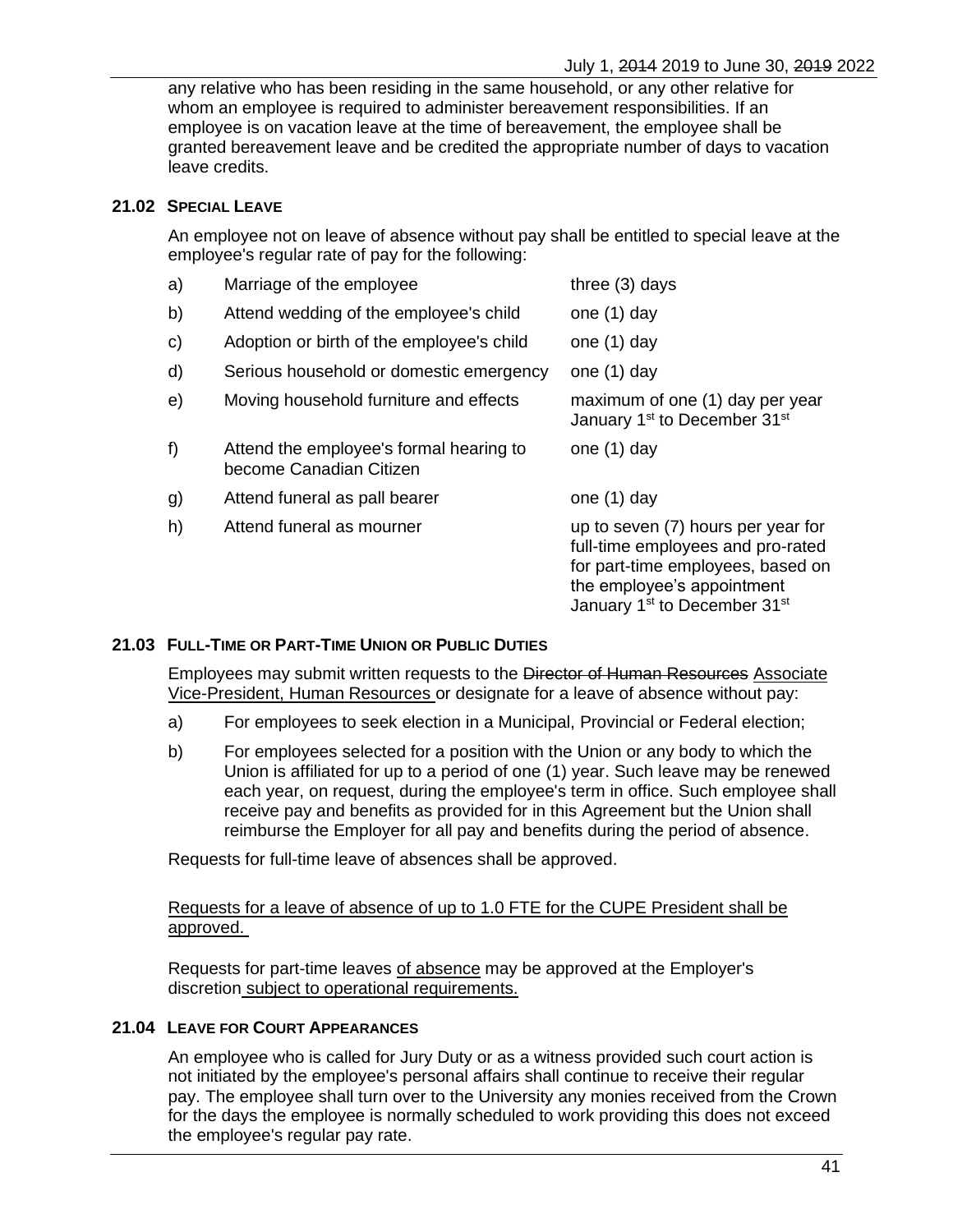#### **21.05 ELECTIONS**

Any employee eligible to vote in a Federal, Provincial, or Municipal election or a referendum, shall have four (4) consecutive clear hours during the hours in which the polls are open, in which to cast their ballot.

#### <span id="page-49-0"></span>**21.06 GENERAL LEAVE**

Employees on general leave shall continue to accrue seniority. Employees on extended leave without pay or unassisted leave are required to notify the University of their intention to resume their regular employment at least thirty (30) calendar days in advance of the pre-determined recommencement date.

#### **a) Emergency or Unusual Circumstances**

Notwithstanding any provision for leave in the Agreement, the Director of Human Resources Associate Vice-President, Human Resources or designate may grant upon recommendation of the administrative supervisor, leave without pay to any employee requesting such leave for emergency or unusual circumstances.

#### **b) External Unassisted Leave**

The Director of Human Resources Associate Vice-President, Human Resources or designate in consultation with the Dean, Director or Campus Academic Administrator may approve up to one (1) year of unassisted leave to a regular employee who has a minimum of three (3) years' service as a regular employee, if such leave is for education, professional development, skill upgrading, skill diversification, including activities in business, industry, government, or other justified opportunities.

Employees having five (5) years' service, or more, as a regular employee will be reinstated to their former position at the conclusion of the leave.

Employees with less than five (5) years' service as a regular employee will have their seniority banked for eighteen (18) months following completion of the leave. Normally three (3) years of employment must elapse between such leaves.

#### **c) Internal Leave**

A regular employee may, with approval of the Director of Human Resources Associate Vice-President, Human Resources or designate in consultation with the Dean, Director or Campus Academic Administrator, be granted a leave to temporarily fill another position at the University. Upon completion of the leave the employee will return to the original position.

#### **d) Absence Without Pay**

Absences for any other reason, subject to supervisor's approval and subject to operational needs, can be approved up to twenty (20) working days.

#### **e) Reservists' Leave**

Reservists' Leave under the *Employment Standards Act [RSBC 996] Chapter 113* is a general leave.

#### **21.07 LEAVE OF ABSENCE FOR UNIVERSITY COMMITTEES**

An employee whose assigned work schedule would prevent him/her them from attending meetings of a University committee to which he/she has they have been elected or appointed, will be granted a leave of absence from his/her their regular duties without loss of pay or other entitlements to attend such meeting(s).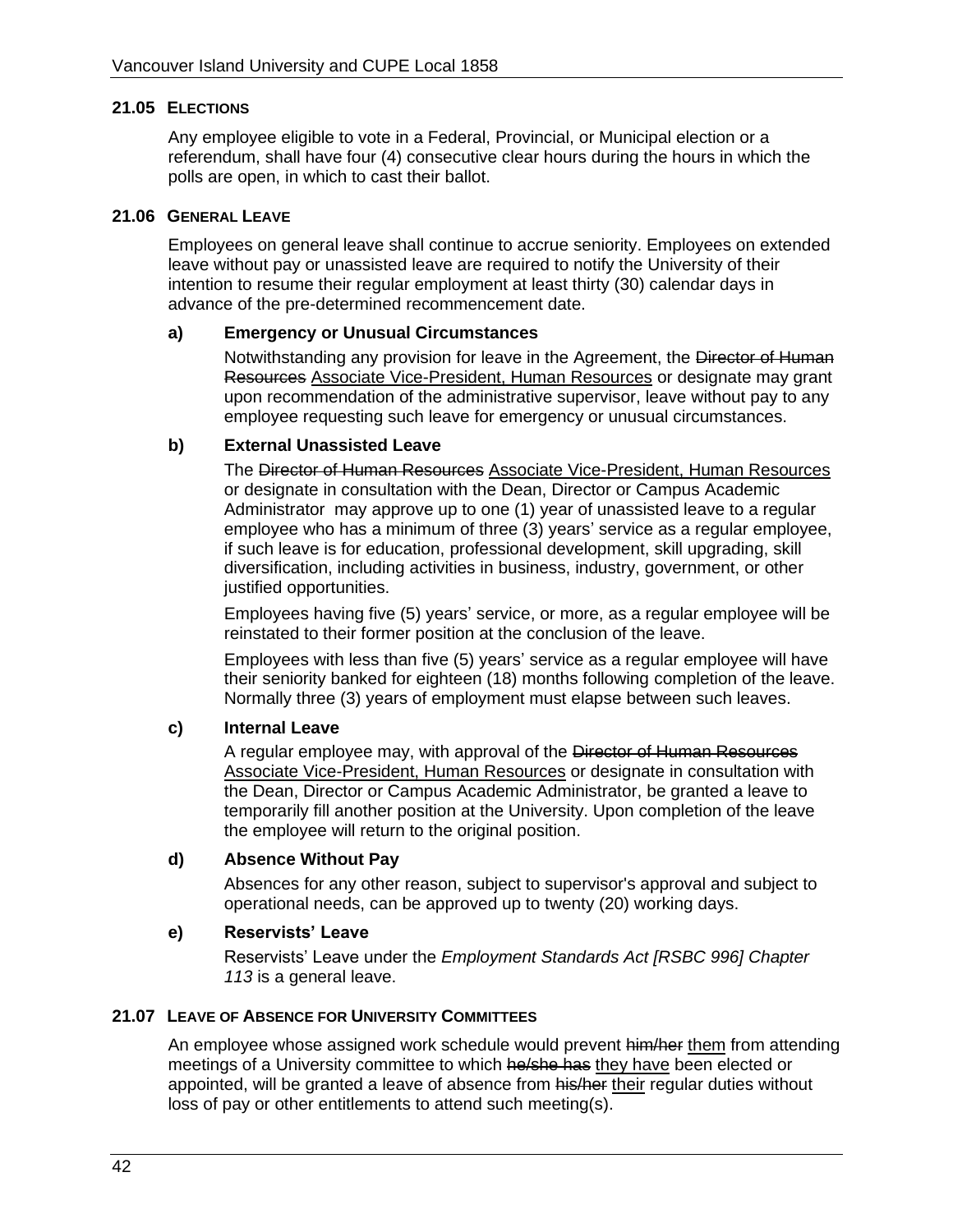Where such leave is granted, the Employer will replace the employee as necessary. The cost of this provision will be borne by the institution as a general operating expense.

## **21.08 DOMESTIC OR SEXUAL VIOLENCE LEAVE**

Where leave from work is required due to an employee and/or another eligible person as defined by the *Employment Standards Act* ("the *Act*") experiencing domestic or sexual violence, the employee will be granted leave in accordance with the *Act*, and specifically will be granted, paid and unpaid leave in each calendar year as follows:

- a) Up to ten (10) days of leave, of which three (3) will be paid, and
- b) Up to fifteen (15) weeks of unpaid leave.

Leave under (a) or (b) above may be taken in one continuous period or intermittently.

Leave under this clause is in addition to other paid or unpaid leaves provided elsewhere in this Collective Agreement. Additional unassisted leave under [Article 21.06](#page-49-0) or other employment modifications will be considered upon request.

In the event existing legislation is changed regarding domestic or sexual violence leave to provide more than the above leave, the Employer will provide such leave consistent with the legislation.

## **21.09 COMPASSIONATE CARE LEAVE**

### **Entitlement**

An employee will be granted a compassionate care leave of absence without pay for up to 27 weeks to care for a gravely ill family member. For the purpose of this Article, "family member" will be defined as set out in the Family Member Regulation of the *Employment Standards Act*. In order to be eligible for this leave, the employee must provide a medical certificate as proof that the ill family member needs care or support and is at risk of dying within 26 weeks.

An employee who is granted a compassionate care leave of absence to care for a gravely ill family member shall be entitled to the benefits as follows:

- a) The employee's benefit coverage will continue for the duration of the compassionate care leave, to a maximum of 27 weeks, and the premium payment shall be on the same basis as if the employee were not on leave.
- b) Where an employee elects to buy back pensionable service for part or all of the duration of the compassionate care leave, to a maximum of 27 weeks, the employer will pay the employer portion of the pension contribution in accordance with the Pension Plan regulations.
- c) Compassionate care leave, up to a maximum of 27 weeks, shall be treated as continuous employment for the purposes of seniority accrual under the Agreement.
- d) An employee who returns to work following a leave granted under this provision shall be placed in the position the employee held prior to the leave or in a comparable position.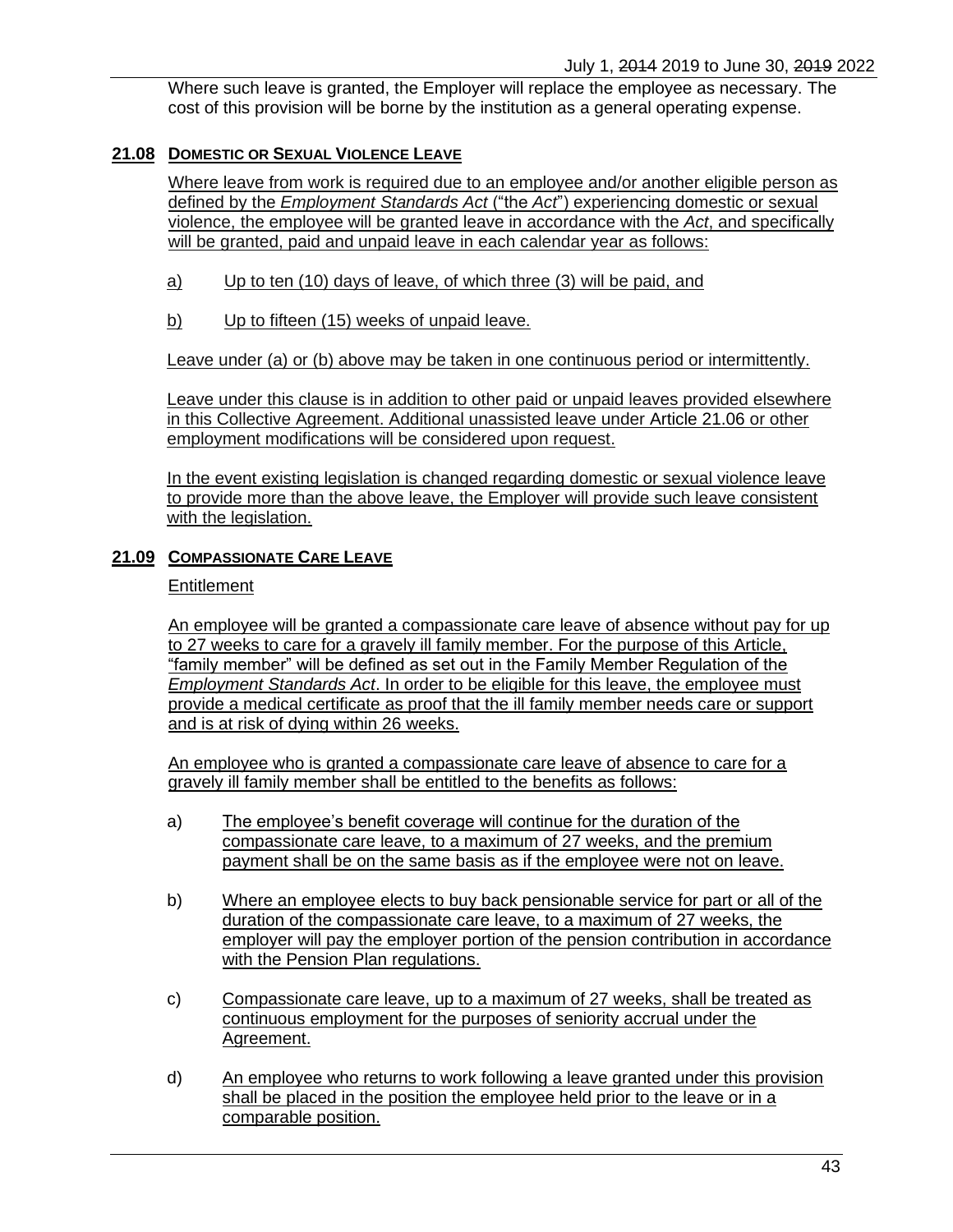# **Article 22 – Maternity Leave/Parental Leave**

## <span id="page-51-1"></span>**22.01 MATERNITY LEAVE**

A pregnant employee will qualify for maternity leave:

- a) Upon request the employee will be granted leave of absence without pay for a period of not more than seventeen (17) consecutive weeks.
- b) The period of maternity leave without pay will begin no earlier than-eleven (11) thirteen (13) weeks before the expected date of birth and no later than the actual birth date.
- c) The Employer may, upon the request of the employee, defer the commencement of maternity leave if the date originally requested was prior to the birth of the child.
- d) On return from maternity leave, an employee will be placed in their former position or in a position of equal rank and salary.
- e) If an employee maintains coverage for medical, extended health, dental, and insurance benefits while on maternity, adoption or parental leave, the Employer agrees to pay the premiums to a combined leave maximum of six (6) months. If the employee does not return, the Employer may redeem the premiums.
- f) Incremental progression will be awarded as specified in the Employment Standards Act.
- g) When on maternity leave, an employee shall accrue full vacation entitlement. Vacation pay credits shall not be accrued during the leave.

#### **22.02 SENIORITY RIGHTS ON RE-EMPLOYMENT**

An employee who makes application for re-employment prior to the expiration of maternity or parental leave shall retain service credits and seniority rights accumulated prior to maternity or parental leave of absence.

The employee shall be deemed to have resigned on the date upon which leave of absence without pay commenced if an application for re-employment is not made prior to the expiration of the leave.

#### <span id="page-51-2"></span>**22.03 EXTENSION OF MATERNITY LEAVE**

Due to health reasons, maternity leave may be extended for up to an additional six (6) consecutive weeks. The employee must provide a doctor's certificate.

#### **22.04 SICK LEAVE CREDITS**

Illness arising due to pregnancy during employment and prior to leave of absence may be charged to normal sick leave credits.

### <span id="page-51-3"></span><span id="page-51-0"></span>**22.05 PARENTAL LEAVE**

- a) On written request for parental leave, an employee is entitled to a leave of absence from work, without pay, for the period specified in subsection [\(c\).](#page-52-0)
- b) A request under subsection [\(a\)](#page-51-0) must: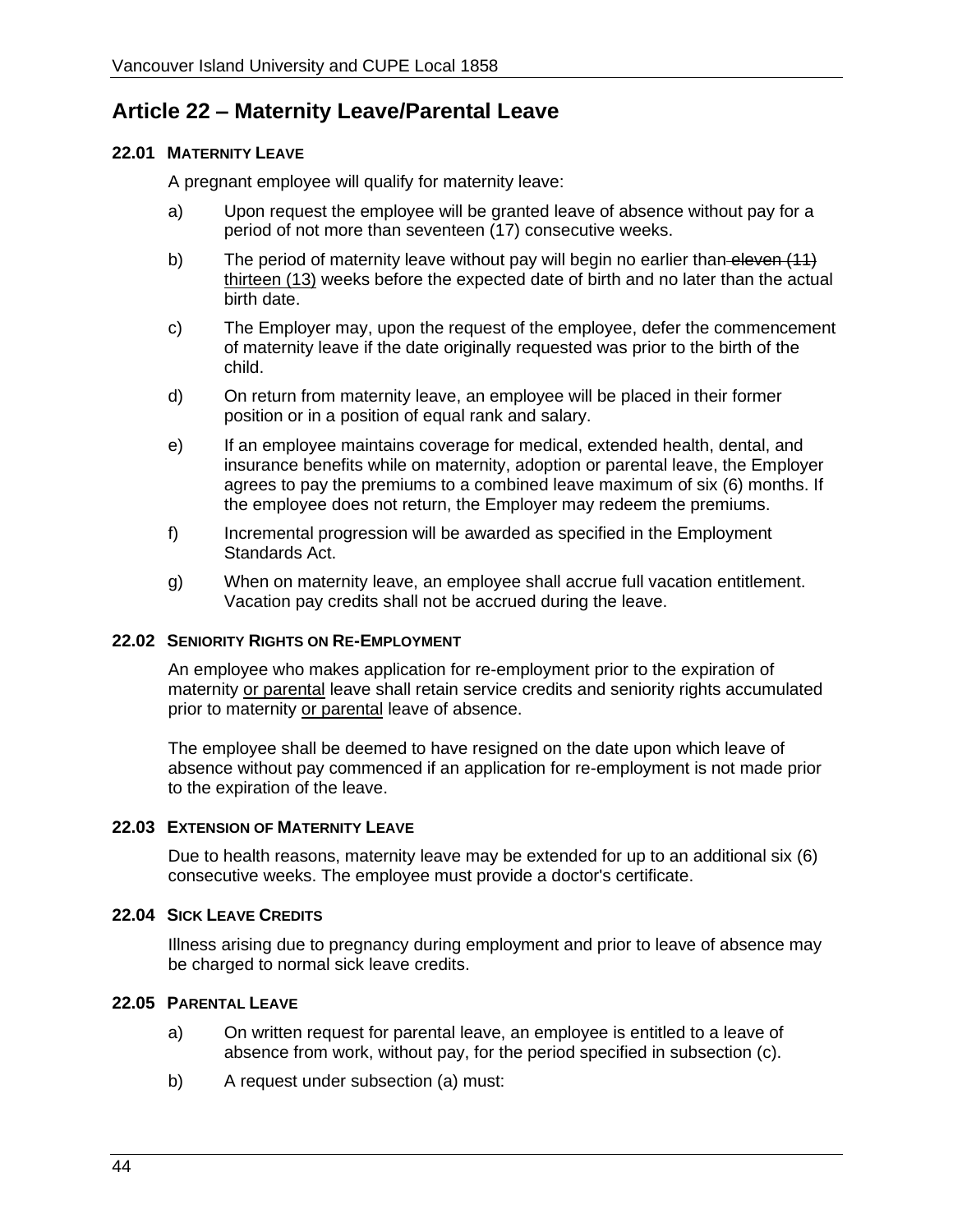- i) Be made at least four (4) weeks before the day specified in the request as the day on which the employee proposes to commence parental leave; and
- ii) Be accompanied by:
	- A certificate of a medical practitioner or other evidence stating the date of birth of the child or the probable date of birth of the child if a certificate has not been provided, or
	- A letter from the agency that placed the child providing evidence of the adoption of the child.
- <span id="page-52-0"></span>c) The employee is entitled to parental leave, commencing:
	- i) In the case of a birth mother, immediately following the end of the maternity leave taken under [Article 22.01](#page-51-1) unless the Employer and employee agree otherwise; for a period of up to thirty-five (35) sixty-one (61) consecutive weeks or a shorter period if the employee so requests.
	- ii) Where a birth mother does not take maternity leave, she may take up to thirty-seven (37) sixty-two (62) consecutive weeks beginning after the child's birth and within fifty-two (52) must commence within seventy-eight (78) weeks of the child's birth.
	- iii) In the case of a birth parent father, the employee may take up to thirtyseven (37) sixty-two (62) consecutive weeks beginning after the child's birth and within fifty-two (52) must commence within seventy-eight (78) weeks of the child's birth.
	- iv) In the case of an adoptive parent, the employee may take up to thirtyseven (37) sixty-two (62) consecutive weeks beginning after the child's placement and must commence within fifty-two (52) seventy-eight (78) weeks.
	- v) When on parental leave, an employee shall accrue full vacation entitlement. Vacation pay credits shall not be accrued during the leave.
- d) If the newborn child or adopted child is certified by a medical practitioner or the agency that placed the child that an additional period of parental care is required because the child suffers from a physical, psychological or emotional condition, the employee is entitled to further parental leave of absence from work, without pay for a period not exceeding a total of five (5) consecutive weeks as specified in the certificate, commencing immediately following the end of the parental leave taken under subsection (c).

An employee's combined entitlement to a leave of absence from work under this Article shall not exceed a total of fifty-two (52) sixty two (62) weeks plus any additional leave the employee is entitled to under clause 22.03 and clause 22.05 (d).

#### <span id="page-52-2"></span><span id="page-52-1"></span>**22.06 SUPPLEMENTAL EMPLOYMENT BENEFIT FOR MATERNITY AND PARENTAL LEAVE**

- <span id="page-52-3"></span>a) When on maternity or parental leave, an employee will receive a supplemental payment added to Employment Insurance benefits as follows:
	- i) For up to fifty-two (52) weeks of maternity leave, an employee who is the birth mother shall receive an amount equal to the difference between the Employment Insurance benefits and seventy-five percent (75%) of her salary calculated on her average base salary.
	- ii) For up to a maximum of thirty-seven (37) weeks of parental leave, the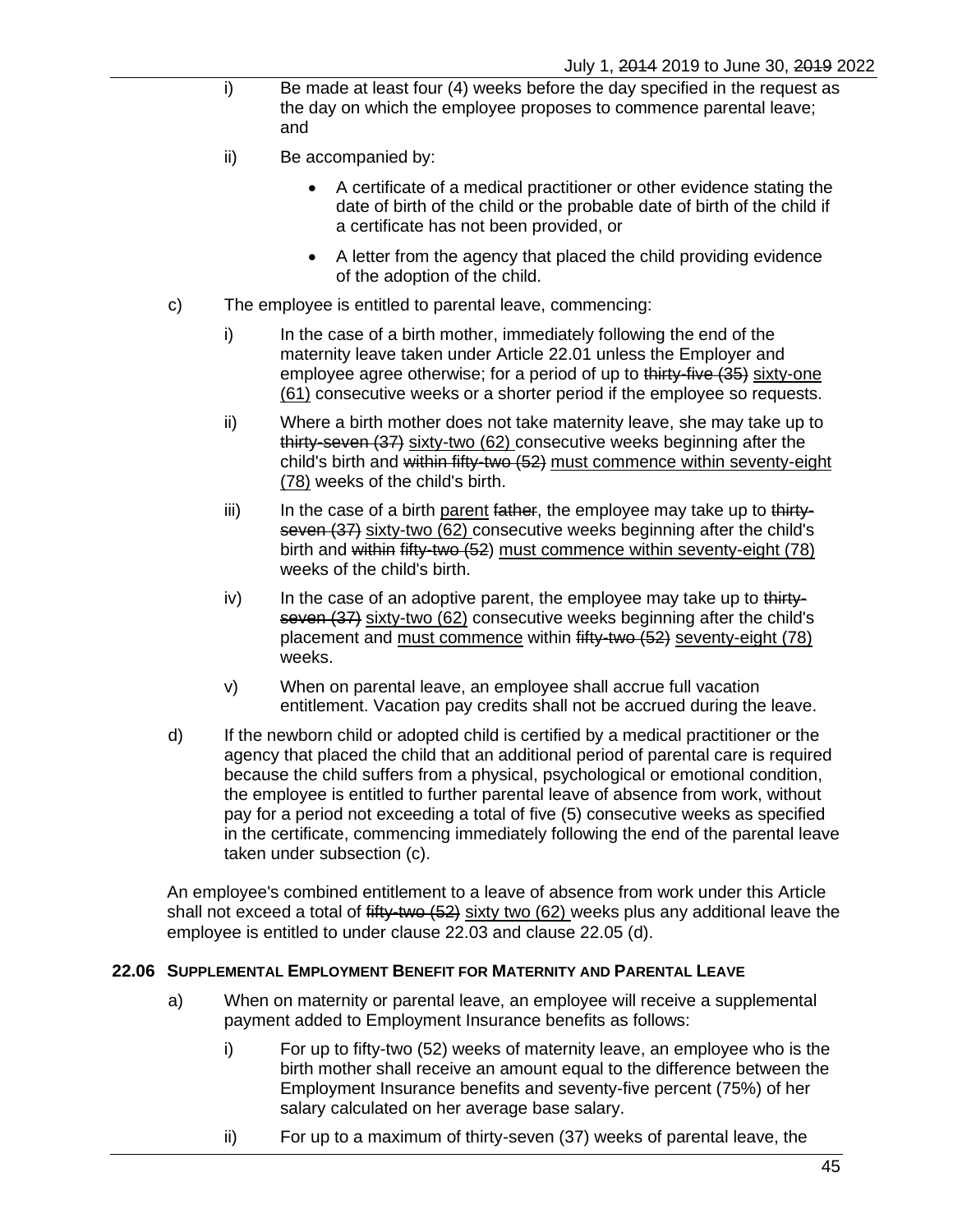spouse, the biological father, the common-law partner or adoptive parent who is caring for the child shall receive an amount equal to the difference between the Employment Insurance benefits and seventy-five percent (75%) of the employee's salary calculated on his/her average base salary.

- $iii)$  $iii)$  The average base salary for the purpose of  $(a)(i)$  $(a)(i)$  and  $(a)(ii)$  $(a)(ii)$  is the employee's average base salary for the twenty-six (26) weeks preceding the maternity or parental leave. If the employee has been on unpaid leave for part of the preceding twenty-six (26) weeks, then up to four (4) weeks of that unpaid leave will be subtracted from the twenty-six (26) weeks for the purpose of calculating the average base salary.
- b) An employee is not entitled to receive Supplemental Employment Benefits and disability benefits concurrently. To receive Supplemental Employment Benefits, the employee shall provide the Employer with proof of application for and receipt of Employment Insurance benefits.
- c) If an employee is disentitled or disqualified from Employment Insurance maternity or parental benefits, the employee shall receive the supplemental payment or the appropriate percentage less the amount of Employment Insurance benefits the employee would have received if qualified for Employment Insurance benefits.
- d) i) To be entitled to the above noted benefits, an employee must sign an agreement that they will return to work and remain in the Employer's employ for a period of at least six (6) months or equivalent to the leaves taken, whichever is longer, after their return to work.
	- ii) Should the employee fail to return to work and remain in the employ of the Employer for the return to work period in [\(i\)](#page-52-2) above, the employee shall reimburse the Employer for the benefits above on a pro-rata basis.

## **22.07 BENEFITS WHILE ON PARENTAL OR MATERNITY LEAVE AND PARENTAL LEAVE**

The employee maintains coverage for medical, extended health, dental, and insurance benefits while on maternity, adoption or parental leave. The Employer agrees to pay the premiums to a combined leave maximum of seventy-eight (78) weeks plus any additional leave the employee is entitled to under [Article 22.03](#page-51-2) and [Article 22.05\(](#page-51-3)d).

# **Article 23 – Occupational Health and Safety**

## **23.01 CONDITIONS**

The Union and the Employer agree that regulations made pursuant to any statute of the province of British Columbia or any applicable federal statute pertaining to the working environment shall be fully complied with.

## **23.02 JOINT OCCUPATIONAL HEALTH AND SAFETY COMMITTEE**

- a) The Employer and the Union agree to establish a Joint Occupational Health and Safety Committee. The composition will be determined locally through management and local Union representatives. The committee shall schedule monthly meetings to make recommendations on unsafe, hazardous or dangerous conditions with the aim of preventing and reducing risk of occupational injury and illness. A copy of all minutes of the Joint Occupational Health and Safety Committee shall be sent to the Union and the Employer.
- b) The Joint Occupational Health and Safety Committee shall be notified of each accident or injury. The Committee shall investigate, as specified by the Workers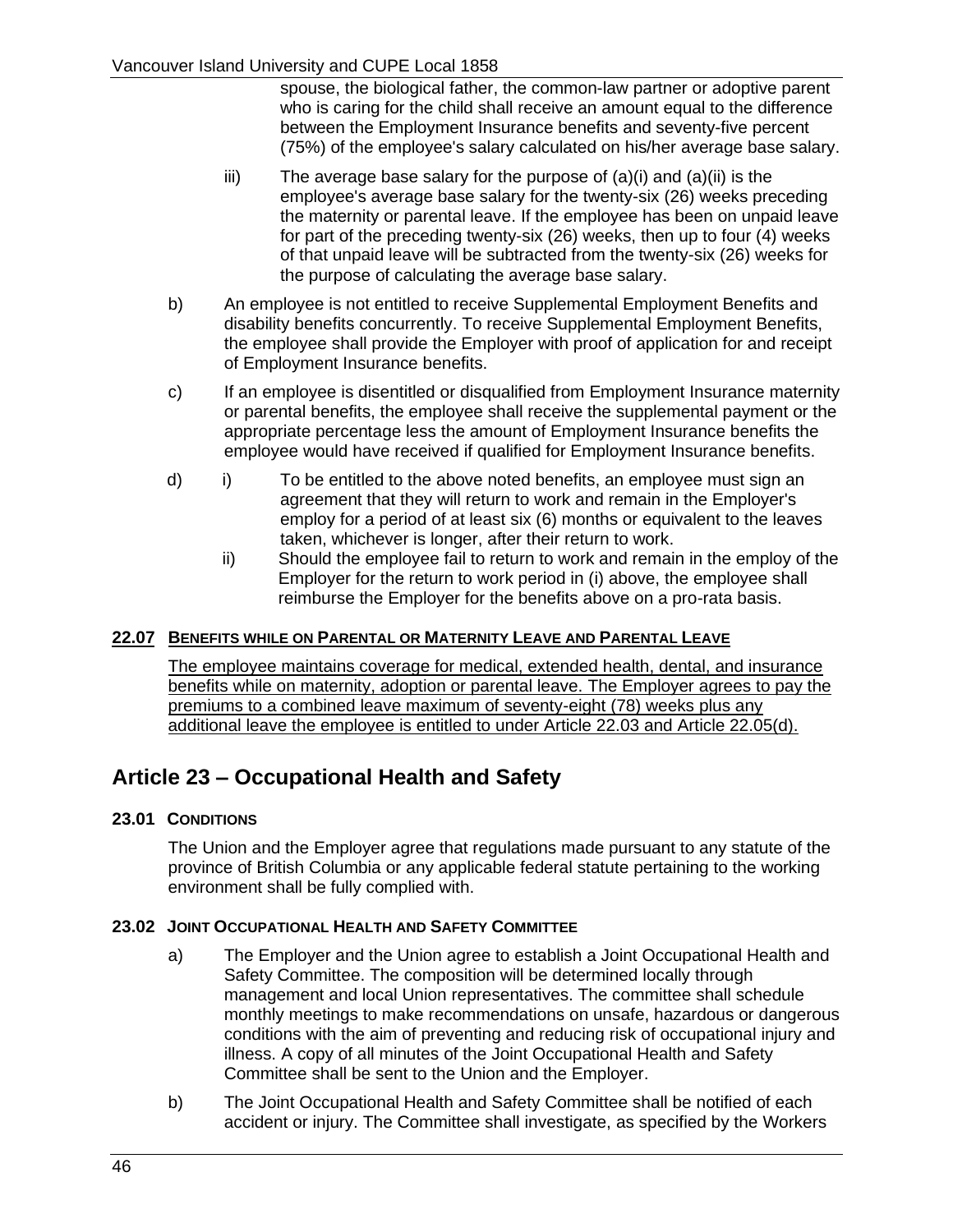Compensation Act and Regulations and WorkSafeBC, and report to the Union and Employer on the nature and cause of the accident or injury.

- c) An employee who serves on a Joint Occupational Health and Safety Committee shall receive their regular rate of pay for attending meetings of the committee held during working hours or for investigating safety matters at any time at the direction of the Joint Occupational Health and Safety Committee.
- d) Pursuant to requirements of the Workers Compensation Act and Regulations and WorkSafeBC, elections shall be held annually to elect the Chairperson and Secretary of the Committee.
- e) The Employer shall ensure that committee members are adequately trained as required by the Workers Compensation Act and Regulations and WorkSafeBC.
- f) Faculty-based, departmental and campus-specific safety sub-committees exist and are formed from time to time at VIU. These sub-committees do not displace the legislative responsibilities of the Joint Occupational Health and Safety Committee under the Workers' Compensation Act.

#### **23.03 OCCUPATIONAL FIRST AID REQUIREMENTS**

- a) The Union and the Employer agree that first aid regulations made pursuant to the Workers' Compensation Act shall be fully complied with. Where the Employer requires an employee to obtain or renew the employee's occupational first aid certificate, the cost shall be borne by the Employer. Employees in designated positions and employees who request to be designated and are approved will be granted time off with pay during normal working hours to renew their certificate. If the course or examinations are held on a day the employee does not normally work, they will receive time off in lieu, such time to be taken subject to operational requirements as approved by their supervisor, for the time spent at courses and writing examinations.
- b) A premium shall be paid to employees required to possess a certificate under this Article. The amount of the premium shall be:

| Occupational First Aid Certificate, Level I   | Forty cents (\$0.40) per hour;      |
|-----------------------------------------------|-------------------------------------|
| Occupational First Aid Certificate, Level II  | Seventy cents (\$0.70) per hour;    |
| Occupational First Aid Certificate, Level III | Eighty-one cents (\$0.81) per hour. |

- c) The cost of obtaining first aid certification shall be paid as follows:
	- i) When an external applicant (outside of the bargaining unit) applies for a first aid designated position, the applicant shall pay the costs of certification (tuition and time off);
	- ii) When a regular employee applies for a first aid designated position and is the successful applicant conditional on achieving first aid certification, the Employer shall pay one-half (½) the tuition costs of certification upon successful completion and shall grant a leave of absence without pay, if necessary;
	- iii) When the Employer designates an employee's position as requiring first aid certification, the Employer shall pay the cost of certification (tuition and time off).

#### <span id="page-54-0"></span>**23.04 UNSAFE WORK CONDITIONS**

a) No person shall carry out or cause to be carried out any work process or operate or cause to be operated any tool, appliance or equipment when that person has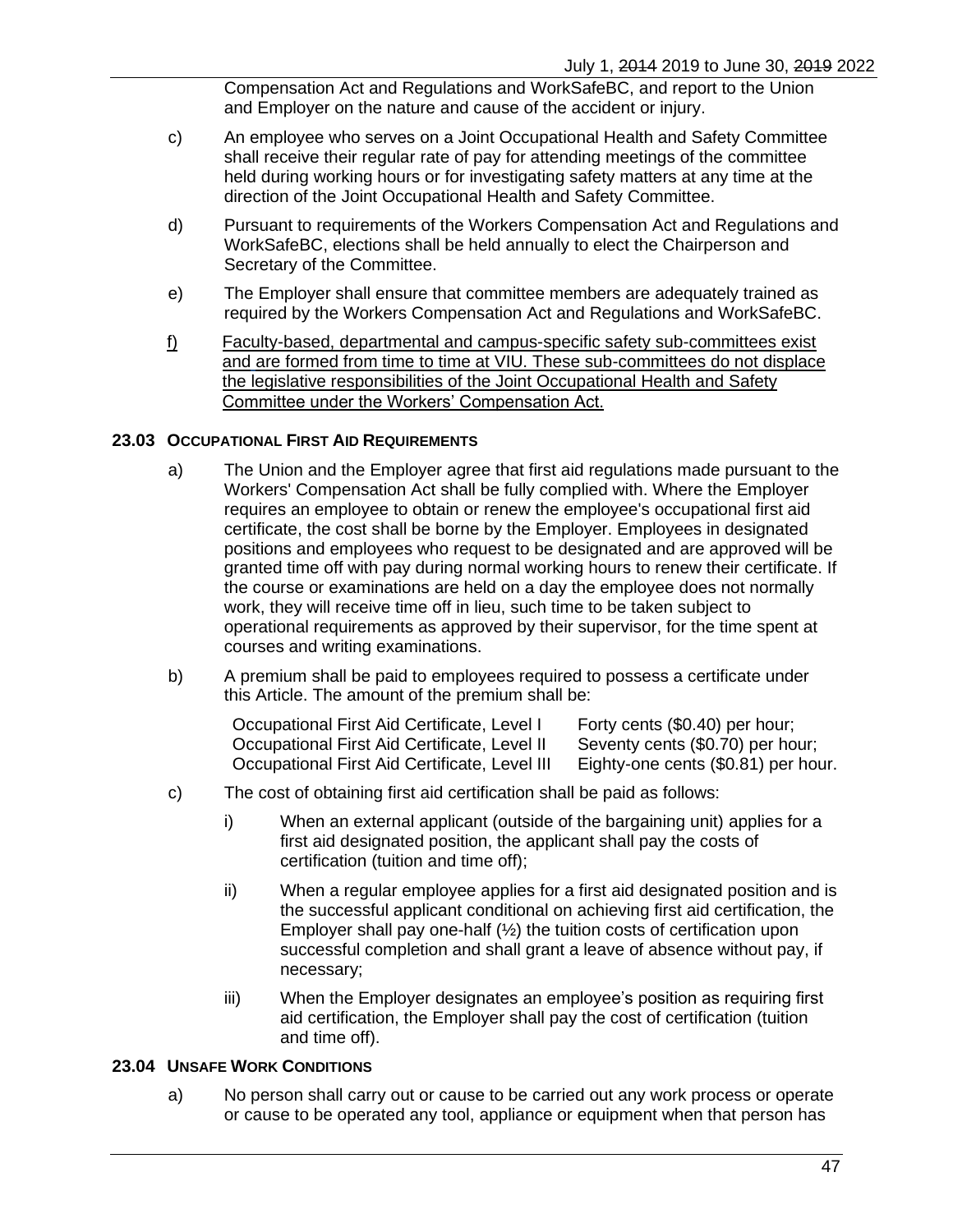reasonable cause to believe that to do so would create an undue hazard to the health or safety of any person.

- b) Pursuant to clause [\(a\)](#page-54-0) a worker who refuses to carry out a work process or operate a tool, appliance or equipment shall forthwith report the circumstances of the unsafe condition to the supervisor or Employer.
- <span id="page-55-0"></span>c) The supervisor/Employer and the employee (either party can call in a Health and Safety Advisor) will investigate the matter to resolve the issues and
	- i) Ensure that any unsafe condition is remedied without delay; or
	- ii) If in the supervisor or Employer's opinion the report is not valid the supervisor or Employer shall so inform the person who made the report.
- <span id="page-55-1"></span>d) When the procedure under clause [\(c\)](#page-55-0) does not resolve the matter and a worker continues to refuse to carry out a work process, the supervisor or Employer shall investigate the matter in the presence of the worker who made the report and in the presence of:
	- i) A worker representative of the Joint Occupational Health and Safety Committee that is knowledgeable in the work; or
	- ii) A worker who is selected by a trade Union representing the worker; or,
	- iii) When there is no Joint Occupational Health and Safety Committee member who that is knowledgeable in the work, or the worker is not represented by a trade Union, any other reasonably available worker selected by the worker.
- e) When the investigation under clause [\(d\)](#page-55-1) does not resolve the matter the supervisor, or the Employer, or the Health and Safety Services Advisor, or the worker shall forthwith notify an officer of the Board who shall investigate the matter without undue delay and issue whatever orders the officer deems necessary.
- f) No worker shall be subject to disciplinary action because the employee has acted in compliance with this regulation or an order made by an officer of the Board.
- g) Temporary assignment to alternative work at no loss in pay to the worker until the matter is resolved shall be deemed not to constitute disciplinary action.
- h) Materials, articles or objects to be manually lifted, carried or moved shall be lifted, carried or moved in such a manner and with such precautions and safeguards, including training, protective clothing, and mechanical aids as will ensure that the process does not endanger the health and safety of any worker.

## **Article 24 – Work Clothes**

#### **24.01 SUPPLY OF WORK CLOTHES**

- a) The Employer agrees to provide the appropriate uniform or wearing apparel to employees required to wear a uniform or standard form of dress.
- b) Vancouver Island University will require regular, temporary and casual employees, in positions identified by Workers' Compensation Board Regulations the Occupational Health and Safety Regulation pursuant to the *Workers' Compensation Act*, to wear safety footwear.

Regular employees, occupying identified positions, will be reimbursed for the purchase of safety footwear as required but no more frequently than every thirtysix (36) months, unless approved by their supervisor. Footwear must meet the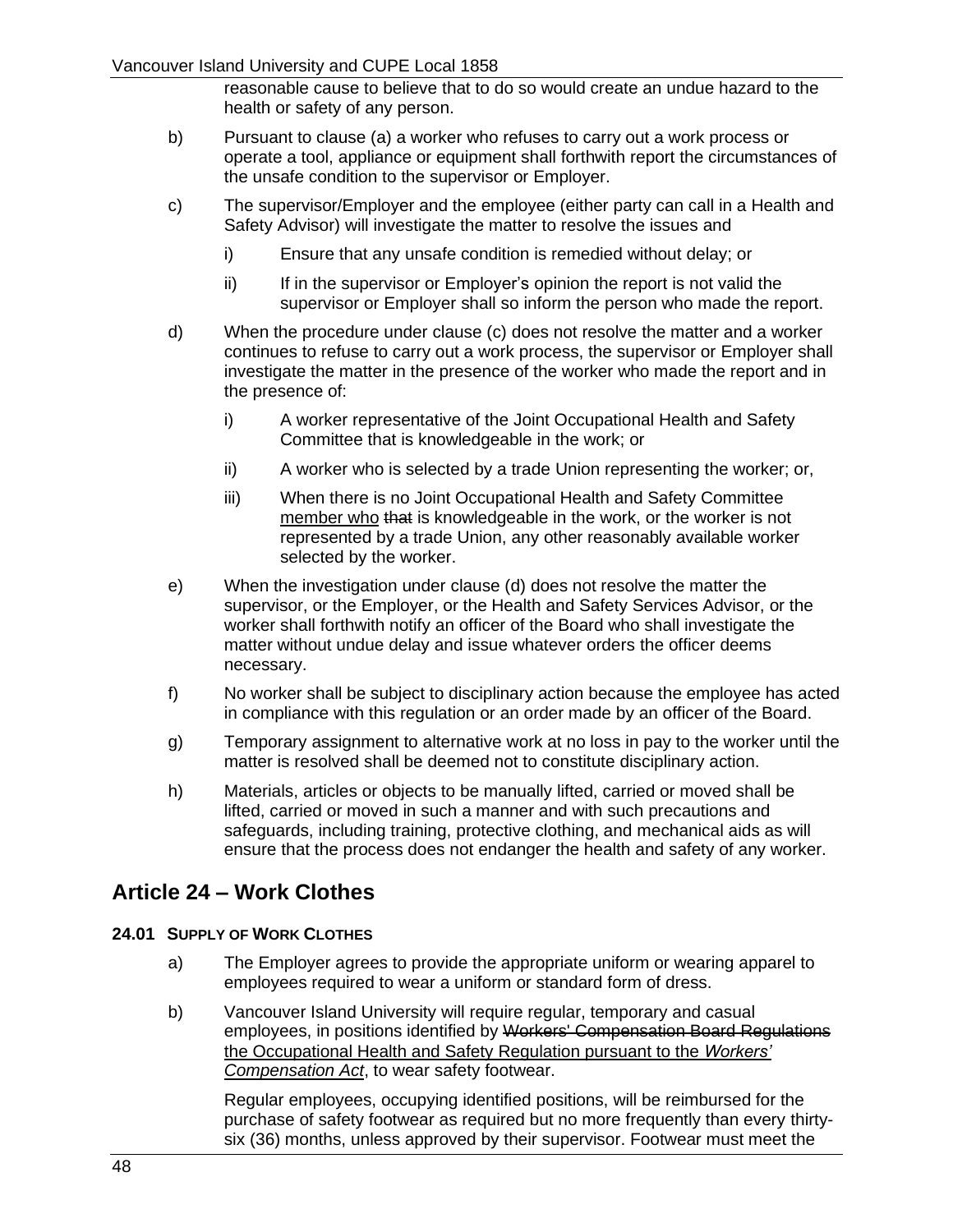requirements of Canadian Standards Association Standard Z195 "Safety Footwear," pursuant to Industrial Health & Safety Regulations. Actual cost will be reimbursed to a maximum of one hundred eighty dollars (\$180.00) upon submission of the receipt.

#### **24.02 MAINTENANCE OF CLOTHING**

It shall be the Employer's responsibility to ensure uniforms and clothing issued are properly cleaned, maintained and repaired. The Employer shall bear all costs of such cleaning, maintenance, and repair.

#### **24.03 UNION LABELS**

All uniforms and work clothing issued by the Employer to CUPE personnel shall bear a recognized Union label. Exceptions will require the mutual agreement of the Union and the Employer. This does not include personal protective equipment such as, but not limited to: safety glasses, goggles, hearing protection, respirators, hard hats and work gloves. However, the Employer will make reasonable efforts to purchase such equipment that is Union made and/or Canadian made provided quality, cost and availability are comparable.

## **Article 25 – Technological Change**

#### **25.01**

The parties recognize that technological change is ongoing. Employees will be provided with adequate opportunities for training on new technology, which includes software.

#### **25.02**

The Employer will discuss proposed technological changes with the Union and will give as much notice as possible to employees affected to give them the opportunity to train to operate the new machinery/technology. A probationary or regular employee will be offered training where there is a reasonable expectation that the employee will be fully trained to operate the new machinery/technology within the notice period that would have been provided to the employee in the event of a layoff (as set out in Article 12.01 (d)). When the employee is training, the Employer will maintain the employee's wages and benefits and pay for the costs of training as set out in [Article 20.02](#page-46-1) (b) and [Article](#page-59-1)  [28.10](#page-59-1) 28.07 as appropriate.

Where an employee is unable to perform their job after receiving training, they will be laid off in accordance with [Article 12](#page-20-0) except that there will be no requirement for additional notice or pay in lieu of notice (severance pay). An employee who is otherwise laid-off due to technological change, and training is not provided, will be provided the same layoff and recall rights as provided to employees under [Article 12.](#page-20-0)

## **Article 26 – Joint Job Evaluation Committee**

The parties initially entered into agreement December 17, 1992 and updated the agreement in January 2007, to ensure the Joint Gender-Neutral Job Evaluation Plan remains current and operational and to that end endorsed the Joint Gender-Neutral Job Evaluation Maintenance Agreement.

The parties agree that a guiding principle for the Committee is that there shall be no discrimination between male and female employees wherein a person of one sex gender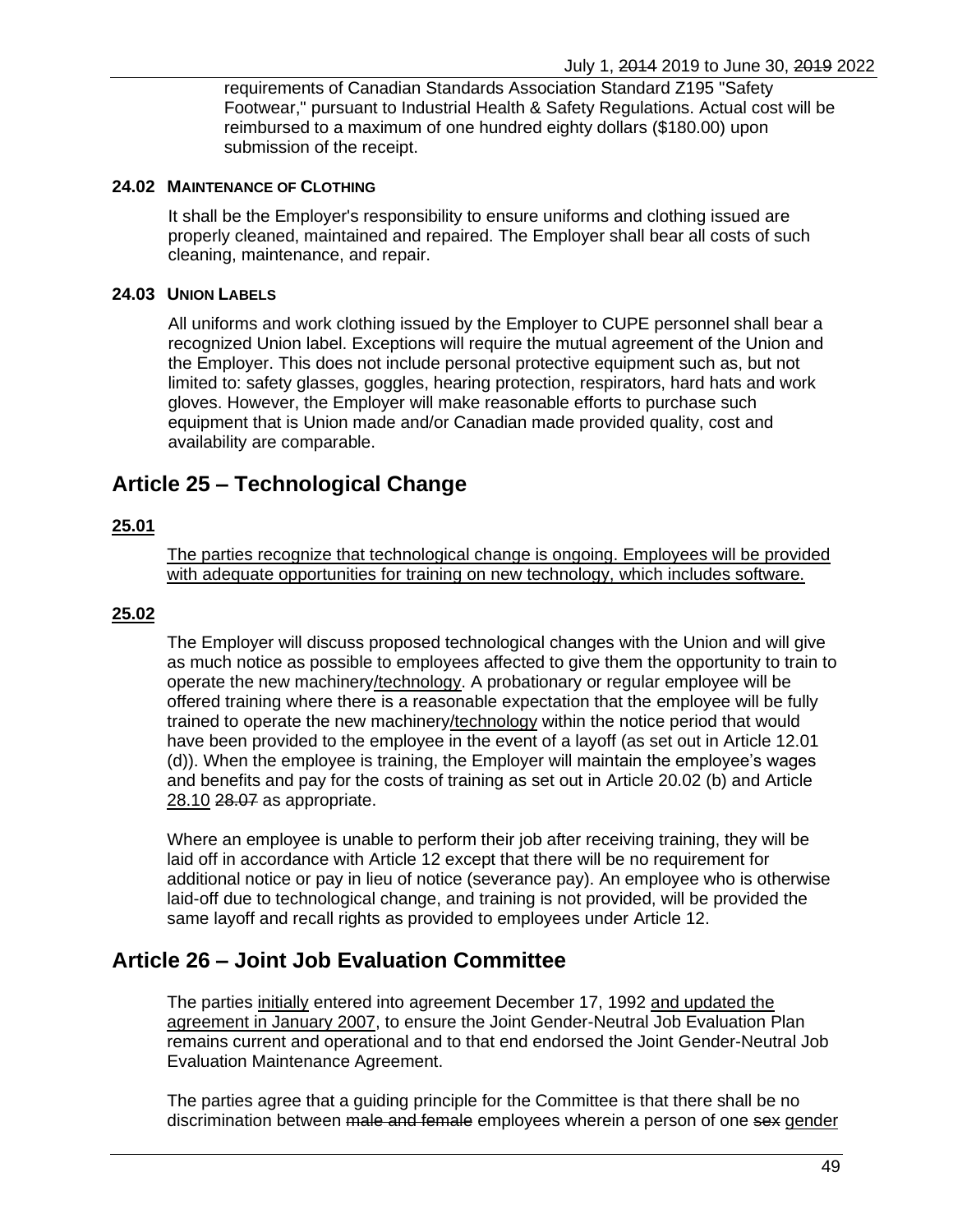is paid more than a person of the another sex gender for similar or substantially similar work.

## **Article 27 – Job Classification and Reclassification**

### **27.01 CLASSIFICATION**

All new positions shall be classified in accordance with the Joint Gender-Neutral Job Evaluation Plan.

#### **27.02 CHANGE IN CLASSIFICATION**

All positions to be reclassified shall be reclassified in accordance with the Joint Gender-Neutral Job Evaluation Maintenance Agreement.

## **Article 28 – Payment of Wages and Allowances**

#### **28.01**

In accordance with the Employment Standards Act, no employee is required or expected to work for free.

#### **28.02 28.01 PAYMENT OF WAGES**

Payment of wages will be processed on a biweekly basis and will be directly deposited to the credit of the employee's accounts at a financial institution in Canada of the employee's choice.

#### **28.03 28.02 EQUAL PAY**

The Employer shall not discriminate between male and female employees by employing a person of one sex gender for any work at a rate of pay that is less than the rate of pay at which a person of the another sex gender is employed for similar or substantially similar work.

#### **28.04 28.03 RATES OF PAY**

An employee shall be paid in accordance with the rates set out in attached appendices.

#### **a) Bus Driver**

Premium pay one dollar (\$1.00) per hour to an employee assigned bus driver duties. However, individuals engaged primarily to drive a bus will be paid the rate determined through the job evaluation plan.

#### **b) Leadhand**

An employee without supervisory recognition as per the job evaluation plan and who is designated leadhand shall receive an additional one dollar (\$1.00) per hour on the base rate. Leadhand status must be is designated by the Vice President, Administration and Finance applicable manager and will normally recognize the fact that an employee is in charge of three (3) or more additional employees; however, leadhand status may also recognize a responsibility for the direction and coordination of specific work unit activities.

In cases where an employee who has a supervisory assignment for which supervisory points are assigned in Job Evaluation and is temporarily assigned an additional supervisory role (three (3) employees or more) that employee shall also receive leadhand pay, unless such supervision results in the employee performing the principal duties of a higher paying position, in which case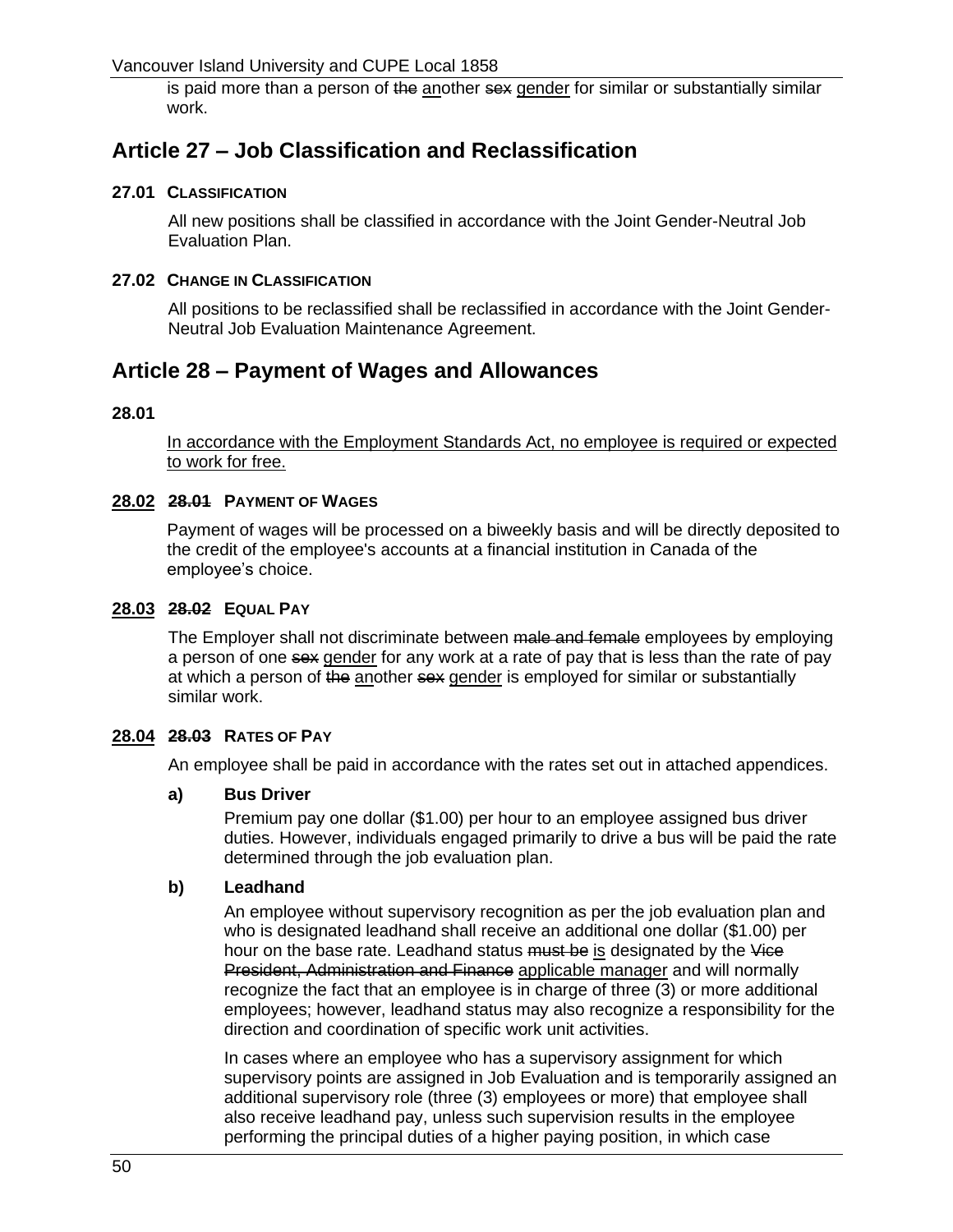substitution pay pursuant to Article 28.05 28.04 applies, if in excess of leadhand rate.

#### **28.05 28.04 SUBSTITUTION PAY**

- a) When an employee temporarily substitutes in, or performs the principal duties of a higher paying position, the employee shall receive the rate in the salary range which is the next highest rate in the new scale. Substitution pay is not payable when an employee has not been designated by the Employer to substitute, or where an employee's current position normally requires periodic substitution in the higher position as defined in the job description.
	- i) For an unplanned absence, substitution pay will be paid after five (5) working days, but will not be retroactive.
	- ii) For a planned absence of five (5) or more working days, substitution pay will be paid from the first day.
	- iii) Notwithstanding the above, the Employer can designate substitution pay for a shorter duration.
	- iv) For the purpose of this agreement, a general holiday shall be considered a working day.
- b) Where bargaining unit employees temporarily accept non-bargaining unit positions for periods in excess of five (5) working days but less than nine (9) months or longer by mutual agreement between the parties, they shall remain members of the bargaining unit and retain all rights and privileges of this collective agreement with the exception that premium time payments and allowances under this collective agreement shall not apply. In such cases the affected employee shall receive the wages determined by the applicable employment contract.

#### **28.06 28.05 RATE OF PAY ON PROMOTION**

When an employee is promoted to a higher paying position, the employee will receive the rate of pay which is the next highest rate in the new scale.

When an employee is promoted the date of such change will alter the increment date. However, should the increase in salary be less than the value of an increment on the scale from which the employee has moved, the increment date will not change.

#### **28.07 28.06 PAY ON TEMPORARY ASSIGNMENT**

A regular employee temporarily assigned by the Employer to a position with a rate of pay lower than the employee's regular rate of pay shall maintain the regular rate of pay.

#### **28.08 28.07 INCREMENTAL PROGRESSION**

Employees will progress from Step 1 to Step 2 of the salary grid as follows:

- a) **F**rom the first day of the pay period following twelve (12) months from the date a regular employee commences in a position;
- b) **F**rom the first day of the pay period following twelve (12) months from the date a temporary employee commences in a position, if still employed in that position.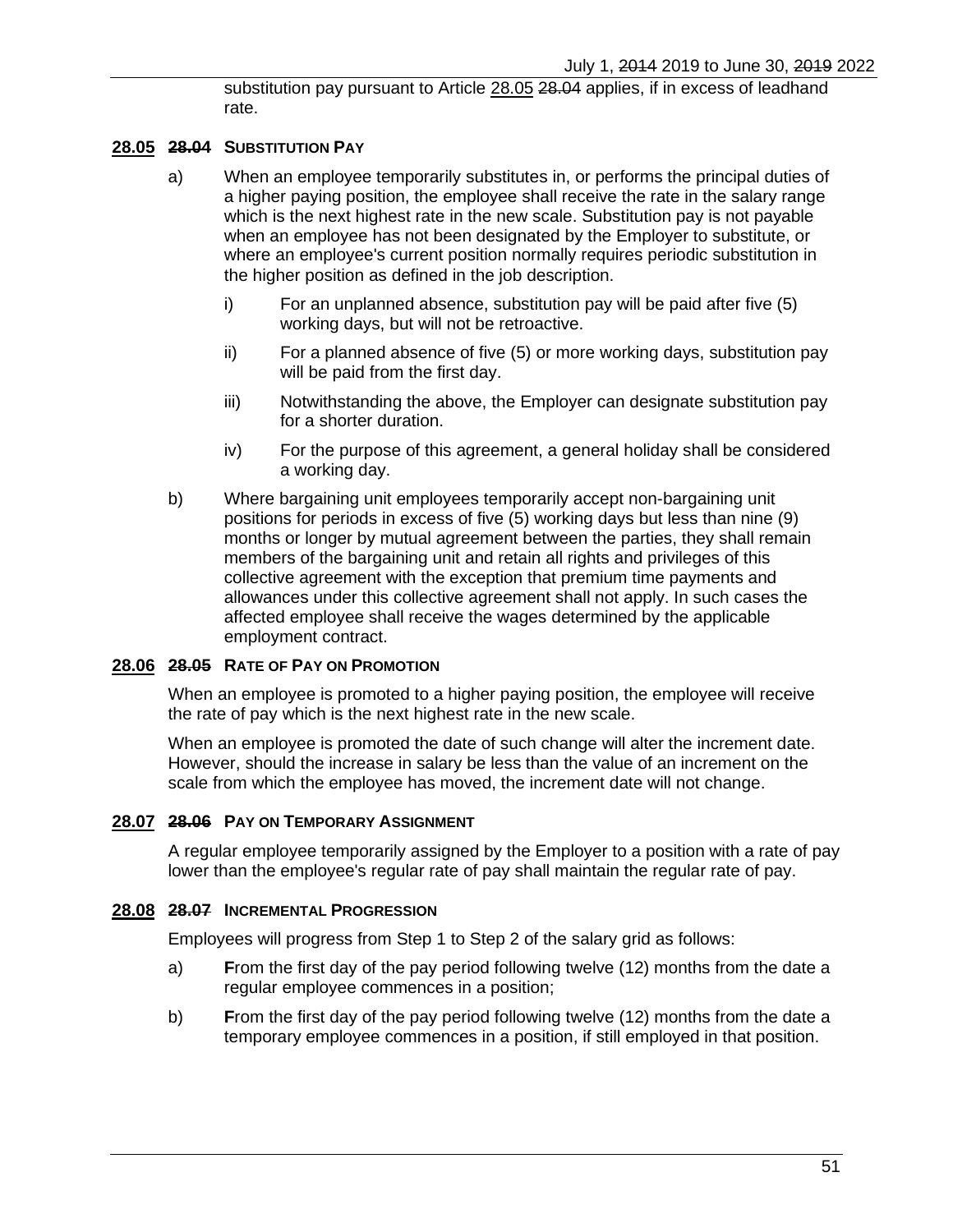## **28.09 28.08 ASSOCIATION OR PROFESSIONAL FEES**

Any employee who holds a position that requires the employee to be a member of a professional association shall have the fees required to maintain registration paid by the Employer.

#### <span id="page-59-1"></span>**28.10 28.09 MILEAGE AND TRAVEL ALLOWANCE**

Mileage and travel allowances shall be governed by the University Board regulations. Information on the current scales for mileage and travel allowances is available at [https://www2.viu.ca/financialservices/forms/guidelines.asp.](https://www2.viu.ca/financialservices/forms/guidelines.asp)

#### **28.11 28.10 TRANSPORTATION FOR EMPLOYEES**

Transportation will be provided to employees who are required to work other than their normal working hours, and who must travel to and/or from their home during the hours between 11:00 p.m. and 6:00 a.m. and when convenient public transportation or other transportation facilities are not available. An employee shall be provided transportation or be reimbursed for the cost of their transportation up to a maximum of thirty (\$30.00) dollars.

#### <span id="page-59-0"></span>**28.12 28.11 WEATHER CLOSURE / SNOW AND ICE REMOVAL**

- a) The term used for personnel required to work to perform required services during closures will be "Operational Needs" and may include personnel as assigned by their supervisor in the following units:
	- Facilities Services & Campus Development
	- Payroll
	- Information Technology Services
	- Marketing and Communications
	- **•** University Relations
	- VIU Student Residence (VIUSR)
	- Deep Bay Marine Field Station

An individual employee, which includes supervisors in the bargaining unit, may not elect assignment as "required services" "Operational Needs." Any designations beyond the approved list above would require University Executive the University President or a Vice-President approval.

- b) Where the University specifically requires the services of individuals designated as "Operational Needs" personnel, and those individuals are unable to get to and from the University premises due solely to the extreme weather conditions, the University will either:
	- i) Provide or arrange transportation to and from the University; or
	- ii) Not require attendance at work under the "Operational Needs" designation.
- c) Compensation, in addition to the terms of the Collective Agreement, will be in the form of time off equivalent to the assigned regular hours to a maximum of seven (7) hours per day the standard work day as per [Article 14.02.](#page-32-0)
- d) The accumulated credits under the Operational Needs clause may be banked for utilization and this utilization will take place by the  $31<sup>st</sup>$  day of August after they have been earned. However, if the accumulated time off is not utilized by August 31, payment in lieu will be processed.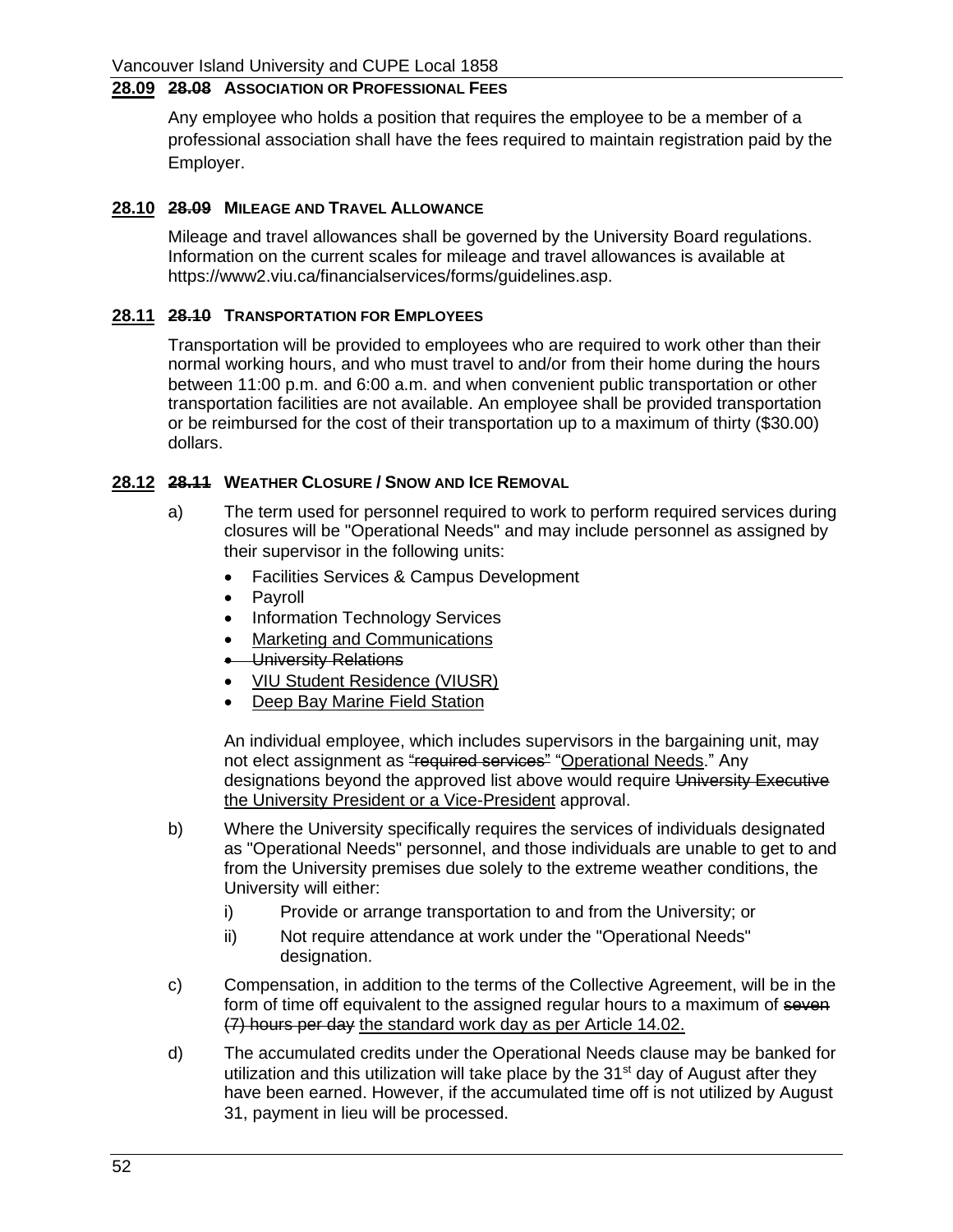- e) Additional compensation for all eligible employees who report for unscheduled call-out assignments at the appointed start time shall be one (1) hour at their basic regular rate in addition to the call-out pay shift rate for each day of unscheduled call-out for snow removal or other duties. Such compensation is to be claimed by the employee on the time sheet reporting the call-out.
- f) Telephone notification of any unscheduled call-out in for snow removal or other duties will normally commence one (1) hour before the start time.

# **Article 29 – Employee Benefits**

### **29.01 PENSIONS**

All regular employees, upon commencement of their employment, shall participate in the Municipal Pension Plan in accordance with the Pension (Municipal) Act.

Temporary and casual employees may elect to participate upon commencement of their employment. If enrolled upon commencement of employment, participation is effective on the date of employment. However, late application and enrolment after initially waiving participation will be effective the first day of the first pay period following receipt by the Human Resources Department of the application to enrol.

Enrolment in the Municipal Pension Plan shall be as set out in the Pension (Municipal) Act.

In order to enable employees who qualify according to the Municipal, College or Public Service Pension Act to buy back previous pensionable service, the Employer agrees to provide payroll deduction in an amount suitable to the employee and to provide the administration necessary to enable such buy back.

#### **29.02 EMPLOYEE BENEFITS**

The liability of the Employer in the provision of benefits under this article is limited to the protection purchased under the terms of the contracts entered into with the carriers. Effective one (1) month following the date of ratification, prescription drug reimbursements will only be issued for those prescription drugs that are included under the BC Provincial PharmaCare Formulary.

#### a) **Medical Services Plan – See LOA #7**

MSP is the government operated medicare benefits program which provides basic health coverage. Employees are eligible to join MSP the first of the month following employment, providing they are in one of the following categories.

- i) Regular full-time (including full-time probationary);
- ii) Regular part-time (including part-time probationary) whose hours are thirty-five (35) hours biweekly or more;
- iii) Temporary (including temporary probationary) whose hours are forty (40) hours per biweekly or more and whose appointment is for at least five (5) months.

Premiums are payable in the month of coverage.

The Employer will contribute one hundred percent (100%) of the premiums.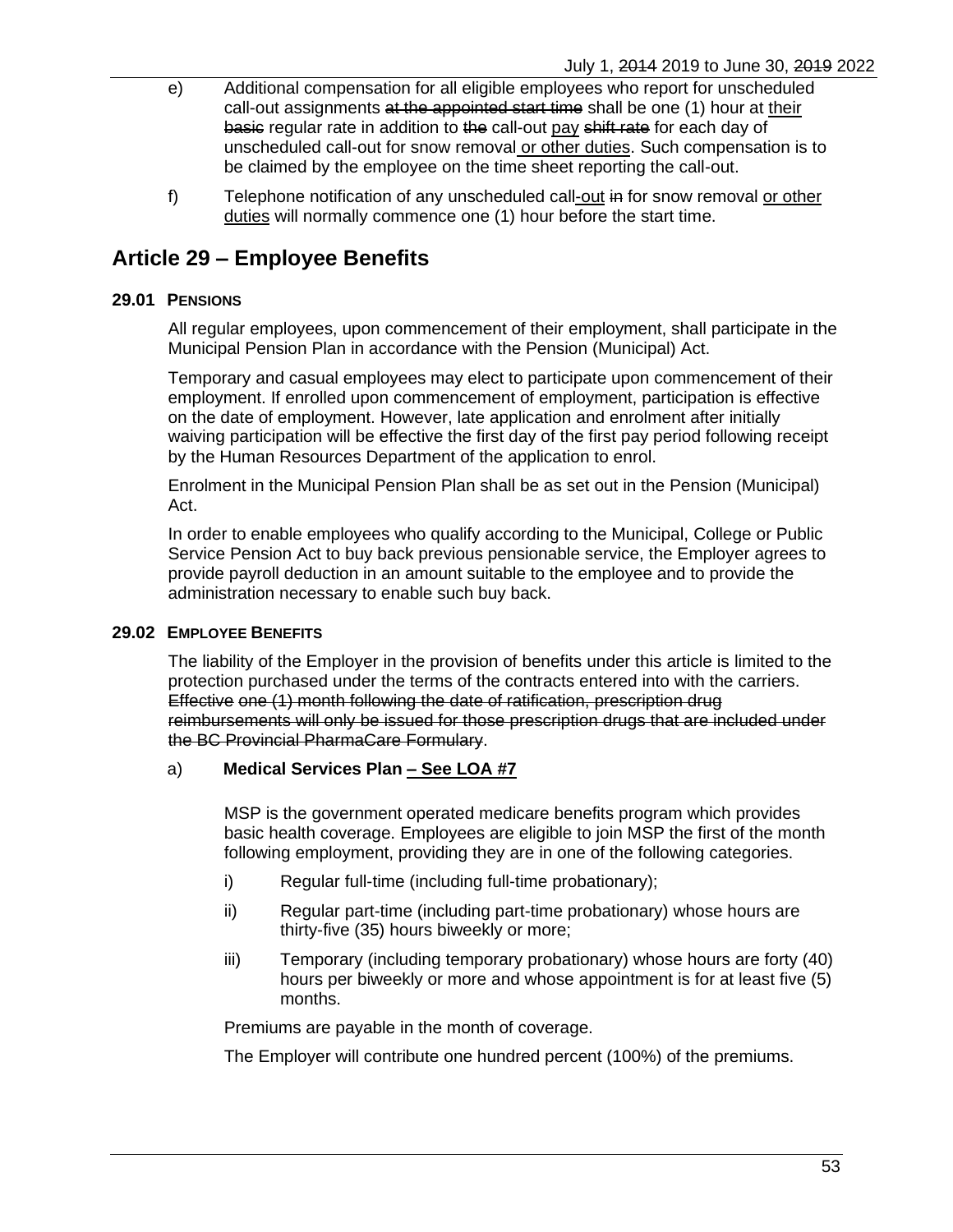## b) **Manulife Financial**

Manulife Financial is the benefits carrier which provides extended health benefits and dental coverage.

- i) Extended Health Benefits Employees are eligible to join EHB the first of the month following employment providing they are in one of the following categories:
	- 1) Regular full-time (including full-time probationary);
	- 2) Regular part-time (including part-time probationary) whose hours are thirty-five (35) hours biweekly or more;
	- 3) Temporary (including temporary probationary) whose hours are forty (40) hours per biweekly or more and whose appointment is for at least five (5) months.

EHB will include:

- 1) Unlimited lifetime maximum;
- $2$  EHB, at eighty percent (80%) reimbursement including hearing aid benefit claims up to a maximum of one thousand six hundred dollars (\$1000.00 600.00) every five (5) years, per covered family member.
- 3) Vision Care, at one hundred percent (100%) reimbursement up to a maximum of five hundred four hundred twenty five dollars (\$500.00 425.00) every two (2) years per covered family member; Vision Exams will be reimbursed a total of seventy-five dollars (\$75.00) every two (2) years, per covered family member.
- 4) Emergency Travel Assistance. The Employer will contribute one hundred percent (100%) of the premiums.
- ii) Dental Benefits

Employees are eligible to join the dental plan on the first of the month following one (1) month employment providing they are:

- 1) Regular full-time (including full-time probationary);
- 2) Regular part-time (including part-time probationary) whose hours are thirty-five (35) hours biweekly or more;
- 3) Temporary (including temporary probationary) whose hours are forty (40) hours per biweekly or more and whose appointment is for at least five (5) months.

The Dental Plan shall provide coverage including:

- 1) One hundred percent (100%) of basic diagnostic, preventative, restorative and periodontic services (Plan A); dental recall exams (polishing, application of fluoride and recall) are once every nine (9) months except covered dependent children (up to age nineteen (19)) and those with dental problems as approved by the Plan.
- 2) Sixty percent (60%) of major restorative services such as crowns, bridges, and dentures (Plan B);
- $3$  Fifty percent (50%) of orthodontia for dependent children (Plan C) to a maximum two three thousand dollars (\$3000.00 2000.00) per child.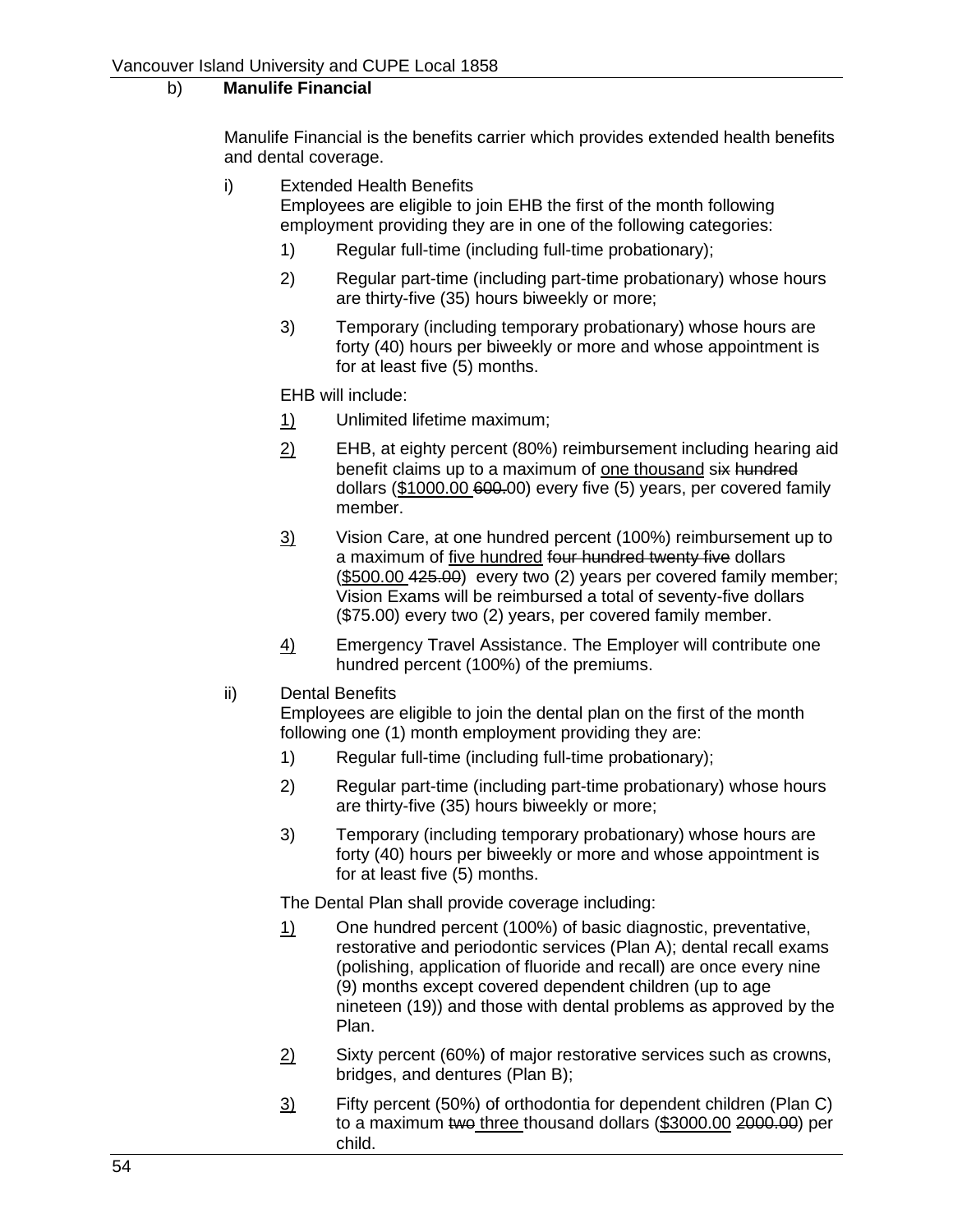The Employer will contribute one hundred percent (100%) of the premiums.

iii) Group Life Insurance/Accidental Death & Dismemberment Insurance

Employees are required to join the group insurance program on the first day of the month following one (1) month's employment provided they are:

- 1) Regular or probationary full-time;
- 2) Regular or probationary part-time with a minimum of thirty-five (35) hours biweekly.

The University contributes one hundred percent (100%) of premiums for life insurance and accidental death and dismemberment insurance.

NOTE: The Life Insurance Program is a single package. The current monthly contributions chart is available upon request to the Human Resources Office. Employees on leave of absence will be responsible for their own premiums except as otherwise provided in this contract.

- iv) Long Term Disability Insurance Employees are required to join the long term disability insurance program on the first day of the month following one (1) month's employment provided they are:
	- 1) Regular or probationary full-time with a minimum of eight (8) months per year;
	- 2) Regular or probationary part-time with a minimum of eight (8) months per year thirty-five (35) forty (40) hours biweekly.
	- 3) Employees in temporary positions moving into regular positions will join the plan immediately upon commencing a regular position.

The Employer contributes one hundred percent (100%) of premiums for long-term disability insurance.

#### **29.03 CONTINUATION OF BENEFITS**

The Employer agrees to pay, on a twelve (12) month basis, the Employer's share of employee benefits for regular employees whose employment year is not less than ten (10) months.

#### **29.04 COVERAGE WHILE ON LTD**

Employees who are referred to JEIP or who have voluntarily applied to the JEIP, will have health and welfare and insurance benefit premiums covered during the three (3) month qualifying period for LTD. The University will pay its share 100% of premiums for applicable Health and Welfare benefits for employees on Long Term Disability for the first three (3) twenty four (24) months of their approved LTD claim coverage. Coverage for the Health and Welfare package may be maintained by an employee, subject to the terms and conditions of the applicable Health and Welfare benefit, who has been on long-term disability for greater than three (3)-twenty four (24) months provided the employee is willing to pay the Employer's share of the premiums in addition to the employee's share.

#### **29.05 ABSENCE WITHOUT PAY**

Coverage for the Health and Welfare package may be maintained by an employee on unassisted leave, subject to the terms and conditions of the applicable Health and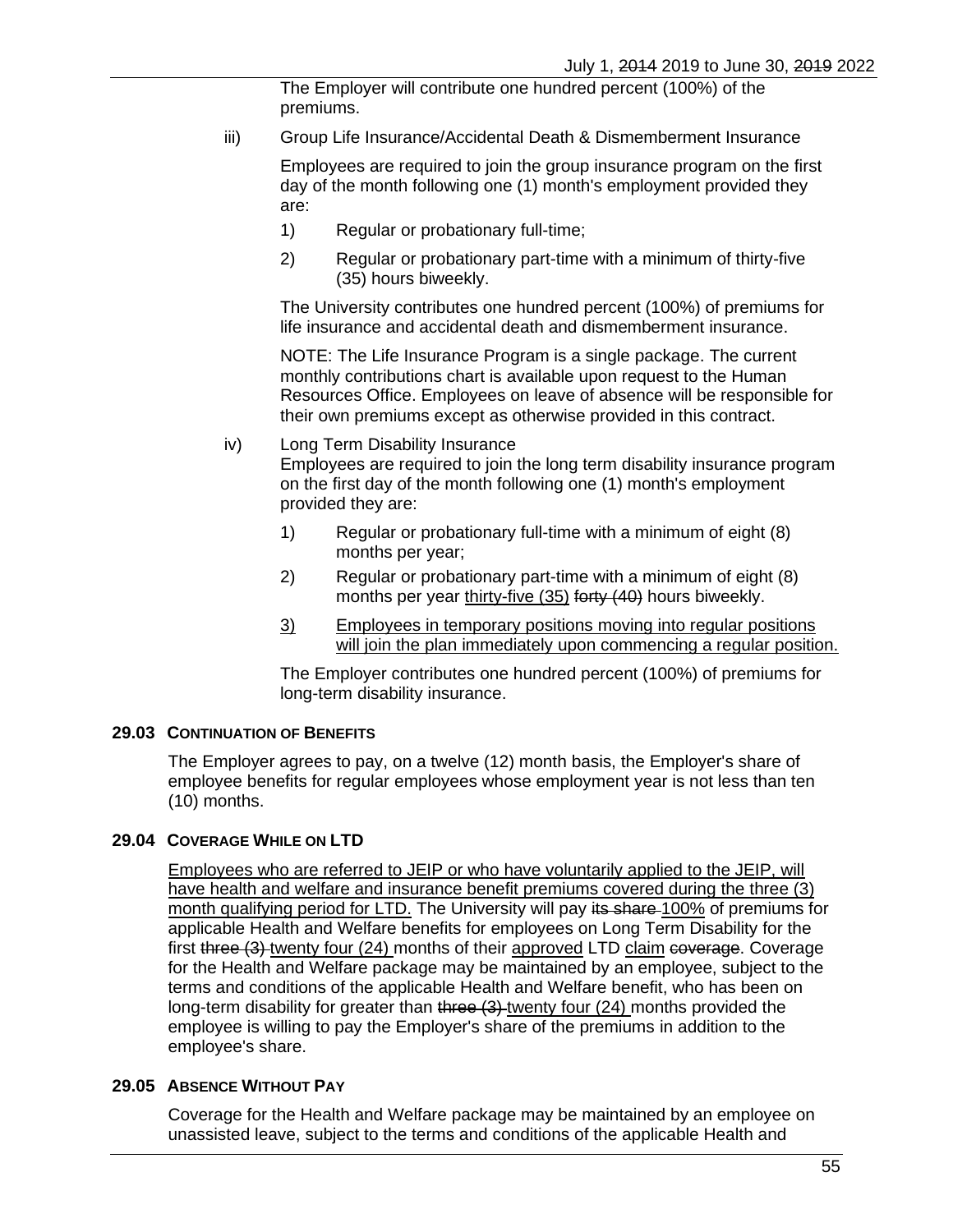Welfare benefit, provided the employee prepays both the Employer's and employee's share of the premiums by post-dated cheques or payroll deduction. Any difference between the prepaid amounts and any increase in the premium costs during the leave will be reimbursed by the employee to the University upon termination of the leave.

## **Article 30 – Job Security**

### **30.01 RESTRICTIONS ON CONTRACTING OUT**

The Employer agrees not to contract out any work presently performed by employees covered by the Agreement which would result in the laying off of such employees, pursuant to [Article 12.](#page-20-0) Engaging vendors for any work shall not result in the layoff of a regular employee.

### **30.02 ADDITIONAL LIMITATION ON CONTRACTING OUT**

The Employer agrees to provide, upon request of the Union, copies of all purchase service agreements to the Bargaining Unit President/Chairperson and to discuss the contracts that are of concern to the Union. The Parties recognize the obligations of the Employer under Freedom of Information and Protection of Privacy legislation and agree to maintain confidentiality of all private information in these contracts.

#### **30.03 TRANSFERRING OF WORK**

The Employer agrees not to transfer to another bargaining unit or excluded person, any work that is included as a work task in the JJEC position description of any employee(s) covered by this agreement which would directly result in the lay off of such employee(s) (pursuant to [Article 12\)](#page-20-0).

## **30.04 PART-TIME STUDENT EMPLOYEES**

Wages for part-time student employees shall be at least equal to the terms of this Agreement when the students are performing substantially the same duties as employees covered by this Agreement.

## **Article 31 – General Conditions**

#### **31.01 CAMPUS PATROL ESCORT**

There is an agreement in principle concerning the need for a campus patrol escort in certain circumstances.

#### **31.02 ROOM BOOKING**

The University shall permit the Union to use University facilities through the normal booking procedures.

### **31.03 COMMUNITY FACILITIES**

The two parties of this Agreement have an agreement in principle that certain rates and privileges will be made available to employees. The terms of this clause will be determined by the Labour Management Committee.

#### **31.04 CONSULTATION REGARDING EQUIPMENT**

The Employer will consider input from employees prior to the selection of equipment for their work station, the design of the work station, and the impact on the immediate work area.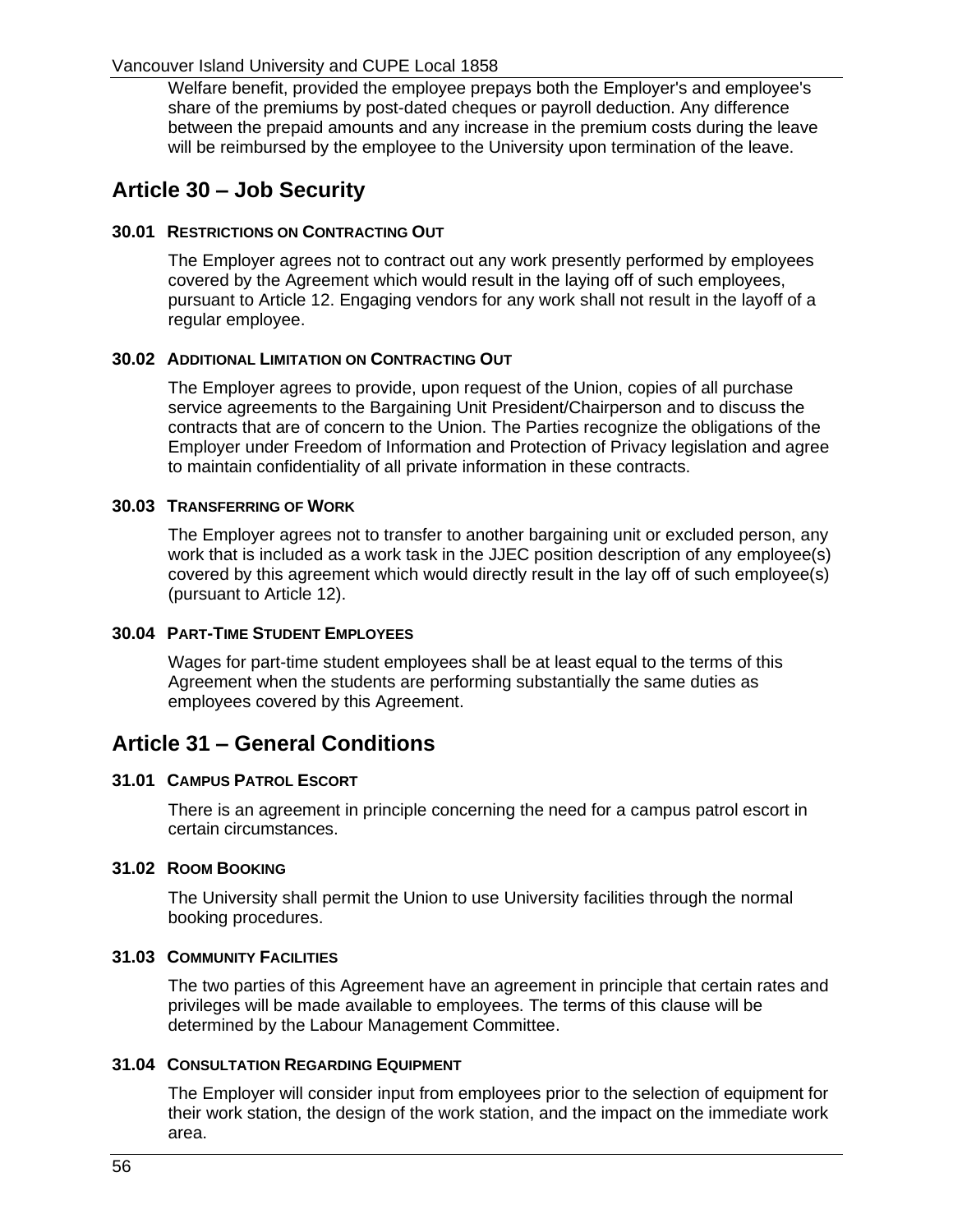#### **31.05 UNIVERSITY CLOSURES**

No employee shall suffer any loss of wages as a result of the Employer declaring a temporary closure for reasons other than economic. This guarantee is limited to five (5) days in any calendar year.

The Employer will provide as much notice as possible to employees when declaring a temporary closure. After the Employer declares a temporary closure, employees will not report to work until after the temporary closure has been lifted. Employees will be provided a reasonable amount of time to report to work.

## **Article 32 – Continuation of Acquired Rights**

All provisions of this Agreement are subject to applicable laws now or hereafter in effect. If any law now existing or hereafter enacted or proclamation or regulation shall invalidate or materially alter any provision of this Agreement, the entire Agreement shall not be invalidated and the existing rights, privileges and obligations of the parties shall remain in existence. In addition the parties shall negotiate a mutually agreeable provision to be substituted for the provision which has been invalidated or materially altered.

## **Article 33 – Copies of Agreement**

The Union and the Employer desire every employee to be familiar with the provisions of this Agreement and the rights and obligations under it. For this reason the Employer shall maintain an electronic copy of the collective agreement on their website, and upon request from an employee or the Union, will provide printed copies within thirty (30) days of signing or of the request.

New employees will be provided with the link to the agreement on the website and, upon request, one (1) printed copy of the Agreement.

## **Article 34 – Term of Agreement**

#### **34.01 TERM OF AGREEMENT**

This Agreement shall be binding and remain in effect from July 1, 2014 2019 to June 30, 2019 2022. If no new agreement is reached by the expiration of this Agreement, it shall remain in effect until a strike or lockout commences, or until a new or renewed agreement is entered into.

#### **34.02 MUTUALLY AGREED CHANGES**

Any changes deemed necessary in this Agreement may be made by mutual agreement at any time during the existence of this Agreement. Such changes shall be subject to the grievance and arbitration procedure.

## **Article 35 – Human Resources Data Base**

For so long as there is a Human Resources Data Base administered by the PSEA, then the following shall apply:

a) The Parties agree to provide and support the accumulation and dissemination of available data to PSEA the Centre for Education Information Standards and Services, or some other mutually agreed-upon organization. The Parties may undertake joint projects for the comparative analysis of such data.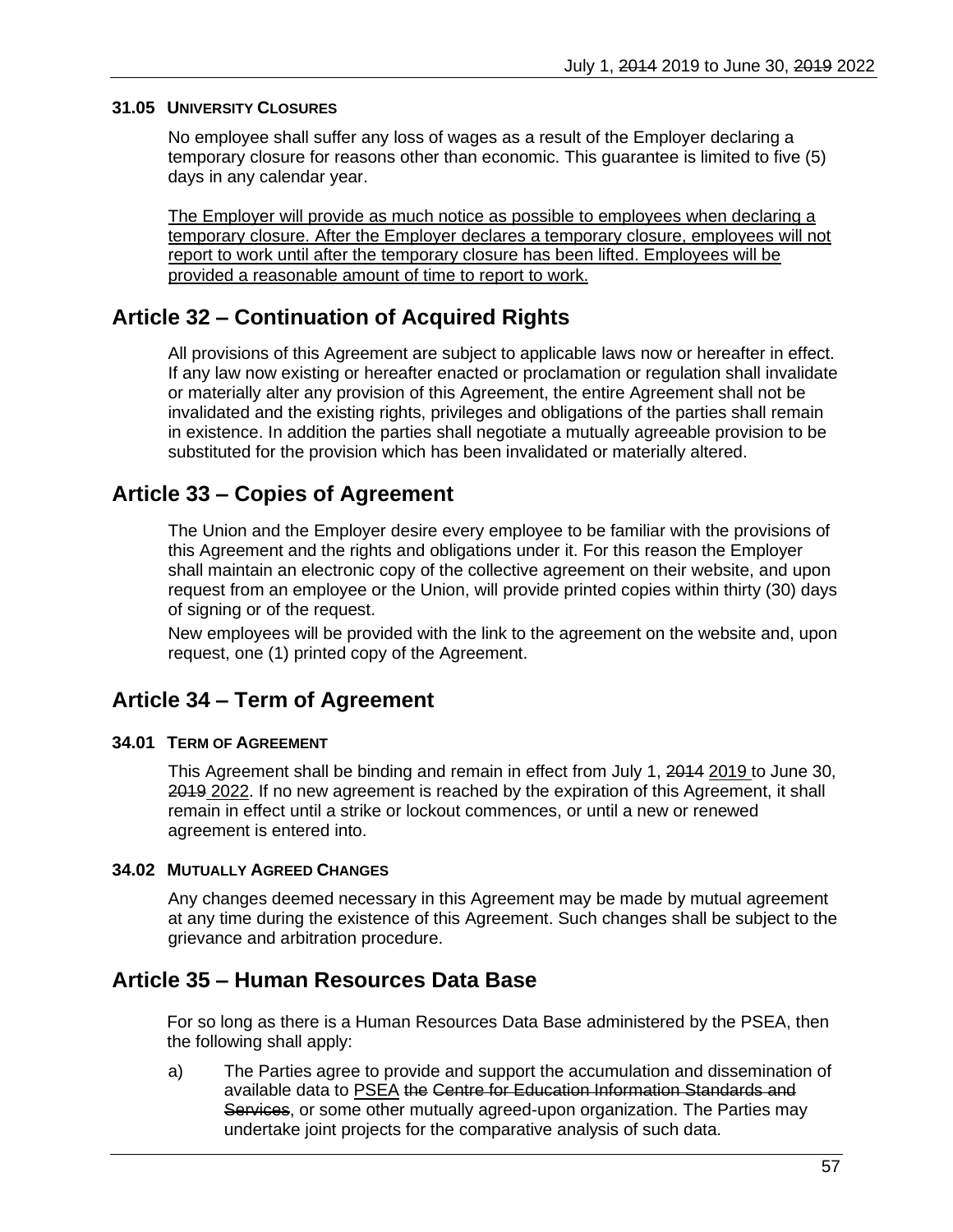### Vancouver Island University and CUPE Local 1858

- b) The Parties recommend that the Ministry of Advanced Education provide funding to assist in the gathering, analysis, and maintenance of such data through the agreed-upon organization.
- c) The Parties believe that their ongoing and collective bargaining relationships are enhanced through useful, timely and accessible data on relevant human resources matters, including those listed below.
- d) Relevant Mmatters Include:

Health and Welfare

- Types of coverage
- Participation rates
- Premiums
- Cost sharing
- Commission costs
- Available studies commissioned by Government agencies e.g. comparative benefit analysis
- Carrier contracts

### Collective Bargaining

- Wage information and any other bargaining unit compensation information requested
- Demographics: age, sex, salary, placement, status
- Analysis of local Collective Agreements within the system
- Pension Plan participation rates

#### Contract Administration

- Arbitration, Labour Relations Board and other decisions and costs thereof for the system
- Local Letters of Understanding

## **Article 36 – System-Wide Electronic Job Registry**

For so long as there is a System-Wide Job Registry being administered by the PSEA, then the following shall apply:

#### **36.01 POSTING**

- a) All employment opportunities of half-time  $(½)$  or more and longer than three  $(3)$ months in duration will appear on the PSEA website as a link to the Vancouver Island University Posting webpage. The Employer shall not consider a selfidentified applicant from the layoff registry until the internal selection process has failed to appoint an internal applicant.
- b) Employers may elect to include job postings from institutions not covered by this Agreement.
- c) Unions, Employers and employees have the right to access the information on the system-wide registry. Computer terminal access will be provided and the location will be mutually agreed upon. Where Internet access is not available, other arrangements will be made.

#### **36.02 ELECTRONIC REGISTRY OF ELIGIBLE EMPLOYEES (REGISTRANTS)**

a) Employees covered by the Agreement are eligible for listing on the system-wide registry if they are regular employees who have received notice of layoff or who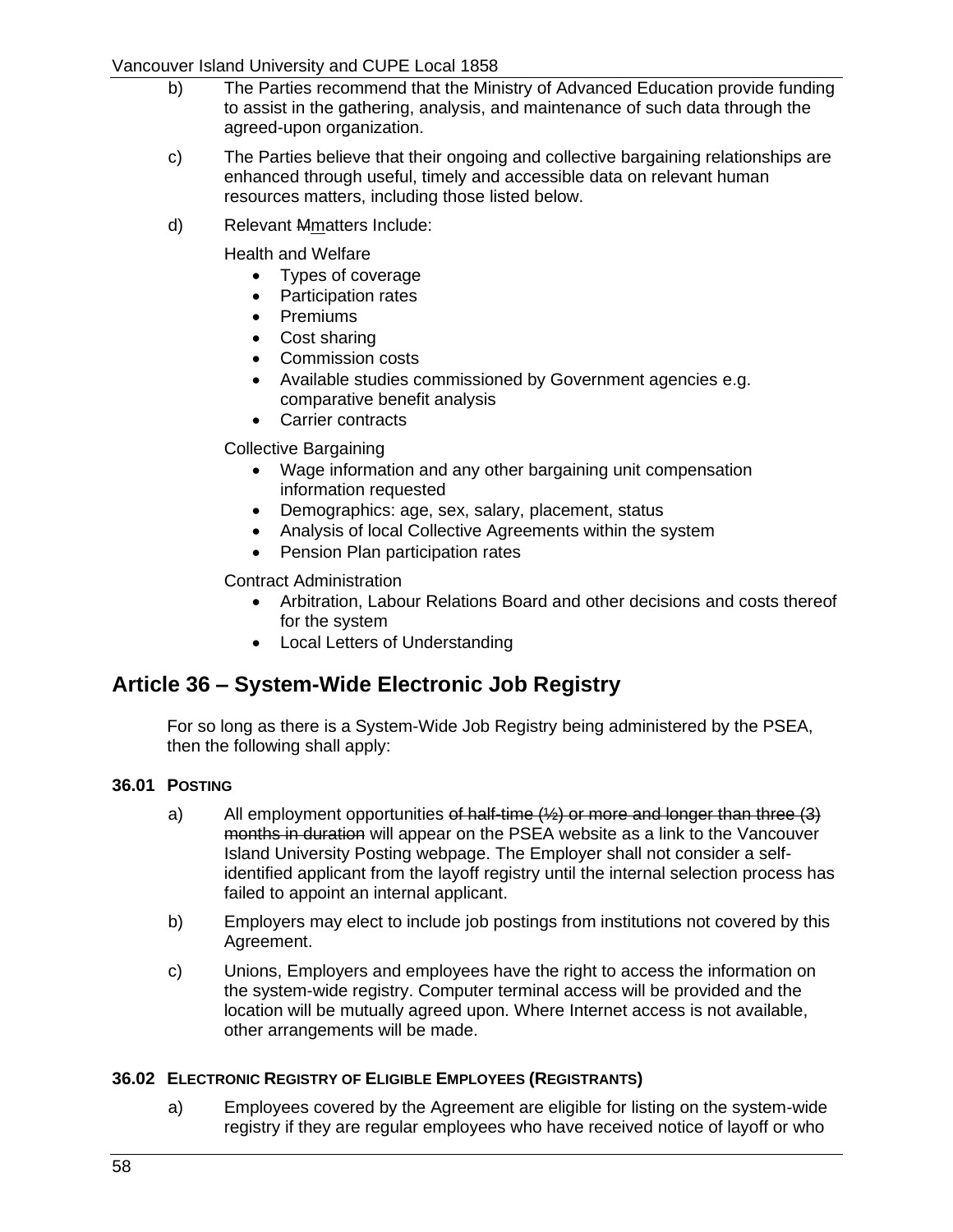have been laid off.

- b) Laid-off employees will become ineligible in the following situations:
	- i) They are recalled or appointed to an equivalent position at the institution from which they were laid-off;
	- ii) They obtain an equivalent position as a result of being listed on the system-wide registry; or
	- iii) Upon the expiration of the employee's recall rights, or two (2) years from the date of registration, whichever is later.

#### **36.03 APPLICATION PROCEDURES**

- a) An employee applies for a listing on the system-wide registry through the employee's Human Resources Department by completing the form in [Appendix C](#page-74-0) – [Post Secondary Employers Association.](#page-74-0)
- b) The institution will immediately forward the completed form to the PSEA who will list eligible employees on the system-wide registry.
- c) A registrant is responsible to ensure the information is current and to immediately notify the Employer and the local Union if the registrant is no longer available for employment through the Registry.

#### **36.04 REGISTRANT APPLYING FOR VACANCIES**

- a) It is the responsibility of registrants listed on the system-wide registry to inquire about and apply for the available positions.
- b) Registrants applying for a posted position in the manner prescribed by the posting institution must inform the institution at the time of application that they are a registrant on the system-wide registry and what their registry status is as per Appendix C – [Post Secondary Employers Association.](#page-74-0)

#### **36.05 RIGHTS OF REGISTRANTS**

#### **a) Entitlement for Interview**

Registrants who apply for a job posting at an institution who meet the selection criteria as described in the job posting will be interviewed in person, by phone or video conference. In the event that more than five (5) qualified registrants apply, the institution shall interview the five (5) most senior qualified registrants plus qualified external applicants. Registrants will be given preference over external applicants for registry.

#### **b) Entitlements for Successful Applicants**

Orientation/Training: A registrant who accepts an offer of available work shall be entitled to a reasonable amount of orientation and training.

Benefits: Registrants who are eligible for health and welfare benefits at the hiring institution shall have the waiting period(s) waived subject to carrier provisions.

Seniority: All registrants who accept an offer of available work at the hiring institution shall have their seniority recognized for all purposes other than severance accrual for subsequent layoff. If necessary, the seniority will be recalculated in accordance with the collective agreement at the hiring institution.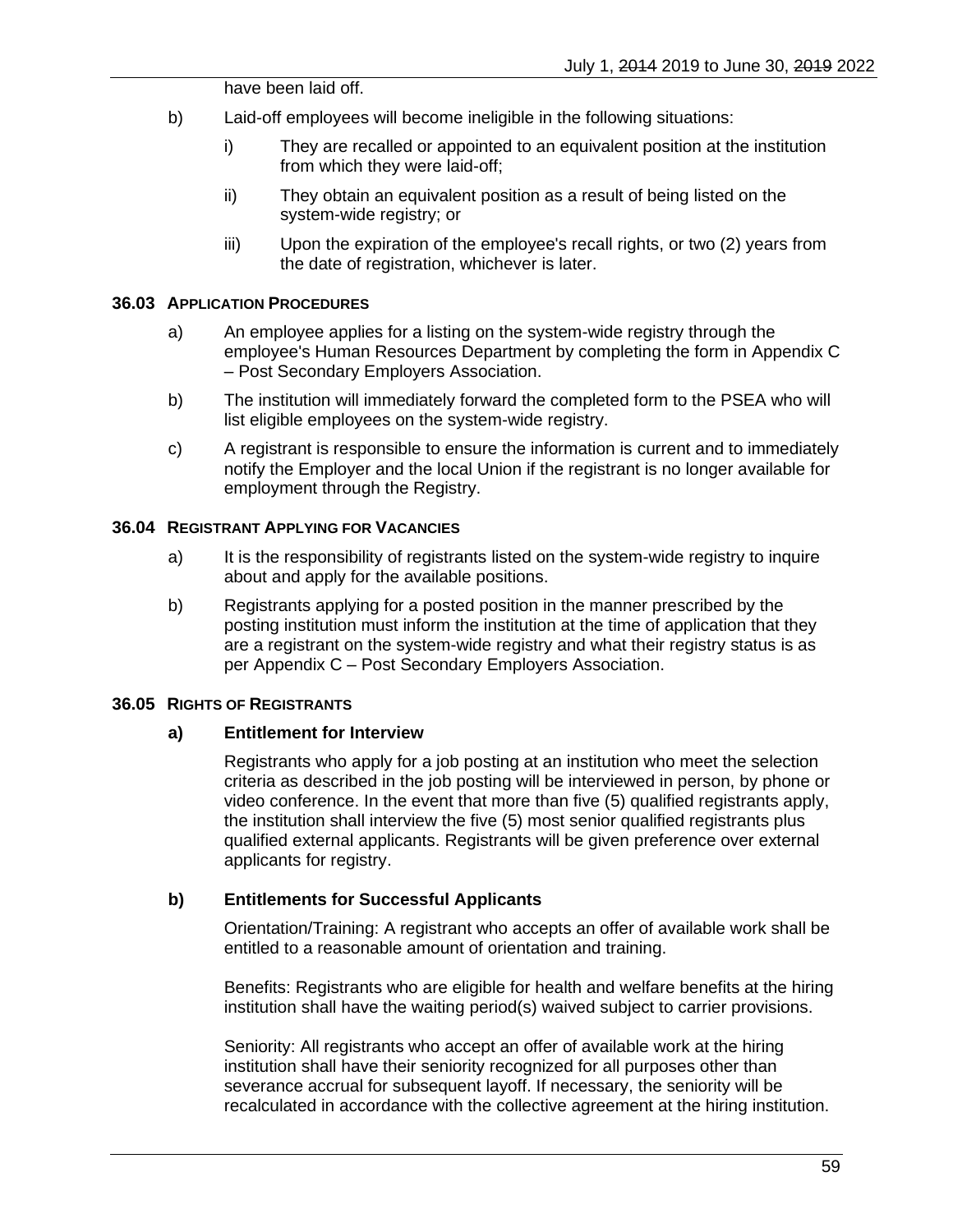#### Vancouver Island University and CUPE Local 1858

Relocation Costs for Registrants: Relocation costs for successful applicants who change residence as a result of the hiring that are supported by proper proof of expenditures within ninety (90) days of commencing employment, will be paid by the hiring institution in accordance with its relocation policies and practices for the position for which the registrant was hired. If funding is available, the cost will be reimbursed to the hiring institution from the Labour Adjustment Fund.

Recall and Repayment: An employee hired from the Registry who is recalled by an institution and returns to work at the institution will pay relocation costs from that institution that hired him/her them in accordance with its relocation policies and practices for the position for which the registrant was hired.

Reporting of Registry Activities: Employers shall report all registry activities to the Labour/Management Relations Committee, including names of those interviewed and those hired.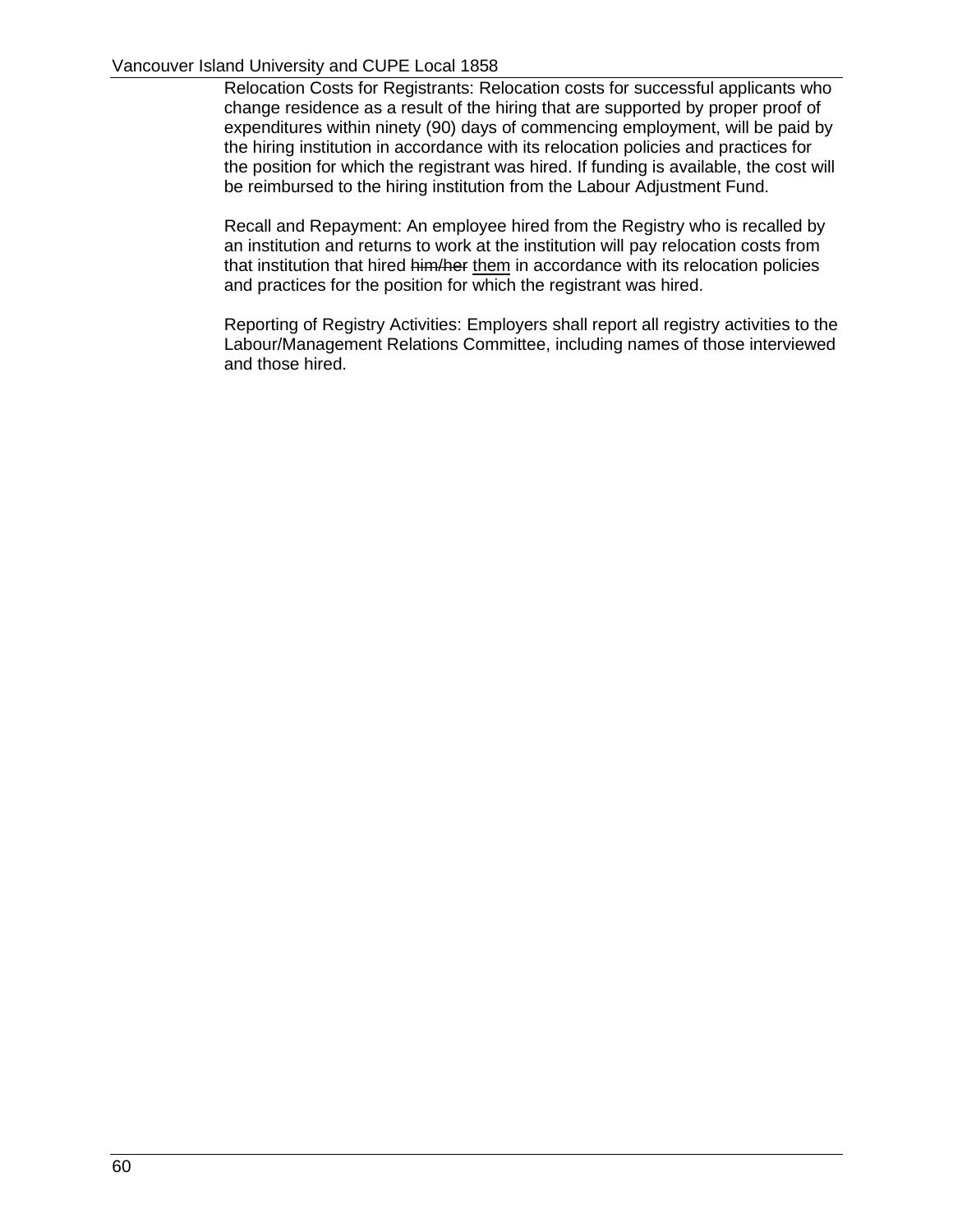## **Signature Page**

In respect of a Memorandum of Agreement dated May 28, 2020, duly signed by the parties:

#### **SIGNED ON BEHALF OF THE UNION:**

McLaugh Tiffany

Deborah Hopper, Bargaining Chair

Mm

Quinn Ramsay *:.....7* 

**SIGNED ON BEHALF OF THE EMPLOYER:** 

**de Maria Vice-**<br>
Dan VanderSluis, Associate Vice-*�*  $\frac{1}{2}$ 

President, Human Resources

Patricia Elliott, Director of Employee Relations, Human Resources

Jean Maltesen, Dean, Academic and **Career Preparation** 

## **SIGNED ON BEHALF OF PSEA:**

waan Dre

Angus Graeme PSEA Chair, Board of Directors

Signed this 20th day of October 2021.

Tentative Agreement Reached: May 28, 2020 Ratification Date: June 24, 2020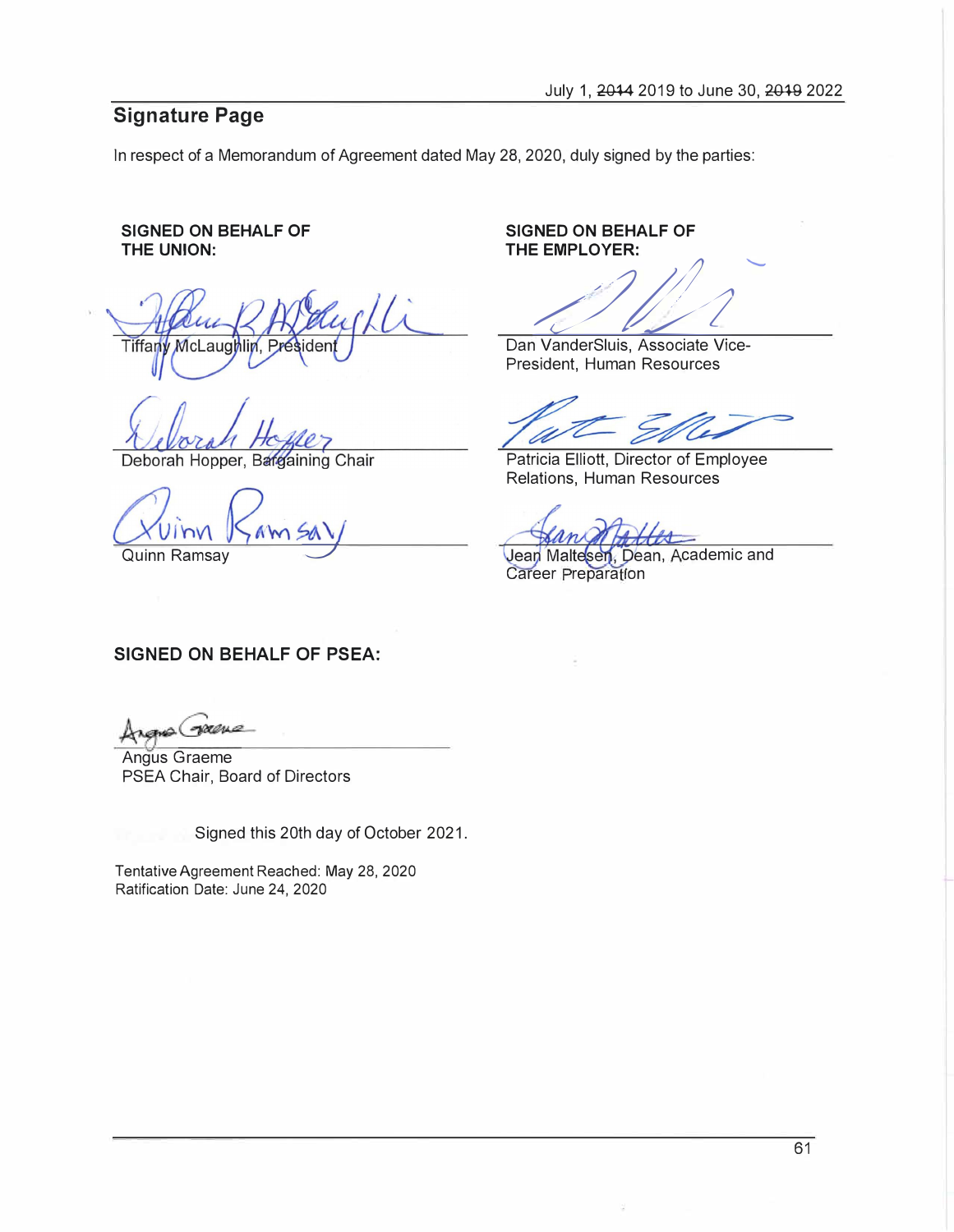# **Appendix A – Salary Grid**

The parties shall be bound by the decisions of the Joint Job Evaluation Committee pursuant to the Maintenance Agreement.

A posting rating list as updated by the committee shall be posted on a regular basis.

|       | Step 1        |                 |         | Step 2          |
|-------|---------------|-----------------|---------|-----------------|
| Level | <b>Hourly</b> | <b>Biweekly</b> | Hourly  | <b>Biweekly</b> |
| 4     | \$17.90       | \$1,253.00      | \$18.92 | \$1,324.40      |
| 2     | \$18.66       | \$1,306.20      | \$19.70 | \$1,379.00      |
| з     | \$19.46       | \$1,362.20      | \$20.51 | \$1,435.70      |
| 4     | \$20.26       | \$1,418.20      | \$21.28 | \$1,489.60      |
| 5     | \$21.05       | \$1,473.50      | \$22.07 | \$1,544.50      |
| 6     | \$21.82       | \$1,527.40      | \$22.85 | \$1,599.50      |
| 7     | \$22.63       | \$1,584.10      | \$23.65 | \$1,655.50      |
| 8     | \$23.39       | \$1,637.30      | \$24.41 | \$1,708.70      |
| 9     | \$24.19       | \$1,693.30      | \$25.22 | \$1,765.40      |
| 40    | \$24.96       | \$1,747.20      | \$25.99 | \$1,819.30      |

April 1, 2014

#### July 1, 2015

| 1.0% increase | Step 1  |                       |  |               | Step-2          |
|---------------|---------|-----------------------|--|---------------|-----------------|
| <b>Level</b>  | Hourly  | Biweekly              |  | <b>Hourly</b> | <b>Biweekly</b> |
| 4             | \$18.08 | \$1,265.60            |  | \$19.11       | \$1,337.70      |
| 2             | \$18.85 | \$1,319.50            |  | \$19.90       | \$1,393.00      |
| 3             | \$19.65 | \$1,375.50            |  | \$20.72       | \$1,450.40      |
| 4             | \$20.46 | \$1,432.20            |  | \$21.49       | \$1,504.30      |
| 5             | \$21.26 | \$1,488.20            |  | \$22.29       | \$1,560.30      |
| 6             | \$22.04 | \$1,542.80            |  | \$23.08       | \$1,615.60      |
| 7             | \$22.86 | <del>\$1,600.20</del> |  | \$23.89       | \$1,672.30      |
| 8             | \$23.62 | \$1,653.40            |  | \$24.65       | \$1,725.50      |
| 9             | \$24.43 | \$1,710.10            |  | \$25.47       | \$1,782.90      |
| 40            | \$25.21 | \$1,764.70            |  | \$26.25       | \$1,837.50      |

| <del>Date:</del>        |         | Increase:                             |
|-------------------------|---------|---------------------------------------|
| <del>May 1, 2016*</del> | $0.0\%$ | plus Economic Stability Dividend      |
| <del>July 1, 2016</del> | 0.5%    |                                       |
| <del>May 1, 2017*</del> | 4.0%    | plus Economic Stability Dividend      |
| <del>July 1, 2017</del> | 0.5%    |                                       |
| <del>May 1, 2018*</del> | 1.0%    | plus Economic Stability Dividend      |
| <del>July 1, 2018</del> | 0.5%    |                                       |
| <del>May 1, 2019*</del> |         | 1.0% plus Economic Stability Dividend |

\* any Economic Stability Dividend (ESD) calculation made in accordance with Appendix A of the Provincial Framework Agreement will be applied as a percentage increase on the current collective agreement wage rates. All future wage increases will be based on the newly revised wage rate with ESD.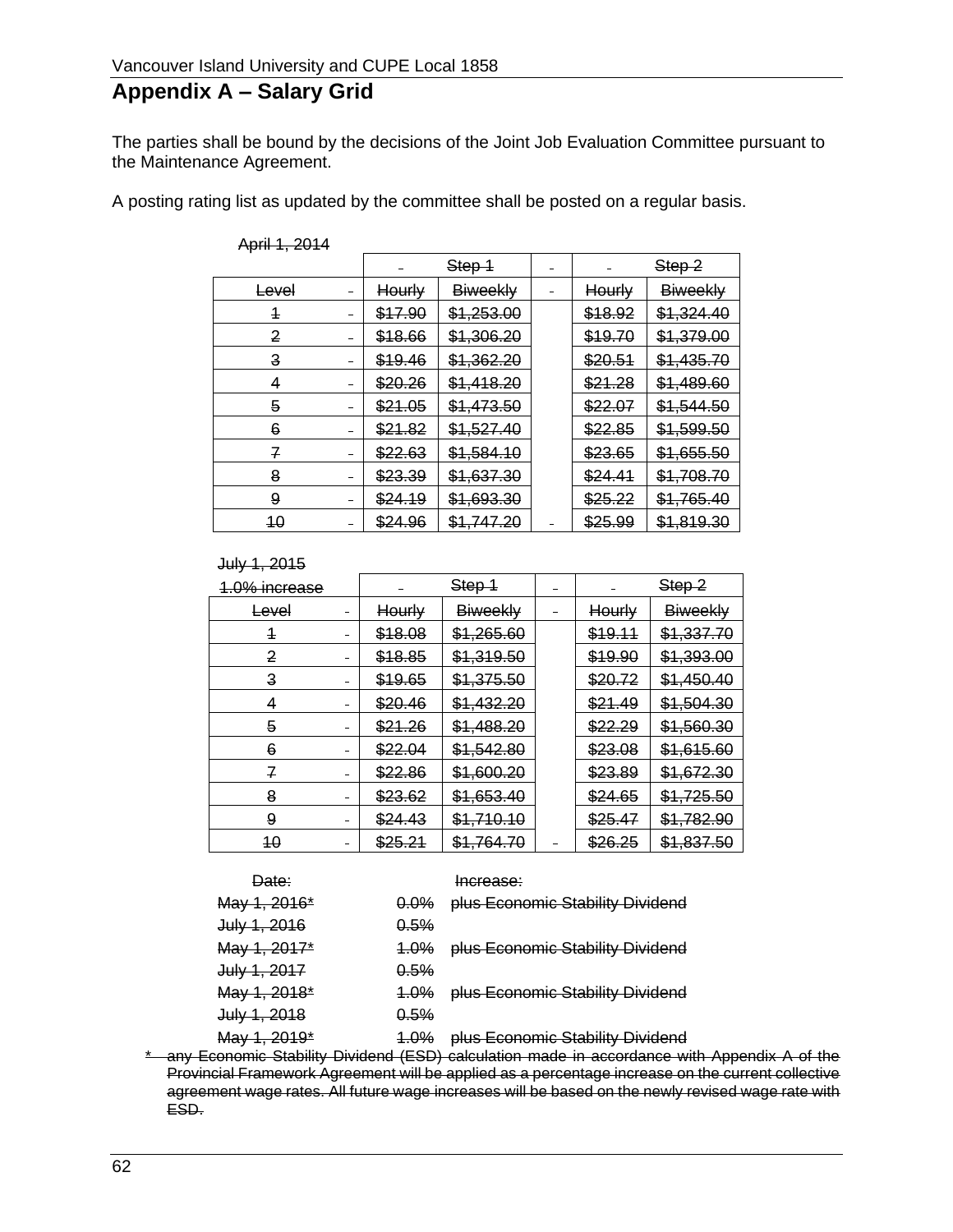**Note:** All wage increases throughout the term of this Collective Agreement will occur on the first day of the first full pay period after the stated date of the increase.

- Effective July 1, 2019 all wage scales set out in the collective agreement that were in effect on June 30, 2019 will be increased by two percent (2%)<sup>\*</sup>. The new rates will be rounded to the nearest whole cent or dollar as applicable.
- Effective July 1, 2020, the Service Improvement Allocation (SIA) transitional wage scale found in Schedule C of the bargaining Memorandum of Agreement will be increased by two percent (2%)\*. The new rates will be rounded to the nearest whole cent or dollar as applicable.
- Effective July 1, 2021, all wage scales in the Collective Agreement which were in effect June 30, 2021 will be increased by two percent (2%). The new rates will be rounded to the nearest whole cent or dollar as applicable.

The following sets out the July 1, 2019 to June 30, 2022 wage grids (2% annual wage increase included):

|       | July 1, 2019 (2%GWI) |        | SIA)  |
|-------|----------------------|--------|-------|
|       | Step 1               | Step 2 |       |
| Level | Hourly               | Hourly | Level |
| 1     | 19.66                | 20.80  |       |
| 2     | 20.50                | 21.64  |       |
| 3     | 21.37                | 22.53  |       |
| 4     | 22.25                | 23.37  |       |
| 5     | 23.13                | 24.24  |       |
| 6     | 23.96                | 25.09  |       |
| 7     | 24.86                | 25.98  |       |
| 8     | 25.68                | 26.81  |       |
| 9     | 26.56                | 27.70  |       |
| 10    | 27.41                | 28.55  |       |

# **July 1, 2020 (2%GWI +**

|                 | 1, 2013 (20011) |        | ורש            |        |        |                  | $0$ $\mu$ $\mu$ $\mu$ $\mu$ $\mu$ $\mu$ $\mu$ $\sigma$ $\mu$ |        |
|-----------------|-----------------|--------|----------------|--------|--------|------------------|--------------------------------------------------------------|--------|
|                 | Step 1          | Step 2 |                | Step 1 | Step 2 |                  | Step 1                                                       | Step 2 |
| L               | Hourly          | Hourly | Level          | Hourly | Hourly | Level            | Hourly                                                       | Hourly |
| 1               | 19.66           | 20.80  | 1              | 20.05  | 21.22  |                  | 20.45                                                        | 21.64  |
| 2               | 20.50           | 21.64  | $\overline{2}$ | 20.92  | 22.07  | $\overline{2}$   | 21.34                                                        | 22.51  |
| 3               | 21.37           | 22.53  | 3              | 21.82  | 22.98  | 3                | 22.26                                                        | 23.44  |
| 4               | 22.25           | 23.37  | 4              | 22.76  | 23.84  | 4                | 23.21                                                        | 24.31  |
| 5               | 23.13           | 24.24  | 5              | 23.74  | 24.72  | 5                | 24.22                                                        | 25.22  |
| 6               | 23.96           | 25.09  | 6              | 24.76  | 25.64  | 6                | 25.26                                                        | 26.15  |
| $\overline{7}$  | 24.86           | 25.98  | $\overline{7}$ | 25.83  | 26.59  | 7                | 26.35                                                        | 27.12  |
| 8               | 25.68           | 26.81  | 8              | 26.94  | 27.58  | 8                | 27.48                                                        | 28.13  |
| 9               | 26.56           | 27.70  | 9              | 28.11  | 28.60  | 9                | 28.67                                                        | 29.17  |
| 10 <sup>°</sup> | 27.41           | 28.55  | 10             | 29.32  | 29.66  | 10               | 29.90                                                        | 30.25  |
|                 |                 |        | 11             | 30.64  | 31.00  | 11               | 31.25                                                        | 31.62  |
|                 |                 |        | 12             | 32.01  | 32.39  | 12               | 32.66                                                        | 33.04  |
|                 |                 |        | 13             | 33.46  | 33.85  | 13               | 34.12                                                        | 34.52  |
|                 |                 |        | 14             | 34.96  | 35.37  | 14               | 35.66                                                        | 36.08  |
|                 |                 |        | 15             | 36.53  | 36.96  | 15 <sub>15</sub> | 37.26                                                        | 37.70  |
|                 |                 |        | 16             | 38.18  | 38.63  | 16               | 38.94                                                        | 39.40  |

|    | Step 1 | Step 2 |       | Step 1 | Step 2 |
|----|--------|--------|-------|--------|--------|
| I  | Hourly | Hourly | Level | Hourly | Hourly |
| 1  | 20.05  | 21.22  | 1     | 20.45  | 21.64  |
| 2  | 20.92  | 22.07  | 2     | 21.34  | 22.51  |
| 3  | 21.82  | 22.98  | 3     | 22.26  | 23.44  |
| 4  | 22.76  | 23.84  | 4     | 23.21  | 24.31  |
| 5  | 23.74  | 24.72  | 5     | 24.22  | 25.22  |
| 6  | 24.76  | 25.64  | 6     | 25.26  | 26.15  |
| 7  | 25.83  | 26.59  | 7     | 26.35  | 27.12  |
| 8  | 26.94  | 27.58  | 8     | 27.48  | 28.13  |
| 9  | 28.11  | 28.60  | 9     | 28.67  | 29.17  |
| 10 | 29.32  | 29.66  | 10    | 29.90  | 30.25  |
| 11 | 30.64  | 31.00  | 11    | 31.25  | 31.62  |
| 12 | 32.01  | 32.39  | 12    | 32.66  | 33.04  |
| 13 | 33.46  | 33.85  | 13    | 34.12  | 34.52  |
| 14 | 34.96  | 35.37  | 14    | 35.66  | 36.08  |
| 15 | 36.53  | 36.96  | 15    | 37.26  | 37.70  |
| 16 | 38 18  | 38 63. | 16    | 38.94  | 39.40  |

**SIA) July 1, 2021 (2% GWI)**

\*These wage increases will apply to all current employees who are members of the bargaining unit on the date of ratification. Any former employees who worked for VIU and were part of the bargaining unit between July 1, 2019 and the date of ratification must notify the Employer of their claim for retroactive wages in writing or via email to VIU within eight (8) weeks of ratification in order to be eligible and receive the increased amount as retroactive pay.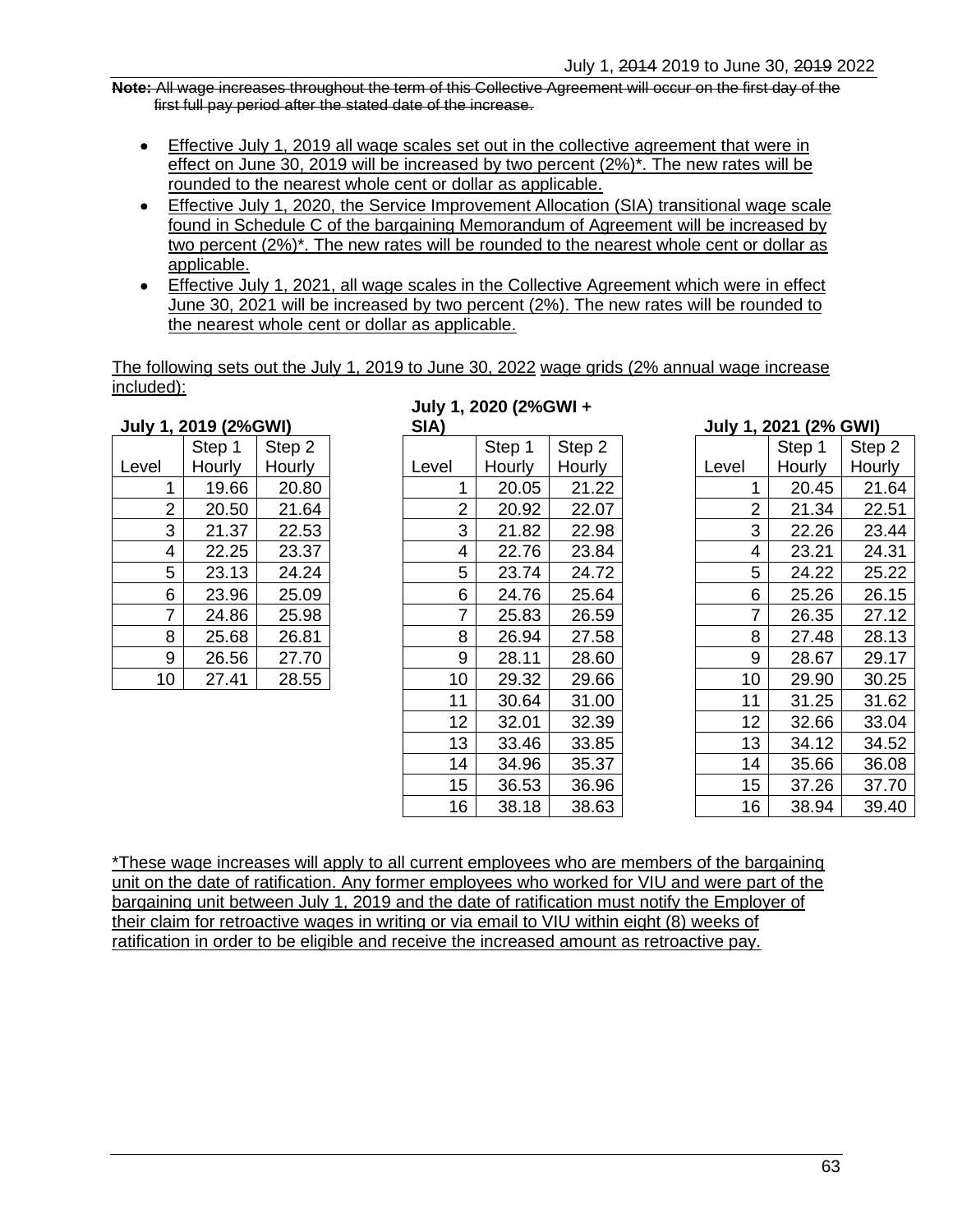### **ECONOMIC STABILITY DIVIDEND**

#### **Definitions**

1. In this Letter of Agreement:

"Collective agreement year" means each twelve (12) month period commencing on the first day of the renewed collective agreement. For example, the collective agreement year for a collective agreement that commences on April 1, 2014 is April 1, 2014 to March 31, 2015 and each period from April 1 to March 31 for the term of the collective agreement.

"Economic Forecast Council" means the Economic Forecast Council appointed under s. 4 of the *Budget Transparency and Accountability Act*, [S.B.C. 2000] c. 23;

"Forecast GDP" means the average forecast for British Columbia's real GDP growth made by the Economic Forecast Council and as reported in the annual February budget of the government;

"Fiscal year" means the fiscal year of the government as defined in the *Financial Administration Act* [1996 S.B.C.] c. 138 as 'the period from April 1 in one year to March 31 in the next year;

"Calendar year" is a twelve (12) month period starting January 1<sup>st</sup> and ending December 31<sup>st</sup> of the same year based upon the Gregorian calendar.

"GDP" or "Gross Domestic Product" for the purposes of this LOA means the expenditure side value of all goods and services produced in British Columbia for a given year as stated in the BC Economic Accounts:

"GWI" or "General Wage Increase" means a general wage increase resulting from the formula set out in this LOA and applied as a percentage increase to all wage rates in the collective agreement on the first pay day after the commencement of the eleventh  $(11<sup>th</sup>)$ month in a collective agreement year;

"Real GDP" means the GDP for the previous fiscal year expressed in constant dollars and adjusted for inflation produced by Statistics Canada's Provincial and Territorial Gross Domestic Product by Income and by Expenditure Accounts (also known as the provincial and territorial economic accounts) and published as "Real Gross Domestic Product at Market Prices" currently in November of each year.

#### **The Economic Stability Dividend**

- 2. The Economic Stability Dividend shares the benefits of economic growth between employees in the public sector and the Province contingent on growth in BC's real GDP.
- 3. Employees will receive a general wage increase (GWI) equal to one-half (½) of any percentage gain in real GDP above the forecast of the Economic Forecast Council for the relevant calendar year.
- 4. For greater clarity and as an example only, if real GDP were one percent (1%) above forecast real GDP then employees would be entitled to a GWI of one-half of one percent  $(0.5\%)$ .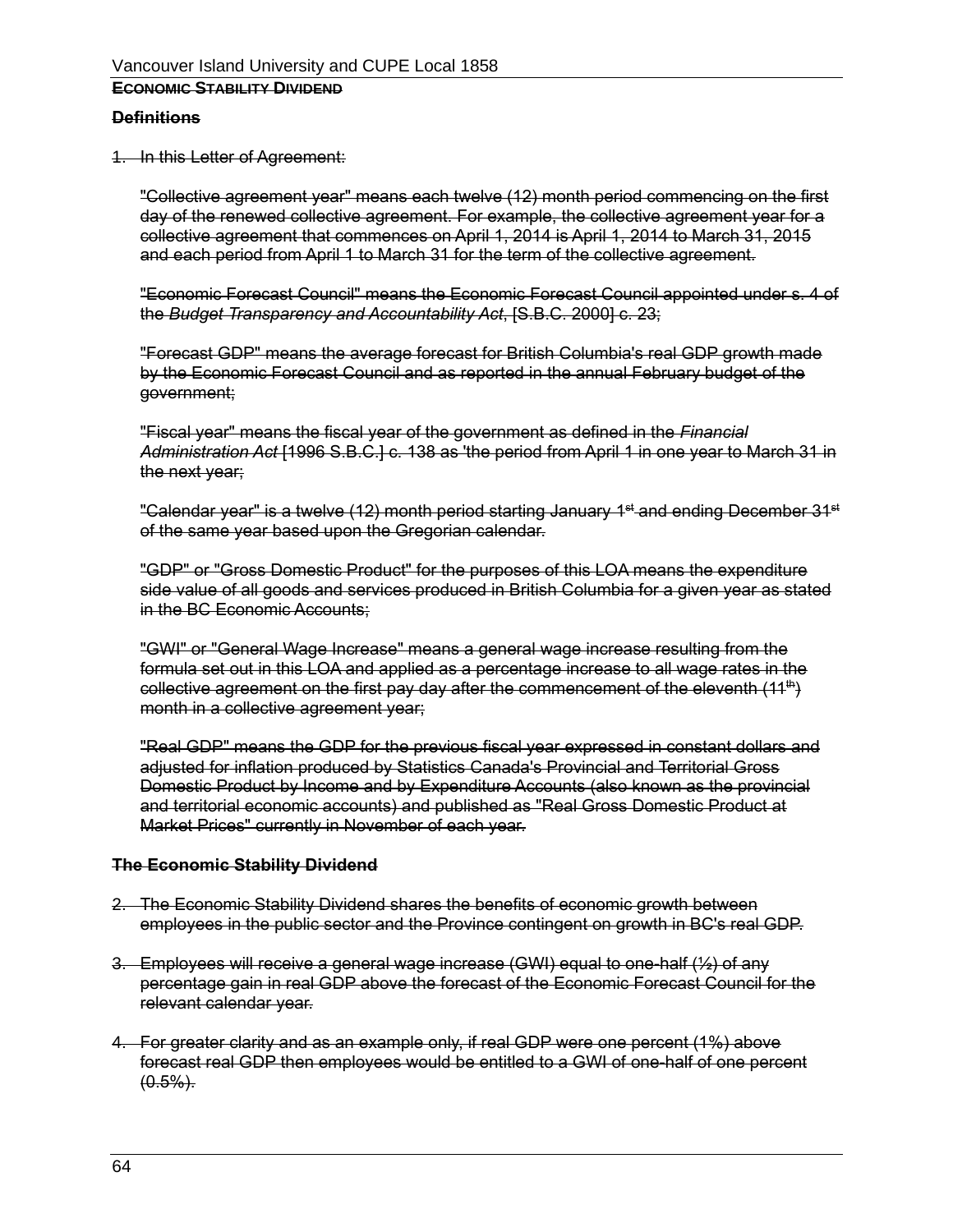#### **Annual Calculation and publication of the Economic Stability Dividend**

- 5. The Economic Stability Dividend will be calculated on an annual basis by the Minister of Finance for each collective agreement year commencing in 2015/16 to 2018/2019 and published through the PSEC Secretariat.
- 6. The timing in each calendar year will be as follows:
	- (i) February Budget Forecast GDP for the upcoming calendar year;
	- (ii) November of the following calendar year- Real GDP published for the previous calendar year;
	- (iii) November Calculation by the Minister of Finance of fifty percent (50%) of the difference between the Forecast GDP and the Real GDP for the previous calendar year;
	- (iv) Advice from the PSEC Secretariat to Employers' associations, Employers and Unions of the percentage allowable General Wage Increase, if any, for each bargaining unit or group with authorization to Employers to implement the Economic Stability Dividend.
- 7. For greater clarity and as an example only:

For collective agreement year 3 (2016/17):

- (i) February 2015 Forecast GDP for calendar 2015;
- (ii) November 2016 Real GDP published for calendar 2015;
- (iii) November 2016 Calculation of the fifty percent (50%) of the difference between the 2015 Forecast GDP and the 2015 Real GDP by the Minister of Finance through the PSEC Secretariat;
- (iv) Direction from the PSEC Secretariat to Employers' associations, Employers and Unions of the percentage allowable General Wage Increase, if any, for each bargaining unit or group with authorization to Employers to implement the Economic Stability Dividend
- (v) Payment will be made concurrent with the General Wage Increases on the first pay period after respectively February, 1, 2016, February 1, 2017, February 1, 2018 and February 1, 2019.

#### **Availability of the Economic Stability Dividend**

8. The Economic Stability Dividend will be provided for each of the following collective agreement years: 2015/16 (based on 2014 GDP); 2016/17 (based on 2015 GDP); 2017/18 (based on 2016 GDP); and, 2018/19 (based on 2017 GDP).

#### **Allowable Method of Payment of the Economic Stability Dividend**

9. Employers must apply the Economic Stability Dividend as a percentage increase only on collective agreements wage rates and for no other purpose or form.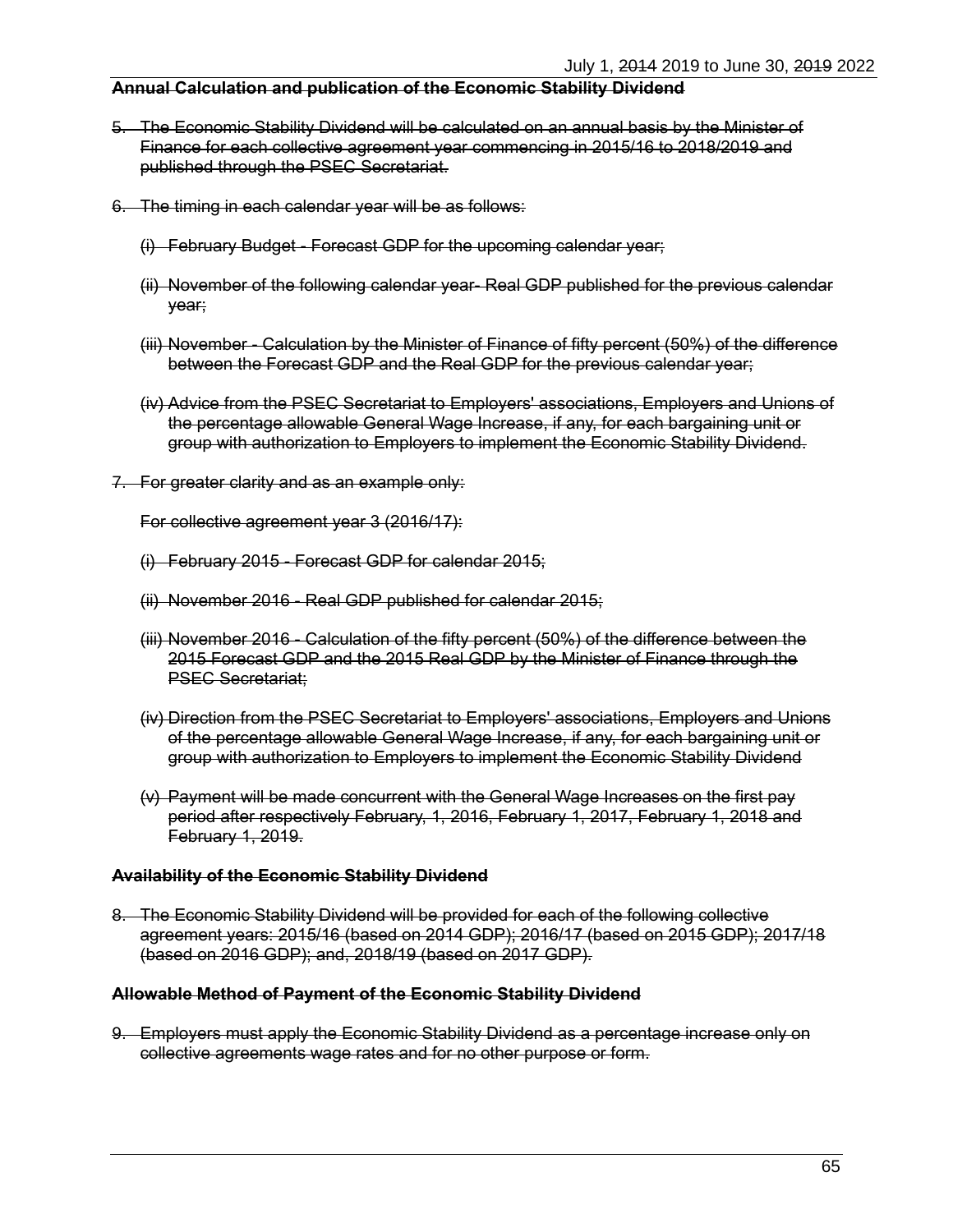# **Appendix B – Workplace Violence Prevention**

# **Letter of Agreement**

Through inclusive participation with the Joint Occupational Health and Safety Committee, the parties agree to include CUPE in activities intended to meet the Employer's obligations under WorkSafeBC to provide a healthy and safe work environment.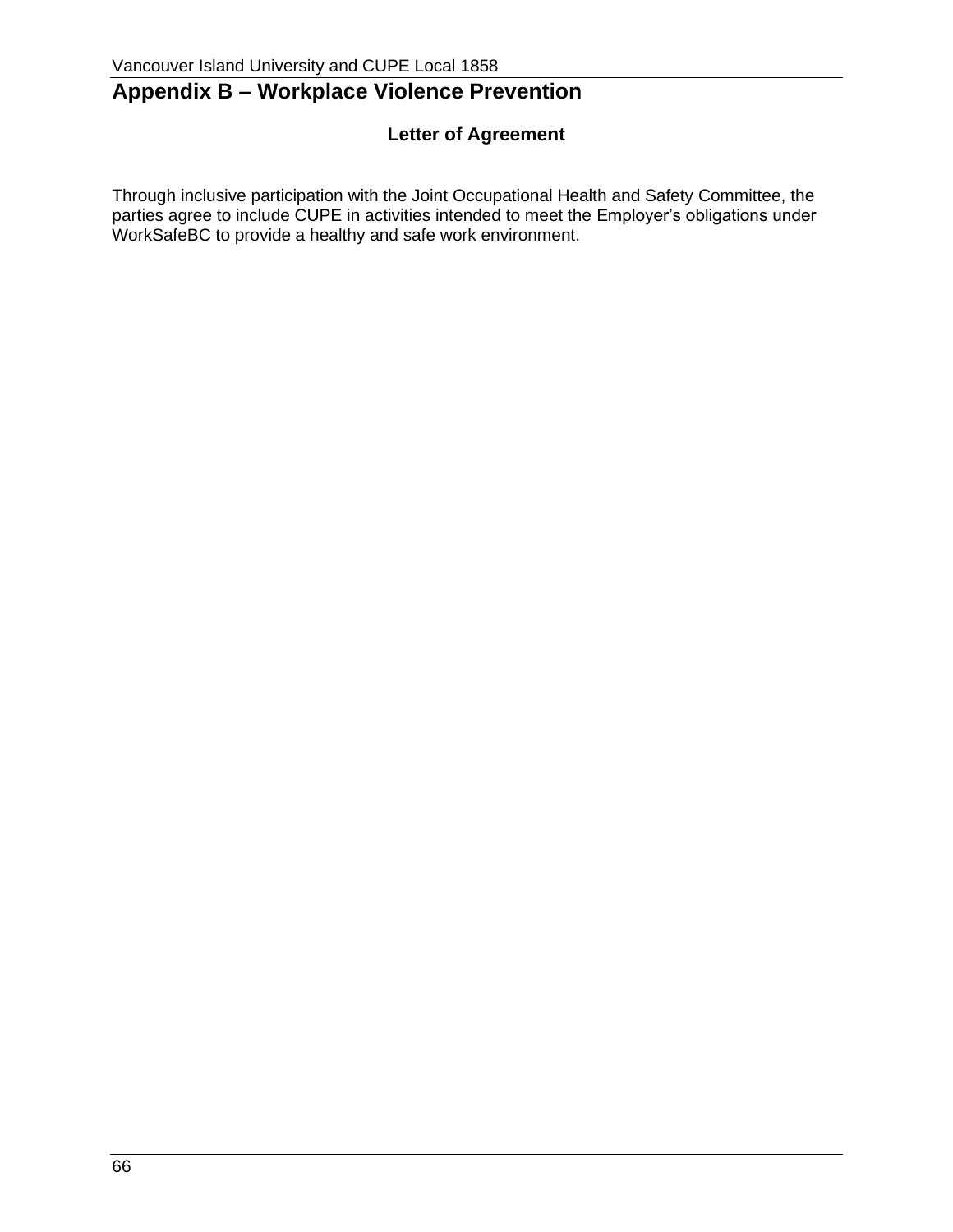# **Appendix C – Post Secondary Employers Association Layoff Registry (See [Article 36\)](#page-65-0)**

Registry Form 001

0) (For PSEA use only:)

- 1. College/Institute/Agency of Origin:
- 2. Registrant :
- 3. Start Date: Yrs. Of Seniority:
- 4. Previous Position Held:
- 5. Current Position Held:
- 6. Date of Layoff Notice-Date Employee Notified of Layoff:
- 7. Date of Availability Effective Date of Layoff:
- 8. Registrant Electronic Resume available at Date of Employee's Availability: (if different than effective date of layoff)
- 9. Regular Employee \_\_\_ or Non Regular Employee
- 10. FTE: \_\_\_\_

College/Institute/Agency Personnel Contact Person:

College Personnel Contact Phone Number:

Bargaining Unit Chairperson/Local President:

Bargaining Unit Chairperson/Local President Phone Number:

Information Release Waiver for the purposes of the *"Freedom of Information and Protection of Privacy Act".*

I agree that the above personal information, my current resume, and the positions I was interviewed for can be made available to prospective Employers and Union via the internet or other means.

Signature of Registrant: Date: Date: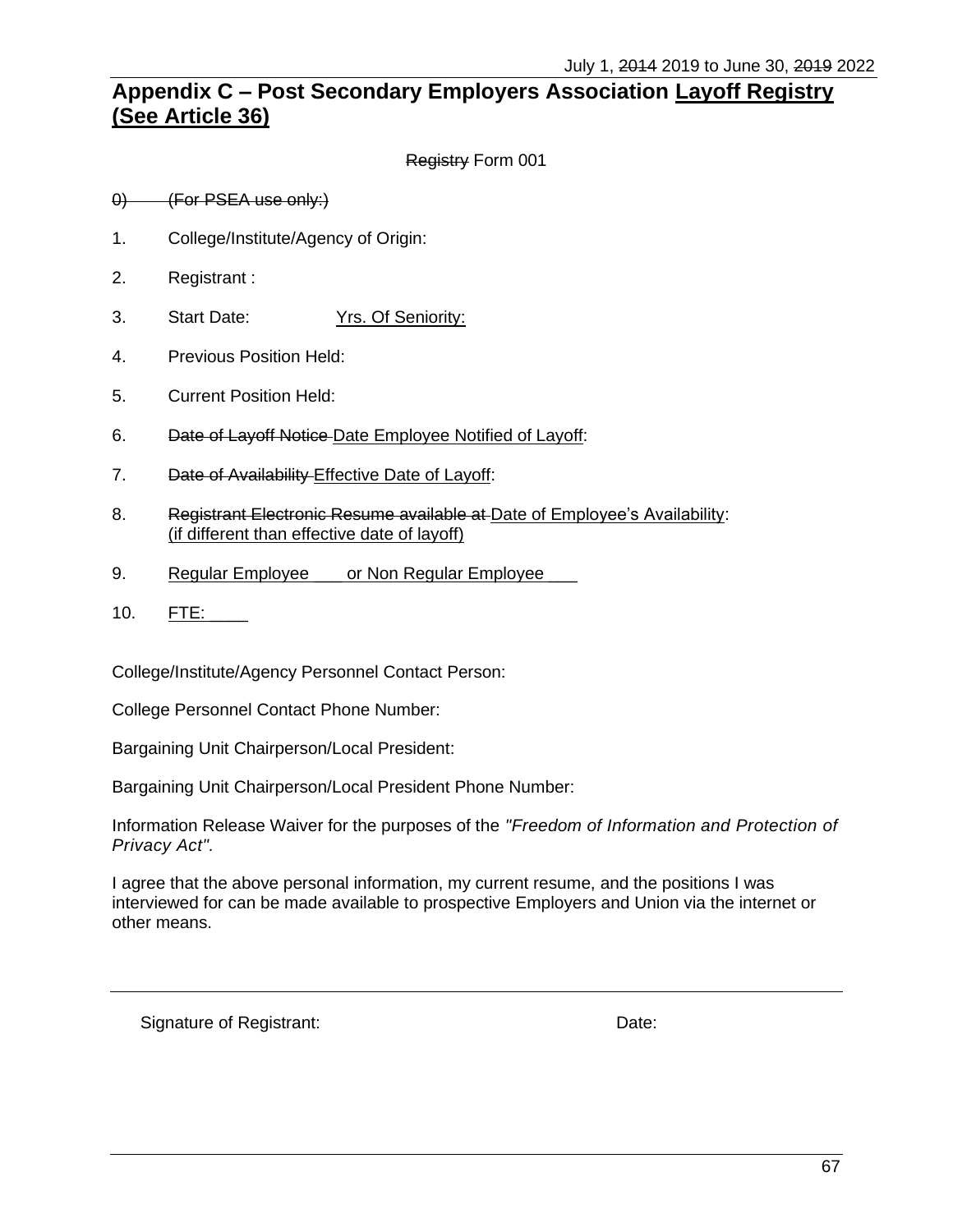#### **RE: ARTICLE [14.04](#page-33-0) ADDITIONAL HOURS FOR REGULAR PART-TIME EMPLOYEES AND ARTICLE [15.04](#page-35-0) SHORT CHANGE OVER**

The parties agree that short change over premium pay under Articles 14.04 and [15.04](#page-35-0) will not apply to regular part-time, temporary, and casual employees working in the Food Services Department.

Signed this 19<sup>th</sup> day of June, 2015 Signed this 20<sup>th</sup> day of April 2012 Signed this 2<sup>nd</sup> day of March, 2006

#### **RE: SCHEDULES FOR SHIFT EMPLOYEES IN ANCILLARY SERVICES**

- (a) Further to [Article 15.03,](#page-35-1) within a department, employees who have the skills, knowledge and ability to do the work and who have submitted availability for shifts, will be scheduled according to this Letter of Agreement. Employees must identify their interest and availability to the applicable manager.
- (b) In accordance with (a) above, shift scheduling will normally be done by seniority, except where specific skills, knowledge and/or ability are required. Employees will be scheduled as follows:
	- i. Regular employees within the department, then;
	- ii. Regular employees on seasonal layoff within the department, then;
	- iii. Temporary employees within the department, then;
	- iv. Regular or temporary employees from other departments, then;
	- v. Casual employees.

Each of the above categories will be exhausted before moving to the next category.

- (c) If the Employer will incur any additional costs under Articles [15.04](#page-35-0) or [16,](#page-36-0) the Employer may move to the next employee who will not incur additional cost.
- (d) Once a schedule is issued, additional hours that become available will be subject to [Article 14.03.](#page-32-0)
- (e) Notwithstanding [Article 11.03,](#page-19-0) seniority will be used for the scheduling of temporary employees, per (b) above.

Signed this 9<sup>th</sup> day of March, 2020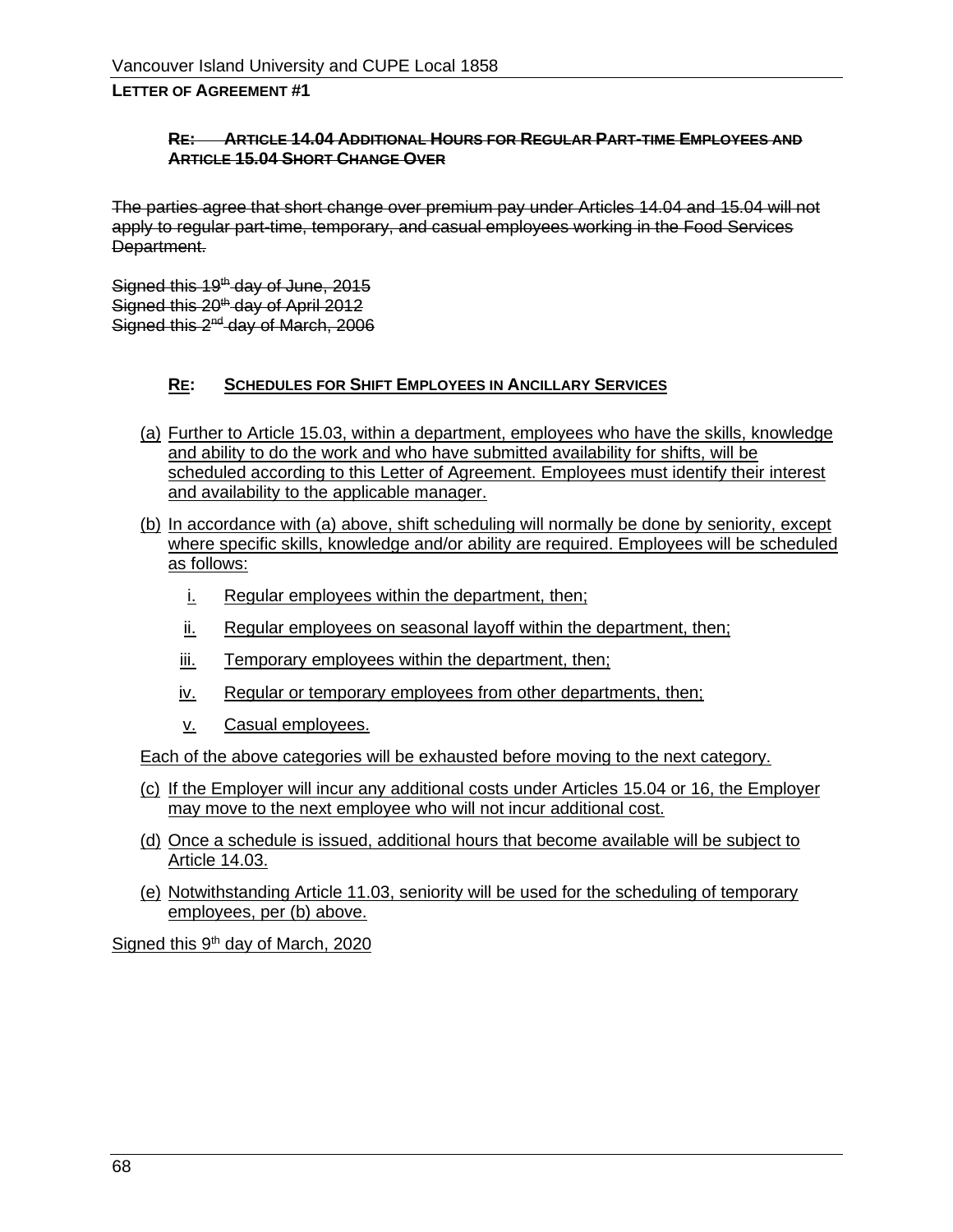#### **RE: MILNER GARDENS AND WOODLAND AND DEEP BAY MARINE FIELD STATION EMPLOYEES**

The collective agreement between Vancouver Island University and CUPE Local 1858 shall apply to Milner Gardens and Woodland and Deep Bay Marine Field Station employees with exceptions or amendments as follows:

- a) Employees at Milner Gardens and Woodland will be required to rotate shifts (maximum frequency of one (1) weekend in four (4)) in order to provide Duty Person coverage on Saturdays, and Sundays. Any short shift premium will be waived for this.
- b) At Deep Bay Marine Field Station, it is required that, in order to maintain the well-being of research animals, all employees, volunteers and management staff of the Deep Bay Marine Field Station be able to provide maintenance (feeding, water quality checks etc.) for animal-stock of past or on-going research activities. Only activities that are considered Standard Operating Procedures (SOP), with documented instructions, will apply. Any extraordinary activities outside of the SOP will only be performed at the direction of the Primary Researcher responsible for the animal stock, or senior management of the Deep Bay Marine Field Station should neither be on site or available.
- c) The current and future use of volunteer labour, paid and unpaid student work experience, project workers and externally funded employment opportunities at Milner Gardens and Woodland and at the Deep Bay Marine Field Station shall continue, provided that no volunteer, project worker or student shall cause the layoff or reduction in scheduled hours of work of an employee. Where it is operationally and fiscally possible, (subject to the funding agency specifications, if any) externally funded work opportunities will augment employment hours of employees up to full-time.

#### Accountabilities

As soon as practical after each March 31, the Joint Labour Management Committee will review the following for both Milner Gardens and Woodland and Deep Bay Marine Field Station:

- Paid CUPE hours and positions,
- Volunteer hours, and
- Financial statements of Milner Gardens and Woodland and the budget documents of Deep Bay Marine Field Station.

#### Signed this 30<sup>th</sup> day of October, 2019

Signed this 8<sup>th</sup> day of April, 2015 Signed this 14<sup>th</sup> day of February, 2012 Signed this 2<sup>nd</sup> day of March, 2006 Signed this 15<sup>th</sup> day of November, 2002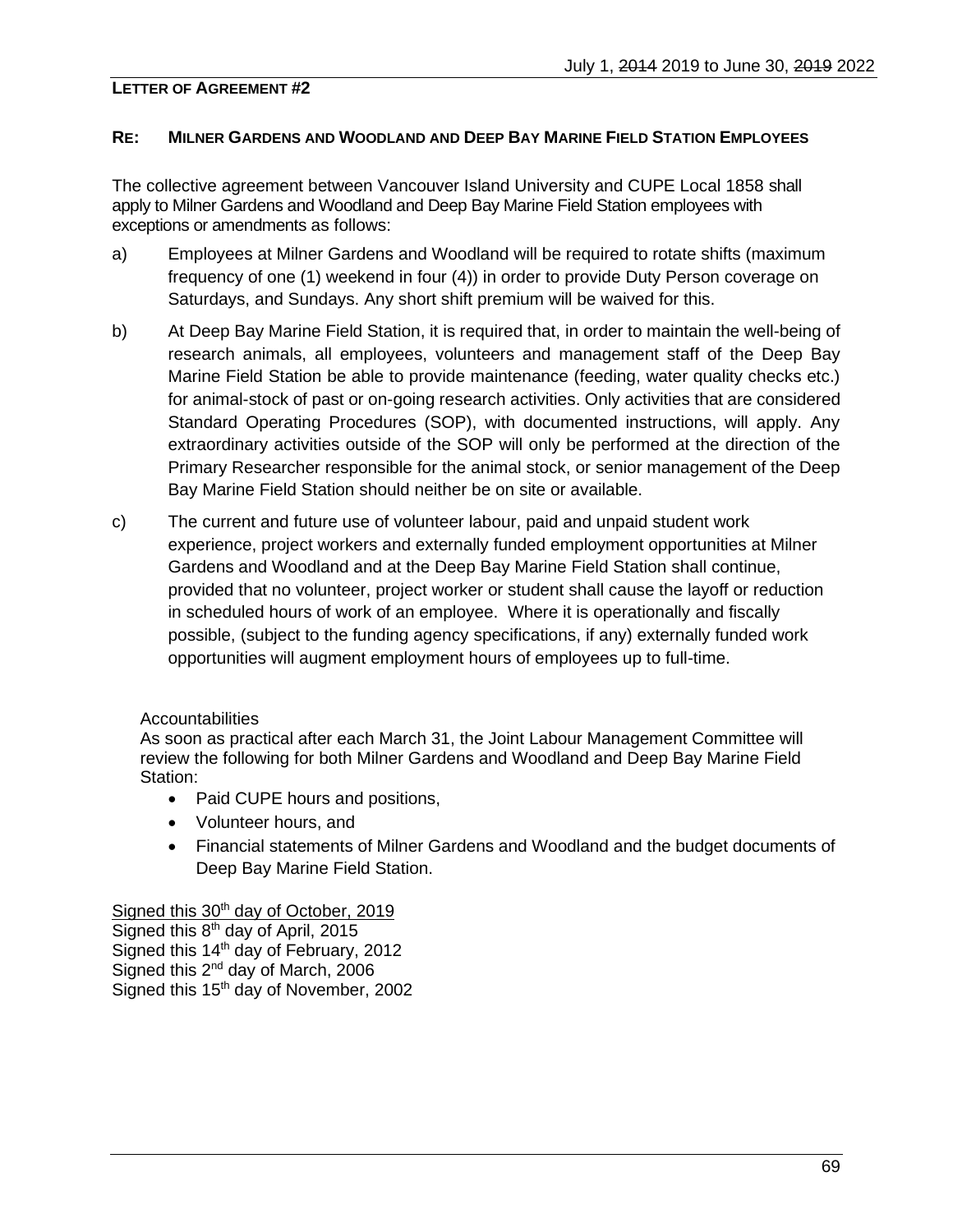#### **RE: COMMITMENT TO SUPPORT PROFESSIONAL DEVELOPMENT AND CAREER SUCCESS**

The parties agree to the following:

- a) A sub-committee of Labour Management will be struck to develop a process to support and provide feedback for the professional development and career success of CUPE members.
- b) This process will be designed to be supportive, not disciplinary or adversarial.
- c) The sub-committee will develop terms of reference. The scope of the committee's work will include:
	- i) A plan detailing the methodology to develop the process;
	- ii) A description of the resources required to support the sub-committee's work; and
	- iii) A timeframe for the proposed plan's completion.
- d) The process will adhere to the following principles:
	- i) Supportive of a meaningful dialogue between the employee and the University;
	- ii) Gathering of feedback from a wide variety of sources, including but not limited to, students (in context and where appropriate), internal and external contacts, colleagues, and academic and administrative leaders;
	- iii) Inclusion of professional development/career development goals;
	- iv) Recognition and celebration of professional and career achievements;
	- v) Self-evaluation of career goals and desired outcomes of the employee and the University; and
	- vi) Provision of timely feedback, at least once every two (2) years, but more often if appropriate resources are available.

The terms of reference will be presented to the Labour Management Committee for review and approval no later than March 1, 2016 December 31, 2020.

Signed this 13<sup>th</sup> day of November, 2019 Signed this 17<sup>th</sup> day of June, 2015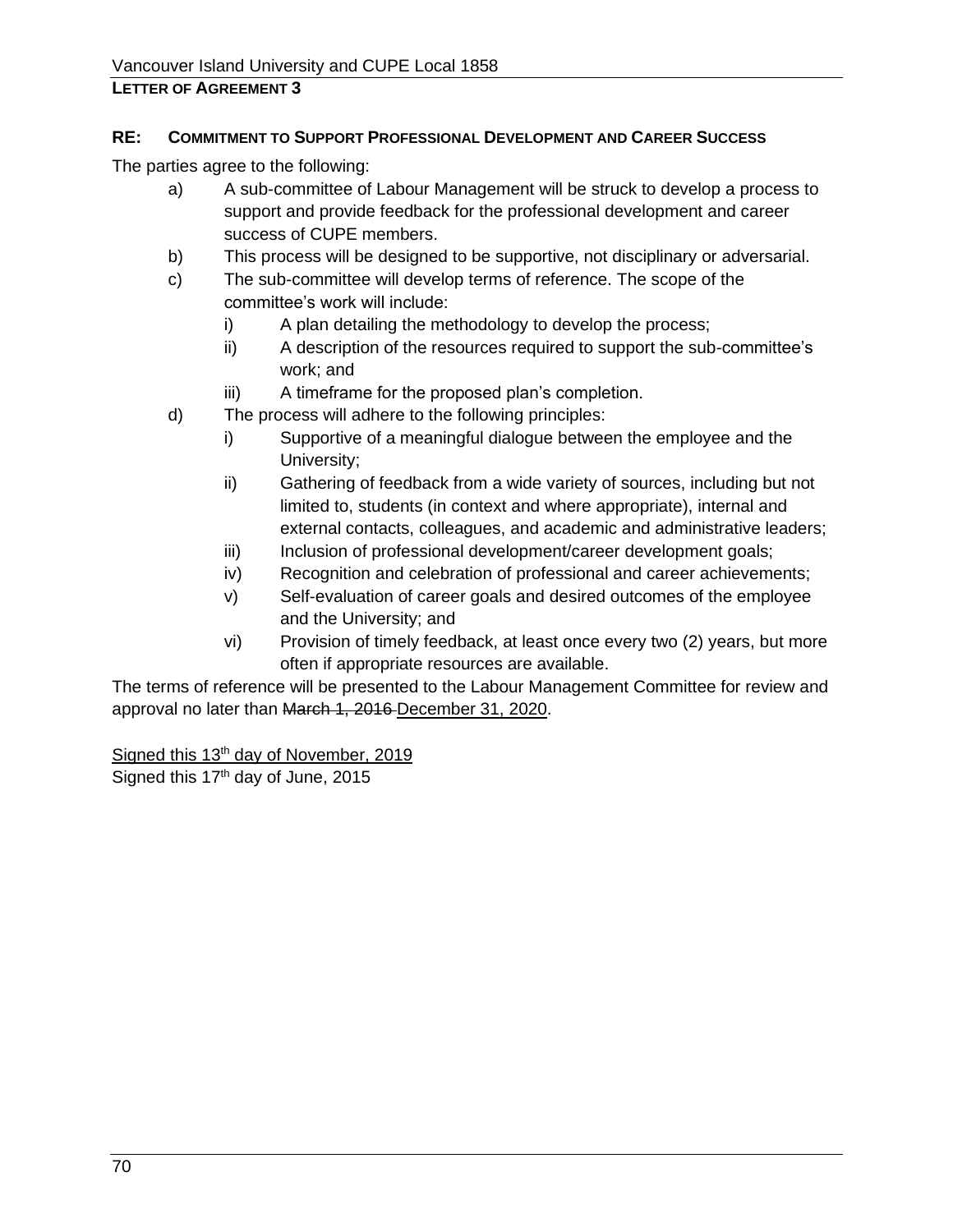#### **RE: APPRENTICES**

The parties agree that it is important to support the apprenticeship processes. Vancouver Island University will endeavour to create learning opportunities that will be dedicated to apprentices. Apprentices will be temporary employees. Apprenticeship appointments will not convert to regular status.

Once the University has identified the potential for hiring an apprentice, the University and the Union will meet to determine the appropriate apprenticeship contract, which will be designed to support the apprentice and the supervising journeyperson in their specific trade.

#### **Compensation**

Unless the parties agree otherwise, compensation for a four (4) year Apprenticeship will be calculated at [Step 1](#page-69-0), and placed on the next highest level based on the following calculation:

| <b>Apprentice Year</b> | Wage                                                               |
|------------------------|--------------------------------------------------------------------|
| Year 1                 | Level 1 rate                                                       |
| Year 2                 | [(Journeyperson rate – Level 1 rate) $x$ 0.25] + Level 1 rate      |
| Year 3                 | $\int$ [(Journeyperson rate – Level 1 rate) x 0.50] + Level 1 rate |
| Year 4                 | [(Journeyperson rate – Level 1 rate) x $0.75$ ] + Level 1 rate     |

Unless the parties agree otherwise, compensation for a three (3) year Apprenticeship will be calculated at [Step 1](#page-69-0), and placed on the next highest level based on the following calculation:

| Apprentice Year | Wage                                                               |
|-----------------|--------------------------------------------------------------------|
| Year 1          | Level 1 rate                                                       |
| Year 2          | [(Journeyperson rate – Level 1 rate) $\times$ 0.33] + Level 1 rate |
| Year 3          | [(Journeyperson rate – Level 1 rate) $x$ 0.67] + Level 1 rate      |

The same rationale will apply to apprenticeships of other lengths.

#### **Journeyperson's Supervisory Responsibilities**

During the period of time where the journeyperson is supervising the apprentice the journeyperson shall be entitled to an hourly premium consistent with the lead hand premium.

Signed this 30<sup>th</sup> day of October, 2019 Signed this 17<sup>th</sup> day of June, 2015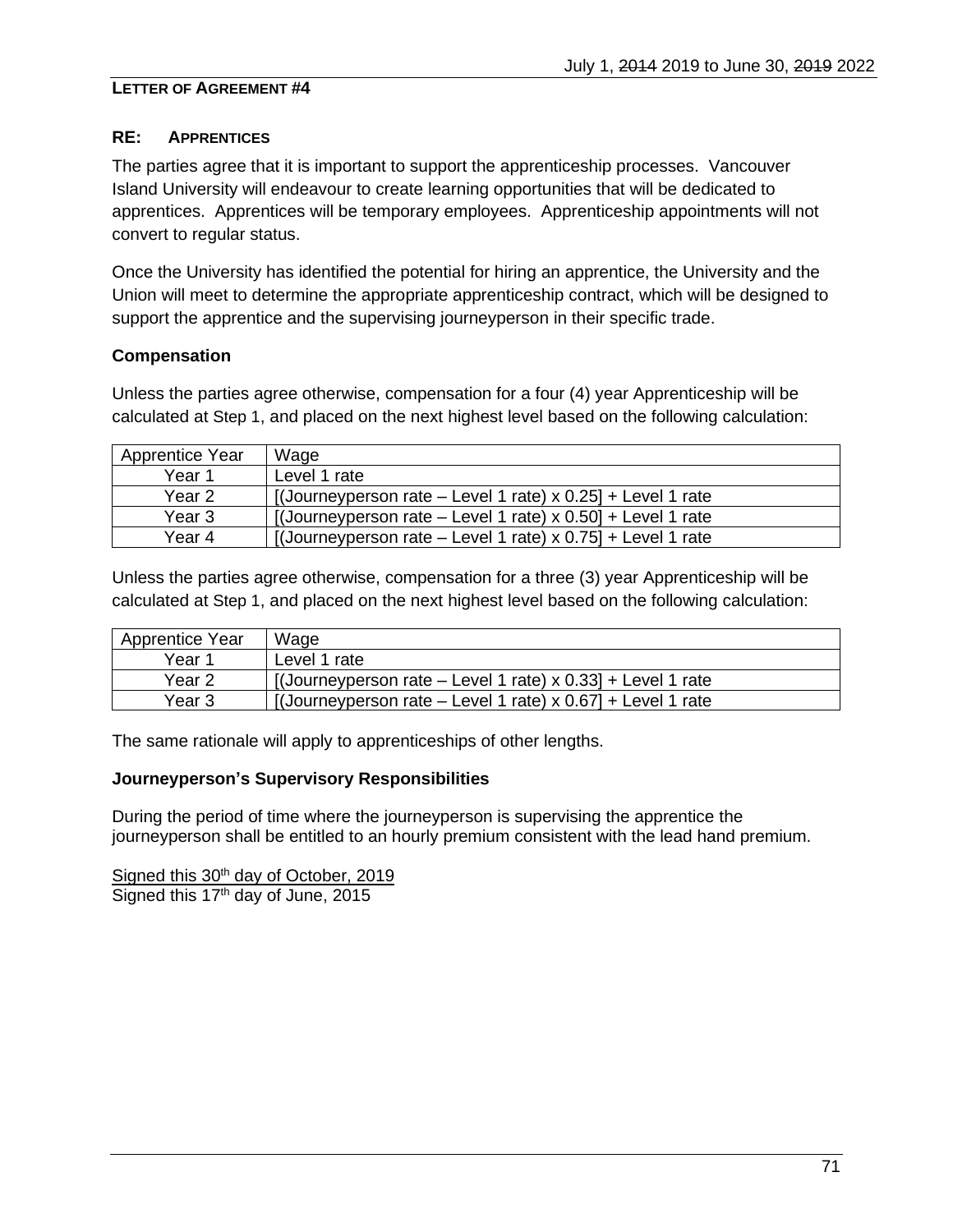#### **RE: EXPEDITED ARBITRATION PROCESS**

The Parties agree to an expedited arbitration process as set out below.

#### **Expedited Arbitration Process**

By mutual agreement, where a grievance remains unresolved after [Step 4](#page-16-0) of the grievance procedure, the parties may refer the matter to expedited arbitration.

Where a matter has been referred to expedited arbitration any decision will be of no precedential value and shall not thereafter be referred to by the parties in respect of any other matter with the exception of discipline which may remain on an employee's file.

#### **Procedures**

All presentations shall be short and concise and shall include a comprehensive opening statement. The parties agree to make limited use of authorities.

No written reasons shall be provided beyond those which the arbitrator deems necessary to convey the decision.

Neither party shall appeal the decision of an expedited arbitration.

The parties shall equally share the costs of the fees and expenses of the arbitrator.

The expedited arbitrators who shall act as sole arbitrators, shall be Mark Brown, Chris Sullivan and Irene Holden. These arbitrators shall be assigned to cases on a rotating basis in the order in which they have been listed here, or by mutual agreement if this will facilitate an earlier hearing and decision. If none of the arbitrators are available then tThe selection of an arbitrator will may be mutually agreed to by the parties or appointed in accordance with [Article](#page-17-0) 9.02.

Any time up to thirty (30) calendar days from the date of a mutual referral to expedited arbitration either party may remove a matter from the expedited arbitration process and forward the matter through the arbitration process established pursuant to [Article 9.](#page-17-1) In such an event, time limits shall not act as a bar to the grievance proceeding to arbitration, but either party is free to argue any prejudice caused by the delay. In addition the party removing the matter from expedited arbitration is responsible for any cancellation and other fees charged by the arbitrator appointed under the expedited process.

Signed this 30<sup>th</sup> day of October, 2019 Signed this 17<sup>th</sup> day of March, 2015 Signed this 20<sup>th</sup> day of April, 2012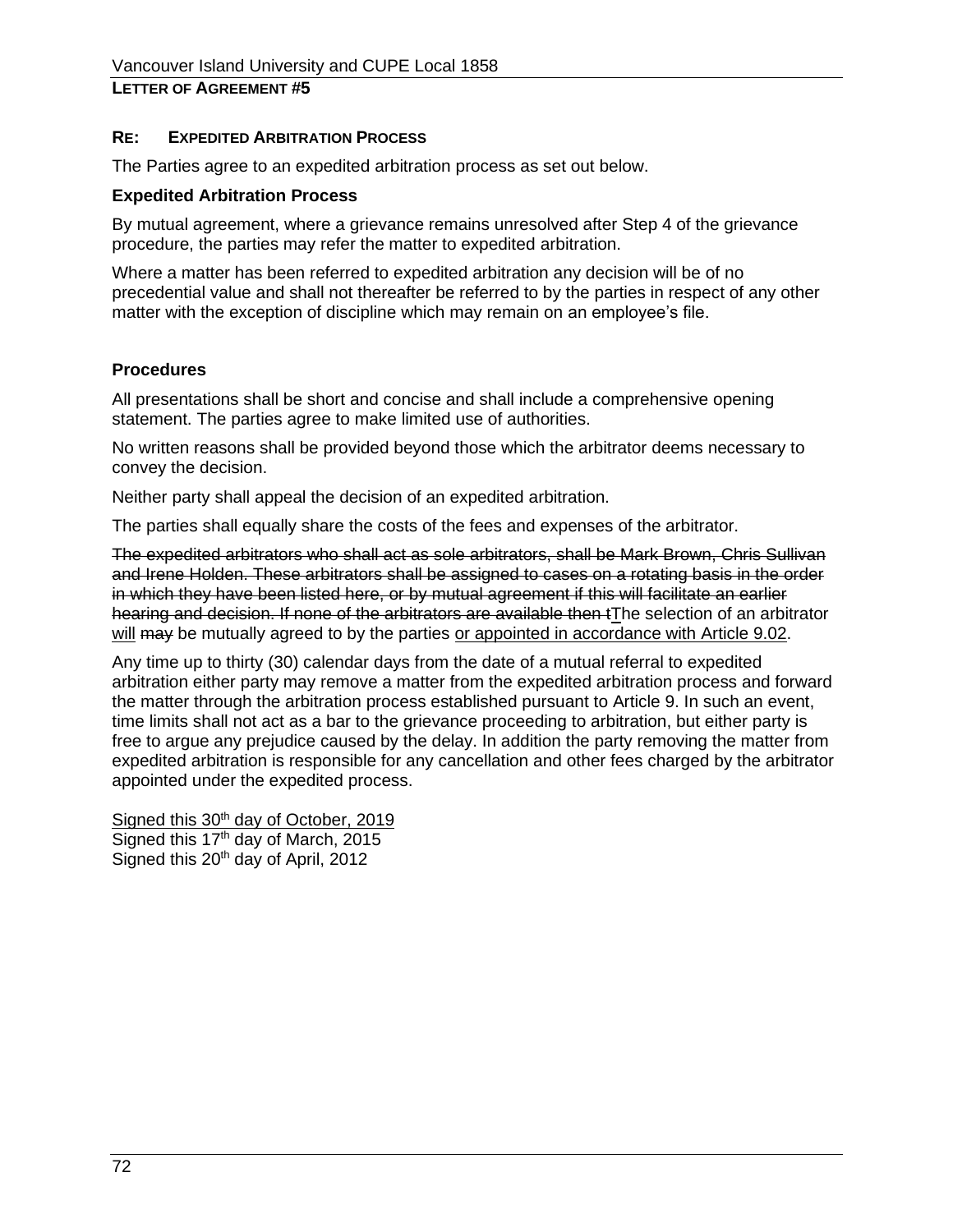#### **RE: PROVINCIAL JOINT BENEFITS TRUST**

The parties agree that Vancouver Island University and CUPE Local 1858 (the parties) will participate in a provincial committee, should one be created, to initiate discussions and make recommendations to their principals on the feasibility of developing a Joint Benefits Trust .

Signed this  $17<sup>th</sup>$  day of March, 2015 Signed this 6th day of December, 2012

## **RE: STANDBY LOA**

Standby provisions are being introduced with the mutual intent of providing:

- a. Compensation for responding to work inquiries outside of a standard work day;
- b. Predictability in expectations for responding to inquiries outside of a standard work day.

#### **Standby**

Standby is defined as being scheduled to be available to work at any time following the completion of an employee's scheduled shift during a standard work week or on scheduled days of rest.

An employee who is required to be on standby will be subject to the following provisions:

- 1. An employee will receive one (1) hour pay at the employee's regular rate of pay for each eight (8) hour period or less of standby on regularly scheduled days of work.
- 2. An employee will receive two (2) hours' pay at the employee's regular rate of pay for each 24 hour period or part thereof on regularly scheduled days of rest.
- 3. If an employee is asked to report to the workplace while on standby, the employee shall receive Call Out pay as set out in Article 16.10.
- 4. If a standby employee determines another employee or resource is needed, the standby employee will advise the applicable manager.
- 5. Employees on standby can receive one (1) communication per standby shift without additional cost to the Employer. A communication is defined as a telephone call or text conversation lasting up to fifteen (15) minutes.
- 6. During standby shifts, an employee will respond to inquiries within fifteen (15) minutes.
- 7. When called out during a standby shift, an employee must report to the designated workplace within forty-five (45) minutes. The parties agree that consideration will be given to individual employee circumstances and proximity of the employee's primary residence to the worksite with respect to the required reporting time. Any disputes shall be referred to the Labour Management subcommittee defined in paragraph fifteen (15).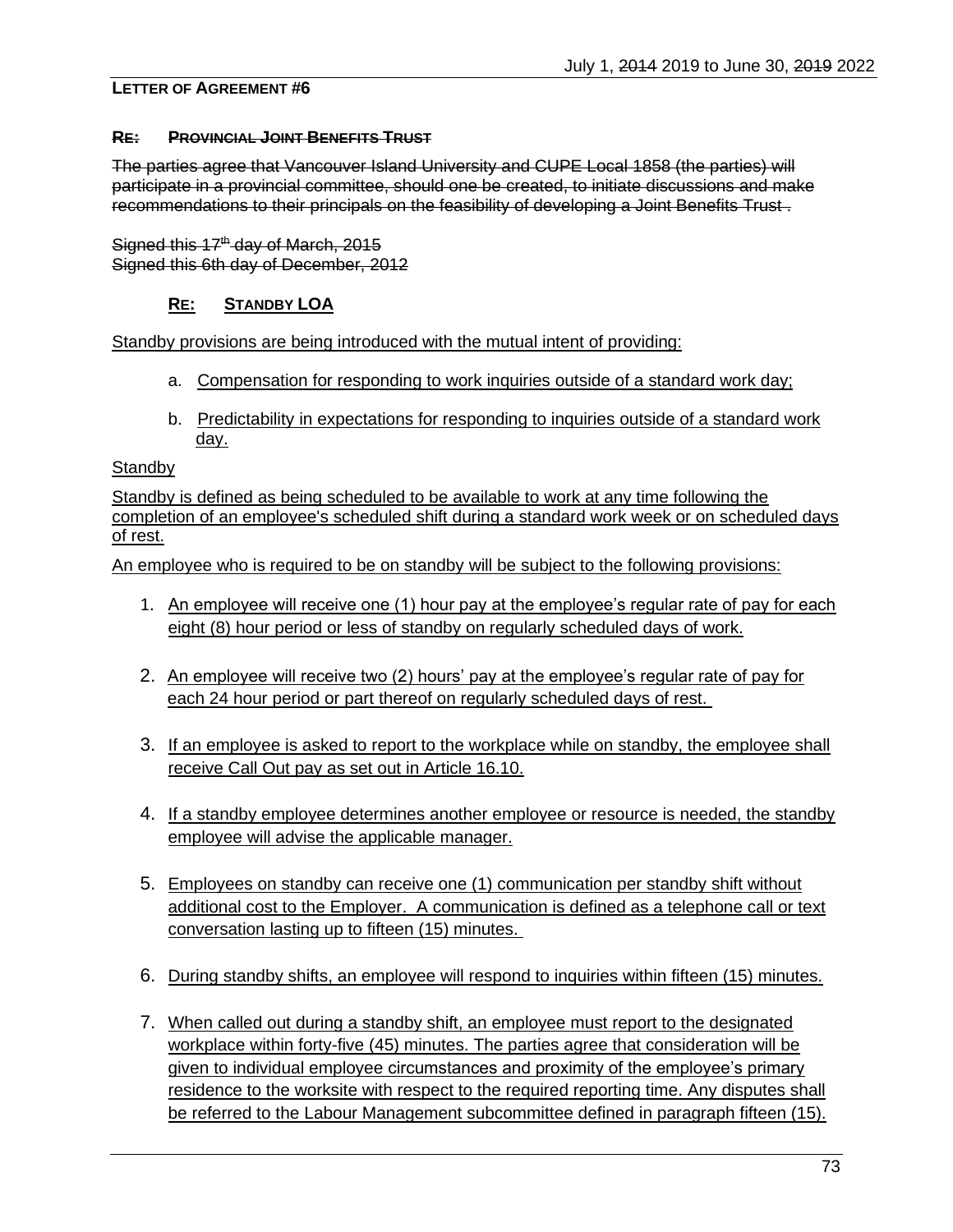Vancouver Island University and CUPE Local 1858

- 8. An employee who reports to work during a standby shift is permitted to leave the workplace once the assigned work is complete.
- 9. Employees on standby may trade standby shifts with other employees of the same position with the approval of their supervisor.
- 10.The Employer will post the standby schedule at least ten (10) working days in advance. The standby shifts will be rotated between employees within the same position and department.
- 11.An employee who has an approved scheduled vacation shall not be scheduled for standby duty by the Employer, without the consent of the employee. An employee's vacation request will be granted based on current practice and will not be denied due to the Employer's need to schedule standby shifts.
- 12.Employees in self-assigning positions under [Article 14.06](#page-33-1) and are designated as standby will be eligible for standby compensation during times outside of their agreed upon scheduled shifts.
- 13.An Employee on standby may not pyramid standby pay with other shift premiums or overtime.
- 14.The Employer and the Union shall negotiate the positions designated as having standby duties (contained in Appendix A) and future positions, as agreed.

When an existing position is designated to have standby duties, incumbent employees in the position may decline the standby duties. New appointees in such positions may not elect to decline standby duties.

- 15.The Employer and the Union agree to form a subcommittee of Labour Management to develop processes to govern the frequency of standby shifts. Unresolved issues at the subcommittee level will be raised to the full Labour Management Committee. Issues will be resolved on the basis of mutual agreement.
- 16.This Letter of Agreement will be in force and effect until June 30, 2022, unless the parties agree otherwise.

## Appendix A: Positions Identified for Standby Duties

The parties agree that the following positions will be subject to the Standby duties outlined in the Standby Letter of Agreement (Standby LOA).

• Residence Life Coordinator

Signed this 14<sup>th</sup> day of February, 2020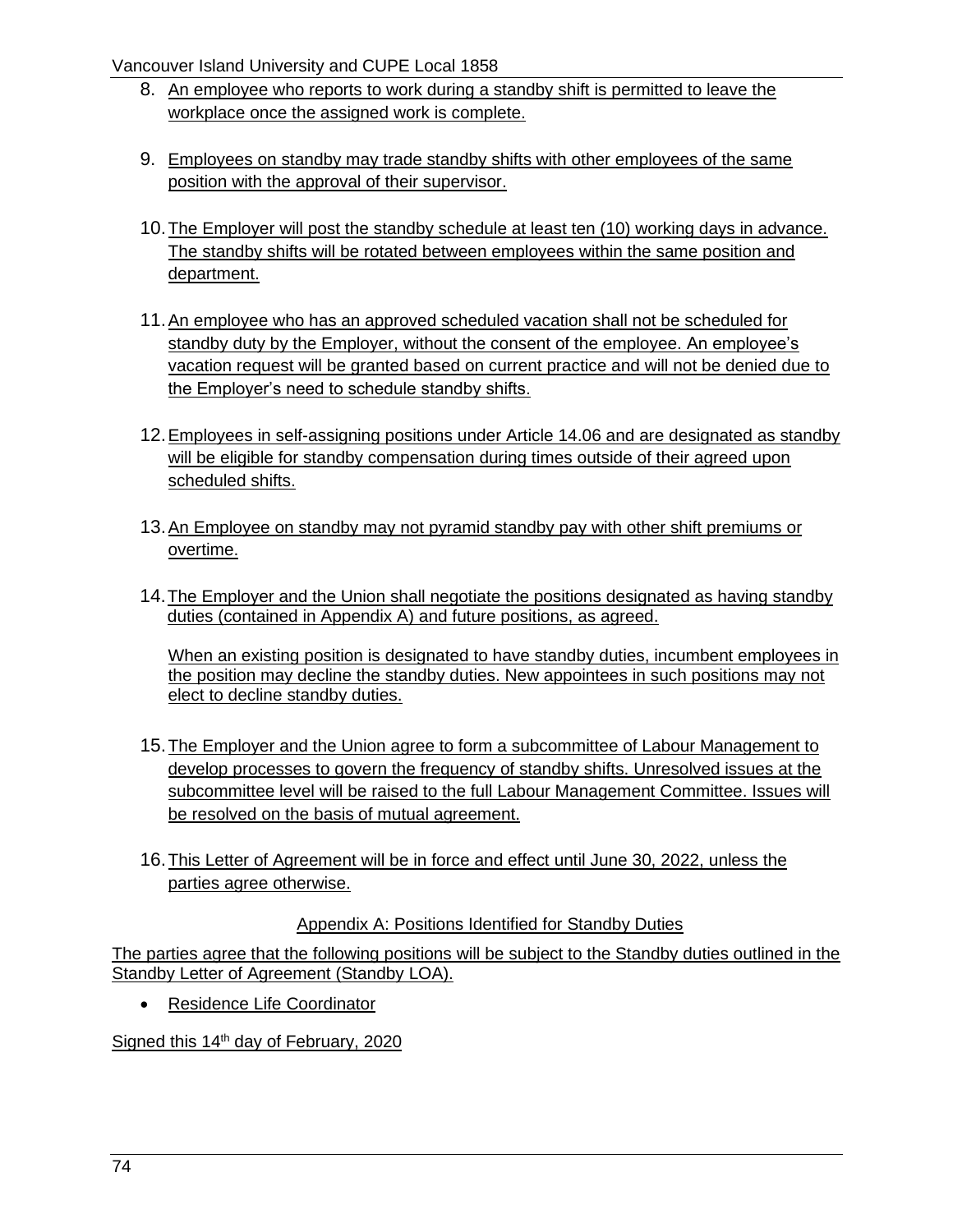*Note: For former LOA #7 language re: Layoffs – see [Article 12.](#page-20-0)*

#### **RE: MEDICAL SERVICES PLAN**

- (a) The parties recognize that the method of funding MSP has been changed from an individually paid premium system to a system funded by an Employer paid payroll tax, for BC Residents.
- (b) If the government, at any time in the future, reverts to an individually paid premium system, the parties agree that the employer will continue pay 100% of the premium for employees on the same basis as exists in the 2014 – 2019 Collective Agreement.

Signed this 14th day of February, 2020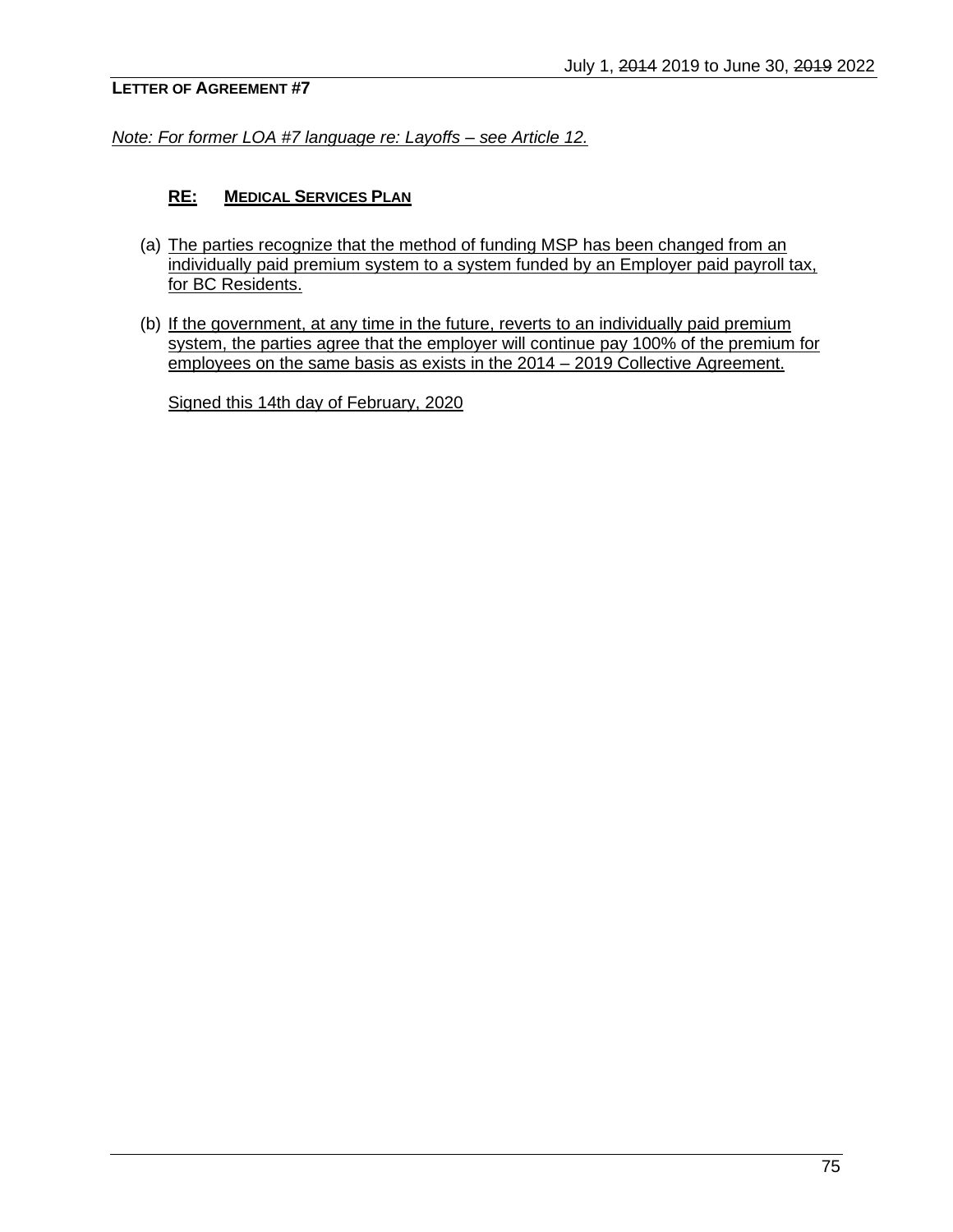#### **RE: EMPLOYEES' SHARE OF THE EI REBATE**

On January 1, 2013, the employees' share of the Employment Insurance premium reduction rebate (EI Rebate) will be redirected to increase the vision coverage for eligible employees and dependents under Article [29.02](#page-60-0) [\(b\)](#page-61-0) [\(i\)](#page-61-1) from a maximum of two hundred fifty dollars (\$250.00) per twenty-four (24) consecutive months to a maximum of four hundred twenty-five dollars (\$425.00) per twenty-four (24) consecutive months. The increased vision care coverage will be effective January 1, 2013.

In the event the University no longer receives the employees' share of the EI Rebate for any reason, the parties will, within sixty (60) calendar days, reduce the vision care benefit under the terms of the plan to two hundred fifty dollars (\$250.00) per twenty-four (24) consecutive months as per Article [29.02](#page-60-0) [\(b\)](#page-61-0) [\(i\).](#page-61-1)

The University will review the cost neutrality of this benefit on a five (5) year cycle commencing the date of implementation. If there is a net cost to the University for the increase in vision care, the parties will discuss alternative means to fund the benefit such that remains cost neutral. If, after sixty (60) calendar days of commencing the review, the parties cannot agree on an alternative method to fund the vision care benefit on a cost neutral basis, the vision care benefits will be reduced to two hundred fifty dollars (\$250.00) per twenty-four (24) consecutive months as per Article [29.02](#page-60-0) [\(b\)](#page-61-0) [\(i\),](#page-61-1) as applicable and reinstate the employee share of the EI rebate provided the EI rebate continues to be received by the Employer.

Signed this  $19<sup>th</sup>$  day of June, 2015 Signed this 6<sup>th</sup> day of December, 2012

## **RE: STARBUCKS LICENSED STORE ("STARBUCKS LOA")**

The Starbucks Licensed Store ("Starbucks") at Vancouver Island University (VIU) is part of the regular operations of VIU. It is recognized that CUPE Local 1858 is the bargaining unit for nonexcluded employees in Starbucks and that the Collective Agreement between Vancouver Island University and CUPE Local 1858 applies. As this is a developing enterprise, the parties agree to the following:

- 1. All individuals working at Starbucks shall be employees of Vancouver Island University and shall be included under CUPE Local 1858 trade union certification. Those individuals will be assigned to the positions noted below. Changes to this list will only be done in consultation with CUPE Local 1858.
	- a. Starbucks Supervisor (Position #10491/00869)
	- b. Starbucks Shift Lead (Position #11552/00868)
	- c. Starbucks Barista / Cashier (Position #10271/00867)
	- d. Starbucks CUPE Casual (Position #10496/00200)
- 2. With the exception of positions and incumbents subject to item #8, the other positions will be posted as regular positions. Other temporary and casual workers will be employed in addition to the regular complement as needed and in accordance with the collective agreement.
- 3. The Starbucks Supervisor position (Position #10491/00869) will have Self-Assigning Hours in accordance with [Article 14.06.](#page-33-1)
- 4. The following articles will be temporarily waived and will not apply:
	- a.  $14.01$  (a) Standard work week
	- b. [14.08](#page-34-0) Weekend Work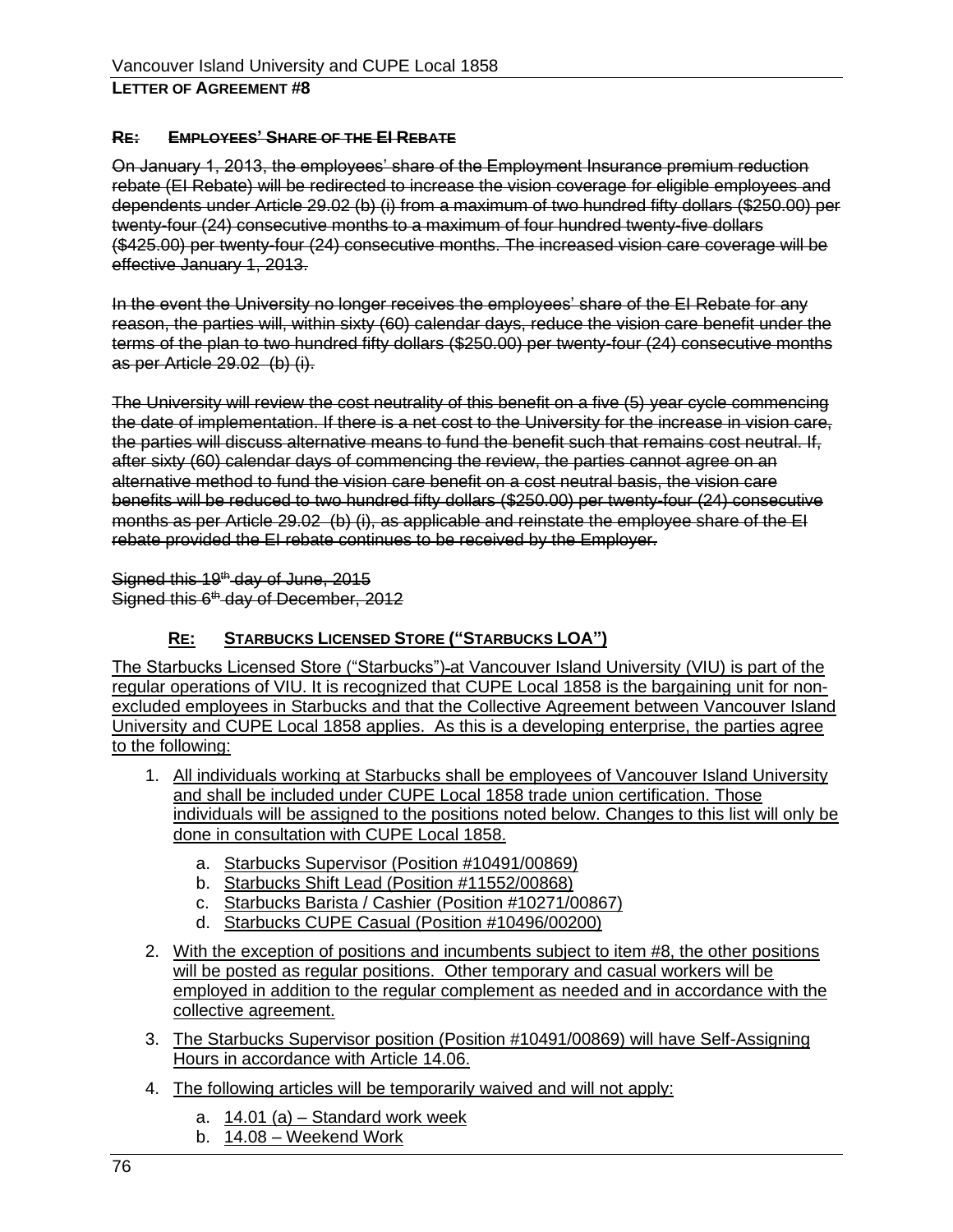c. 15.02 – Shift Premium for second shift

The parties agree to revisit the terms of paragraph 4, through Labour Management, in June of each year. This waiver shall be in place until March 31, 2022, unless the parties agree otherwise.

- 5. Employees will have a minimum break of 12 hours between the end of one shift and the start of another. If a shift starts with less than 12 hours between, overtime rates will apply to the hours before the  $12<sup>th</sup>$  hour.
- 6. Employees in these positions will be provided with uniform aprons as per the Starbucks corporate dress code and personal appearance guidelines. While on shift, employees will conform to the Starbucks corporate dress code and personal appearance guidelines.
- 7. All training time required, whether on or off-site, will be considered scheduled work-time with all accompanying wages, rights and benefits. This includes any time required for reading manuals or reviewing training videos.
- 8. A maximum of four (4) Barista positions (Position #10271/00867) will be open to current VIU students only.
	- a. To be designated a "VIU Student" individuals must provide proof of enrolment upon request by the employer.
	- b. Without prejudice to the CUPE 1858 VIU trade union certification, employees in these positions will be CUPE 1858 members and subject to the Collective Agreement indicated above.
	- c. These will be posted as temporary, part-time positions with a maximum term of 4 years.
	- d. These positions will not regularize and the employees in these positions will not be eligible for regularization.
- 9. This agreement shall be in place for the term of the 2019-2022 CUPE 1858 VIU Collective Agreement.

Signed this 7<sup>th</sup> day of February, 2020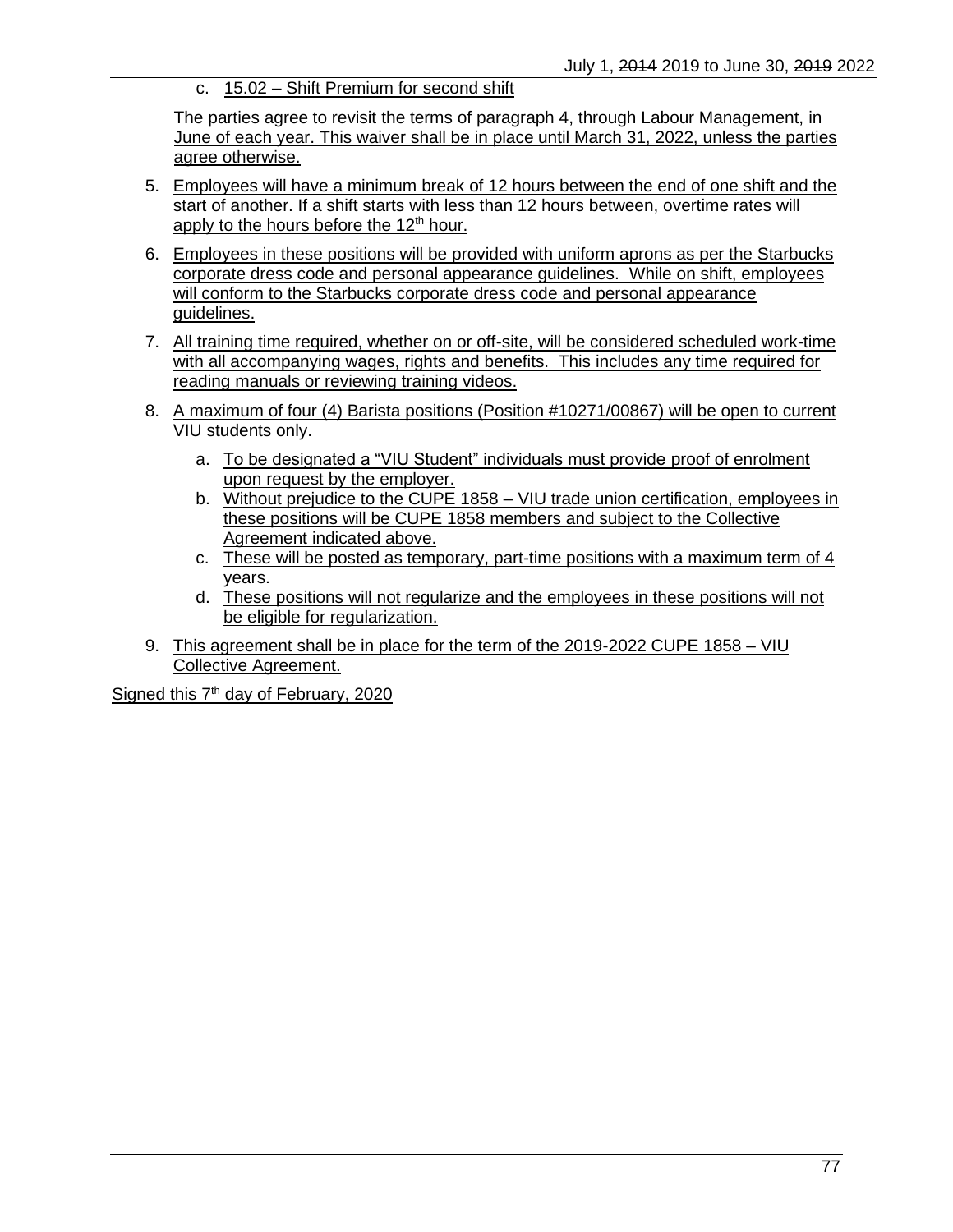# **RE: DUTY TO ACCOMMODATE**

In the spirit of [Article 1.04](#page-8-0) of the VIU-CUPE 1858 Collective Agreement, the Parties agree to jointly develop materials specifically on the Duty to Accommodate and the rights and responsibilities of employers, unions and employees under the Human Rights Code.

The Parties will jointly undertake a review of current VIU materials related to the Duty to Accommodate as well as a review of public sector best practices.

Consideration will include, but not be limited to:

- Identification of current challenges
- Recent developments in accommodation, including mental health
- Opening the discussion to other interested groups in the VIU community

These materials will be jointly developed within one year of ratification and provided to managers and employees on the Human Resources website and departmental bulletin boards.

Both Parties agree this is a living process and will be regularly reviewed by the Labour Management Committee and updated as mutually agreed.

Signed this  $12<sup>th</sup>$  day of December, 2019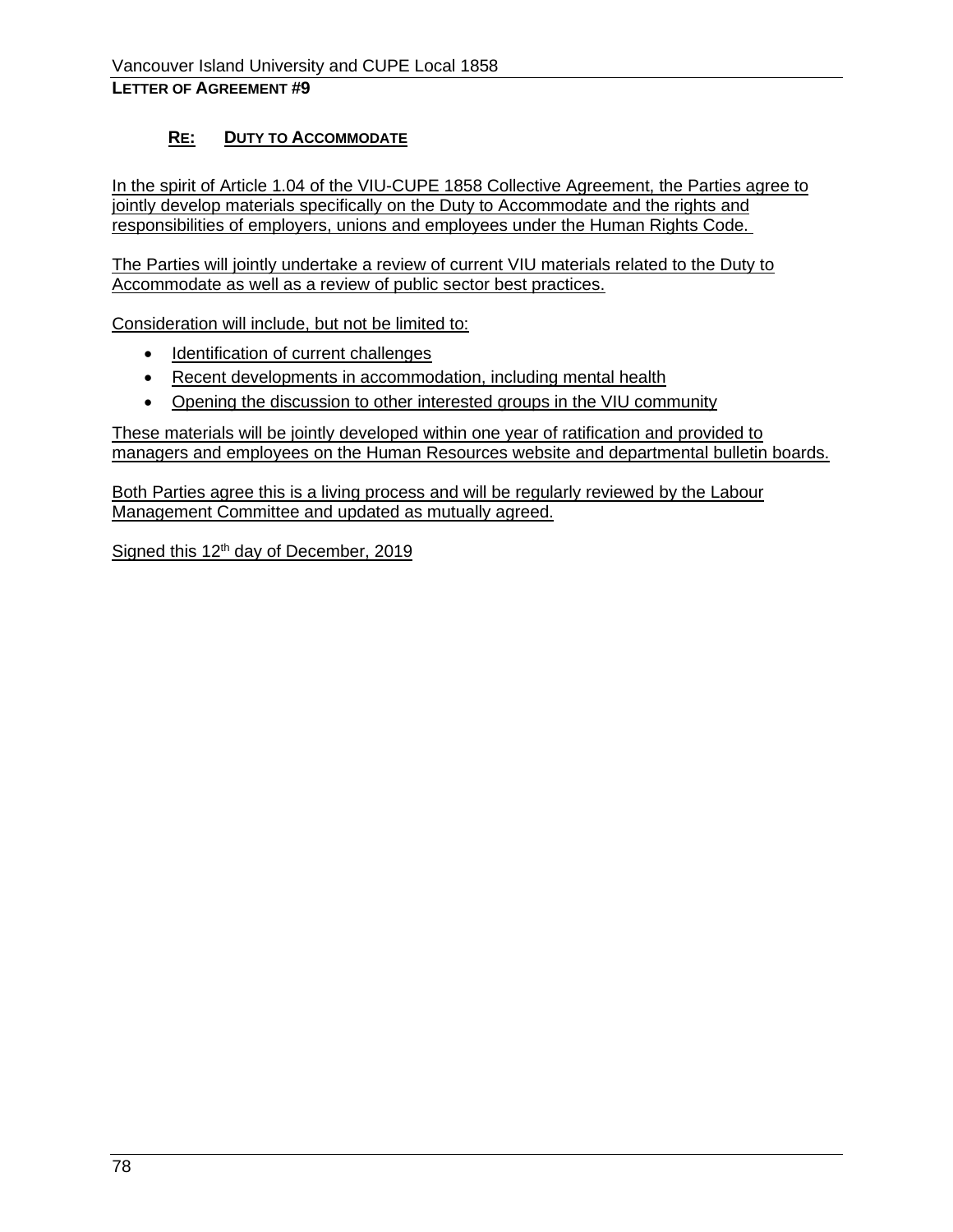#### **RE: DESIGNATED 40 HOUR WORK WEEK**

- (a) Should operational needs require, the Employer may, with appropriate notice and consultation with the Union, designate departments and/or positions within a department to have a forty (40) hour standard work week.
- (b) Incumbents in such positions offered a forty (40) hour standard work week will have the option of maintaining their existing weekly regular hours and a thirty-five (35) hour standard work week.
- (c) New or vacant positions with a forty (40) hour standard work week will be posted as per [Article 13.](#page-30-0)

Signed this 9th day of March, 2020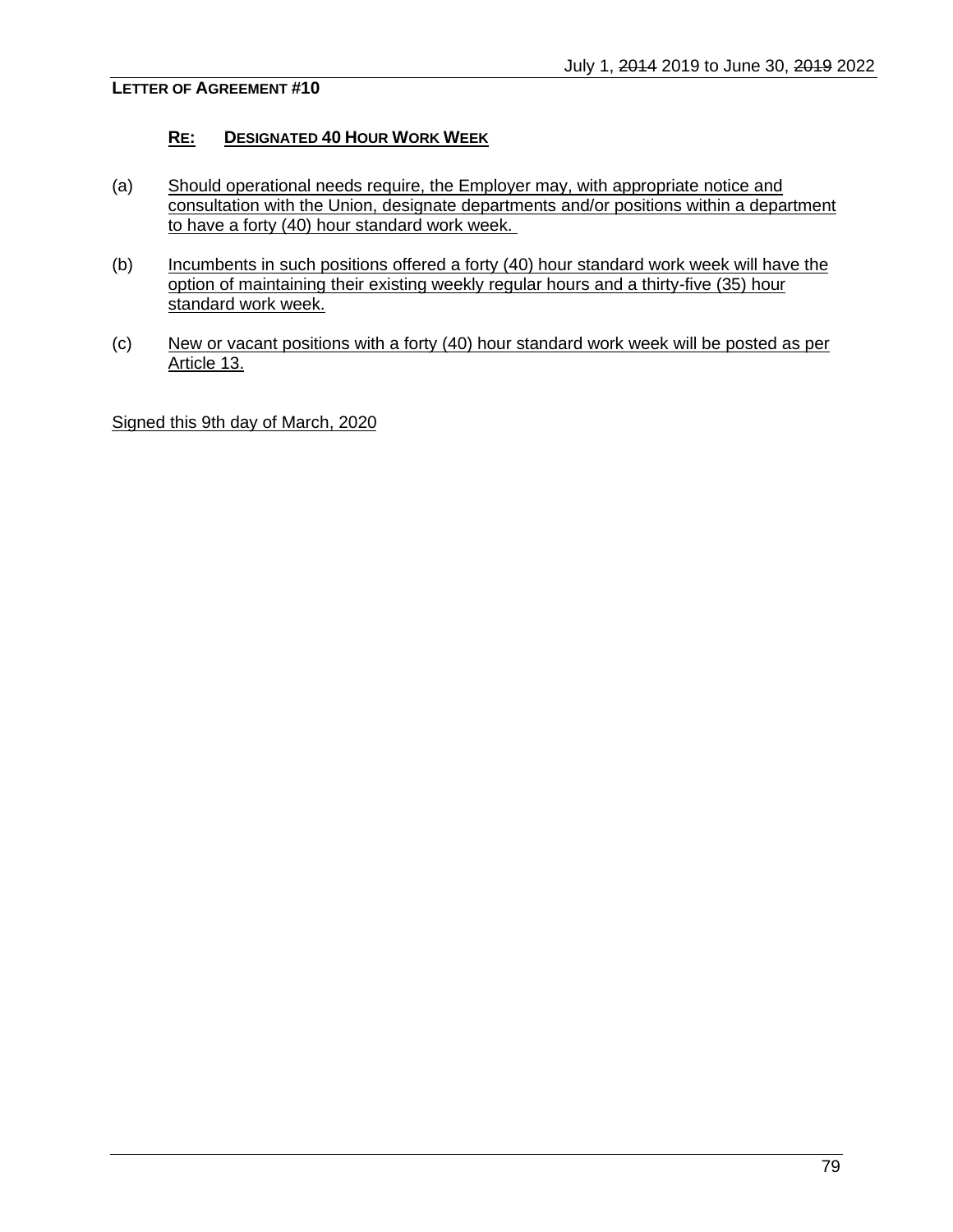## **RE: JOINT GENDER-NEUTRAL JOB EVALUATION (JJE) MAINTENANCE AGREEMENT**

Further to the CUPE Collective Agreement and the JJE Maintenance Agreement of January 2, 2007, enacted further to the Collective Agreement, the parties agree on the following recommendations made by the joint union/management committee:

- The modification of degree levels and weightings to 6 of the 12 compensable factors.
- The revised Classification Structure through the addition of classification levels above 10.
- The additions to "notes to raters" and to the Job Evaluation Position Questionnaire to clarify the intent and differentiation of degrees.

The parties agree that the modifications will increase objectivity, and accommodate the increase in demand and recruitment of paraprofessional and professional roles within CUPE 1858. The results of the degree modifications are as follows:

|          |                          |                   |                   |           |                          | <b>Current Degrees and Weights</b> |                          |                               |                                                  |                                                      |                                                        |                                    |
|----------|--------------------------|-------------------|-------------------|-----------|--------------------------|------------------------------------|--------------------------|-------------------------------|--------------------------------------------------|------------------------------------------------------|--------------------------------------------------------|------------------------------------|
| Dregrees | <b>Education</b>         | <b>Experience</b> | <b>Complexity</b> | Judgement | <b>Physicial Effort</b>  | Concentrated<br><b>Effort</b>      | <b>Dexterity</b>         | Impact of<br><b>Decisions</b> | <b>Contacts</b><br>Internal &<br><b>External</b> | <b>Nature of</b><br><b>Work</b><br><b>Supervised</b> | <b>Supervisory</b><br>Scope of<br><b>Responsibiliy</b> | <b>Woring</b><br><b>Conditions</b> |
|          | 12                       | 12                | 10                | 10        |                          |                                    |                          | 10                            | 12                                               |                                                      |                                                        |                                    |
|          | 24                       | 24                | 20                | 20        | 10                       | 10                                 | 10                       | 30                            | 24                                               | 10                                                   | b                                                      | 14                                 |
|          | 36                       | 36                | 30                | 30        | 15                       | 15                                 | 15                       | 50                            | 36                                               | 15                                                   | q                                                      | 21                                 |
|          | 48                       | 48                | 40                | 40        | 20                       | 20                                 | 20                       | 70                            | 48                                               | 20                                                   | 12                                                     | 28                                 |
|          | 60                       | 60                | 50                | 50        | 25                       | 25                                 | 25                       | 90                            | 60                                               | 25                                                   | 15                                                     | 35                                 |
| h        | 72                       | 72                | 60                | 60        | 30                       | 30                                 | 30                       | 110                           | 72                                               | 30                                                   | $\overline{\phantom{a}}$                               | 42                                 |
|          | $\sim$                   | --                | 70                | $\sim$    | $\sim$                   | 35                                 | $\overline{\phantom{a}}$ | $\overline{\phantom{a}}$      | ۰.                                               | $\overline{\phantom{a}}$                             | $\overline{\phantom{a}}$                               | 49                                 |
| 8        | $\overline{\phantom{a}}$ | --                | 80                | --        | $\overline{\phantom{a}}$ | $\overline{\phantom{a}}$           | --                       | $\overline{\phantom{a}}$      | --                                               | $\overline{\phantom{a}}$                             | $\overline{\phantom{a}}$                               | 56                                 |

*Chart 1: Current Job Evaluation Plan Degrees and Points*

*Chart 2: New Job Evaluation Plan Degrees and Points (*modifications *in italics)*

|                |                  |                          |            |                          |                                  | <b>Proposed Degrees and Weights</b>  |                          |                               |                                                  |                                                      |                                                         |                                     |
|----------------|------------------|--------------------------|------------|--------------------------|----------------------------------|--------------------------------------|--------------------------|-------------------------------|--------------------------------------------------|------------------------------------------------------|---------------------------------------------------------|-------------------------------------|
| <b>Degrees</b> | <b>Education</b> | <b>Experience</b>        | Complexity |                          | <b>Judgement</b> Physical Effort | <b>Concentrated</b><br><b>Effort</b> | <b>Dexterity</b>         | Impact of<br><b>Decisions</b> | <b>Contacts</b><br>Internal &<br><b>External</b> | <b>Nature of</b><br><b>Work</b><br><b>Supervised</b> | Supervisory<br><b>Scope of</b><br><b>Responsibility</b> | <b>Working</b><br><b>Conditions</b> |
|                | 12               | 12                       | 10         | 10                       | 5                                | 5                                    | 5                        | 10                            | 12                                               | ь                                                    | з                                                       |                                     |
|                | 24               | 24                       | 20         | 20                       | 10                               | 10                                   | 10                       | 30                            | 24                                               | 10                                                   | ь                                                       | 14                                  |
|                | 36               | 36                       | 30         | 30                       | 15                               | 15                                   | 15                       | 50                            | 36                                               | 15                                                   | 9                                                       | 21                                  |
| 4              | 48               | 48                       | 40         | 40                       | 20                               | 20                                   | 20                       | 70                            | 48                                               | 20                                                   | 12                                                      | 28                                  |
|                | 60               | 60                       | 50         | 50                       | 25                               | 25                                   | 25                       | 95                            | 60                                               | 25                                                   | 15                                                      | 35                                  |
| ь              | 78               | 72                       | 60         | 60                       | 30                               | 30                                   | 30                       | 120                           | 72                                               | 30                                                   | $\sim$                                                  | 42                                  |
|                | 96               | 84                       | 70         | 70                       | ۰                                | 35                                   | $\overline{\phantom{a}}$ | 145                           | 84                                               | $\overline{\phantom{a}}$                             | $\sim$                                                  | 49                                  |
| 8              | 114              | $\overline{\phantom{a}}$ | 80         | $\overline{\phantom{a}}$ | ۰                                | $\overline{\phantom{a}}$             | $\overline{\phantom{a}}$ | $\overline{\phantom{a}}$      | $\overline{\phantom{a}}$                         | $\overline{\phantom{a}}$                             | $\overline{\phantom{a}}$                                | 56                                  |
| 9              | 132              | $\overline{\phantom{a}}$ | 90         | $\sim$                   | --                               | $\overline{\phantom{a}}$             | $\overline{\phantom{a}}$ | $\overline{\phantom{a}}$      | $\overline{\phantom{a}}$                         | $\overline{\phantom{a}}$                             | $\overline{\phantom{a}}$                                | $- -$                               |

The Parties agree to add levels 11 - 16 (as set out in Schedule C of the bargaining Memorandum of Settlement) in order to place employees who score above a level 10 in their JJE. The points for these additional levels are as per Chart 3 below.

*Chart 3: New Job Evaluation Points Ranges (*modifications *in italics)*

| <b>Points</b><br><b>Start</b> |     | 211<br>211 | 246 | 281 | 316 | 351 | 386 | 421 | 456 | 491 | 526       | 561                              | 596         | 631 | 666 | 701 |
|-------------------------------|-----|------------|-----|-----|-----|-----|-----|-----|-----|-----|-----------|----------------------------------|-------------|-----|-----|-----|
| <b>Points</b><br>End          | 210 | 245        | 280 | 315 | 350 | 385 | 420 | 455 | 490 | 525 | 560       | 595                              | 630         | 665 | 700 | 735 |
| Level                         |     |            |     |     |     | O   |     |     |     | 10  | 11<br>-11 | 1 <sub>0</sub><br>$\overline{ }$ | $\sim$<br>⊥ | 14  | ⊥ J | 16  |

The Parties commit to conclude all overdue or provisional (temp rated) JJE evaluations, as agreed by the JJE Committee, by July 1, 2021.

Resulting wage adjustments will be paid as follows: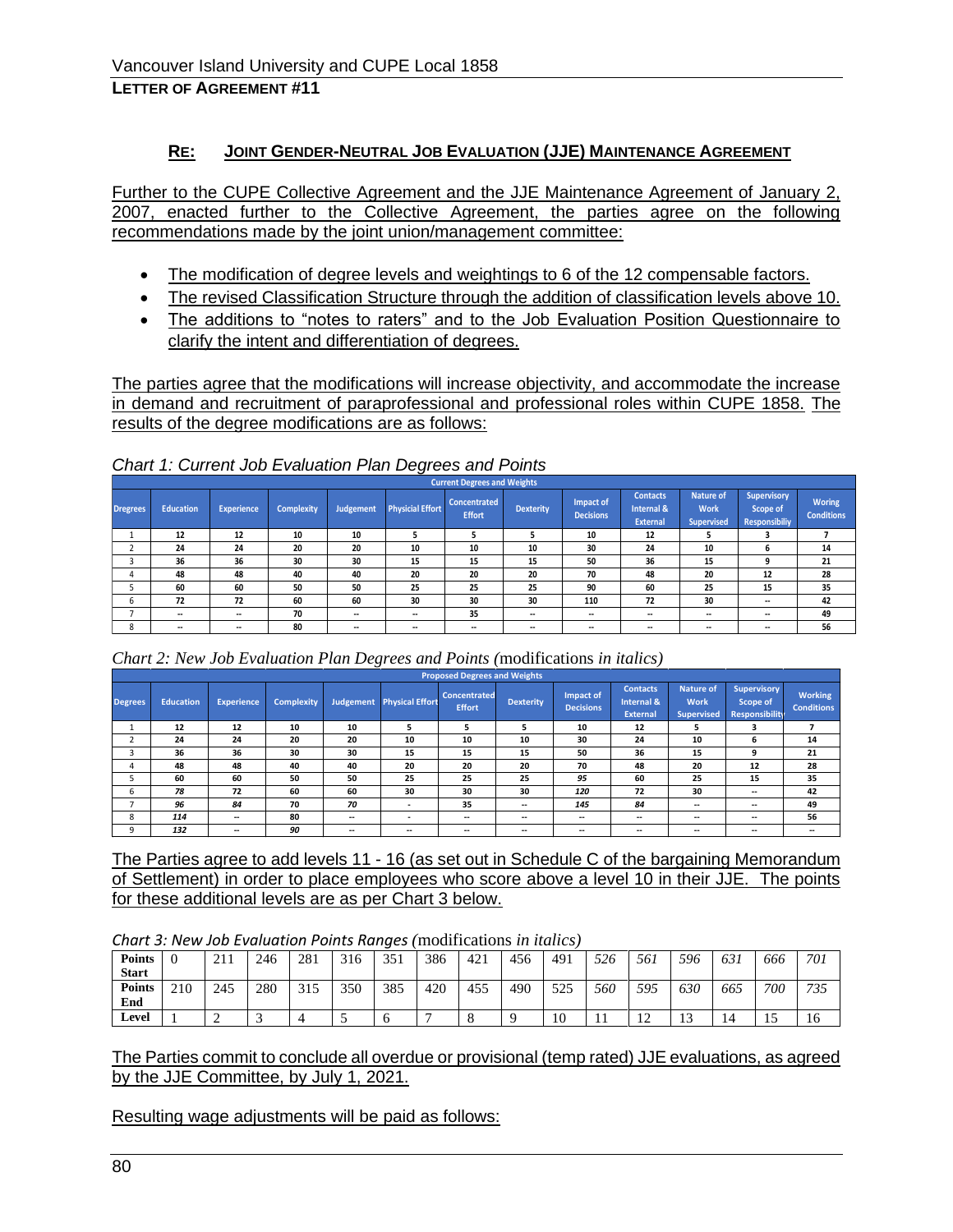- Overdue evaluations will be retroactive to July 1, 2020.
- Temp rated evaluations will be retroactive as per the JJE Maintenance Agreement section 5.3(c).
- Outstanding evaluations submitted prior to July 1, 2020 will be retroactive as per the JJE Maintenance Agreement section 5.3(c).

This agreement is without prejudice to any grievances the Union may file related to the Employer not paying positions rated above Pay Level 10 an increased wage rate.

The Parties further commit to participate in a Provincial Joint Job Evaluation Pilot Project and commit resources as necessary.

Signed this 26<sup>th</sup> day of May, 2020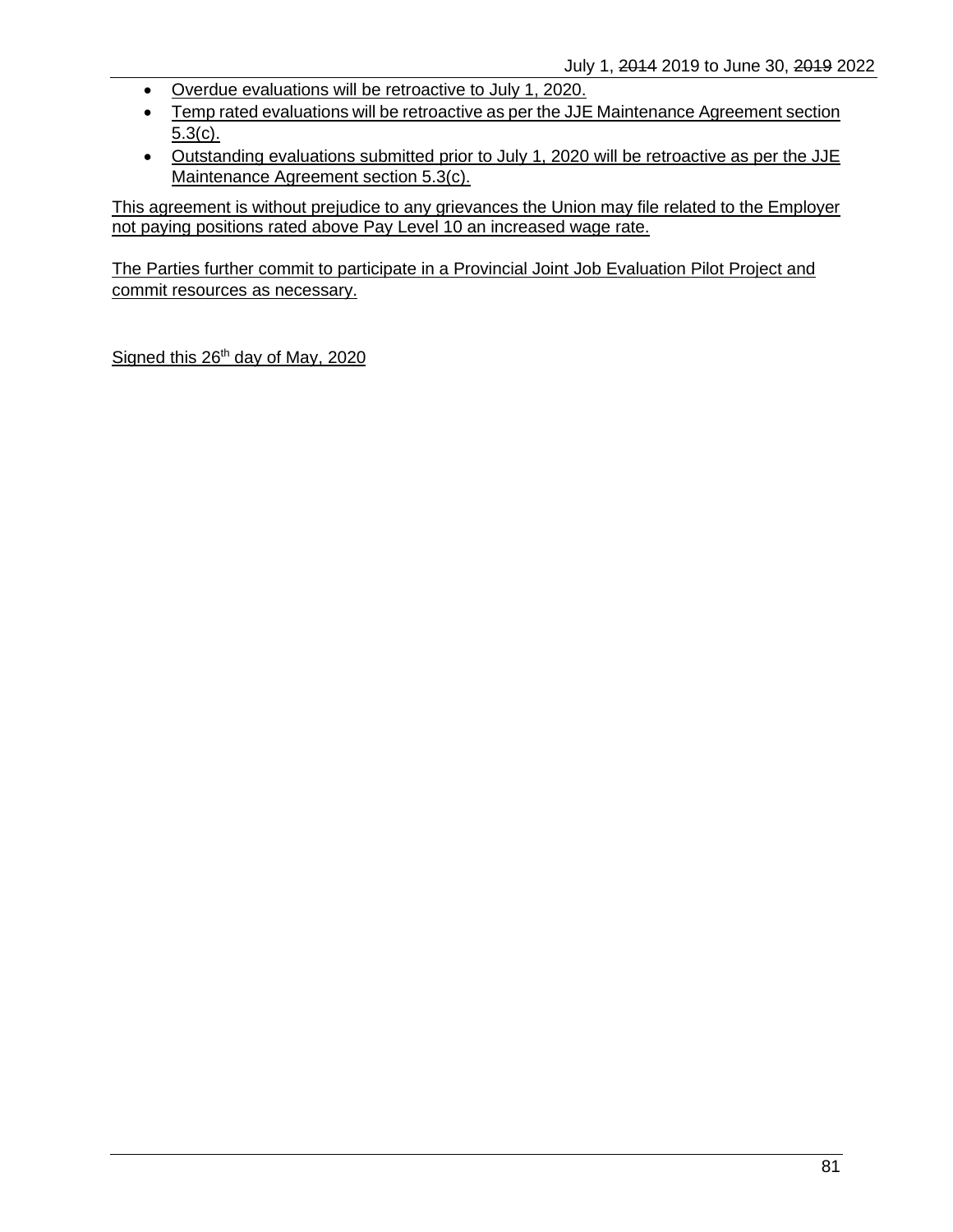# **RE: CURRENT CUPE POSITIONS SUBJECT TO LOAS**

The following six (6) CUPE roles have salaries governed by Letter of Agreements. Those positions will be reviewed by the CUPE JJE Committee within 6 months of ratification of the Collective Agreement and subsequently moved onto the CUPE Wage Grid.

Those positions are:

- Assistant Manager, Payroll (Position #00761)
- Engine and Emissions Systems Specialist (Position #00766)
- PD&T Program Coordinator (Position #00768)
- Business Case Analyst (Position #00796)
- Community Liaison Officer (Position #00811)
- Assistant Manager Client Services (Position #00802)

In the event the determined wage on the Wage Grid is higher than the LOA wage, the incumbent will receive retroactive pay as per the JJE maintenance agreement.

In the event that any incumbent in the above noted positions, upon JJE rating, is currently compensated at a rate higher than the pay rate for the relevant rating, the incumbent's current salary will be maintained and the incumbent will be eligible for future wage increases negotiated by the Parties.

There are two (2) CUPE positions receiving Labour Market Adjustments (LMA) governed by a Letter of Agreement. These Positions will have the LMA adjusted to include the wages set out in the revised wage grid in Schedule C of the bargaining Memorandum of Settlement.

- Electrician (Position #00044)
- HVAC/Refrigeration Technician (Position #00396)

Signed this 26<sup>th</sup> day of May, 2020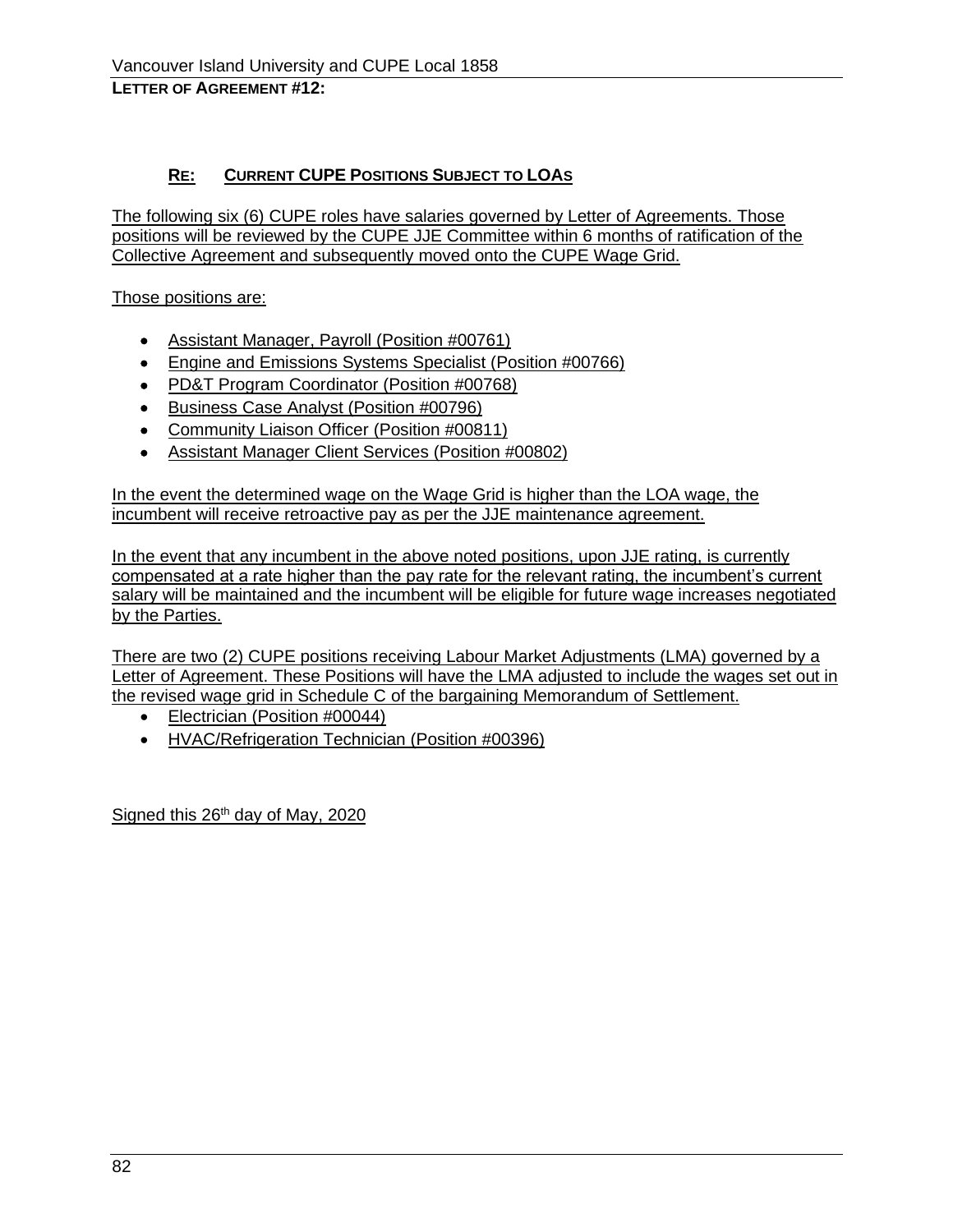# **INDEX**

| Accrual                                              |  |
|------------------------------------------------------|--|
|                                                      |  |
|                                                      |  |
|                                                      |  |
|                                                      |  |
|                                                      |  |
|                                                      |  |
|                                                      |  |
|                                                      |  |
| Article 14.04 Additional Hours for Regular Part-time |  |
| Employees and Article 15.04 Short Change Over68      |  |
|                                                      |  |
|                                                      |  |
|                                                      |  |
|                                                      |  |
|                                                      |  |
| Group Life/Accidental Death & Dismemberment55        |  |
|                                                      |  |
|                                                      |  |
|                                                      |  |
|                                                      |  |
|                                                      |  |
|                                                      |  |
|                                                      |  |
| Professional Development & Training 40               |  |
|                                                      |  |
|                                                      |  |
|                                                      |  |
| Committee                                            |  |
|                                                      |  |
|                                                      |  |
|                                                      |  |
|                                                      |  |
| Joint Occupational Health and Safety  46, 47, 48, 66 |  |
| Labour Management  6, 7, 20, 23, 56, 60              |  |
|                                                      |  |
| Union Stewards and Grievance Committee7              |  |
| Conflict with University Board Regulations 1         |  |
| Contracting Out                                      |  |
|                                                      |  |
| Courses                                              |  |
|                                                      |  |
|                                                      |  |
| Discharge, Suspension and Discipline11               |  |
|                                                      |  |
|                                                      |  |
|                                                      |  |
|                                                      |  |
|                                                      |  |
| Employee and Family Assistance Program 38            |  |
| <b>Fringe Benefits Costs</b>                         |  |
|                                                      |  |
|                                                      |  |
|                                                      |  |
|                                                      |  |
|                                                      |  |
|                                                      |  |
|                                                      |  |

| Union Stewards and Grievance Committee  7 |  |
|-------------------------------------------|--|
|                                           |  |
|                                           |  |
|                                           |  |
|                                           |  |
|                                           |  |
|                                           |  |
|                                           |  |
|                                           |  |
|                                           |  |
|                                           |  |
| Gender Neutral Joint Job Evaluation  49   |  |
|                                           |  |
|                                           |  |
|                                           |  |
| Leave                                     |  |
|                                           |  |
|                                           |  |
|                                           |  |
|                                           |  |
|                                           |  |
|                                           |  |
|                                           |  |
|                                           |  |
|                                           |  |
|                                           |  |
|                                           |  |
|                                           |  |
|                                           |  |
|                                           |  |
|                                           |  |
|                                           |  |
|                                           |  |
|                                           |  |
|                                           |  |
|                                           |  |
|                                           |  |
|                                           |  |
|                                           |  |
|                                           |  |
|                                           |  |
|                                           |  |
|                                           |  |
|                                           |  |
|                                           |  |
| Advance of Sick Leave to Bridge with 35   |  |
|                                           |  |
|                                           |  |
|                                           |  |
| Milner Gardens and Woodland Employees 69  |  |
|                                           |  |
| <b>Occupational First Aid</b>             |  |
|                                           |  |
|                                           |  |
|                                           |  |
|                                           |  |
|                                           |  |
|                                           |  |
|                                           |  |
| Part-Time Employee                        |  |
|                                           |  |
|                                           |  |
|                                           |  |
|                                           |  |